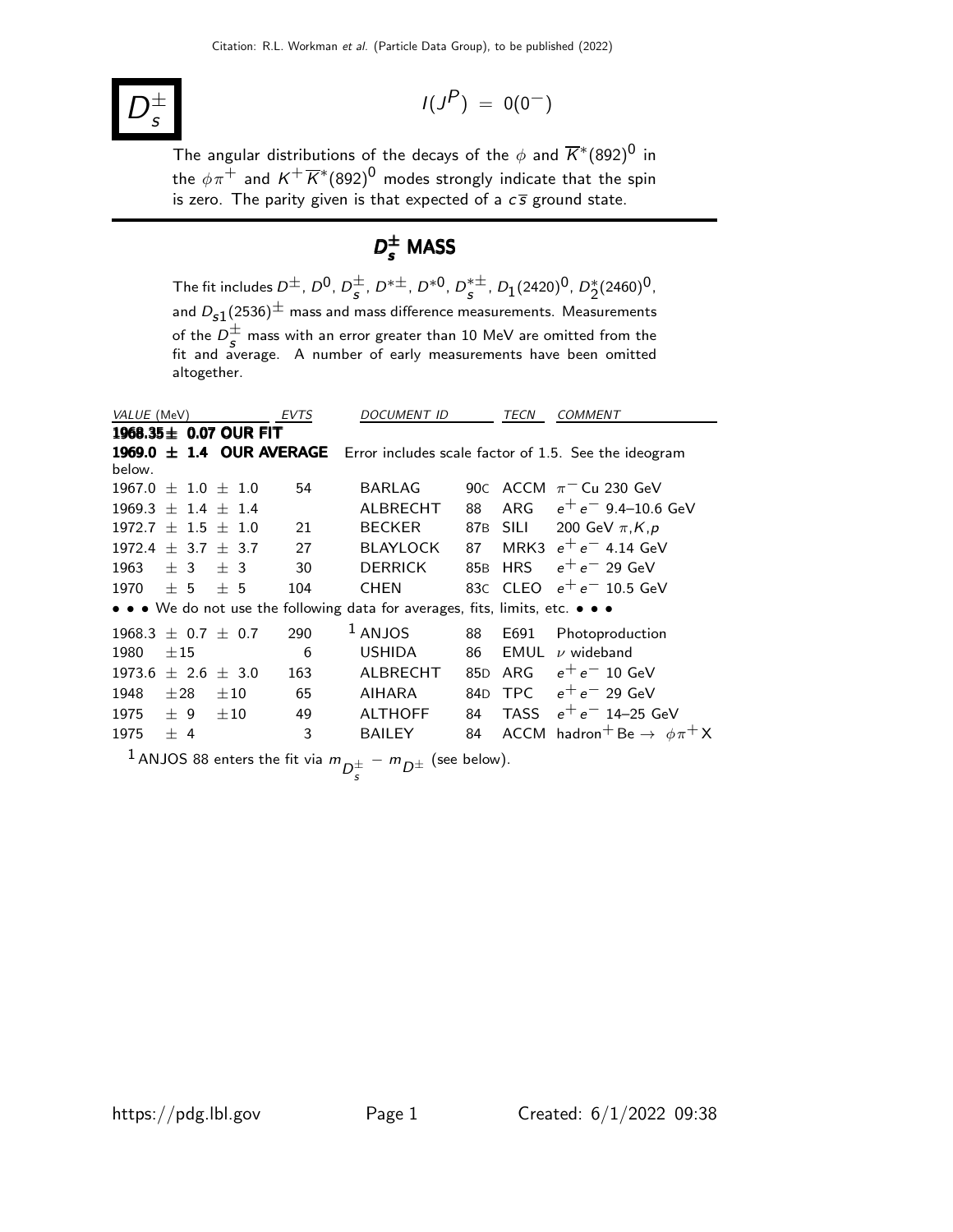

$$
m_{D_s^{\pm}} - m_{D^{\pm}}
$$

The fit includes  $D^{\pm}$ ,  $D^0$ ,  $D^{\pm}_{\bf s}$ ,  $D^{*\pm}$ ,  $D^{*0}$ ,  $D^{*\pm}_{\bf s}$ ,  $D_1(2420)^0$ ,  $D^*_{\bf 2}(2460)^0$ , and  $D_{s1}(2536)^{\pm}$  mass and mass difference measurements.

| VALUE (MeV)                  | <b>EVTS</b> | <i>DOCUMENT ID</i> |    | TECN  | <i>COMMENT</i>                              |
|------------------------------|-------------|--------------------|----|-------|---------------------------------------------|
| 98.69±0.05 OUR FIT           |             |                    |    |       |                                             |
| $98.69 \pm 0.05$ OUR AVERAGE |             |                    |    |       |                                             |
| $98.68 + 0.03 + 0.04$        |             | AAIJ               |    |       | 13V LHCB $D_c^+ \rightarrow K^+ K^- \pi^+$  |
| $99.41 + 0.38 + 0.21$        |             | <b>ACOSTA</b>      |    |       | 03D CDF2 $\bar{p}p$ , $\sqrt{s}$ = 1.96 TeV |
| $98.4 + 0.1 + 0.3$           | 48k         | <b>AUBERT</b>      |    |       | 02G BABR $e^+e^- \approx \Upsilon(4S)$      |
| 99.5 $\pm$ 0.6 $\pm$ 0.3     |             | <b>BROWN</b>       | 94 |       | CLE2 $e^+e^- \approx \Upsilon(4S)$          |
| 98.5 $\pm 1.5$               | 555         | <b>CHEN</b>        | 89 | CLEO. | $\rm e^+e^-$ 10.5 GeV                       |
| 99.0 $\pm$ 0.8               | 290         | <b>ANJOS</b>       | 88 | E691  | Photoproduction                             |
|                              |             |                    |    |       |                                             |

### $D_s^{\pm}$  Mean Life

Measurements with an error greater than  $100 \times 10^{-15}$  s or with fewer than 100 events have been omitted from the Listings.

| VALUE $(10^{-15}$ s)                                        | EVTS  | DOCUMENT ID | TECN | COMMENT                                           |
|-------------------------------------------------------------|-------|-------------|------|---------------------------------------------------|
| 504 $\pm$ 4 OUR AVERAGE Error includes scale factor of 1.2. |       |             |      |                                                   |
| 506.4 $\pm$ 3.0 $\pm$ 1.7 $\pm$ 1.7                         |       | $1$ AAIJ    |      | 17AN LHCB $pp$ at 7, 8 TeV                        |
| $507.4\pm$ 5.5 $\pm$ 5.1                                    | 13.6k | LINK        |      | 05J FOCS $\Phi \pi^+$ and $\overline{K}^{*0} K^+$ |
| $472.5 \pm 17.2 \pm 6.6$                                    | 760   | <b>IORI</b> |      | 01 SELX 600 GeV $\Sigma^-$ , $\pi^-$ , p          |
| https://pdg.lbl.gov                                         |       | Page 2      |      | Created: $6/1/2022$ 09:38                         |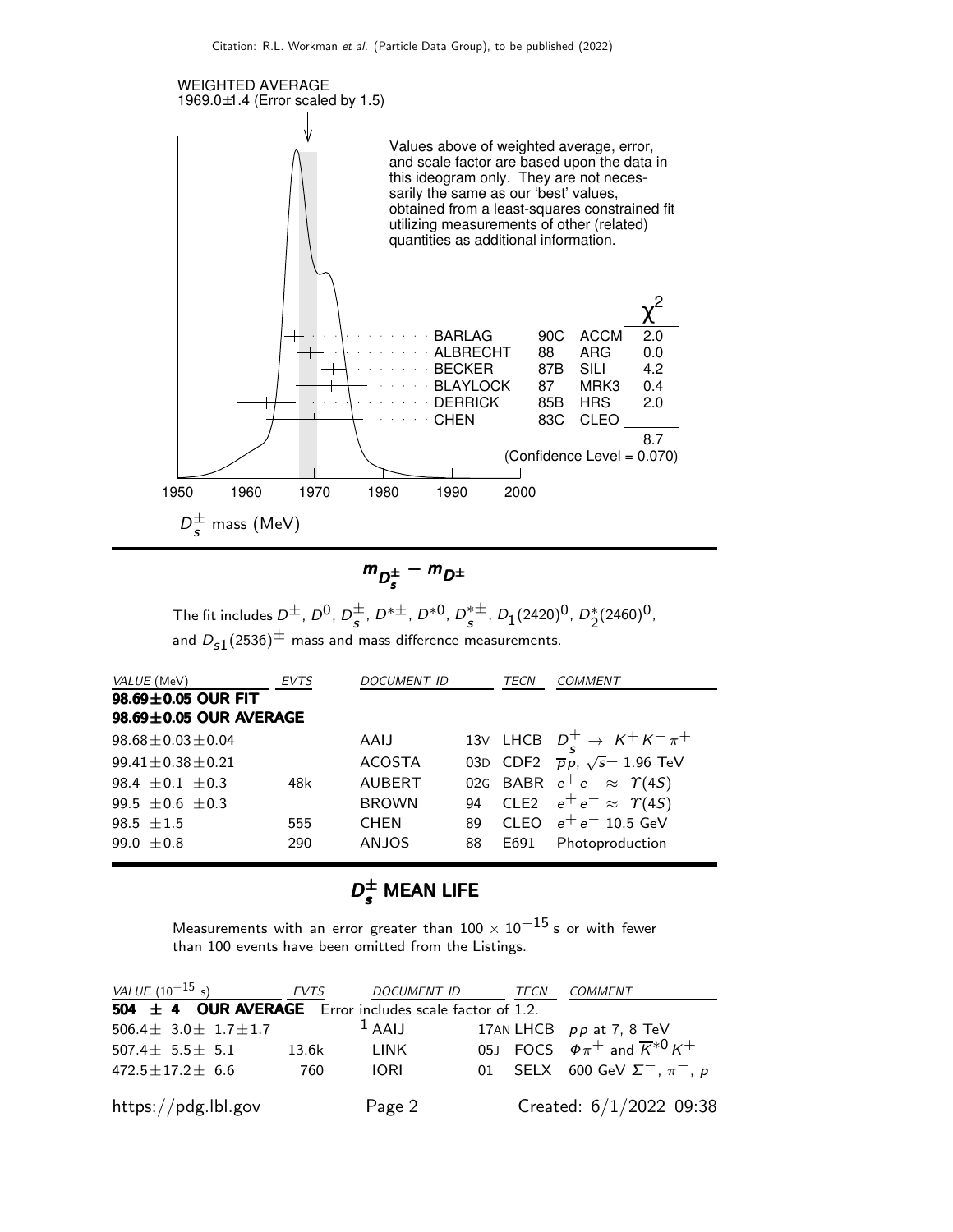| 518 $\pm 14$ $\pm$ 7                           | 1662 | AITALA                                      |  | 99 E791 $\pi^-$ nucleus, 500 GeV                             |
|------------------------------------------------|------|---------------------------------------------|--|--------------------------------------------------------------|
| $486.3 \pm 15.0 \frac{+}{5}$ $\frac{4.9}{5.1}$ | 2167 |                                             |  | <sup>2</sup> BONVICINI 99 CLE2 $e^+e^- \approx \Upsilon(45)$ |
| 475 $\pm 20 \pm 7$                             | 900  | FRABETTI 93F E687 $\gamma$ Be, $\phi \pi^+$ |  |                                                              |
| 500 $\pm 60$ $\pm 30$                          | 104  | <b>FRABETTI</b>                             |  | 90 E687 $\gamma$ Be, $\phi \pi^+$                            |
| 470 $\pm 40$ $\pm 20$                          | 228  | RAAB                                        |  | 88 E691 Photoproduction                                      |
|                                                |      |                                             |  |                                                              |

<sup>1</sup> This AAIJ 17AN value is derived from the difference between the  $D_s^-$  and  $D^-$  widths. The 3rd uncertainty,  $\pm 1.7 \times 10^{-15}$  s, arises from the uncertainty of the  $D^-$  width.  $^2$ BONVICINI 99 obtains 1.19  $\pm$  0.04 for the ratio of  $D_{\cal S}^+$  $\frac{1}{s}$  to  $D^0$  lifetimes.

#### $D_{\epsilon}^+$ s DECAY MODES

Unless otherwise noted, the branching fractions for modes with a resonance in the final state include all the decay modes of the resonance.  $D_s^-$  modes are charge conjugates of the modes below.

|                        | Mode                                              |                        | Fraction $(\Gamma_i/\Gamma)$ |         | Scale factor $/$<br>Confidence level |                                       |                           |
|------------------------|---------------------------------------------------|------------------------|------------------------------|---------|--------------------------------------|---------------------------------------|---------------------------|
|                        |                                                   | <b>Inclusive modes</b> |                              |         |                                      |                                       |                           |
| $\Gamma_1$             | $e^+$ semileptonic                                | $[a]$                  | $\left($                     |         | 6.33 $\pm$ 0.15 ) %                  |                                       |                           |
| $\Gamma_2$             | $\pi^+$ anything                                  |                        |                              | (119.3) | $\pm 1.4$                            | ) %                                   |                           |
| $\Gamma_3$             | $\pi^-$ anything                                  |                        |                              | (43.2)  | $\pm 0.9$                            | ) %                                   |                           |
| $\Gamma_4$             | $\pi^0$ anything                                  |                        |                              | (123)   | ±7                                   | ) %                                   |                           |
| $\Gamma_5$             | $K^-$ anything                                    |                        |                              | (18.7)  | ±0.5                                 | ) %                                   |                           |
| $\Gamma_6$             | $K^+$ anything                                    |                        |                              | (28.9)  | $\pm 0.7$ ) %                        |                                       |                           |
| $\Gamma_7$             | $K_S^0$ anything                                  |                        |                              | (19.0)  | $\pm 1.1$                            | $) \%$                                |                           |
| $\Gamma_8$             | $\eta$ anything                                   | $[b]$                  |                              | (29.9)  | ±2.8                                 | $)$ %                                 |                           |
| $\Gamma$ <sub>9</sub>  | $\omega$ anything                                 |                        | (                            | 6.1     | $\pm 1.4$                            | ) $\%$                                |                           |
| $\Gamma_{10}$          | $\eta'$ anything                                  | [c]                    |                              | (10.3)  | ±1.4                                 | $) \%$                                | $S = 1.1$                 |
| $\Gamma_{11}$          | $f_0(980)$ anything, $f_0 \rightarrow \pi^+\pi^-$ |                        | $\lt$                        | 1.3     |                                      | $\frac{0}{0}$                         | $CL = 90\%$               |
| $\Gamma_{12}$          | $\phi$ anything                                   |                        |                              | (15.7)  | $\pm 1.0$ )%                         |                                       |                           |
| $\Gamma_{13}$          | $K^+ K^-$ anything                                |                        |                              | 15.8    | ±0.7                                 | $)$ %                                 |                           |
|                        | $\Gamma_{14}$ $K^0_S K^+$ anything                |                        | $\left($                     | 5.8     | $\pm 0.5$                            | ) %                                   |                           |
| $\Gamma_{15}$          | $K^0_S K^-$ anything                              |                        | (                            | 1.9     | ±0.4                                 | $)$ %                                 |                           |
| $\Gamma_{16}$          | $2K^0_S$ anything                                 |                        | $\left($                     |         | 1.70 $\pm$ 0.32 ) %                  |                                       |                           |
| $\Gamma_{17}$          | $2K^+$ anything                                   |                        | $\,<\,$                      | 2.6     |                                      |                                       | $\times 10^{-3}$ CL=90%   |
| $\mathsf{\Gamma}_{18}$ | $2K^-$ anything                                   |                        | $\lt$                        | $6\,$   |                                      |                                       | $\times 10^{-4}$ CL=90%   |
|                        | Leptonic and semileptonic modes                   |                        |                              |         |                                      |                                       |                           |
| $\Gamma_{19}$          | $e^+$ $\nu_e$                                     |                        | $\lt$                        | 8.3     |                                      |                                       | $\times 10^{-5}$ CL=90%   |
|                        | $\Gamma_{20}$ $\mu^+ \nu_\mu$                     |                        | $\left($                     |         |                                      | 5.43 $\pm$ 0.15 $\rm) \times 10^{-3}$ |                           |
|                        | $\Gamma_{21}$ $\tau^+ \nu_{\tau}$                 |                        |                              |         |                                      |                                       |                           |
|                        | $\Gamma_{22}$ $\gamma e^+ \nu_e$                  |                        | $\left($                     | 1.3     | 5.32 $\pm 0.11$ ) %                  |                                       | $\times 10^{-4}$ CL=90%   |
|                        | $\Gamma_{23}$ $K^+ K^- e^+ \nu_e$                 |                        | $\lt$                        |         |                                      |                                       |                           |
|                        | $\Gamma_{24}$ $\phi e^+ \nu_e$                    | [d]                    | $\left($                     |         | 2.39 $\pm 0.16$ ) %                  |                                       | $S = 1.3$                 |
|                        | $\Gamma_{25}$ $\phi \mu^+ \nu_\mu$                |                        | $\left($                     |         | 1.9 $\pm 0.5$ ) %                    |                                       |                           |
|                        |                                                   |                        |                              |         |                                      |                                       |                           |
|                        | https://pdg.lbl.gov<br>Page 3                     |                        |                              |         |                                      |                                       | Created: $6/1/2022$ 09:38 |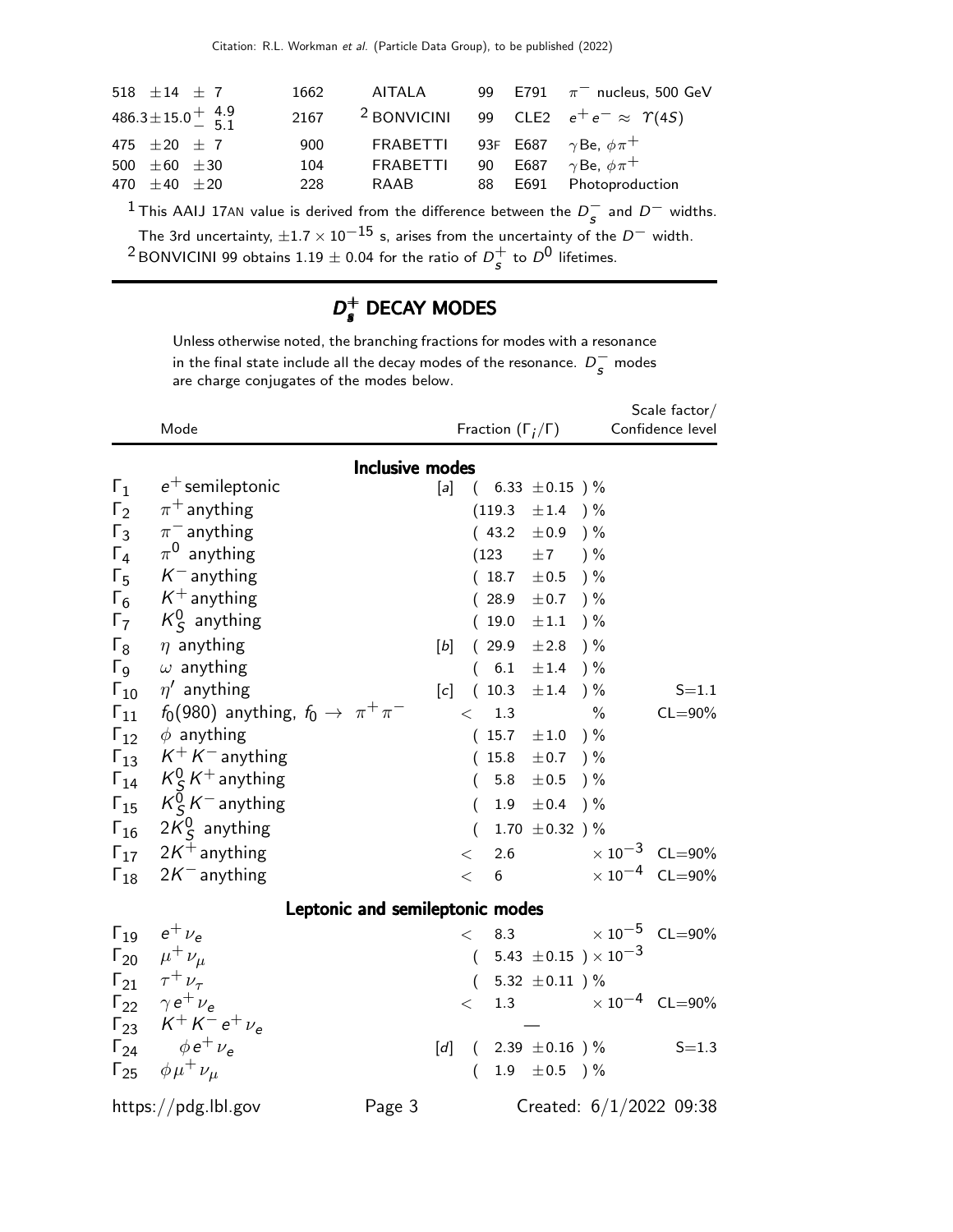| $\Gamma_{26}$ | $\eta e^{+} \nu_{e} + \eta'(958) e^{+} \nu_{e}$ | [d]                                         | ( 3.03 ±0.24 ) %                       |
|---------------|-------------------------------------------------|---------------------------------------------|----------------------------------------|
| $\Gamma_{27}$ | $\eta e^{+} \nu_{e}$                            | [d]                                         | ( 2.32 ±0.08 ) %                       |
| $\Gamma_{28}$ | $\eta'(958) e^{+} \nu_{e}$                      | [d]                                         | ( 8.0 ±0.7 ) × 10 <sup>-3</sup>        |
| $\Gamma_{29}$ | $\eta \mu^{+} \nu_{\mu}$                        | ( 2.4 ±0.5 ) %                              |                                        |
| $\Gamma_{30}$ | $\eta'(958) \mu^{+} \nu_{\mu}$                  | ( 1.1 ±0.5 ) %                              |                                        |
| $\Gamma_{30}$ | $\omega e^{+} \nu_{e}$                          | [e] < 2.0 × 10 <sup>-3</sup> CL=90%         |                                        |
| $\Gamma_{32}$ | $K^{0} e^{+} \nu_{e}$                           | [d] ( 2.15 ±0.28 ) × 10 <sup>-3</sup> S=1.1 |                                        |
| $\Gamma_{34}$ | $f_{0}(980) e^{+} \nu_{e}$                      | $f_{0} \rightarrow \pi^{+} \pi^{-}$         |                                        |
| $\Gamma_{35}$ | $a_{0}(980)^{0} e^{+} \nu_{e}$                  | $a_{0}(980)^{0} \rightarrow$                | $\times$ 1.2 × 10 <sup>-4</sup> CL=90% |

# Hadronic modes with a  $K\overline{K}$  pair

| $\Gamma_{36}$          | $K^+ K^0_S$                                                                                   |                   | $\left($ | 1.453 $\pm$ 0.035) %                                  |           |
|------------------------|-----------------------------------------------------------------------------------------------|-------------------|----------|-------------------------------------------------------|-----------|
| $\mathsf{\Gamma}_{37}$ | $K^+ K^0$                                                                                     |                   |          | 1.49 $\pm 0.06$ ) %                                   |           |
|                        | $\Gamma_{38}$ $K^+\overline{K}^5$                                                             |                   |          | $(2.95 \pm 0.14)$ %                                   |           |
|                        | $\Gamma_{39}$ $K^+ K^- \pi^+$                                                                 |                   |          | $[f]$ ( 5.38 ± 0.10 ) %                               | $S = 1.1$ |
| $\Gamma_{40}$          | $\phi \pi^+$                                                                                  |                   |          | $[d,g]$ ( 4.5 $\pm 0.4$ )%                            |           |
| $\Gamma_{41}$          | $\phi \pi^+$ , $\phi \rightarrow \ K^+ K^-$                                                   |                   |          | [g] $(2.22 \pm 0.06)$ %                               |           |
| $\Gamma_{42}$          | $\mathcal{K}^+\,\overline{\mathcal{K}}{}^*(892)^0$ , $\overline{\mathcal{K}}{}^{*0}\to$       |                   |          | $(2.58 \pm 0.06)$ %                                   |           |
|                        | $K^{-} \pi^{+}$                                                                               |                   |          |                                                       |           |
| $\Gamma_{43}$          | $f_0(980)\pi^+$ , $f_0\rightarrow~$ $\mathcal{K}^+$ $\mathcal{K}^-$                           |                   |          | $(1.11 \pm 0.19)$ %                                   |           |
|                        | $\Gamma_{44}$ $f_0(1370)\pi^+$ , $f_0 \to K^+K^-$                                             |                   |          | $(7.1 \pm 2.9) \times 10^{-4}$                        |           |
| $\Gamma_{45}$          | $f_0(1710)\pi^+$ , $f_0\rightarrow~$ $K^+$ $K^-$                                              |                   |          | $(6.7 \pm 2.8) \times 10^{-4}$                        |           |
| $\Gamma_{46}$          | $\mathcal{K}^+\,\overline{\mathcal{K}}^*_0(1430)^0$ , $\overline{\mathcal{K}}^*_0\rightarrow$ |                   |          | 1.76 $\pm$ 0.25 $) \times 10^{-3}$                    |           |
|                        | $K^{+} K^{0}_{S} \pi^{0}$                                                                     |                   |          |                                                       |           |
| $\Gamma_{47}$          |                                                                                               |                   |          | $(1.52 \pm 0.22)$ %                                   |           |
| $\Gamma_{48}$          | $2K_{\rm S}^{0} \pi^{+}$                                                                      |                   |          | $(7.7 \pm 0.6) \times 10^{-3}$                        |           |
| $\Gamma_{49}$          | $K^0 \overline{K}{}^0 \pi^+$                                                                  |                   |          |                                                       |           |
| $\mathsf{\Gamma}_{50}$ | $\mathsf{K}^*(892)^+ \overline{\mathsf{K}}{}^0$                                               | [d]               |          | $(5.4 \pm 1.2)$ %                                     |           |
| $\Gamma_{51}$          | $K^+ K^- \pi^+ \pi^0$                                                                         |                   |          | $(5.50 \pm 0.24)$ %                                   | $S = 1.3$ |
| $\Gamma_{52}$          | $\phi \rho^+$                                                                                 | $\left[ d\right]$ |          | $(5.59 \pm 0.34)$ %                                   |           |
| $\Gamma_{53}$          | $\overline{K}_1(1270)^0 K^+$ ,                                                                |                   |          | 5.7 $\pm$ 0.6 $\rightarrow$ $\times$ 10 <sup>-3</sup> |           |
|                        | $\overline{K}_1(1270)^0 \rightarrow K^- \rho^+$                                               |                   |          |                                                       |           |
| $\Gamma_{54}$          | $\overline{K}_1(1270)^0 K^+$ ,                                                                |                   |          | $(1.31 \pm 0.25)$ %                                   |           |
|                        | $\overline{\textsf{K}}_{1}(1270)^{0} \rightarrow K^{*}(892)\pi$                               |                   |          |                                                       |           |
| $\Gamma_{55}$          | $\overline{K}_1(1400)^0 K^+$ ,                                                                |                   | (        | 2.0 $\pm$ 0.4 $\prime$ %                              |           |
|                        | $\overline{\mathcal{K}}_1(1400)^0\rightarrow\ \mathcal{K}^*(892)\pi$                          |                   |          |                                                       |           |
| $\Gamma_{56}$          | $a_0(980)^0 \rho^+$ , $a_0(980)^0 \rightarrow$                                                |                   |          | $(1.9 \pm 0.4) \times 10^{-3}$                        |           |
|                        | $K^+ K^-$                                                                                     |                   |          |                                                       |           |
| $\Gamma_{57}$          | $f_1(1420)^0 \pi^+$ , $f_1(1420)^0 \rightarrow$                                               |                   |          | $(3.9 \pm 0.7) \times 10^{-3}$                        |           |
|                        | $K^{*}(892)^{\mp} K^{\pm}$                                                                    |                   |          |                                                       |           |
| $\Gamma_{58}$          | $f_1(1420)^0 \pi^+$ , $f_1(1420)^0 \rightarrow$                                               |                   |          | 4.0 $\pm 1.4$ ) $\times 10^{-4}$                      |           |
|                        | $a_0(980)^0 \pi^0$ , $a_0(980)^0 \to$                                                         |                   |          |                                                       |           |
|                        | $K^+ K^-$                                                                                     |                   |          |                                                       |           |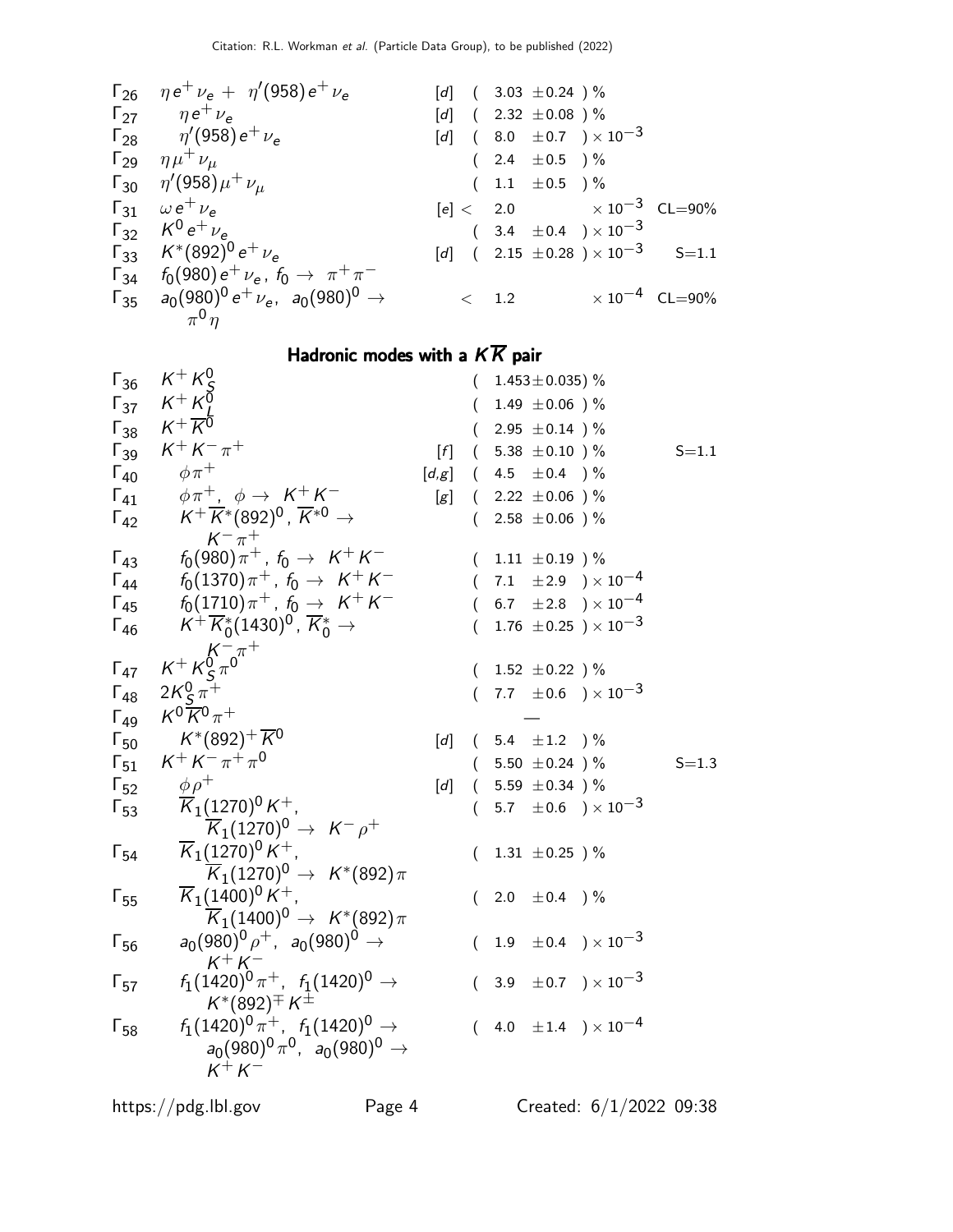$$
\Gamma_{59} \eta(1475)\pi^{+}, \eta(1475) \rightarrow \rho(980)^{0} \rightarrow \Gamma_{60} \frac{R_{5}^{0}K^{-2}\pi^{+}}{R_{51}^{0}K^{0}} \quad (7.0 \pm 2.8) \times 10^{-4} \quad \text{R}_{62} \text{N} \text{m}^{-3} \text{m}^{-3} \text{m}^{-3} \text{m}^{-3} \text{m}^{-3} \text{m}^{-3} \text{m}^{-3} \text{m}^{-3} \text{m}^{-3} \text{m}^{-3} \text{m}^{-3} \text{m}^{-3} \text{m}^{-3} \text{m}^{-3} \text{m}^{-3} \text{m}^{-3} \text{m}^{-3} \text{m}^{-3} \text{m}^{-3} \text{m}^{-3} \text{m}^{-3} \text{m}^{-3} \text{m}^{-3} \text{m}^{-3} \text{m}^{-3} \text{m}^{-3} \text{m}^{-3} \text{m}^{-3} \text{m}^{-3} \text{m}^{-3} \text{m}^{-3} \text{m}^{-3} \text{m}^{-3} \text{m}^{-3} \text{m}^{-3} \text{m}^{-3} \text{m}^{-3} \text{m}^{-3} \text{m}^{-3} \text{m}^{-3} \text{m}^{-3} \text{m}^{-3} \text{m}^{-3} \text{m}^{-3} \text{m}^{-3} \text{m}^{-3} \text{m}^{-3} \text{m}^{-3} \text{m}^{-3} \text{m}^{-3} \text{m}^{-3} \text{m}^{-3} \text{m}^{-3} \text{m}^{-3} \text{m}^{-3} \text{m}^{-3} \text{m}^{-3} \text{m}^{-3} \text{m}^{-3} \text{m}^{-3} \text{m}^{-3} \text{m}^{-3} \text{m}^{-3} \text{m}^{-3} \text{m}^{-3} \text{m}^{-3} \text{m}^{-3} \text{m}^{-3} \text{m}^{-3} \text{m}^{-3} \text{m}^{-3} \text{m}^{-3} \text{m}^{-3} \text{m}^{-3} \text{m}^{-3} \text{m}^{-3} \text{m}^{-3} \text{m}^{-3} \text{m}^{-3} \text{m}^{-3} \text{m}^{-3
$$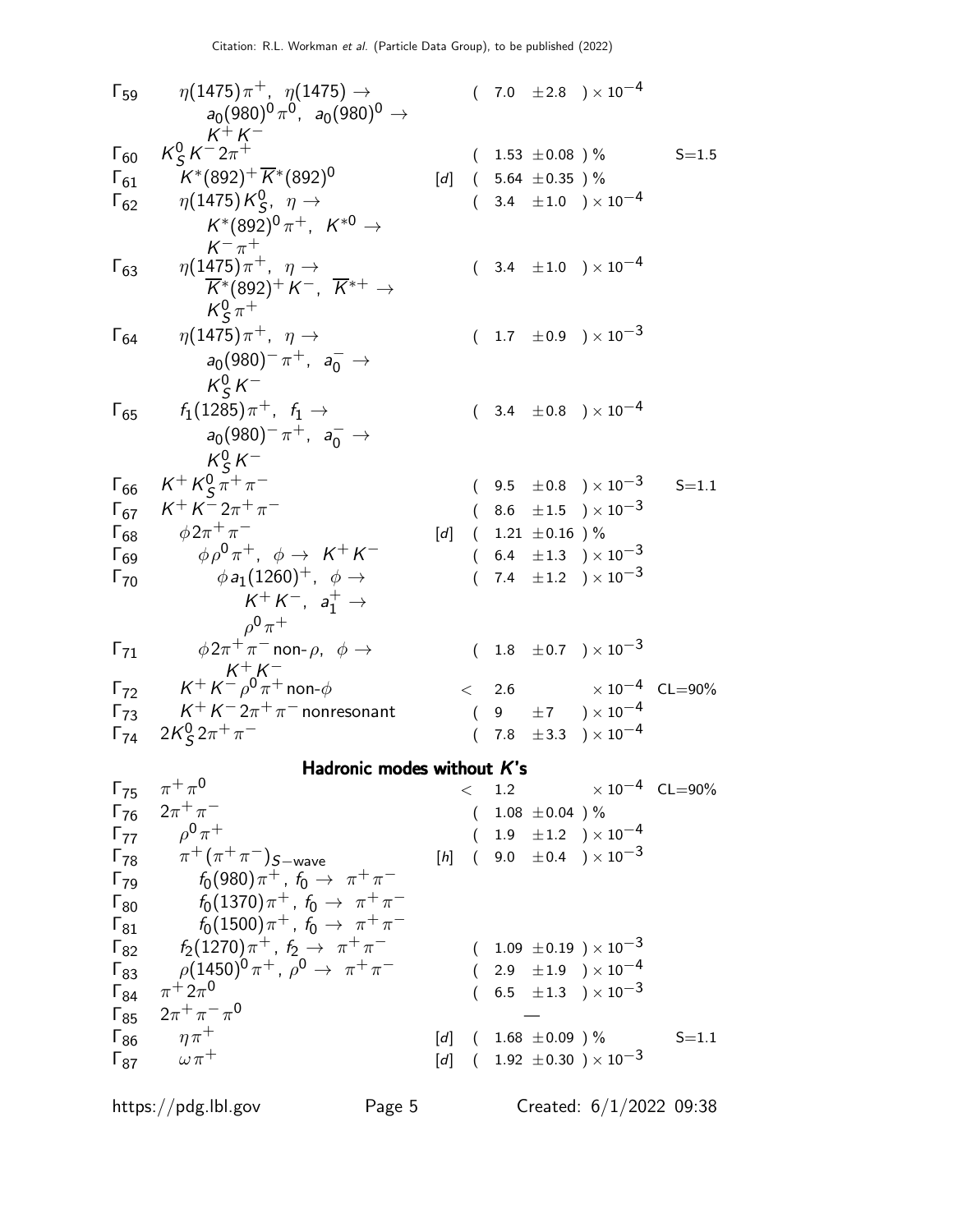| $3\pi + 2\pi^-$                                    |                                                                                                                                                                                                                                                                                                                                                                                                                                                              |                                                                                                                                                                                    |  |                                                                                               |                                                                                                                                                                                                                                                                                                                                                                                                                                                                                                                                                                                                                                                                                              |
|----------------------------------------------------|--------------------------------------------------------------------------------------------------------------------------------------------------------------------------------------------------------------------------------------------------------------------------------------------------------------------------------------------------------------------------------------------------------------------------------------------------------------|------------------------------------------------------------------------------------------------------------------------------------------------------------------------------------|--|-----------------------------------------------------------------------------------------------|----------------------------------------------------------------------------------------------------------------------------------------------------------------------------------------------------------------------------------------------------------------------------------------------------------------------------------------------------------------------------------------------------------------------------------------------------------------------------------------------------------------------------------------------------------------------------------------------------------------------------------------------------------------------------------------------|
| $2\pi^{+}\pi^{-}2\pi^{0}$                          |                                                                                                                                                                                                                                                                                                                                                                                                                                                              |                                                                                                                                                                                    |  |                                                                                               |                                                                                                                                                                                                                                                                                                                                                                                                                                                                                                                                                                                                                                                                                              |
|                                                    | [d]                                                                                                                                                                                                                                                                                                                                                                                                                                                          |                                                                                                                                                                                    |  |                                                                                               |                                                                                                                                                                                                                                                                                                                                                                                                                                                                                                                                                                                                                                                                                              |
|                                                    |                                                                                                                                                                                                                                                                                                                                                                                                                                                              |                                                                                                                                                                                    |  |                                                                                               |                                                                                                                                                                                                                                                                                                                                                                                                                                                                                                                                                                                                                                                                                              |
|                                                    |                                                                                                                                                                                                                                                                                                                                                                                                                                                              |                                                                                                                                                                                    |  |                                                                                               |                                                                                                                                                                                                                                                                                                                                                                                                                                                                                                                                                                                                                                                                                              |
| $2\pi^{+}\pi^{-}\eta$                              |                                                                                                                                                                                                                                                                                                                                                                                                                                                              |                                                                                                                                                                                    |  |                                                                                               |                                                                                                                                                                                                                                                                                                                                                                                                                                                                                                                                                                                                                                                                                              |
| $a_1(1260)^+ \eta$ , $a_1^+ \to$                   |                                                                                                                                                                                                                                                                                                                                                                                                                                                              |                                                                                                                                                                                    |  |                                                                                               |                                                                                                                                                                                                                                                                                                                                                                                                                                                                                                                                                                                                                                                                                              |
|                                                    |                                                                                                                                                                                                                                                                                                                                                                                                                                                              |                                                                                                                                                                                    |  |                                                                                               |                                                                                                                                                                                                                                                                                                                                                                                                                                                                                                                                                                                                                                                                                              |
| $a_1(1260)^+ \eta$ , $a_1^+ \to$                   |                                                                                                                                                                                                                                                                                                                                                                                                                                                              |                                                                                                                                                                                    |  |                                                                                               |                                                                                                                                                                                                                                                                                                                                                                                                                                                                                                                                                                                                                                                                                              |
|                                                    |                                                                                                                                                                                                                                                                                                                                                                                                                                                              |                                                                                                                                                                                    |  |                                                                                               |                                                                                                                                                                                                                                                                                                                                                                                                                                                                                                                                                                                                                                                                                              |
|                                                    |                                                                                                                                                                                                                                                                                                                                                                                                                                                              |                                                                                                                                                                                    |  |                                                                                               |                                                                                                                                                                                                                                                                                                                                                                                                                                                                                                                                                                                                                                                                                              |
|                                                    |                                                                                                                                                                                                                                                                                                                                                                                                                                                              |                                                                                                                                                                                    |  |                                                                                               |                                                                                                                                                                                                                                                                                                                                                                                                                                                                                                                                                                                                                                                                                              |
| $a_0(980)^+$ $\rho(770)^0$ , $a_0^+$ $\rightarrow$ |                                                                                                                                                                                                                                                                                                                                                                                                                                                              |                                                                                                                                                                                    |  |                                                                                               |                                                                                                                                                                                                                                                                                                                                                                                                                                                                                                                                                                                                                                                                                              |
| $n\pi^+$                                           |                                                                                                                                                                                                                                                                                                                                                                                                                                                              |                                                                                                                                                                                    |  |                                                                                               |                                                                                                                                                                                                                                                                                                                                                                                                                                                                                                                                                                                                                                                                                              |
| $\eta(1405)\pi^+$ , $\eta(1405) \to$               |                                                                                                                                                                                                                                                                                                                                                                                                                                                              |                                                                                                                                                                                    |  |                                                                                               |                                                                                                                                                                                                                                                                                                                                                                                                                                                                                                                                                                                                                                                                                              |
|                                                    |                                                                                                                                                                                                                                                                                                                                                                                                                                                              |                                                                                                                                                                                    |  |                                                                                               |                                                                                                                                                                                                                                                                                                                                                                                                                                                                                                                                                                                                                                                                                              |
| $\eta(1405)\pi^+$ , $\eta(1405) \to$               |                                                                                                                                                                                                                                                                                                                                                                                                                                                              |                                                                                                                                                                                    |  |                                                                                               |                                                                                                                                                                                                                                                                                                                                                                                                                                                                                                                                                                                                                                                                                              |
|                                                    |                                                                                                                                                                                                                                                                                                                                                                                                                                                              |                                                                                                                                                                                    |  |                                                                                               |                                                                                                                                                                                                                                                                                                                                                                                                                                                                                                                                                                                                                                                                                              |
| $f_1(1420)\pi^+$ , $f_1 \to$                       |                                                                                                                                                                                                                                                                                                                                                                                                                                                              |                                                                                                                                                                                    |  |                                                                                               |                                                                                                                                                                                                                                                                                                                                                                                                                                                                                                                                                                                                                                                                                              |
|                                                    |                                                                                                                                                                                                                                                                                                                                                                                                                                                              |                                                                                                                                                                                    |  |                                                                                               |                                                                                                                                                                                                                                                                                                                                                                                                                                                                                                                                                                                                                                                                                              |
| $f_1(1420)\pi^+$ , $f_1 \to$                       |                                                                                                                                                                                                                                                                                                                                                                                                                                                              |                                                                                                                                                                                    |  |                                                                                               |                                                                                                                                                                                                                                                                                                                                                                                                                                                                                                                                                                                                                                                                                              |
|                                                    |                                                                                                                                                                                                                                                                                                                                                                                                                                                              |                                                                                                                                                                                    |  |                                                                                               |                                                                                                                                                                                                                                                                                                                                                                                                                                                                                                                                                                                                                                                                                              |
| $\omega \pi^+ \pi^0$                               |                                                                                                                                                                                                                                                                                                                                                                                                                                                              |                                                                                                                                                                                    |  |                                                                                               |                                                                                                                                                                                                                                                                                                                                                                                                                                                                                                                                                                                                                                                                                              |
| $3\pi + 2\pi - \pi^0$<br>$\mathsf{\Gamma}_{103}$   |                                                                                                                                                                                                                                                                                                                                                                                                                                                              |                                                                                                                                                                                    |  |                                                                                               |                                                                                                                                                                                                                                                                                                                                                                                                                                                                                                                                                                                                                                                                                              |
| $\omega\,2\pi^+\,\pi^-$<br>$\mathsf{\Gamma}_{104}$ |                                                                                                                                                                                                                                                                                                                                                                                                                                                              |                                                                                                                                                                                    |  |                                                                                               |                                                                                                                                                                                                                                                                                                                                                                                                                                                                                                                                                                                                                                                                                              |
|                                                    |                                                                                                                                                                                                                                                                                                                                                                                                                                                              |                                                                                                                                                                                    |  |                                                                                               |                                                                                                                                                                                                                                                                                                                                                                                                                                                                                                                                                                                                                                                                                              |
| $\mathsf{\Gamma}_{106}$                            |                                                                                                                                                                                                                                                                                                                                                                                                                                                              |                                                                                                                                                                                    |  |                                                                                               |                                                                                                                                                                                                                                                                                                                                                                                                                                                                                                                                                                                                                                                                                              |
| $\Gamma_{107}$ $\omega \eta \pi^+$                 |                                                                                                                                                                                                                                                                                                                                                                                                                                                              |                                                                                                                                                                                    |  |                                                                                               | $CL = 90\%$                                                                                                                                                                                                                                                                                                                                                                                                                                                                                                                                                                                                                                                                                  |
|                                                    |                                                                                                                                                                                                                                                                                                                                                                                                                                                              |                                                                                                                                                                                    |  |                                                                                               |                                                                                                                                                                                                                                                                                                                                                                                                                                                                                                                                                                                                                                                                                              |
|                                                    |                                                                                                                                                                                                                                                                                                                                                                                                                                                              |                                                                                                                                                                                    |  |                                                                                               |                                                                                                                                                                                                                                                                                                                                                                                                                                                                                                                                                                                                                                                                                              |
| $\mathsf{\Gamma}_{110}$                            |                                                                                                                                                                                                                                                                                                                                                                                                                                                              |                                                                                                                                                                                    |  | $\%$                                                                                          | $CL = 90\%$                                                                                                                                                                                                                                                                                                                                                                                                                                                                                                                                                                                                                                                                                  |
|                                                    |                                                                                                                                                                                                                                                                                                                                                                                                                                                              |                                                                                                                                                                                    |  |                                                                                               |                                                                                                                                                                                                                                                                                                                                                                                                                                                                                                                                                                                                                                                                                              |
| $\Gamma_{111}$ $K^{+} \pi^{0}$                     |                                                                                                                                                                                                                                                                                                                                                                                                                                                              |                                                                                                                                                                                    |  |                                                                                               |                                                                                                                                                                                                                                                                                                                                                                                                                                                                                                                                                                                                                                                                                              |
|                                                    |                                                                                                                                                                                                                                                                                                                                                                                                                                                              |                                                                                                                                                                                    |  |                                                                                               |                                                                                                                                                                                                                                                                                                                                                                                                                                                                                                                                                                                                                                                                                              |
| $\Gamma_{113}$ $K^{\ddagger} \eta$                 | $\left[ d\right] % \begin{pmatrix} \frac{1}{2} & \frac{1}{2} & \frac{1}{2} & \frac{1}{2} & \frac{1}{2} & \frac{1}{2} & \frac{1}{2} & \frac{1}{2} & \frac{1}{2} \end{pmatrix} \begin{pmatrix} \frac{1}{2} & \frac{1}{2} & \frac{1}{2} & \frac{1}{2} & \frac{1}{2} & \frac{1}{2} & \frac{1}{2} & \frac{1}{2} & \frac{1}{2} & \frac{1}{2} & \frac{1}{2} & \frac{1}{2} \end{pmatrix}$                                                                            |                                                                                                                                                                                    |  |                                                                                               |                                                                                                                                                                                                                                                                                                                                                                                                                                                                                                                                                                                                                                                                                              |
|                                                    | $\eta \rho^+$<br>$\eta \pi^+ \pi^0$<br>$\eta(\pi^+\pi^0)$ $_{\rm P-wave}$<br>$\rho(770)^0 \pi^+$ , $\rho^0 \to \pi^+ \pi^-$<br>$f_0(500)\pi^+$ , $f_0 \to \pi^+\pi^-$<br>$a_0(980)^{+0} \pi^{0+}$ .<br>$a_0(980)^{+0} \rightarrow \eta \pi^{+0}$<br>$\Gamma_{105}$ $\eta'(958)\pi^+$<br>$3\pi$ <sup>+</sup> $2\pi$ <sup>-</sup> $2\pi$ <sup>0</sup><br>$\eta^\prime(958)\rho^+$<br>$\Gamma_{109}$ $\eta'(958)\pi^{+}\pi^{0}$<br>$\Gamma_{112}$ $K_S^0 \pi^+$ | $a_0(980)^-\pi^+$ , $a_0^-\to \eta\pi^-$<br>$a_0(980)^+ \pi^-$ , $a_0^+ \to \eta \pi^+$<br>$a_0(980)^-\pi^+$ , $a_0^-\to \eta\pi^-$<br>$a_0(980)^+ \pi^-$ , $a_0^+ \to \eta \pi^+$ |  | $\eta^\prime(958)\pi^+\pi^0$ nonresonant $\qquad\qquad$ 5.1<br>Modes with one or three $K$ 's | $(7.9 \pm 0.8) \times 10^{-3}$<br>$(8.9 \pm 0.8)$ %<br>$(9.5 \pm 0.5)$ %<br>5.1 $\pm 3.1$ $\times 10^{-3}$<br>3.12 $\pm 0.16$ ) %<br>1.73 $\pm 0.16$ ) %<br>$(2.5 \pm 0.9) \times 10^{-3}$<br>$(2.2 \pm 0.4)$ %<br>$(2.1 \pm 0.9) \times 10^{-3}$<br>$(2.2 \pm 0.7) \times 10^{-4}$<br>$(2.2 \pm 0.7) \times 10^{-4}$<br>$(5.9 \pm 1.8) \times 10^{-4}$<br>$(5.3 \pm 1.8) \times 10^{-4}$<br>[d] $(2.8 \pm 0.7)$ %<br>$(4.9 \pm 3.2)$ %<br>[d] $(1.6 \pm 0.5)$ %<br>$[c,d]$ ( 3.94 $\pm$ 0.25 ) %<br>$[d] < 2.13$ %<br>$[c,d]$ ( 5.8 $\pm 1.5$ )%<br>$(5.6 \pm 0.8) \%$<br>$(7.4 \pm 0.5) \times 10^{-4}$<br>1.10 $\pm$ 0.05 $\times$ 10 <sup>-3</sup><br>$(1.73\ \pm0.08\ ) \times 10^{-3}$ |

|                | 113 N H                                                                                         |  |  | $ q $ (1.13 $\pm$ 0.00 $\pm$ 1.0     |
|----------------|-------------------------------------------------------------------------------------------------|--|--|--------------------------------------|
|                | $\mathsf{\Gamma}_{114}$ $\mathsf{K}^{+}\omega$                                                  |  |  | [d] $(8.7 \pm 2.5) \times 10^{-4}$   |
|                | $\Gamma_{115}$ $K^+ \eta' (958)$                                                                |  |  | [d] $(2.64 \pm 0.24) \times 10^{-3}$ |
|                | $\Gamma_{116}$ $K^+\pi^+\pi^-$                                                                  |  |  | $(6.5 \pm 0.4) \times 10^{-3}$       |
|                | $\Gamma_{117}$ $K^+$ $\rho^0$                                                                   |  |  | $(2.5 \pm 0.4) \times 10^{-3}$       |
|                | $\Gamma_{118}$ $K^+$ $\rho$ (1450) <sup>0</sup> , $\rho$ <sup>0</sup> $\rightarrow \pi^+ \pi^-$ |  |  | $(6.9 \pm 2.4) \times 10^{-4}$       |
| $\Gamma_{119}$ | $K^*(892)^0 \pi^+$ , $K^{*0} \rightarrow K^+ \pi^-$                                             |  |  | $(1.40 \pm 0.24) \times 10^{-3}$     |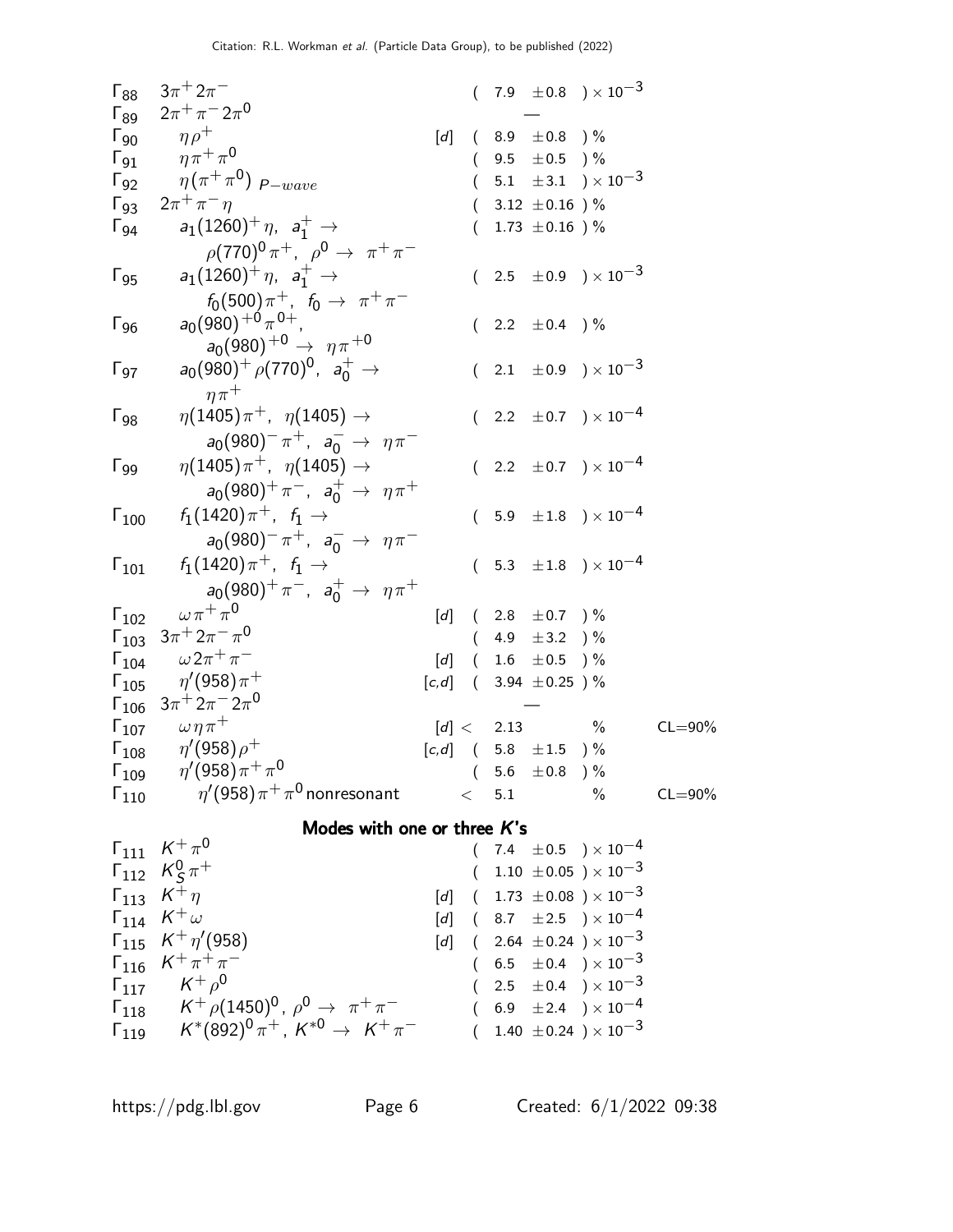| $\mathsf{\Gamma}_{120} \qquad \mathsf{K}^*(1410)^0 \, \pi^+$ , $\mathsf{K}^{*0} \to$      |  |                     | $(1.22 \pm 0.28) \times 10^{-3}$    |  |
|-------------------------------------------------------------------------------------------|--|---------------------|-------------------------------------|--|
| $K^+\pi^-$<br>$\Gamma_{121}$ $K^*(1430)^0 \pi^+$ , $K^{*0} \rightarrow$<br>$K^{+}\pi^{-}$ |  |                     | $(5.0 \pm 3.4) \times 10^{-4}$      |  |
| $\Gamma_{122}$ $K^+\pi^+\pi^-$ nonresonant                                                |  |                     | $(1.03 \pm 0.34) \times 10^{-3}$    |  |
| $\Gamma_{123}$ $K^0 \pi^+ \pi^0$                                                          |  | $(1.08 \pm 0.06)$ % |                                     |  |
| $\Gamma_{124}$ $K_S^0 2\pi^+\pi^-$                                                        |  |                     | $(2.8 \pm 1.0) \times 10^{-3}$      |  |
| $\Gamma_{125}$ $K^{+}\omega\pi^{0}$                                                       |  |                     | $[d] < 8.2$ $\times 10^{-3}$ CL=90% |  |
| $\Gamma_{126}$ $K^{+}\omega\pi^{+}\pi^{-}$                                                |  |                     | $[d] < 5.4$ $\times 10^{-3}$ CL=90% |  |
| $\Gamma_{127}$ $K^+\omega\eta$                                                            |  |                     | $[d] < 7.9$ $\times 10^{-3}$ CL=90% |  |
| $\Gamma_{128}$ 2K <sup>+</sup> K <sup>-</sup>                                             |  |                     | $(2.15 \pm 0.20) \times 10^{-4}$    |  |
| $\Gamma_{129}$ $\phi K^+$ , $\phi \rightarrow K^+ K^-$                                    |  |                     | $(8.8 \pm 2.0) \times 10^{-5}$      |  |
|                                                                                           |  |                     |                                     |  |

#### Doubly Cabibbo-suppressed modes

| $\Gamma_{130}$ 2K <sup>+</sup> $\pi^-$                                                                   | $(1.276 \pm 0.031) \times 10^{-4}$ |
|----------------------------------------------------------------------------------------------------------|------------------------------------|
| $\mathsf{F}_{131}$ $\mathsf{K}^{+}\mathsf{K}^{*}(892)^{0}$ , $\mathsf{K}^{*0}\rightarrow\mathsf{K}^{*0}$ | $(6.0 \pm 3.4) \times 10^{-5}$     |
| $K^+\pi^-$                                                                                               |                                    |

#### Baryon-antibaryon mode

| $\Gamma_{132}$ $p\overline{n}$ |                                                 | $(1.22 \pm 0.11) \times 10^{-3}$ |                                  |  |
|--------------------------------|-------------------------------------------------|----------------------------------|----------------------------------|--|
|                                | $\Gamma_{133}$ $\rho \overline{\rho} e^+ \nu_e$ | $\leq$ 2.0                       | $\times$ 10 <sup>-4</sup> CL=90% |  |

#### $\Delta C = 1$  weak neutral current (C1) modes, Lepton family number (LF), or

Lepton number  $(L)$  violating modes

| $\Gamma_{134}$ $\pi^+e^+e^-$                                 |                                                                                                                                                                                                           |       |                                                                                                                                                                          |                       | $\times 10^{-6}$ CL=90% |
|--------------------------------------------------------------|-----------------------------------------------------------------------------------------------------------------------------------------------------------------------------------------------------------|-------|--------------------------------------------------------------------------------------------------------------------------------------------------------------------------|-----------------------|-------------------------|
| $\Gamma_{135}$ $\pi^{+}\phi$ , $\phi \rightarrow e^{+}e^{-}$ |                                                                                                                                                                                                           |       | $\begin{array}{c} +8 \\ -4 \end{array}$                                                                                                                                  | ) $\times$ 10 $^{-6}$ |                         |
| $\Gamma_{136}$ $\pi^{+}\mu^{+}\mu^{-}$                       |                                                                                                                                                                                                           |       |                                                                                                                                                                          |                       | $\times 10^{-7}$ CL=90% |
|                                                              | C1                                                                                                                                                                                                        |       |                                                                                                                                                                          |                       | $\times 10^{-6}$ CL=90% |
| $\Gamma_{138}$ $K^+ \mu^+ \mu^-$                             | C1                                                                                                                                                                                                        |       |                                                                                                                                                                          |                       | $\times 10^{-7}$ CL=90% |
| $\Gamma_{139}$ $K^*(892)^+ \mu^+ \mu^-$                      | C1                                                                                                                                                                                                        |       |                                                                                                                                                                          |                       | $\times 10^{-3}$ CL=90% |
|                                                              | LF                                                                                                                                                                                                        | $\lt$ |                                                                                                                                                                          |                       | $\times 10^{-6}$ CL=90% |
| $\Gamma_{141}$ $\pi^+e^-\mu^+$                               | LF                                                                                                                                                                                                        |       |                                                                                                                                                                          |                       | $\times 10^{-7}$ CL=90% |
|                                                              | LF                                                                                                                                                                                                        |       |                                                                                                                                                                          |                       | $\times 10^{-7}$ CL=90% |
|                                                              | LF                                                                                                                                                                                                        |       |                                                                                                                                                                          |                       | $\times 10^{-7}$ CL=90% |
| $\Gamma_{144}$ $\pi^{-}2e^{+}$                               | $\mathsf{L}$                                                                                                                                                                                              |       |                                                                                                                                                                          |                       | $\times 10^{-6}$ CL=90% |
| $\Gamma_{145}$ $\pi^{-}2\mu^{+}$                             | $\mathbf{I}$                                                                                                                                                                                              |       |                                                                                                                                                                          |                       | $\times 10^{-8}$ CL=90% |
|                                                              | L                                                                                                                                                                                                         |       |                                                                                                                                                                          |                       | $\times 10^{-7}$ CL=90% |
| $\Gamma_{147}$ $K^-2e^+$                                     | L                                                                                                                                                                                                         |       |                                                                                                                                                                          |                       | $\times 10^{-7}$ CL=90% |
| $\Gamma_{148}$ $K^-2\mu^+$                                   | L                                                                                                                                                                                                         |       |                                                                                                                                                                          |                       | $\times 10^{-8}$ CL=90% |
| $\Gamma_{149}$ $K^- e^+ \mu^+$                               | $\mathbf{I}$                                                                                                                                                                                              |       |                                                                                                                                                                          |                       | $\times 10^{-7}$ CL=90% |
|                                                              |                                                                                                                                                                                                           |       |                                                                                                                                                                          |                       | $\times 10^{-3}$ CL=90% |
|                                                              | $\Gamma_{137}$ $K^+e^+e^-$<br>$\Gamma_{140}$ $\pi^+ e^+ \mu^-$<br>$\Gamma_{142}$ $K^+e^+\mu^-$<br>$\Gamma_{143}$ $K^+e^-\mu^+$<br>$\Gamma_{146}$ $\pi^- e^+ \mu^+$<br>$\Gamma_{150}$ $K^*(892)^{-2}\mu^+$ |       | [i] < 5.5<br>$[j]$ (6<br>[i] < 1.8<br>< 3.7<br>< 1.4<br>$<$ 1.4<br>1.1<br>< 9.4<br>$<$ 7.9<br>< 5.6<br>$<$ 1.4<br>< 8.6<br>$<$ 6.3<br>< 7.7<br>< 2.6<br>< 2.6<br>$<$ 1.4 |                       |                         |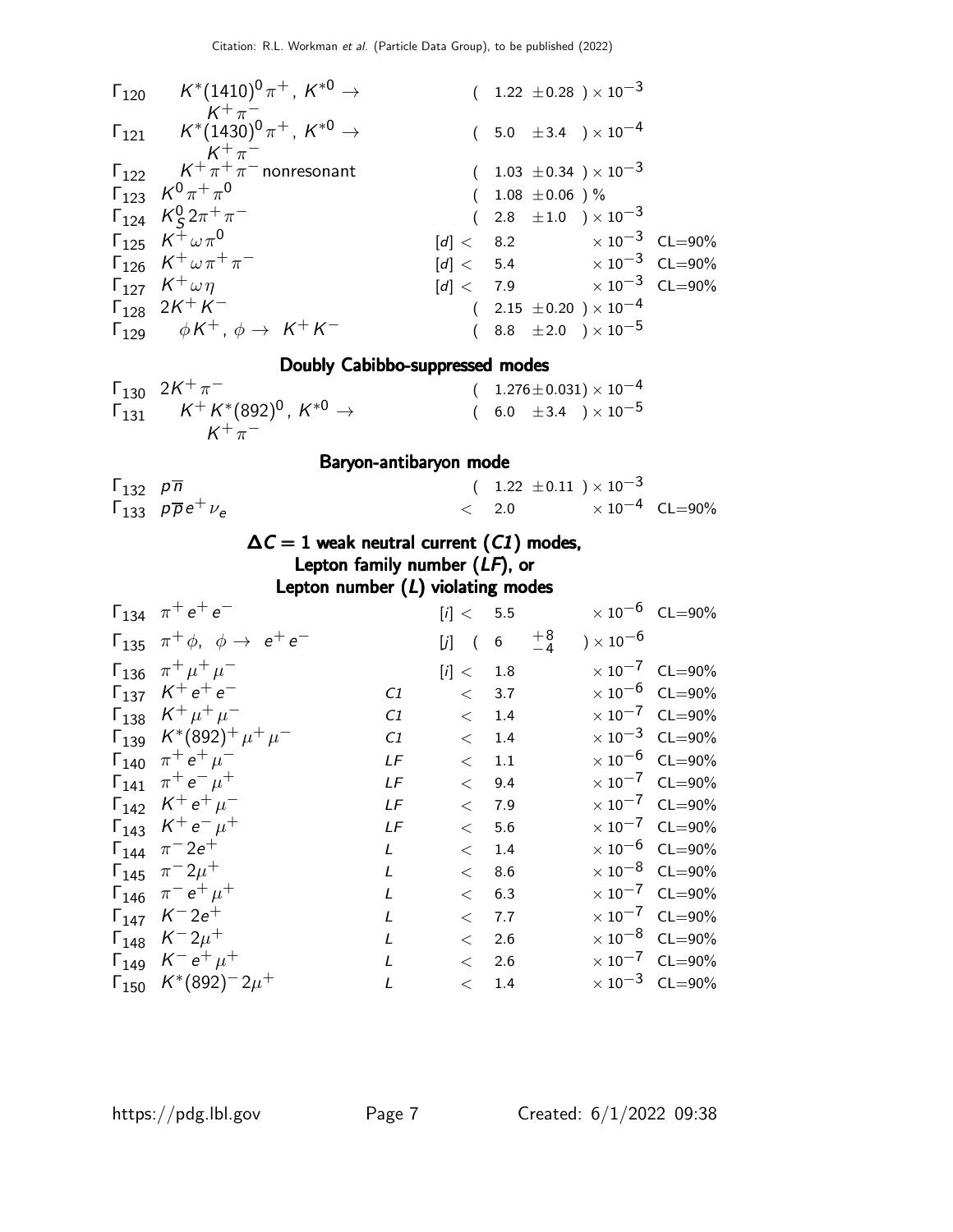- [a] This is the purely  $e^+$  semileptonic branching fraction: the  $e^+$  fraction from  $\tau^+$  decays has been subtracted off. The sum of our (non- $\tau)$   $e^+$ exclusive fractions — an  $e^+ \, \nu_e$  with an  $\eta$ ,  $\eta'$ ,  $\phi$ ,  $K^0$ , or  $K^{*0}$  — is 5.99  $\pm$  $0.31 \%$ .
- [b] This fraction includes  $\eta$  from  $\eta'$  decays.
- [c] The sum of our exclusive  $\eta'$  fractions  $\eta'$  e $^+$   $\nu_{\sf e}$ ,  $\eta'\mu^+\nu_{\mu}$ ,  $\eta'\pi^+$ ,  $\eta'\rho^+$ , and  $\eta^{\prime} K^+$  — is  $11.8 \pm 1.6 \%$ .
- [d] This branching fraction includes all the decay modes of the final-state resonance.
- [e] A test for  $u\overline{u}$  or  $d\overline{d}$  content in the  $D_{s}^{+}$  $\frac{1}{s}$ . Neither Cabibbo-favored nor Cabibbo-suppressed decays can contribute, and  $\omega-\phi$  mixing is an unlikely explanation for any fraction above about  $2\times 10^{-4}$ .
- $[f]$  The branching fraction for this mode may differ from the sum of the submodes that contribute to it, due to interference effects. See the relevant papers.
- [g] We decouple the  $D_s^+ \rightarrow \ \phi \pi^+$  branching fraction obtained from mass projections (and used to get some of the other branching fractions) from the  $D_s^+ \, \rightarrow \, \, \phi \pi^+, \, \phi \rightarrow \, \, \, \mathcal{K}^+ \, \mathcal{K}^-$  branching fraction obtained from the Dalitz-plot analysis of  $D_s^+ \rightarrow \ K^+ K^- \pi^+$  . That is, the ratio of these two branching fractions is not exactly the  $\phi\rightarrow\ K^+K^-$  branching fraction 0.491.
- $[h]$  This is the average of a model-independent and a K-matrix parametrization of the  $\pi^+\pi^-$  S-wave and is a sum over several  $f_0$  mesons.
- [i] This mode is not a useful test for a  $\Delta \mathcal{C}=1$  weak neutral current because both quarks must change flavor in this decay.
- [j] This is not a test for the  $\Delta C=1$  weak neutral current, but leads to the  $\pi^+ \ell^+ \ell^-$  final state.

#### CONSTRAINED FIT INFORMATION

An overall fit to 13 branching ratios uses 21 measurements and one constraint to determine 10 parameters. The overall fit has a  $\chi^2=11.6$  for 12 degrees of freedom.

The following off-diagonal array elements are the correlation coefficients  $\left<\delta x_i\delta x_j\right>$ / $(\delta x_i\cdot\delta x_j)$ , in percent, from the fit to the branching fractions,  $x_i$   $\;\equiv$  $\Gamma_i/\Gamma_{\rm total}$ . The fit constrains the  $x_i$  whose labels appear in this array to sum to one.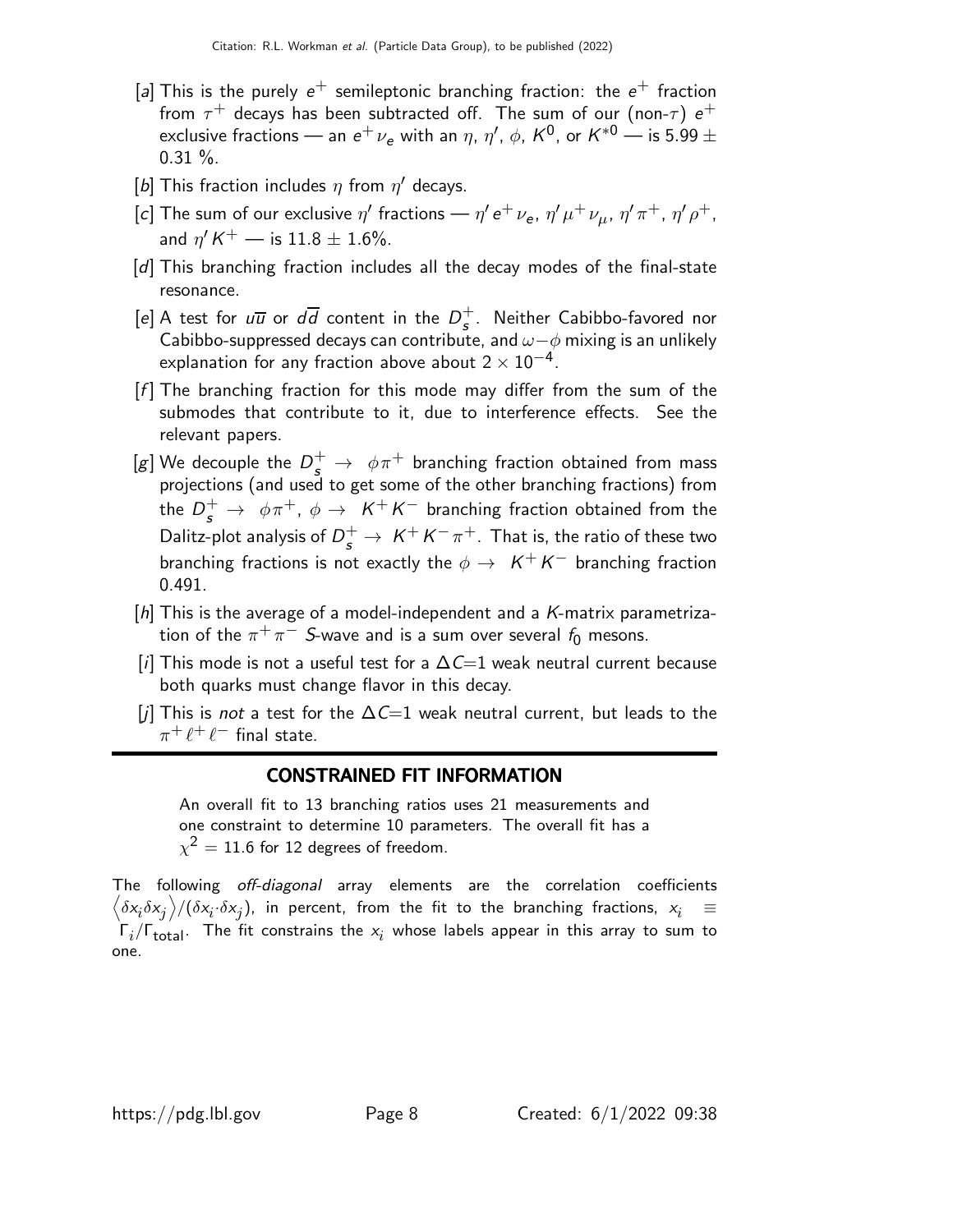| $x_{39}$  | 27       |          |          |          |          |          |          |          |  |
|-----------|----------|----------|----------|----------|----------|----------|----------|----------|--|
| $x_{51}$  | 8        |          |          |          |          |          |          |          |  |
| $x_{60}$  | 25       | 6        | 15       |          |          |          |          |          |  |
| $x_{66}$  | 20       | 4        | 12       | 46       |          |          |          |          |  |
| $x_{76}$  | 17       | 33       | 2        |          | 5        |          |          |          |  |
| $x_{86}$  | 1        | 14       | $-9$     | $-15$    | $-12$    | 6        |          |          |  |
| $x_{87}$  | 0        | 1        | 0        | $^{-1}$  | 0        | 0        | 4        |          |  |
| $x_{116}$ | 3        | 20       | $-6$     | $-9$     | $-7$     | 7        | 12       | 0        |  |
|           | $x_{36}$ | $x_{39}$ | $x_{51}$ | $x_{60}$ | $x_{66}$ | $x_{76}$ | $x_{86}$ | $x_{87}$ |  |

#### See the related review(s):

 $D^+$  $\frac{1}{s}$  [Branching Fractions](http://pdg.lbl.gov/2022/reviews/rpp2021-rev-ds-plus-branching-fractions.pdf)

#### $D_{\epsilon}^+$ s BRANCHING RATIOS

A number of older, now obsolete results have been omitted. They may be found in earlier editions.

#### - Inclusive modes

#### $\Gamma(e^+$  semileptonic) / Γ<sub>total</sub> Γ<sub>1</sub>/Γ /Γ $_{\rm total}$ Γ $_{\rm 1/}$ Γ

This is the purely  $e^+$  semileptonic branching fraction: the  $e^+$  fraction from  $\tau^+$  decays has been subtracted off.

| VALUE (%)                 | <b>EVTS</b> | <b>DOCUMENT ID</b> | TFCN | COMMENT                               |
|---------------------------|-------------|--------------------|------|---------------------------------------|
| $6.33\pm0.15$ OUR AVERAGE |             |                    |      |                                       |
| $6.30 \pm 0.13 \pm 0.10$  |             | 17k $1,2$ ABI IKIM |      | 21AC BES3 $e^+e^-$ at 4.178-4.230 GeV |
| $6.52 + 0.39 + 0.15$      |             | $0.5k$ $3$ ASNER   |      | 10 CLEO $e^+e^-$ at 3774 MeV          |

<sup>1</sup> ABLIKIM 21AC finds that the ratio of the  $D_c^+$  $^{+}_{s}$  and  $D^{0}$  semielectronic widths is 0.790  $\pm$  $0.016 \pm 0.020$ .

 $2$  ABLIKIM 21AC reports a value of  $(6.30 \pm 0.13 \pm 0.09 \pm 0.04) \times 10^{-2}$ , where the last uncertainty is an external systematic from  $\mathsf{B}(D_{\bm{s}}^+ \to \, \tau \nu).$  We have added the systematic uncertainties in quadrature.

<sup>3</sup> Using the  $D_c^+$  $s$  and  $D^0$  lifetimes, ASNER 10 finds that the ratio of the  $D_s^+$  $\frac{1}{s}$  and  $D^0$ semileptonic widths is  $0.828 \pm 0.051 \pm 0.025$ .

#### $\Gamma(\pi^+$  anything) /  $\Gamma_{\text{total}}$   $\Gamma_2/\Gamma$

 $\overline{\phantom{a}}$ 

Events with two  $\pi^+$ 's count twice, etc. But  $\pi^+$ 's from  $\kappa_S^0 \to \pi^+ \pi^-$  are not included.

| VALUE (%)                                                                                                               | <i>DOCUMENT ID</i> |    | TECN | <b>COMMENT</b>            |
|-------------------------------------------------------------------------------------------------------------------------|--------------------|----|------|---------------------------|
| $119.3 \pm 1.2 \pm 0.7$                                                                                                 | <b>DOBBS</b>       | 0Q |      | CLEO $e^+e^-$ at 4170 MeV |
| $\Gamma(\pi^-$ anything) / $\Gamma_{total}$                                                                             |                    |    |      | $\Gamma_3/\Gamma$         |
| Events with two $\pi^{-1}$ 's count twice, etc. But $\pi^{-1}$ 's from $K^0_S \to \pi^{+} \pi^{-}$ are not<br>included. |                    |    |      |                           |
| VALUE (%)                                                                                                               | DOCUMENT ID        |    | TECN | COMMENT                   |
| $43.2 \pm 0.9 \pm 0.3$                                                                                                  | <b>DOBBS</b>       | 09 |      | CLEO $e^+e^-$ at 4170 MeV |
| https://pdg.lbl.gov                                                                                                     | Page 9             |    |      | Created: $6/1/2022$ 09:38 |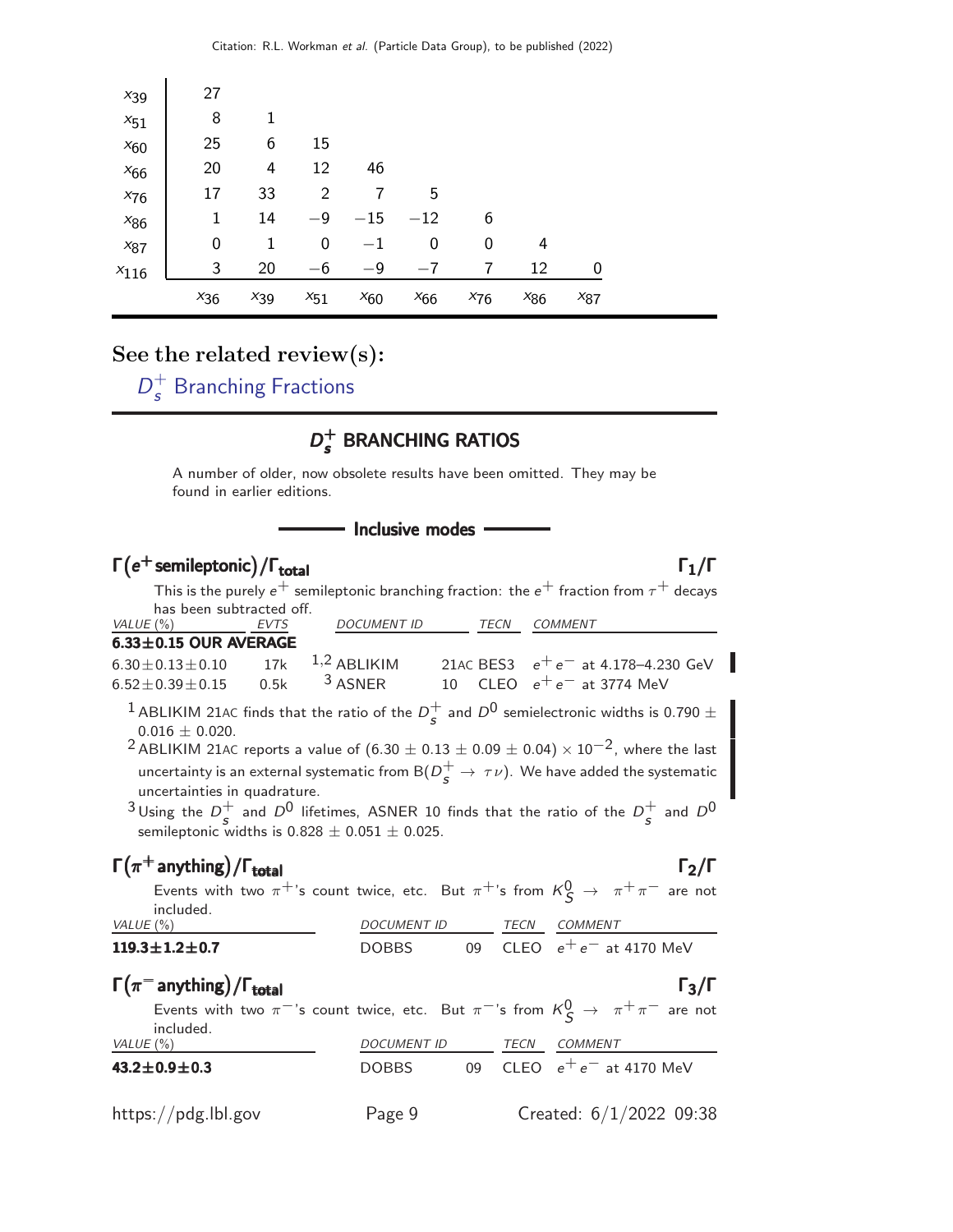#### $\Gamma(\pi^0$  anything)/ $\Gamma_{\text{total}}$  (π

| VALUE $(\%)$                                                                                                                         |              | Events with two $\pi^{0}$ 's count twice, etc. But $\pi^{0}$ 's from $K_S^0 \rightarrow 2\pi^0$ are not included.<br>DOCUMENT ID TECN COMMENT |  |                                                      |
|--------------------------------------------------------------------------------------------------------------------------------------|--------------|-----------------------------------------------------------------------------------------------------------------------------------------------|--|------------------------------------------------------|
| $123.4 \pm 3.8 \pm 5.3$                                                                                                              |              |                                                                                                                                               |  | DOBBS 09 CLEO $e^+e^-$ at 4170 MeV                   |
| $\Gamma(K^-$ anything) / $\Gamma_{\text{total}}$                                                                                     |              |                                                                                                                                               |  | $\Gamma_5/\Gamma$                                    |
| VALUE(%)                                                                                                                             |              | DOCUMENT ID                                                                                                                                   |  | TECN COMMENT                                         |
| $18.7 \pm 0.5 \pm 0.2$                                                                                                               |              | <b>DOBBS</b>                                                                                                                                  |  | 09 CLEO $e^+e^-$ at 4170 MeV                         |
| $\Gamma(K^+$ anything) / $\Gamma_{\text{total}}$                                                                                     |              |                                                                                                                                               |  | $\Gamma_6/\Gamma$                                    |
| VALUE (%)                                                                                                                            |              | DOCUMENT ID TECN COMMENT                                                                                                                      |  |                                                      |
| $28.9 \pm 0.6 \pm 0.3$                                                                                                               |              | <b>DOBBS</b>                                                                                                                                  |  | 09 CLEO $e^+e^-$ at 4170 MeV                         |
| $\Gamma(K_S^0$ anything)/ $\Gamma_{total}$                                                                                           |              | DOCUMENT ID                                                                                                                                   |  | $\Gamma_7/\Gamma$<br>TECN COMMENT                    |
| VALUE(%)<br>$19.0 \pm 1.0 \pm 0.4$                                                                                                   |              |                                                                                                                                               |  | 09 CLEO $e^+e^-$ at 4170 MeV                         |
|                                                                                                                                      |              | DOBBS                                                                                                                                         |  |                                                      |
| $\Gamma(\eta \text{ anything})/\Gamma_{\text{total}}$<br>VALUE $(\%)$                                                                | EVTS         | This ratio includes $\eta$ particles from $\eta'$ decays.<br>DOCUMENT ID TECN COMMENT                                                         |  | $\Gamma_8/\Gamma$                                    |
| $29.9 \pm 2.2 \pm 1.7$                                                                                                               |              |                                                                                                                                               |  | DOBBS 09 CLEO $e^+e^-$ at 4170 MeV                   |
| • • • We do not use the following data for averages, fits, limits, etc. • • •                                                        |              |                                                                                                                                               |  |                                                      |
| $23.5 \pm 3.1 \pm 2.0$                                                                                                               | 674 $\pm$ 91 |                                                                                                                                               |  | HUANG 06B CLEO See DOBBS 09                          |
| $\Gamma(\omega \text{ anything})/\Gamma_{\text{total}}$                                                                              |              |                                                                                                                                               |  | $\Gamma_9/\Gamma$                                    |
| VALUE(%)                                                                                                                             |              |                                                                                                                                               |  | DOCUMENT ID TECN COMMENT                             |
| $6.1 \pm 1.4 \pm 0.3$                                                                                                                |              | <b>DOBBS</b>                                                                                                                                  |  | 09 CLEO $e^+e^-$ at 4170 MeV                         |
| $\Gamma(\eta'$ anything)/ $\Gamma_{total}$                                                                                           |              |                                                                                                                                               |  | $\Gamma_{10}/\Gamma$                                 |
|                                                                                                                                      |              |                                                                                                                                               |  |                                                      |
| $VALUE(%)$ EVTS<br>10.3±1.4 OUR AVERAGE Error includes scale factor of 1.1.                                                          |              | DOCUMENT ID TECN COMMENT                                                                                                                      |  |                                                      |
| $8.8 \pm 1.8 \pm 0.5$ 68                                                                                                             |              |                                                                                                                                               |  | ABLIKIM $15z$ BES3 482 pb $^{-1}$ , 4009 MeV         |
| $11.7 \pm 1.7 \pm 0.7$                                                                                                               |              |                                                                                                                                               |  | DOBBS 09 CLEO $e^+e^-$ at 4170 MeV                   |
| $\bullet\,\bullet\,\bullet\,$ We do not use the following data for averages, fits, limits, etc. $\bullet\,\bullet\,\bullet\,\bullet$ |              |                                                                                                                                               |  |                                                      |
| $8.7 \pm 1.9 \pm 0.8$                                                                                                                | 68           |                                                                                                                                               |  | HUANG 06B CLEO See DOBBS 09                          |
| $\Gamma(f_0(980)$ anything, $f_0 \to \pi^+\pi^-)/\Gamma_{\text{total}}$                                                              |              |                                                                                                                                               |  |                                                      |
| VALUE $(\%)$                                                                                                                         |              | <u>CL% DOCUMENT ID TECN COMMENT</u>                                                                                                           |  |                                                      |
| < 1.3                                                                                                                                | 90           | <b>DOBBS</b>                                                                                                                                  |  | $\Gamma_{11}/\Gamma$<br>09 CLEO $e^+e^-$ at 4170 MeV |
| $\Gamma(\phi \text{ anything})/\Gamma_{\text{total}}$                                                                                |              |                                                                                                                                               |  |                                                      |
| VALUE(%)                                                                                                                             | <b>EVTS</b>  | DOCUMENT ID TECN COMMENT<br><b>DOBBS</b>                                                                                                      |  |                                                      |
| $15.7 \pm 0.8 \pm 0.6$<br>• • • We do not use the following data for averages, fits, limits, etc. • • •                              |              |                                                                                                                                               |  | $\Gamma_{12}/\Gamma$<br>09 CLEO $e^+e^-$ at 4170 MeV |
| $16.1 \pm 1.2 \pm 1.1$                                                                                                               | $398 \pm 27$ |                                                                                                                                               |  | HUANG 06B CLEO See DOBBS 09                          |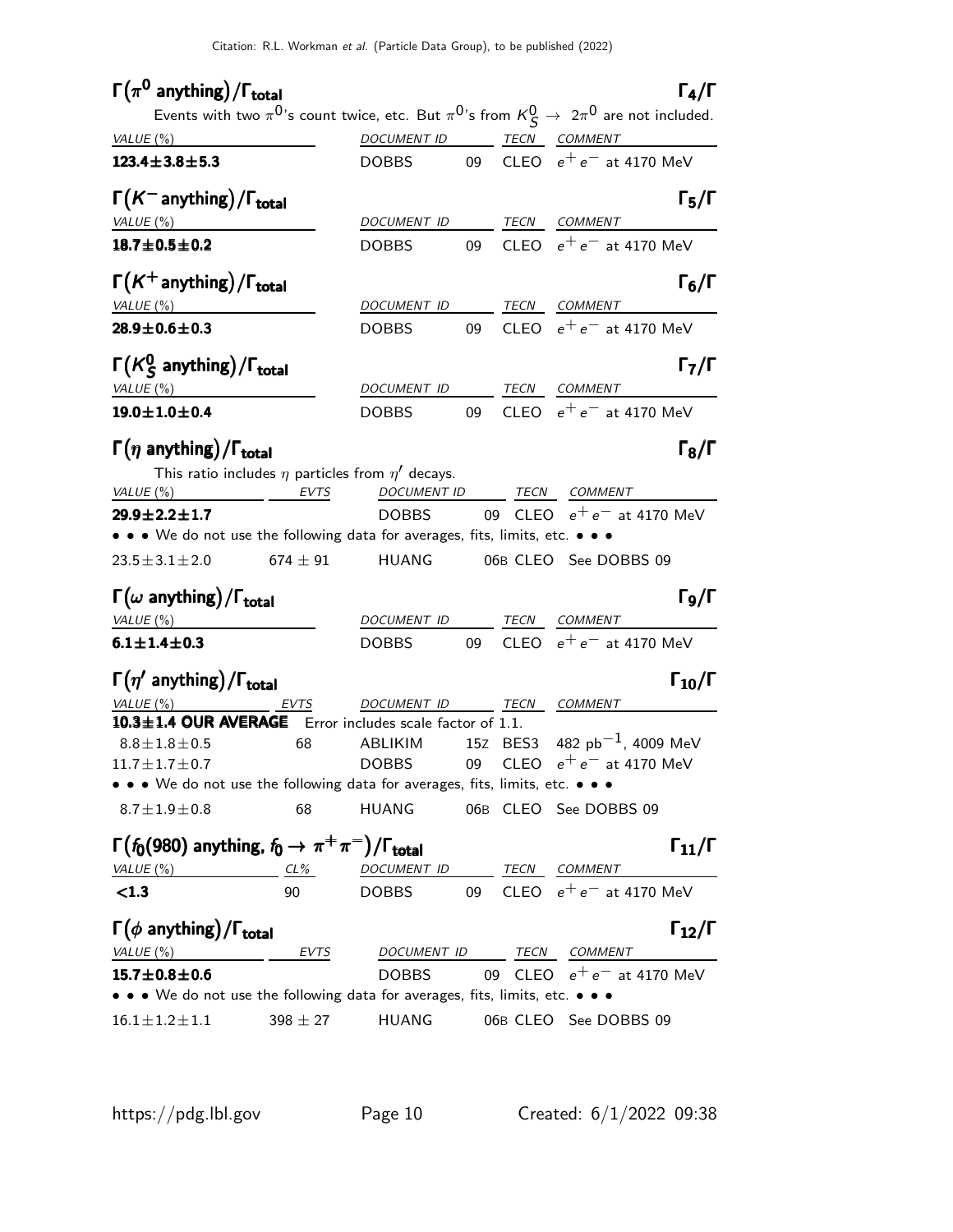| $\Gamma(K^+K^-$ anything) / $\Gamma_{\text{total}}$   |        |                    |    |             |                              | $\Gamma_{13}/\Gamma$ |
|-------------------------------------------------------|--------|--------------------|----|-------------|------------------------------|----------------------|
| VALUE (%)                                             |        | DOCUMENT ID        |    |             | TECN COMMENT                 |                      |
| $15.8 \pm 0.6 \pm 0.3$                                |        | <b>DOBBS</b>       | 09 | <b>CLEO</b> | $e^+e^-$ at 4170 MeV         |                      |
| $\Gamma(K_S^0 K^+$ anything)/ $\Gamma_{total}$        |        |                    |    |             |                              | $\Gamma_{14}/\Gamma$ |
| VALUE $(\%)$                                          |        | DOCUMENT ID        |    | TECN        | <b>COMMENT</b>               |                      |
| $5.8 + 0.5 + 0.1$                                     |        | <b>DOBBS</b>       |    |             | 09 CLEO $e^+e^-$ at 4170 MeV |                      |
| $\Gamma(K_S^0 K^-$ anything)/ $\Gamma_{\text{total}}$ |        |                    |    |             |                              | $\Gamma_{15}/\Gamma$ |
| VALUE $(\%)$                                          |        | DOCUMENT ID        |    | <b>TECN</b> | COMMENT                      |                      |
| $1.9 \pm 0.4 \pm 0.1$                                 |        | <b>DOBBS</b>       | 09 |             | CLEO $e^+e^-$ at 4170 MeV    |                      |
| $\Gamma(2K_S^0$ anything)/ $\Gamma_{total}$           |        |                    |    |             |                              | $\Gamma_{16}/\Gamma$ |
| VALUE (%)                                             |        | DOCUMENT ID        |    |             | TECN COMMENT                 |                      |
| $1.7 \pm 0.3 \pm 0.1$                                 |        | <b>DOBBS</b>       | 09 |             | CLEO $e^+e^-$ at 4170 MeV    |                      |
| $\Gamma(2K^+$ anything) / $\Gamma_{total}$            |        |                    |    |             |                              | $\Gamma_{17}/\Gamma$ |
| VALUE $(\%)$                                          | CL%    | DOCUMENT ID        |    | TECN        | <b>COMMENT</b>               |                      |
| < 0.26                                                | 90     | <b>DOBBS</b>       | 09 |             | CLEO $e^+e^-$ at 4170 MeV    |                      |
| $\Gamma(2K^-$ anything) / $\Gamma_{total}$            |        |                    |    |             |                              | $\Gamma_{18}/\Gamma$ |
| VALUE $(\%)$                                          | $CL\%$ | <b>DOCUMENT ID</b> |    | TECN        | <b>COMMENT</b>               |                      |
| < 0.06                                                | 90     | <b>DOBBS</b>       | 09 | <b>CLEO</b> | $e^+e^-$ at 4170 MeV         |                      |

### - Leptonic and semileptonic modes -

See the related review(s):

[Leptonic Decays of Charged Pseudoscalar Mesons](http://pdg.lbl.gov/2022/reviews/rpp2021-rev-pseudoscalar-meson-decay-cons.pdf)

| $\Gamma(e^+\nu_e)/\Gamma_{\rm total}$                                         |              |                  |  |                                                                     | $\Gamma_{19}/\Gamma$ |
|-------------------------------------------------------------------------------|--------------|------------------|--|---------------------------------------------------------------------|----------------------|
| <b>VALUE</b>                                                                  | CL%          | DOCUMENT ID TECN |  | COMMENT                                                             |                      |
| $<$ 0.83 $\times$ 10 $^{-4}$                                                  | $90^{\circ}$ |                  |  | <sup>1</sup> ZUPANC 13 BELL $e^+e^-$ at $\gamma(45)$ , $\gamma(55)$ |                      |
| • • • We do not use the following data for averages, fits, limits, etc. • • • |              |                  |  |                                                                     |                      |
| $\langle 2.3 \times 10^{-4} \rangle$                                          | 90           |                  |  | DEL-AMO-SA10J BABR $e^+e^-$ , 10.58 GeV                             |                      |
| $< 1.2 \times 10^{-4}$                                                        | 90           |                  |  | ALEXANDER 09 CLEO $e^+e^-$ at 4170 MeV                              |                      |
| $<$ 1.3 $\times$ 10 $^{-4}$                                                   | 90           |                  |  | PEDLAR 07A CLEO See ALEXANDER 09                                    |                      |
| $1 - \frac{1}{2}$                                                             |              |                  |  |                                                                     |                      |

<sup>1</sup> ZUPANC 13 also gives the limit as  $< 1.0 \times 10^{-4}$  at 95% CL.

### $\Gamma(\mu^+ \nu_{\mu})/\Gamma_{\rm total}$  Γ<sub>20</sub>/Γ

|                             |            | See the note on "Decay Constants of Charged Pseudoscalar Mesons." |             |                                                      |  |
|-----------------------------|------------|-------------------------------------------------------------------|-------------|------------------------------------------------------|--|
| VALUE (units $10^{-3}$ )    | EVTS       | <b>DOCUMENT ID</b>                                                | <i>TECN</i> | <b>COMMENT</b>                                       |  |
| $5.43 \pm 0.15$ OUR AVERAGE |            |                                                                   |             |                                                      |  |
| $5.35 \pm 0.13 \pm 0.16$    | 2.2k       | ABLIKIM                                                           |             | 21BE BES3 $e^+e^-, 4.178, 4.226$ GeV                 |  |
| $5.17 \pm 0.75 \pm 0.21$    | 69         | $1$ ABLIKIM                                                       |             | 160 BES3 $e^+e^-$ at 4.009 GeV                       |  |
| $5.31 \pm 0.28 \pm 0.20$    | $492 + 26$ | <sup>2</sup> ZUPANC                                               |             | 13 BELL $e^+e^-$ at $\Upsilon(4S), \Upsilon(5S)$     |  |
| $6.02 \pm 0.38 \pm 0.34$    | $275 + 17$ |                                                                   |             | <sup>3</sup> DEL-AMO-SA10J BABR $e^+e^-$ , 10.58 GeV |  |
|                             |            |                                                                   |             |                                                      |  |

5.65 $\pm$ 0.45 $\pm$ 0.17 235 $\pm$ 14 ALEXANDER 09 CLEO  $e^+e^-$  at 4170 MeV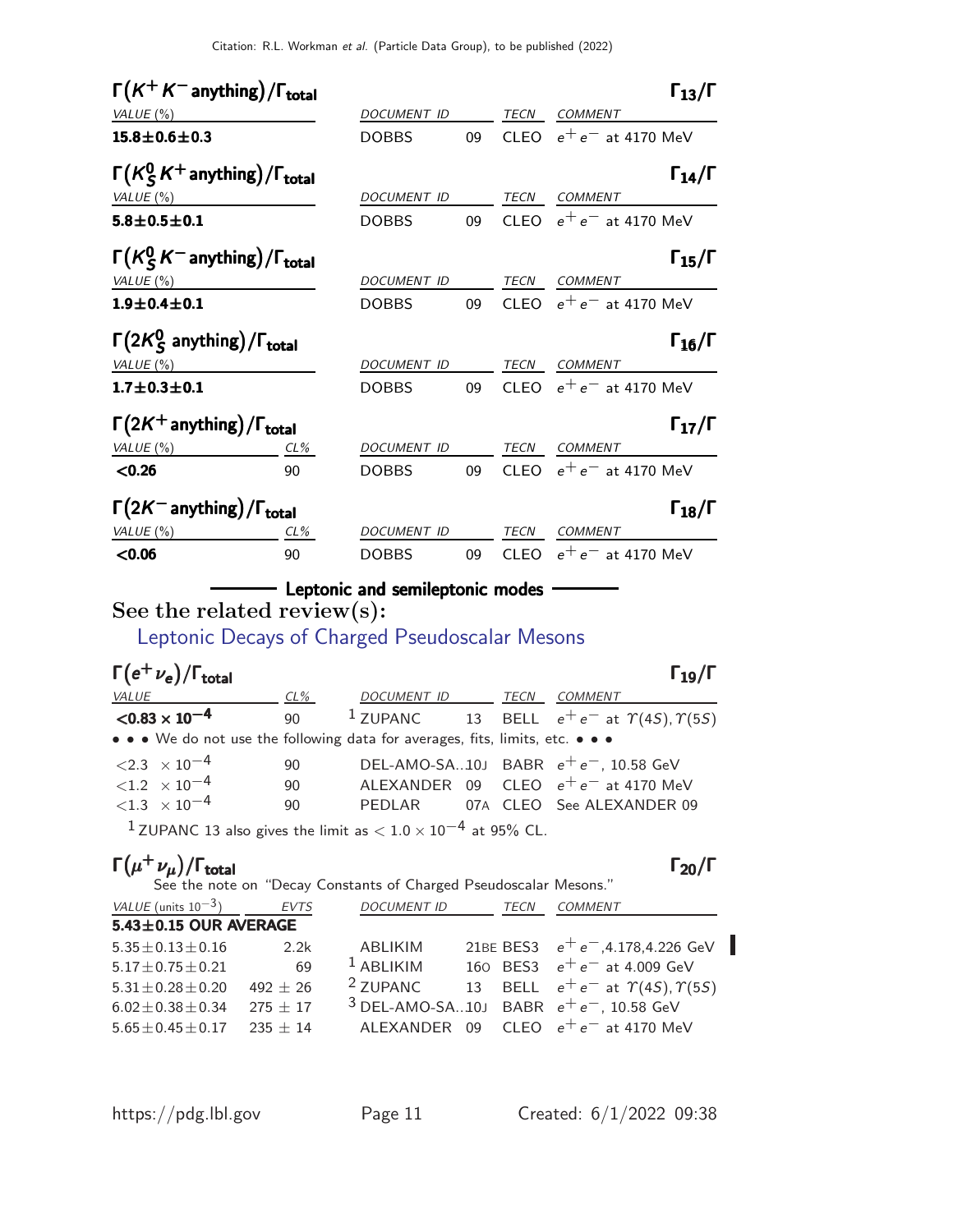• • • We do not use the following data for averages, fits, limits, etc. • • •

| $5.49 + 0.16 + 0.15$ | 1.1k       | ABI IKIM             |  | 19E BES3 $e^+e^-$ at 4178 MeV |
|----------------------|------------|----------------------|--|-------------------------------|
| $6.44 + 0.76 + 0.57$ | $169 + 18$ | <sup>4</sup> WIDHALM |  | 08 BELL See ZUPANC 13         |
| $5.94 + 0.66 + 0.31$ | 88         | $5$ PFDI AR          |  | 07A CLEO See ALEXANDER 09     |
| $6.8 + 1.1 + 1.8$    | 553        | $6$ HEISTER          |  | 021 ALEP Z decays             |

 $<sup>1</sup>$  ABLIKIM 160 also reports that when constrained by the Standard Model ratio of</sup>  $\Gamma(D_s^+ \to \tau^+ \nu_\tau)/\Gamma(D_s^+ \to \mu^+ \nu_\mu) = 9.76$ , the branching fraction is found to be  $(0.495 \pm 0.067 \pm 0.026)\%$ . The constrained value is used to obtain the decay constant,  ${\sf f}_{D_c^+}^{}=(241.0\pm16.3\pm6.6)\;$  MeV.

 $\frac{D_s}{2}$  ZUPANC 13 uses both  $\mu^+ \nu$  and  $\tau^+ \nu$  events to get  $f_{D_s} = (255.5 \pm 4.2 \pm 5.1)$  MeV.

 $^3$  DEL-AMO-SANCHEZ 10J uses  $\mu^+ \nu_\mu^{}$  and  $\tau^+ \nu_\tau^{}$  events together to get  $f_{D_{\cal S}}^{}=$  (258.6  $\pm$  $6.4 \pm 7.5$ ) MeV.

- $^4$ WIDHALM 08 gets  $f_{D_{\cal S}}^{} = (275 \pm 16 \pm 12)$  MeV from the branching fraction.
- $^5$  PEDLAR 07A also fits  $\mu^+$  and  $\tau^+$  events together and gets an effective  $\mu^+\,\nu_\mu^{}$  branching fraction of  $(6.38 \pm 0.59 \pm 0.33) \times 10^{-3}$

 $6$ This HEISTER 021 result is not actually an independent measurement of the absolute  $\mu^+\,\nu_{\mu}^{}$  branching fraction, but is in fact based on our  $\phi\pi^+$  branching fraction of 3.6  $\pm$ 0.9%, so it cannot be included in our overall fit. <code>HEISTER</code> 021 combines its  $D_{\cal S}^+ \to$  $\tau^+\,\nu_\tau$  and  $\mu^+\,\nu_\mu$  branching fractions to get  $f_{\displaystyle D_s}^{}$   $=$  (285  $\pm$  19  $\pm$  40) MeV.

#### $\Gamma(\mu^+\nu_\mu)/\Gamma(\phi\pi^+)$  Γ<sub>20</sub>/Γ<sub>40</sub>

Γ<sub>20</sub>/Γ<sub>40</sub>

See the note on "Decay Constants of Charged Pseudoscalar Mesons" above.<br>VALUE EVTS DOCUMENT ID TECN COMMENT <u>EVTS DOCUMENT ID TECN COMMENT</u> • • • We do not use the following data for averages, fits, limits, etc. • • •  $0.143 \pm 0.018 \pm 0.006$   $489 \pm 55$   $1$  AUBERT 07V BABR  $e^+ e^- \approx \Upsilon(45)$ <br>  $0.23 \pm 0.06 \pm 0.04$   $18$   $2$  ALEXANDROV 00 BEAT  $\pi^-$  nucleus, 350  $0.23 \pm 0.06 \pm 0.04$  18 <sup>2</sup> ALEXANDROV 00 BEAT  $\pi^-$  nucleus, 350 GeV<br>  $0.173 \pm 0.023 \pm 0.035$  182 <sup>3</sup> CHADHA 98 CLE2  $e^+ e^- \approx \gamma (45)$  $0.173 \pm 0.023 \pm 0.035$   $182$   $3$  CHADHA  $98$  CLE2  $e^+e^- \approx \gamma(4S)$ <br> $0.245 \pm 0.052 \pm 0.074$   $39$   $4$  ACOSTA  $94$  CLE2 See CHADHA 98 94 CLE2 See CHADHA 98  $^1$  AUBERT 07V gets  $f_{\overline{D}_{\varepsilon}^+}=(283\pm 17\pm 16)$  MeV, using  $\Gamma(D_{\bm{S}}^+\to \ \phi\pi^+)/\Gamma({\rm total})=1$  $(4.71 \pm 0.46)\%$ .  $^2$ ALEXANDROV 00 uses  $f_D^2/f_{D_S}^2 = 0.82 \pm 0.09$  from a lattice-gauge-theory calculation to get the relative numbers of  $D^+ \rightarrow \ \mu^+ \nu_{\mu}$  and  $D^+_{{\bm s}} \rightarrow \ \mu^+ \nu_{\mu}$  events. The present result leads to  $f_{D_{\!S}}^{}=(323\pm44\pm36)\,$  MeV.  $^3$ CHADHA 98 obtains  $f_{\displaystyle D_s^{}} = (280 \pm 19 \pm 28 \pm 34)$  MeV from this measurement, using  $\Gamma(D_s^+ \to \phi \pi^+)/\Gamma(\text{total}) = 0.036 \pm 0.009.$ 

 $^4$  ACOSTA 94 obtains  $f_{\displaystyle D_s^{}} = (344 \pm 37 \pm 52 \pm 42)$  MeV from this measurement, using  $\Gamma(D_s^+ \to \phi \pi^+)/\Gamma(\text{total}) = 0.037 \pm 0.009.$ 

| $\Gamma(\tau^+\nu_\tau)/\Gamma_{\rm total}$ |      |                    |      | $\Gamma_{21}/\Gamma$                                                    |
|---------------------------------------------|------|--------------------|------|-------------------------------------------------------------------------|
|                                             |      |                    |      | See the note on "Decay Constants of Charged Pseudoscalar Mesons" above. |
| VALUE (%)                                   | EVTS | <b>DOCUMENT ID</b> | TECN | COMMENT                                                                 |
| $5.32 \pm 0.11$ OUR AVERAGE                 |      |                    |      |                                                                         |
| $5.29 \pm 0.25 \pm 0.20$                    | 1.7k | $1$ ABLIKIM        |      | 21AF BES3 $e^+e^-$ at 4.178, 4.226 GeV                                  |
| $5.27 \pm 0.10 \pm 0.12$                    | 4.9k | $2$ ABLIKIM        |      | 21AZ BES3 $e^+e^-$ at 4.178, 4.226 GeV                                  |
| $5.21 \pm 0.25 \pm 0.17$                    | 950  | $3$ ABLIKIM        |      | 21BE BES3 $e^+e^-$ at 4.178, 4.226 GeV                                  |
| https://pdg.lbl.gov                         |      | Page 12            |      | Created: $6/1/2022$ 09:38                                               |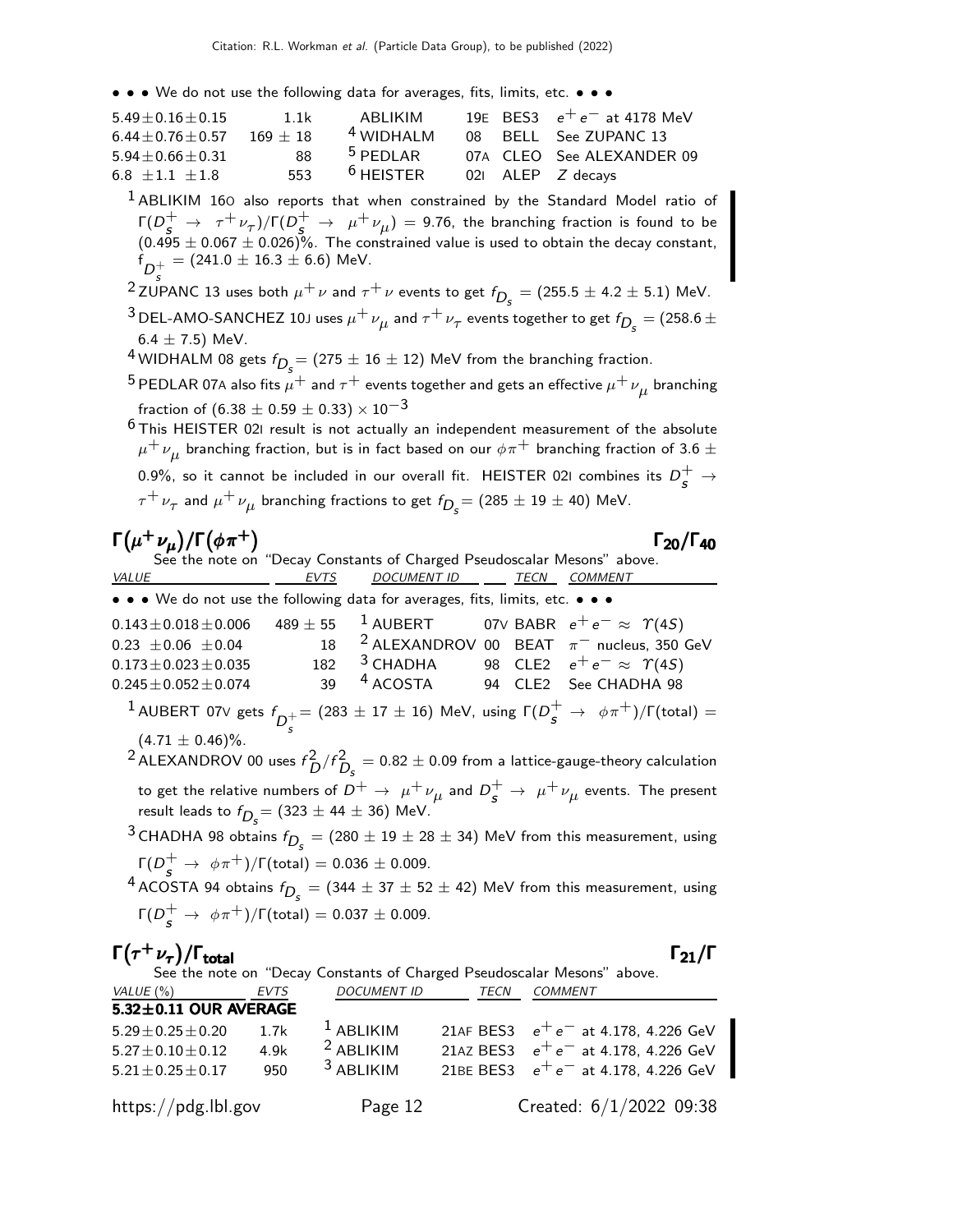| $3.28 \pm 1.83 \pm 0.37$                                                      | 33   | <sup>4</sup> ABLIKIM                                                            |        |             | 160 BES3 $e^+e^-$ at 4.009 GeV                                                                        |
|-------------------------------------------------------------------------------|------|---------------------------------------------------------------------------------|--------|-------------|-------------------------------------------------------------------------------------------------------|
| $5.70 \pm 0.21 \begin{array}{c} +0.31 \\ -0.30 \end{array}$                   | 2.2k | <sup>5</sup> ZUPANC                                                             |        |             | 13 BELL $e^+e^-$ at $\Upsilon(4S)$ , $\Upsilon(5S)$                                                   |
| $4.96 \pm 0.37 \pm 0.57$                                                      | 748  |                                                                                 |        |             | <sup>6</sup> DEL-AMO-SA10J BABR $e^- \overline{\nu}_e \nu_\tau$ , $\mu^- \overline{\nu}_\mu \nu_\tau$ |
| $6.42 \pm 0.81 \pm 0.18$                                                      | 126  | <sup>7</sup> ALEXANDER 09 CLEO $\tau^+ \rightarrow \pi^+ \overline{\nu}_{\tau}$ |        |             |                                                                                                       |
| $5.52 \pm 0.57 \pm 0.21$                                                      | 155  | <sup>7</sup> NAIK 09A CLEO $\tau^+ \rightarrow \rho^+ \overline{\nu}_{\tau}$    |        |             |                                                                                                       |
| $5.30 \pm 0.47 \pm 0.22$                                                      | 181  |                                                                                 |        |             | <sup>7</sup> ONYISI 09 CLEO $\tau^+ \rightarrow e^+ \nu_e \overline{\nu}_{\tau}$                      |
| • • • We do not use the following data for averages, fits, limits, etc. • • • |      |                                                                                 |        |             |                                                                                                       |
| $6.17 \pm 0.71 \pm 0.34$                                                      | 102  | <sup>8</sup> ECKLUND                                                            | 08     |             | CLEO See ONYISI 09                                                                                    |
| 8.0 $\pm$ 1.3 $\pm$ 0.4                                                       | 47   | <sup>8</sup> PEDLAR                                                             | 07A    | <b>CLEO</b> | See ALEXANDER 09                                                                                      |
| $5.79 \pm 0.77 \pm 1.84$                                                      | 881  | $9$ HEISTER                                                                     | 021    | <b>ALEP</b> | $Z$ decays                                                                                            |
| 7.0 $\pm 2.1 \pm 2.0$                                                         | 22   | <sup>10</sup> ABBIENDI                                                          |        |             | 01L OPAL $D_s^{*+} \rightarrow \gamma D_s^+$ from Z's                                                 |
|                                                                               |      |                                                                                 |        |             |                                                                                                       |
| 7.4 $\pm 2.8 \pm 2.4$                                                         | 16   | <sup>11</sup> ACCIARRI                                                          | 97F L3 |             | $D_{s}^{*+} \rightarrow \gamma D_{s}^{+}$ from Z's                                                    |

<sup>1</sup> ABLIKIM 21F uses  $\tau^+ \rightarrow \pi^+ \pi^0 \overline{\nu}$  decays.

<sup>2</sup> ABLIKIM 21AZ uses  $\tau^+ \to e^+ \nu_e \overline{\nu}_\tau$  decays.

 $^3$ ABLIKIM 21BE uses  $\tau^+ \to\ e^+\nu_{\rm e} \overline{\nu}_{\tau}$  decays. When constrained by the Standard Model ratio of  $\Gamma(D^+_{{\bm s}}\to~\tau^+\nu_\tau)/\Gamma(D^+_{{\bm s}}\to~\mu^+\nu_\mu) =$  9.75, the branching fraction is found to be  $(5.22 \pm 0.10 \pm 0.14)\%$ .

4 ABLIKIM 16<sup>O</sup> also reports that when constrained by the Standard Model ratio of  $\Gamma(D_{\cal S}^+\to~\tau^+\,\nu_\tau)/\Gamma(D_{\cal S}^+\to~\mu^+\,\nu_\mu)=$  9.76; the branching fraction is found to be  $(4.83 \pm 0.65 \pm 0.26)\%$ .

 $^5$ ZUPANC 13 uses both  $\mu^+ \nu$  and  $\tau^+ \nu$  events to get  $f_{D_s} = (255.5 \pm 4.2 \pm 5.1)$  MeV.

 $^6$ DEL-AMO-SANCHEZ 10J (with a small correction; see LEES 15D) uses  $\mu^+ \nu_{\mu}^{}$  and  $\tau^+ \nu_\tau^{}$  events together to get  $f_{\displaystyle D_s^{}} = (259.9 \pm 6.6 \pm 7.6)$  MeV.

 $7$  ALEXANDER 09, NAIK 09A, and ONYISI 09 use different  $\tau$  decay modes and are independent. The three papers combined give  $f_{\stackrel{\phantom{.}}{D_S}}=(259.7\pm 7.8\pm 3.4)$  MeV.

 $^8$ ECKLUND 08 and PEDLAR 07A are independent: ECKLUND 08 uses  $\tau^+ \rightarrow\ e^+ \nu_e \overline{\nu}_\tau$ events, <code>PEDLAR</code> 07A uses  $\tau^+ \rightarrow \pi^+ \overline{\nu}_\tau$  events.

<sup>9</sup> HEISTER 021 combines its  $D_s^+ \rightarrow \tau^+ \nu_\tau$  and  $\mu^+ \nu_\mu$  branching fractions to get  $f_{D_s} =$  $(285 \pm 19 \pm 40)$  MeV.

 $^{10}$  This ABBIENDI 01L value gives a decay constant  $f_{D_{\cal S}}$  of  $(286 \pm 44 \pm 41)$  MeV.

 $^{11}$  The second ACCIARRI 97F error here combines in quadrature systematic (0.016) and normalization (0.018) errors. The branching fraction gives  $f_{D_{\cal S}} = (309 \pm 58 \pm 33 \pm 38)$ MeV.

#### $\Gamma(\tau^+ \nu_{\tau}) / \Gamma(\mu^+ \nu_{\mu})$  Γ<sub>21</sub>/Γ<sub>20</sub>  $^{+}\nu_{\mu}$ ) Γ<sub>21</sub>/Γ<sub>20</sub> EVTS DOCUMENT ID TECN COMMENT

• • • We do not use the following data for averages, fits, limits, etc. • • •

|                        |                                                |  | 10.73 ± 0.69 $^{+0.56}_{-0.53}$ 2.2k/492 <sup>1</sup> ZUPANC 13 BELL $e^+e^-$ at $\Upsilon(4S)$ , $\Upsilon(5S)$ |
|------------------------|------------------------------------------------|--|------------------------------------------------------------------------------------------------------------------|
| $11.0 \pm 1.4 \pm 0.6$ | 102 <sup>2</sup> ECKLUND 08 CLEO See ONYISI 09 |  |                                                                                                                  |

<sup>1</sup> This ZUPANC 13 ratio is not independent of the separate  $\tau \nu$  and  $\mu \nu$  fractions listed

above.<br><sup>2</sup> This ECKLUND 08 value also uses results from PEDLAR 07A, and it is not independent of other results in these Listings. Combined with earlier CLEO results, the decay constant  $f_{D_s}$  is 274  $\pm$  10  $\pm$  5 MeV.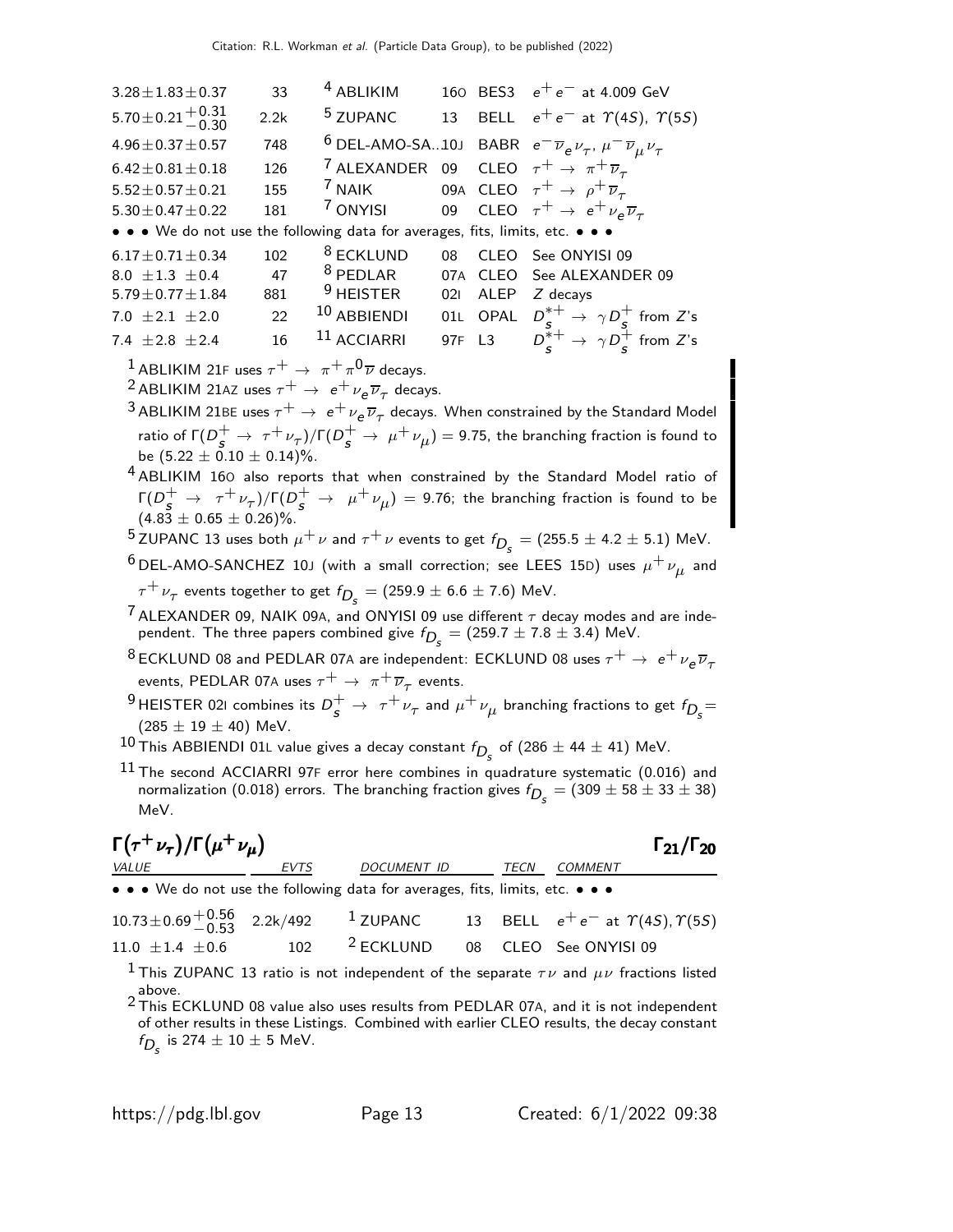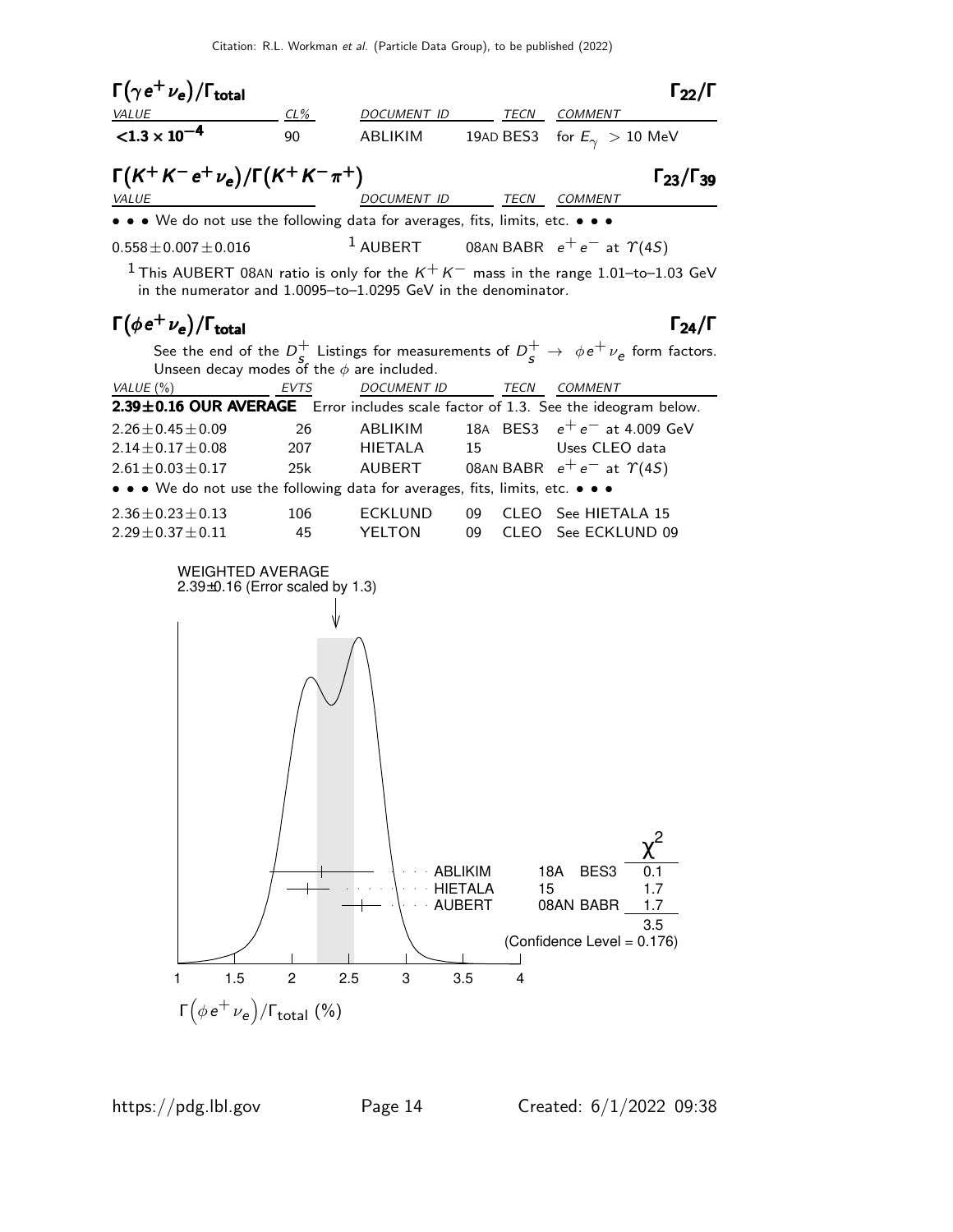### $\Gamma(\phi e^+ \nu_e)/\Gamma(\phi \pi^+)$  Γ<sub>24</sub>/Γ<sub>40</sub>

#### $\Gamma_{24}/\Gamma_{40}$

As noted in the comment column, most of these measurements use  $\phi\mu^+\,\nu_{\mu}^{}$  events in

| EVTS | <b>DOCUMENT ID</b> |                                                    | TECN | <b>COMMENT</b>                                                                                                                                                                     |
|------|--------------------|----------------------------------------------------|------|------------------------------------------------------------------------------------------------------------------------------------------------------------------------------------|
|      |                    |                                                    |      |                                                                                                                                                                                    |
| 793  | LINK               |                                                    |      | 02J FOCS Uses $\phi \mu^+ \nu_\mu$                                                                                                                                                 |
| 367  | <b>BUTLER</b>      |                                                    |      | 94 CLE2 Uses $\phi e^+ \nu_e$ and $\phi \mu^+ \nu_\mu$                                                                                                                             |
| 97   | <b>FRABETTI</b>    |                                                    |      | 93G E687 Uses $\phi \mu^+ \nu_\mu$                                                                                                                                                 |
| 104  | ALBRECHT           |                                                    |      |                                                                                                                                                                                    |
| 54   |                    |                                                    |      |                                                                                                                                                                                    |
|      |                    | addition to or instead of $\phi e^+ \nu_e$ events. |      | • • • We do not use the following data for averages, fits, limits, etc. • • •<br>91 ARG Uses $\phi e^+ \nu_e$<br>ALEXANDER 90B CLEO Uses $\phi e^+ \nu_e$ and $\phi \mu^+ \nu_\mu$ |

| $\Gamma(\phi\mu^+\nu_{\mu})/\Gamma_{\rm total}$ |             |             |      | $\Gamma_{25}/\Gamma$           |
|-------------------------------------------------|-------------|-------------|------|--------------------------------|
| VALUE (%)                                       | <b>EVTS</b> | DOCUMENT ID | TECN | COMMENT                        |
| $1.94 \pm 0.53 \pm 0.09$                        | 22          | ARI IKIM    |      | 18A BES3 $e^+e^-$ at 4.009 GeV |

#### $\Gamma(\eta e^+ \nu_e)/\Gamma_{\rm total}$  Γ<sub>27</sub>/Γ

|                             | Unseen decay modes of the $\eta$ are included. |                             |             |                                                                               |    |       |                                |  |  |
|-----------------------------|------------------------------------------------|-----------------------------|-------------|-------------------------------------------------------------------------------|----|-------|--------------------------------|--|--|
| VALUE (%)                   |                                                |                             | <i>EVTS</i> | <b>DOCUMENT ID</b>                                                            |    | TECN  | COMMENT                        |  |  |
|                             |                                                | 2.32 $\pm$ 0.08 OUR AVERAGE |             |                                                                               |    |       |                                |  |  |
| $2.323 \pm 0.063 \pm 0.063$ |                                                |                             | 1.8k        | ABLIKIM                                                                       |    |       | 195 BES3 $e^+e^-$ at 4178 MeV  |  |  |
| 2.30 $\pm$ 0.31 $\pm$ 0.08  |                                                |                             | 63          | ABLIKIM                                                                       |    |       | 16T BES3 $e^+e^-$ at 4.009 GeV |  |  |
| $2.28 \pm 0.14 \pm 0.19$    |                                                |                             | 358         | $1$ HIFTAI A                                                                  | 15 |       | Uses CLEO data                 |  |  |
|                             |                                                |                             |             | • • • We do not use the following data for averages, fits, limits, etc. • • • |    |       |                                |  |  |
| 2.48 $\pm$ 0.29 $\pm$ 0.13  |                                                |                             | 82          | YFI TON                                                                       | 09 | CLEO. | See HIETALA 15                 |  |  |

 $1$  Obtained by analyzing CLEO-c data but not authored by the CLEO Collaboration.

### $\Gamma(\eta e^+ \nu_e)/\Gamma(\phi e^+ \nu_e)$  Γ<sub>27</sub>/Γ<sub>24</sub>

Unseen decay modes of the  $\eta$  and the  $\phi$  are included.<br>VALUE EVTS DOCUMENT ID THE <u>EVTS DOCUMENT ID TECN COMMENT</u> • • • We do not use the following data for averages, fits, limits, etc. • • •  $1.24 \pm 0.12 \pm 0.15$  440  $1$  BRANDENB... 95 CLE2 See HIETALA 15

<sup>1</sup> BRANDENBURG 95 uses both  $e^+$  and  $\mu^+$  events and makes a phase-space adjustment to use the  $\mu^+$  events as  $e^+$  events.

#### $\Gamma(\eta^\prime(958) e^+ \nu_e)/\Gamma_{\rm total}$

|       |                                              |  | Unseen decay modes of the $\eta'(958)$ are included. |  |
|-------|----------------------------------------------|--|------------------------------------------------------|--|
| (0/3) | $\Gamma$ $\Gamma$ $\Gamma$ $\Gamma$ $\Gamma$ |  | DACIIIIFID                                           |  |

| VALUE (%) |                          | EVTS                         |     | <i>DOCUMENT ID</i>                                                            | TECN | <i>COMMENT</i>                |
|-----------|--------------------------|------------------------------|-----|-------------------------------------------------------------------------------|------|-------------------------------|
|           |                          | $0.80 \pm 0.07$ OUR AVERAGE  |     |                                                                               |      |                               |
|           |                          | $0.824 \pm 0.073 \pm 0.027$  | 261 | ABLIKIM                                                                       |      | 195 BES3 $e^+e^-$ at 4178 MeV |
|           |                          | $0.93 \pm 0.30 \pm 0.05$     | 14  | ABLIKIM                                                                       |      | 16T BES3 $e^+e^-$ at 4009 MeV |
|           | $0.68 \pm 0.15 \pm 0.06$ |                              | 20  | $1$ HIETALA                                                                   |      | 15 Uses CLEO data             |
|           |                          |                              |     | • • • We do not use the following data for averages, fits, limits, etc. • • • |      |                               |
|           |                          | $0.91 \pm 0.33 \pm 0.05$ 7.5 |     | YELTON                                                                        |      | 09 CLEO See HIETALA 15        |
|           |                          |                              |     |                                                                               |      |                               |

<sup>1</sup> Obtained by analyzing CLEO-c data but not authored by the CLEO Collaboration.

Γ27/Γ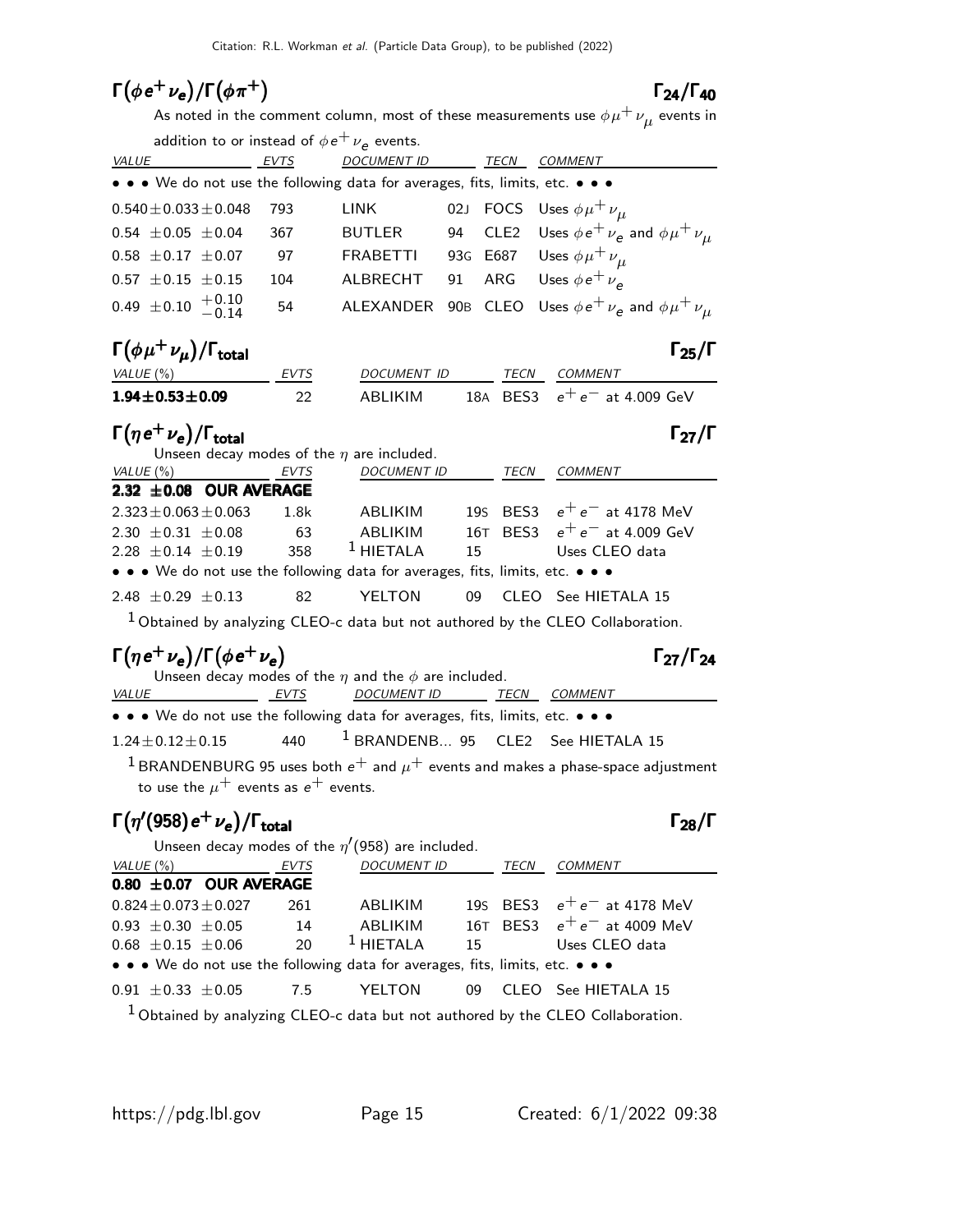| $\Gamma(\eta'(958) e^+ \nu_e)/\Gamma(\phi e^+ \nu_e)$                                                                                |                                               |                                                      |    |      | $\Gamma_{28}/\Gamma_{24}$                                                                                                                                                                                  |
|--------------------------------------------------------------------------------------------------------------------------------------|-----------------------------------------------|------------------------------------------------------|----|------|------------------------------------------------------------------------------------------------------------------------------------------------------------------------------------------------------------|
|                                                                                                                                      |                                               | Unseen decay modes of the resonances are included.   |    |      |                                                                                                                                                                                                            |
| <b>VALUE</b><br>EVTS                                                                                                                 |                                               | DOCUMENT ID ______ TECN ___ COMMENT                  |    |      |                                                                                                                                                                                                            |
| • • • We do not use the following data for averages, fits, limits, etc. • • •                                                        |                                               |                                                      |    |      |                                                                                                                                                                                                            |
| $0.43 \pm 0.11 \pm 0.07$                                                                                                             | 29                                            | <sup>1</sup> BRANDENB 95 CLE2 See HIETALA 15         |    |      |                                                                                                                                                                                                            |
|                                                                                                                                      |                                               |                                                      |    |      | $^1$ BRANDENBURG 95 uses both $e^+$ and $\mu^+$ events and makes a phase-space adjustment                                                                                                                  |
| to use the $\mu^+$ events as $e^+$ events.                                                                                           |                                               |                                                      |    |      |                                                                                                                                                                                                            |
|                                                                                                                                      |                                               | Unseen decay modes of the resonances are included.   |    |      | $\left[\Gamma(\eta e^{+}\nu_{e}) + \Gamma(\eta'(958)e^{+}\nu_{e})\right] / \Gamma(\phi e^{+}\nu_{e})$ $\Gamma_{26}/\Gamma_{24} = (\Gamma_{27} + \Gamma_{28}) / \Gamma_{24}$                                |
| <i>VALUE</i>                                                                                                                         |                                               | <b>DOCUMENT ID</b>                                   |    |      | TECN COMMENT                                                                                                                                                                                               |
| • • • We do not use the following data for averages, fits, limits, etc. • • •                                                        |                                               |                                                      |    |      |                                                                                                                                                                                                            |
| $1.67 \pm 0.17 \pm 0.17$                                                                                                             |                                               |                                                      |    |      | <sup>1</sup> BRANDENB 95 CLE2 See HIETALA 15                                                                                                                                                               |
| $1$ This BRANDENBURG 95 data is redundant with data in previous blocks.                                                              |                                               |                                                      |    |      |                                                                                                                                                                                                            |
|                                                                                                                                      |                                               |                                                      |    |      |                                                                                                                                                                                                            |
| $\Gamma(\eta\mu^+\nu_{\mu})/\Gamma_{\rm total}$                                                                                      |                                               |                                                      |    |      | $\Gamma_{29}/\Gamma$                                                                                                                                                                                       |
| VALUE (%)                                                                                                                            | EVTS                                          | DOCUMENT ID TECN COMMENT                             |    |      |                                                                                                                                                                                                            |
| $2.42 \pm 0.46 \pm 0.11$                                                                                                             | 44                                            | ABLIKIM                                              |    |      | 18A BES3 $e^+e^-$ at 4.009 GeV                                                                                                                                                                             |
|                                                                                                                                      |                                               |                                                      |    |      |                                                                                                                                                                                                            |
| $\Gamma(\eta'(958)\mu^+\nu_\mu)/\Gamma_{\rm total}$                                                                                  |                                               |                                                      |    |      | $\Gamma_{30}/\Gamma$                                                                                                                                                                                       |
| VALUE(%)                                                                                                                             | EVTS                                          | DOCUMENT ID TECN COMMENT                             |    |      | ABLIKIM 18A BES3 $e^+e^-$ at 4.009 GeV                                                                                                                                                                     |
| $1.06 \pm 0.54 \pm 0.07$                                                                                                             | 10                                            |                                                      |    |      |                                                                                                                                                                                                            |
| $\Gamma(\omega e^+ \nu_e)/\Gamma_{\rm total}$                                                                                        |                                               |                                                      |    |      | $\Gamma_{31}/\Gamma$                                                                                                                                                                                       |
|                                                                                                                                      |                                               |                                                      |    |      |                                                                                                                                                                                                            |
|                                                                                                                                      |                                               |                                                      |    |      | A test for $u\overline{u}$ or $d\overline{d}$ content in the $D^+_s$ . Neither Cabibbo-favored nor Cabibbo-<br>suppressed decays can contribute, and $\omega - \phi$ mixing is an unlikely explanation for |
|                                                                                                                                      | any fraction above about $2 \times 10^{-4}$ . |                                                      |    |      |                                                                                                                                                                                                            |
| VALUE $(\%)$                                                                                                                         | $CL\%$                                        | DOCUMENT ID TECN COMMENT                             |    |      |                                                                                                                                                                                                            |
| < 0.20                                                                                                                               | 90                                            | <b>MARTIN</b>                                        | 11 |      | CLEO $e^+e^-$ at 4170 MeV                                                                                                                                                                                  |
| $\Gamma(K^0\,e^+\,\nu_e)/\Gamma_{\rm total}$                                                                                         |                                               |                                                      |    |      | $\Gamma_{32}/\Gamma$                                                                                                                                                                                       |
| VALUE (%)                                                                                                                            | EVTS                                          | DOCUMENT ID TECN COMMENT                             |    |      |                                                                                                                                                                                                            |
| 0.34 $\pm$ 0.04 OUR AVERAGE                                                                                                          |                                               |                                                      |    |      |                                                                                                                                                                                                            |
| $0.325 \pm 0.038 \pm 0.016$                                                                                                          | 117                                           | $1$ ABLIKIM                                          |    |      | 19D BES3 $e^+e^-$ at 4178 MeV                                                                                                                                                                              |
| $0.39 \pm 0.08 \pm 0.03$                                                                                                             | 42                                            | <b>HIETALA</b>                                       | 15 |      | Uses CLEO data                                                                                                                                                                                             |
| $\bullet\,\bullet\,\bullet\,$ We do not use the following data for averages, fits, limits, etc. $\bullet\,\bullet\,\bullet\,\bullet$ |                                               |                                                      |    |      |                                                                                                                                                                                                            |
| $0.37 \pm 0.10 \pm 0.02$                                                                                                             | 14                                            | YELTON                                               | 09 |      | CLEO See HIETALA 15                                                                                                                                                                                        |
| $1 \, \kappa^0$ reconstructed via $\kappa^0 \rightarrow \ \kappa^0_S \rightarrow \pi^+ \pi^-$ decays.                                |                                               |                                                      |    |      |                                                                                                                                                                                                            |
| $\Gamma(K^*(892)^0 e^+ \nu_e)/\Gamma_{\rm total}$                                                                                    |                                               |                                                      |    |      | $\Gamma_{33}/\Gamma$                                                                                                                                                                                       |
|                                                                                                                                      |                                               | Unseen decay modes of the $K^*(892)^0$ are included. |    |      |                                                                                                                                                                                                            |
| VALUE (%)                                                                                                                            | EVTS                                          | <b>DOCUMENT ID</b>                                   |    | TECN | <b>COMMENT</b>                                                                                                                                                                                             |
| 0.215±0.028 OUR AVERAGE Error includes scale factor of 1.1.                                                                          |                                               |                                                      |    |      |                                                                                                                                                                                                            |
| $0.237 \pm 0.026 \pm 0.020$                                                                                                          | 155                                           | ABLIKIM                                              |    |      | 19D BES3 $e^+e^-$ at 4178 MeV                                                                                                                                                                              |
| $0.18 \pm 0.04 \pm 0.01$<br>• • • We do not use the following data for averages, fits, limits, etc. • • •                            | 32                                            | $^1$ HIETALA                                         | 15 |      | $e^+ \, e^-$ at $\,$ 4.170 GeV                                                                                                                                                                             |
|                                                                                                                                      |                                               |                                                      |    |      |                                                                                                                                                                                                            |
| $0.18 \pm 0.07 \pm 0.01$                                                                                                             | 7.5                                           | YELTON                                               | 09 |      | CLEO See HIETALA 15                                                                                                                                                                                        |
| $1$ Uses CLEO data, but not authored by the CLEO collaboration                                                                       |                                               |                                                      |    |      |                                                                                                                                                                                                            |
|                                                                                                                                      |                                               |                                                      |    |      |                                                                                                                                                                                                            |

 $\overline{\phantom{a}}$ 

https://pdg.lbl.gov Page 16 Created: 6/1/2022 09:38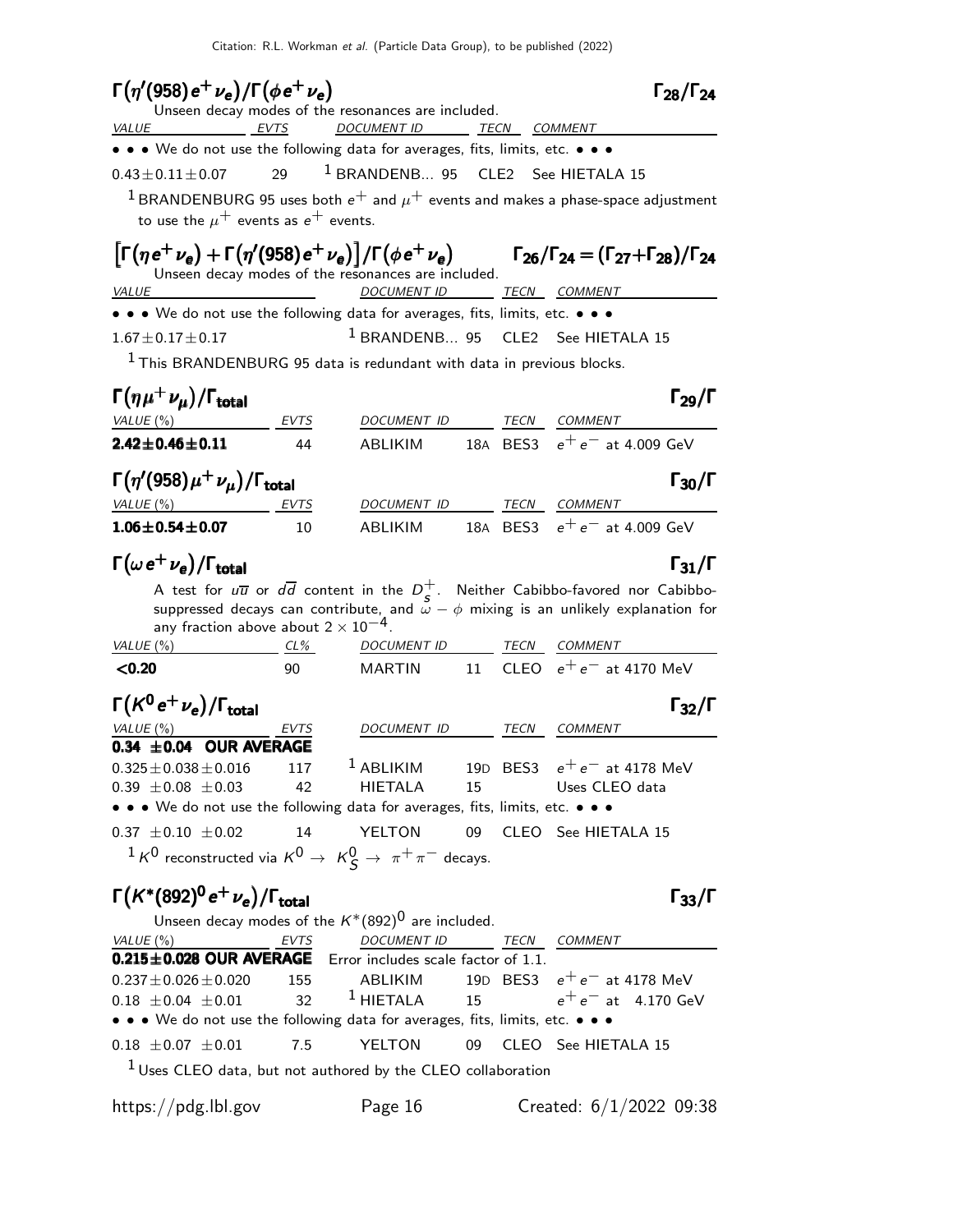| $\Gamma(f_0(980) e^+ \nu_e, f_0 \rightarrow \pi^+ \pi^-)/\Gamma_{\text{total}}$                                                          |                  |                                                                                                    |           |                                                     | $\Gamma_{34}/\Gamma$                     |
|------------------------------------------------------------------------------------------------------------------------------------------|------------------|----------------------------------------------------------------------------------------------------|-----------|-----------------------------------------------------|------------------------------------------|
| $VALUE(%)$ EVTS                                                                                                                          |                  | DOCUMENT ID TECN COMMENT                                                                           |           |                                                     |                                          |
| • • • We do not use the following data for averages, fits, limits, etc. • • •                                                            |                  |                                                                                                    |           |                                                     |                                          |
| $0.13 \pm 0.03 \pm 0.01$                                                                                                                 | 42               | $1$ HIETALA                                                                                        | 15        | Uses CLEO data                                      |                                          |
| $0.20 \pm 0.03 \pm 0.01$                                                                                                                 | 44               | ECKLUND                                                                                            | 09        | CLEO See HIETALA 15                                 |                                          |
| $0.13 \pm 0.04 \pm 0.01$                                                                                                                 | 13               | YELTON                                                                                             |           | 09 CLEO See ECKLUND 09                              |                                          |
| <sup>1</sup> HIETALA 15 uses a tighter cut on the reconstructed $\pi^{+}\pi^{-}$ mass ( $\pm$ 60 MeV around<br>gives consistent results. |                  | the $f^0$ ) than ECKLUND 09. It finds that applying the same tight cut to both analyses            |           |                                                     |                                          |
| $\Gamma(a_0(980)^0 e^+ \nu_e$ , $a_0(980)^0 \to \pi^0 \eta$ )/ $\Gamma_{\text{total}}$                                                   |                  | DOCUMENT ID TECN COMMENT                                                                           |           |                                                     | $\Gamma_{35}/\Gamma$                     |
| $VALUE CL%$<br>$< 1.2 \times 10^{-4}$                                                                                                    | 90               | <b>ABLIKIM</b>                                                                                     |           |                                                     | 21Y BES3 $e^+e^-$ at 4.178-4.226 GeV     |
|                                                                                                                                          |                  |                                                                                                    |           |                                                     |                                          |
|                                                                                                                                          |                  |                                                                                                    |           |                                                     |                                          |
| $\Gamma(K^+K^0_S)/\Gamma_{\rm total}$                                                                                                    |                  | DOCUMENT ID                                                                                        |           | TECN COMMENT                                        | $\Gamma_{36}/\Gamma$                     |
| VALUE $(\%)$<br>$1.453\pm0.035$ OUR FIT                                                                                                  | $-$ EVTS         |                                                                                                    |           |                                                     |                                          |
| 1.46 $\pm$ 0.05 OUR AVERAGE                                                                                                              |                  | Error includes scale factor of 1.2.                                                                |           |                                                     |                                          |
| $1.425 \pm 0.038 \pm 0.031$                                                                                                              | 1.8k             | ABLIKIM                                                                                            |           | 19AMBES3 $e^+e^-$ at 4178 MeV                       |                                          |
| $1.52 \pm 0.05 \pm 0.03$                                                                                                                 |                  | <b>ONYISI</b>                                                                                      |           | 13 CLEO $e^+e^-$ at 4.17 GeV                        |                                          |
| • • • We do not use the following data for averages, fits, limits, etc. • • •                                                            |                  |                                                                                                    |           |                                                     |                                          |
| 1.49 $\pm 0.07 \pm 0.05$                                                                                                                 |                  | <sup>1</sup> ALEXANDER 08 CLEO See ONYISI 13                                                       |           |                                                     |                                          |
| <sup>1</sup> ALEXANDER 08 uses single- and double-tagged events in an overall fit.                                                       |                  |                                                                                                    |           |                                                     |                                          |
|                                                                                                                                          |                  |                                                                                                    |           |                                                     |                                          |
| $\Gamma(K^+K^0_S)/\Gamma(K^+K^-\pi^+)$                                                                                                   |                  |                                                                                                    |           |                                                     | $\Gamma_{36}/\Gamma_{39}$                |
| $VALUE$ (units $10^{-2}$ ) EVTS                                                                                                          |                  | DOCUMENT ID TECN COMMENT                                                                           |           |                                                     |                                          |
| $27.55 \pm 0.18 \pm 0.50$                                                                                                                | 40k              | ABLIKIM                                                                                            |           |                                                     | 20R BES3 $e^+e^-$ , 4178 $\sim$ 4226 MeV |
| $\Gamma(K^+K^0_I)/\Gamma_{\rm total}$                                                                                                    |                  |                                                                                                    |           |                                                     | $\Gamma_{37}/\Gamma$                     |
| VALUE (%)                                                                                                                                | EVTS             | DOCUMENT ID                                                                                        |           | TECN COMMENT                                        |                                          |
| $1.485 \pm 0.039 \pm 0.046$                                                                                                              | 2.3k             | <b>ABLIKIM</b>                                                                                     |           | 19AMBES3 $e^+e^-$ at 4178 MeV                       |                                          |
|                                                                                                                                          |                  |                                                                                                    |           |                                                     |                                          |
| $\Gamma(K^+\overline{K^0})/\Gamma_{\rm total}$                                                                                           |                  |                                                                                                    |           |                                                     | $\Gamma_{38}/\Gamma$                     |
| VALUE $(\%)$                                                                                                                             | <b>EVTS</b>      | DOCUMENT ID TECN COMMENT                                                                           |           |                                                     |                                          |
| $2.95 \pm 0.11 \pm 0.09$                                                                                                                 | 2.0 <sub>k</sub> | <sup>1</sup> ZUPANC 13 BELL $e^+e^-$ at $\Upsilon(4S)$ , $\Upsilon(5S)$                            |           |                                                     |                                          |
| <sup>1</sup> ZUPANC 13 finds the $\overline{K}^0$ from its missing-mass squared, not from $K^0_S \rightarrow \pi^+ \pi^-$ .              |                  |                                                                                                    |           |                                                     |                                          |
|                                                                                                                                          |                  | The DCS $(D_s^+ \rightarrow K^+ K^0)$ contribution to this fraction is estimated to be an order of |           |                                                     |                                          |
| magnitude below the statistical uncertainty.                                                                                             |                  |                                                                                                    |           |                                                     |                                          |
| $\Gamma(K^+K^-\pi^+)/\Gamma_{\text{total}}$                                                                                              |                  |                                                                                                    |           |                                                     | $\Gamma_{39}/\Gamma$                     |
| VALUE $(\%)$                                                                                                                             | EVTS             | DOCUMENT ID TECN COMMENT                                                                           |           |                                                     |                                          |
| $5.38\pm0.10$ OUR FIT                                                                                                                    |                  | Error includes scale factor of 1.1.                                                                |           |                                                     |                                          |
| 5.45 ±0.11 OUR AVERAGE Error includes scale factor of 1.1.                                                                               |                  |                                                                                                    |           |                                                     |                                          |
| $5.47 \pm 0.08 \pm 0.13$                                                                                                                 | 5.1k             | ABLIKIM                                                                                            | 21AE BES3 | $\rm e^+ \, e^-$ at 4.178 GeV                       |                                          |
| $5.55 \pm 0.14 \pm 0.13$                                                                                                                 |                  | ONYISI                                                                                             | 13        | CLEO $e^+e^-$ at 4.17 GeV                           |                                          |
| $5.06 \pm 0.15 \pm 0.21$                                                                                                                 | 4.1k             | ZUPANC                                                                                             |           | 13 BELL $e^+e^-$ at $\Upsilon(4S)$ , $\Upsilon(5S)$ |                                          |
| $5.78 \pm 0.20 \pm 0.30$                                                                                                                 |                  | DEL-AMO-SA10J BABR $e^+e^-$ , 10.58 GeV                                                            |           |                                                     |                                          |
|                                                                                                                                          |                  |                                                                                                    |           |                                                     |                                          |
| https://pdg.lbl.gov                                                                                                                      |                  | Page 17                                                                                            |           | Created: $6/1/2022$ 09:38                           |                                          |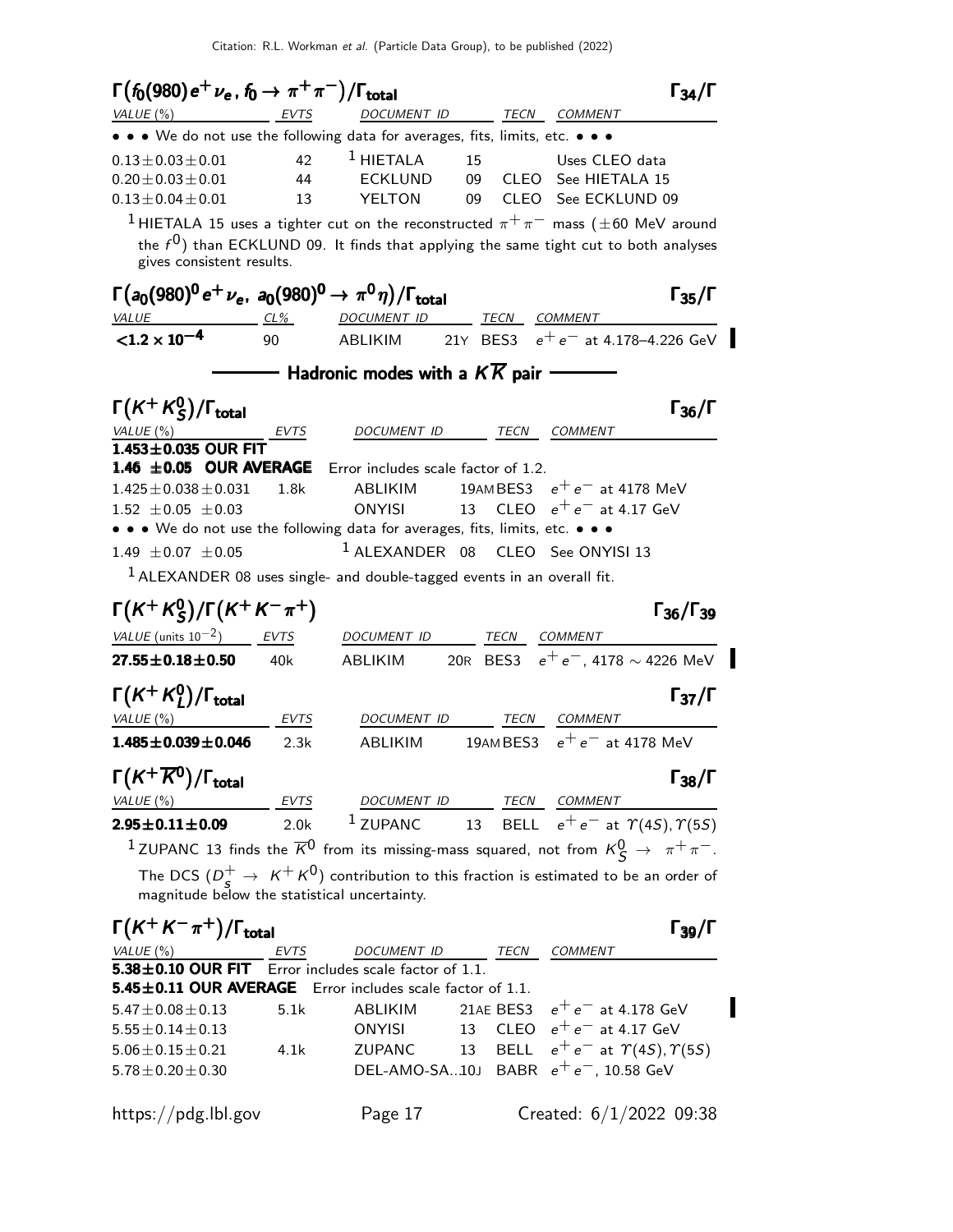• • • We do not use the following data for averages, fits, limits, etc. • • •

 $5.50\pm0.23\pm0.16$  1 ALEXANDER 08 CLEO See ONYISI 13

 $1$  ALEXANDER 08 uses single- and double-tagged events in an overall fit.

#### $\Gamma(\phi \pi^+)$ Γ $(\phi \, \pi^+)$ /Γ<sub>total</sub> Γαρχιάνδης του Καρατινό της Γαρ

The results here are model-independent. For earlier, model-dependent results, see our PDG 06 edition. We decouple the  $D_s^+ \rightarrow \phi \pi^+$  branching fraction obtained from mass projections (and used to get some of the other branching fractions) from the  $D_{\cal S}^+\to\phi\pi^+$ ,  $\phi\to\,K^+K^-$  branching fraction obtained from the Dalitz-plot analysis of  $D_{\bm{s}}^+ \rightarrow \ \mathcal{K}^+ \mathcal{K}^- \pi^+.$  That is, the ratio of these two branching fractions is not exactly the  $\phi \rightarrow K^+ K^-$  branching fraction 0.491.

| VALUE (%)                                                                     | EVTS         | <b>DOCUMENT ID</b>  | TECN | <b>COMMENT</b>                         |
|-------------------------------------------------------------------------------|--------------|---------------------|------|----------------------------------------|
| 4.5 ±0.4 OUR AVERAGE                                                          |              |                     |      |                                        |
| $4.62 \pm 0.36 \pm 0.51$                                                      |              | $1$ AUBERT          |      | 06N BABR $e^+e^-$ at $\Upsilon(4S)$    |
| $4.81 \pm 0.52 \pm 0.38$                                                      | $212 \pm 19$ | <sup>2</sup> AUBERT |      | 05V BABR $e^+e^- \approx \Upsilon(45)$ |
| $3.59 \pm 0.77 \pm 0.48$                                                      |              | <sup>3</sup> ARTUSO |      | 96 CLE2 $e^+e^-$ at $\Upsilon(4S)$     |
| • • • We do not use the following data for averages, fits, limits, etc. • • • |              |                     |      |                                        |

 $3.9 \tfrac{+5.1}{-1.9}$  $-1.9$  $+1.8$  $-1.1$  $4$  BAI 95C BES  $e^+e^-$  4.03 GeV

 $1$  This AUBERT 06N measurement uses  $\overline{B}^0$  →  $D_{\cal S}^{(*)-}$   $D^{(*)+}$  and  $B^-\to D_{\cal S}^{(*)-}$   $D^{(*)0-}$ decays, including some from other papers. However, the result is independent of AUBERT 05V.

<sup>2</sup> AUBERT 05∨ uses the ratio of  $B^0 \rightarrow D^{*-} D^{*+}_S$  events seen in two different ways, in both of which the  $D^{*-}\to\,\overline{D}{}^0\,\pi^-$  decay is fully reconstructed:  $(1)$  The  $D^{*+}_S\to\, D^+_S$  $\frac{+}{s}$   $\gamma$ ,  $D_{\cal S}^+ \rightarrow \ \phi \pi^+$  decay is fully reconstructed. (2) The number of events in the  $D_{\cal S}^+$  $\frac{1}{s}$  peak in the missing mass spectrum against the  $D^{*-}\gamma$  is measured.

 $^3$ ARTUSO 96 uses partially reconstructed  $\overline{B}{}^0\to~D^{*+}D^{*-}_{\bm{s}}$  decays to get a modelindependent value for  $\Gamma(D_\mathcal{S}^- \to \phi\pi^-)/\Gamma(D^0 \to \, \, \mathsf{K}^-\pi^+)$  of  $0.92\pm0.20\pm0.11.$ 

<sup>4</sup> BAI 95C uses  $e^+e^- \rightarrow D_s^+$  $\frac{+}{s}$   $D_s^-$  events in which one or both of the  $D_s^{\pm}$  are observed to obtain the first model-independent measurement of the  $D_{\bm{s}}^+ \rightarrow \, \phi \pi^+$  branching fraction, without assumptions about  $\sigma(D_s^{\pm})$ . However, with only two "doubly-tagged" events, the statistical error is very large.

#### $\Gamma(\phi \pi^+, \phi \to K^+ K^-)/\Gamma(K^+ K^- \pi^+)$   $\Gamma_{41}/\Gamma_{39}$

Γ41/Γ

This is the "fit fraction" from the Dalitz-plot analysis. We decouple the  $D^+_s\rightarrow~\phi\pi^+$ branching fraction obtained from mass projections (and used to get some of the other branching fractions) from the  $D^+_{{\bm s}} \to \, \phi \pi^+, \phi \to \, \mathcal{K}^+ \, \mathcal{K}^-$  branching fraction obtained from the Dalitz-plot analysis of  $D_{\bm{s}}^+ \rightarrow~\kappa^+ \kappa^- \pi^+.$  That is, the ratio of these two branching fractions is not exactly the  $\phi \rightarrow \ K^+ \ K^-$  branching fraction 0.491.

| VALUE (units $10^{-2}$ )                                                                                              | <b>EVTS</b> | <b>DOCUMENT ID</b> | TECN     | COMMENT                                 |
|-----------------------------------------------------------------------------------------------------------------------|-------------|--------------------|----------|-----------------------------------------|
| 41.2±0.7 OUR AVERAGE                                                                                                  |             |                    |          |                                         |
| $40.5 \pm 0.7 \pm 0.9$                                                                                                | 18.6k       | ABLIKIM            |          | 21AE BES3 $e^+e^-$ at 4.178 GeV         |
| $41.4 \pm 0.8 \pm 0.5$                                                                                                |             |                    |          | DEL-AMO-SA11G BABR Dalitz fit, 96k evts |
| $42.2 \pm 1.6 \pm 0.3$                                                                                                |             |                    |          | MITCHELL 09A CLEO Dalitz fit, 12k evts  |
| $\bullet \bullet \bullet$ We do not use the following data for averages, fits, limits, etc. $\bullet \bullet \bullet$ |             |                    |          |                                         |
| $39.6 \pm 3.3 \pm 4.7$                                                                                                |             | <b>FRABETTI</b>    | 95B E687 | Dalitz fit, 701 evts                    |
| $\frac{h}{\text{https://pdg.lbl.gov}}$                                                                                |             | Page 18            |          | Created: $6/1/2022$ 09:38               |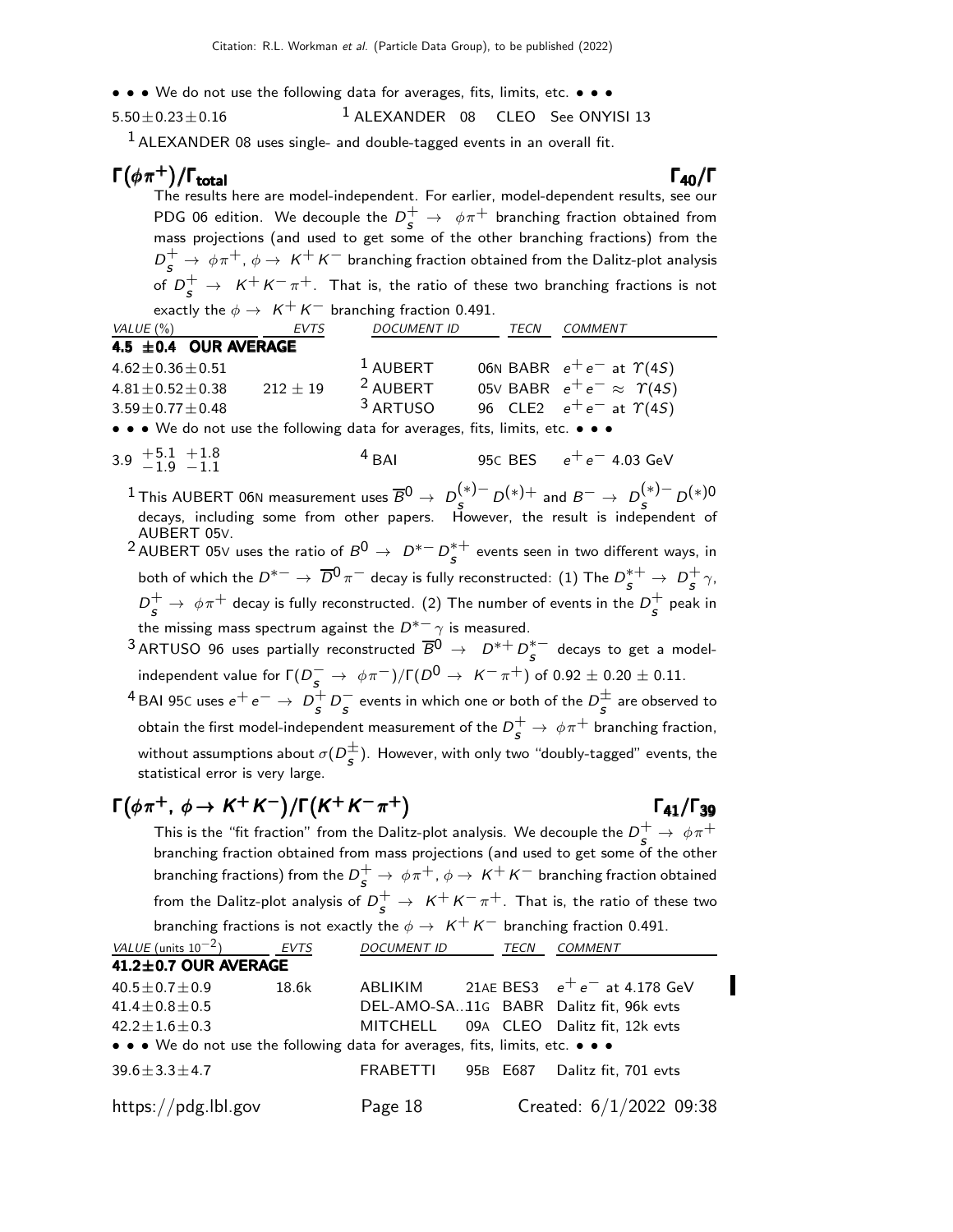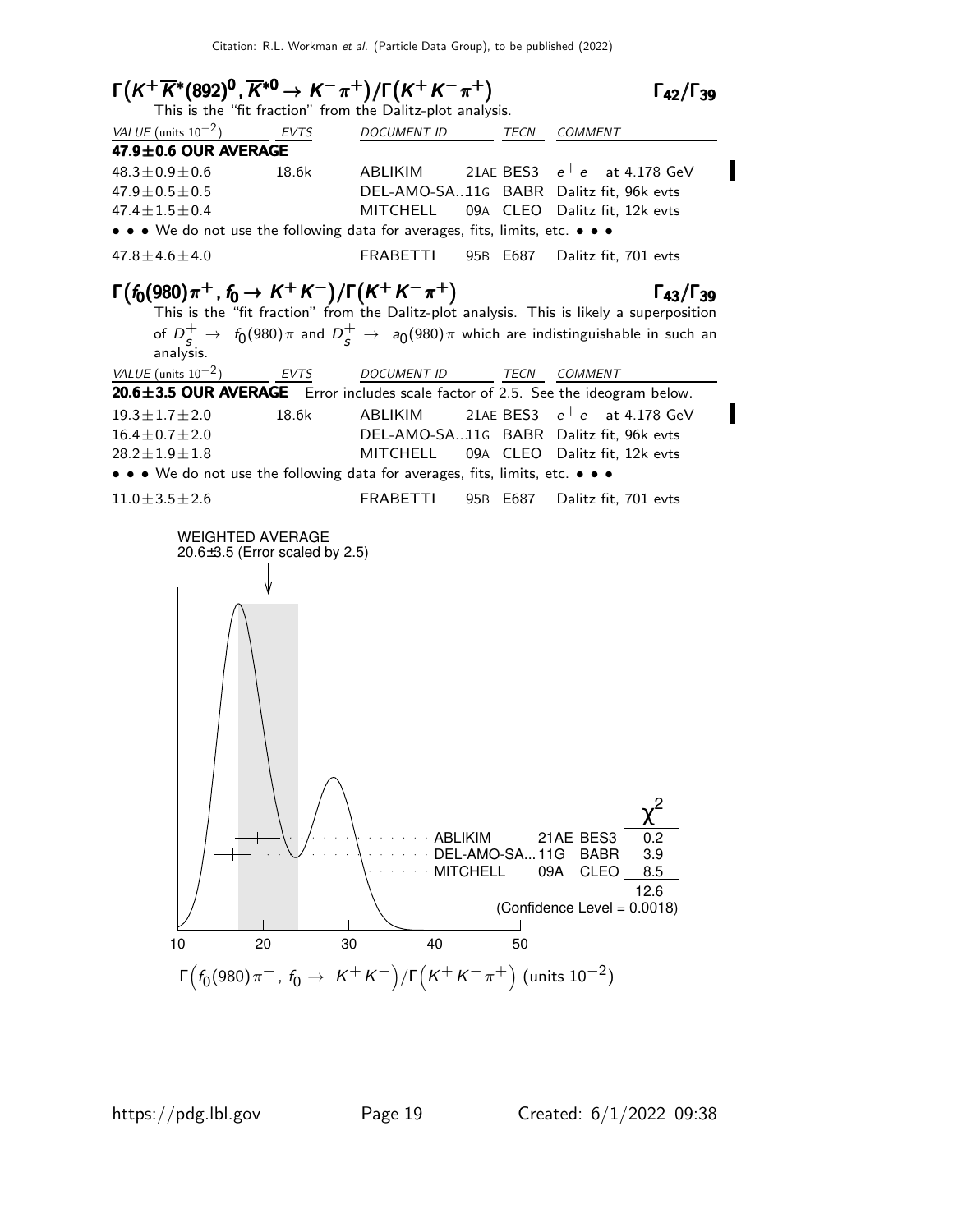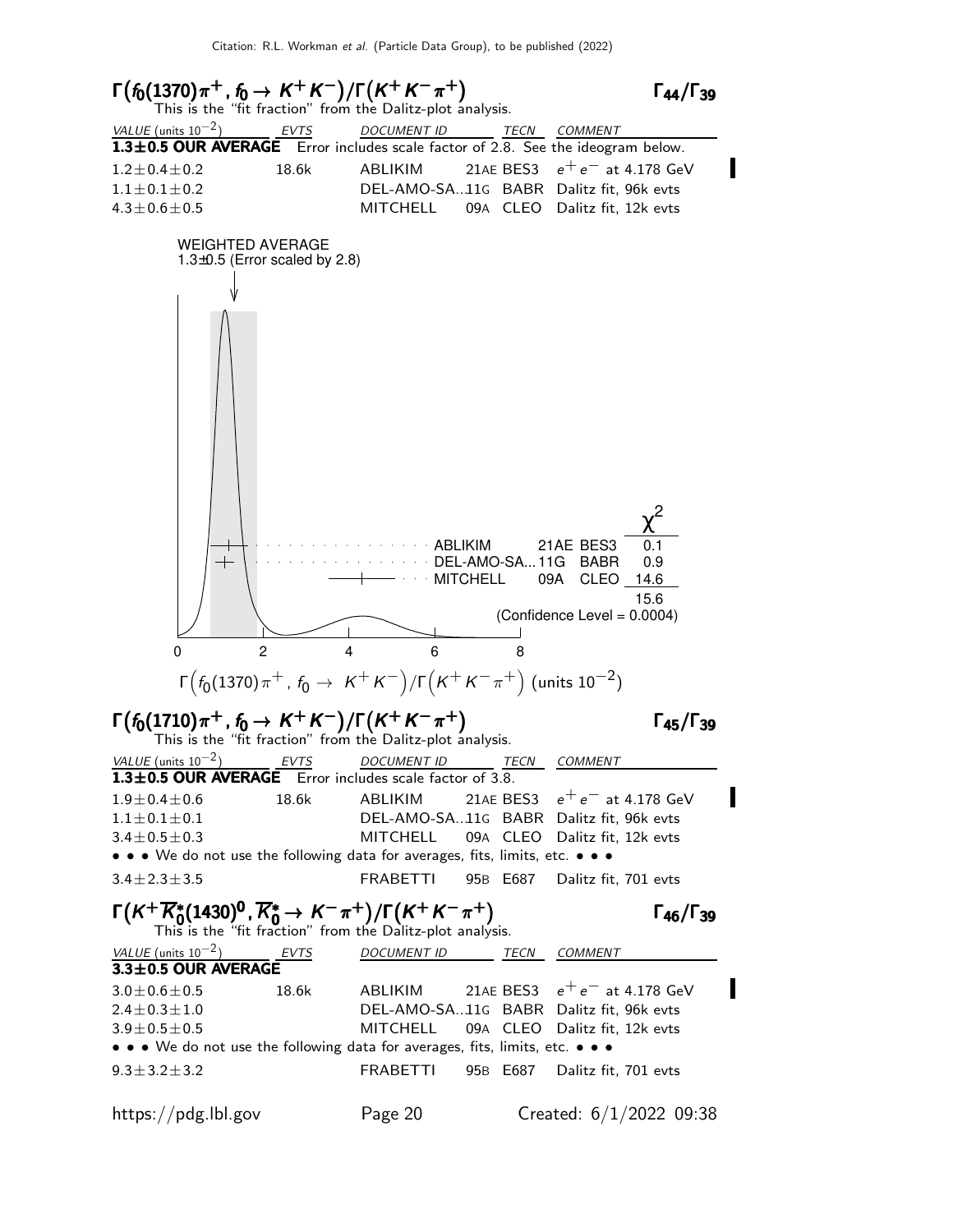Citation: R.L. Workman et al. (Particle Data Group), to be published (2022)

| $\Gamma(K^+K^0_S\pi^0)/\Gamma_{\rm total}$<br>VALUE(%)        |                                                                                                                                                                                                      |  | $\Gamma_{47}/\Gamma$<br>DOCUMENT ID TECN COMMENT                                                                                                                                                                                                                                                                      |
|---------------------------------------------------------------|------------------------------------------------------------------------------------------------------------------------------------------------------------------------------------------------------|--|-----------------------------------------------------------------------------------------------------------------------------------------------------------------------------------------------------------------------------------------------------------------------------------------------------------------------|
| $1.52 \pm 0.09 \pm 0.20$                                      | <b>ONYISI</b>                                                                                                                                                                                        |  | 13 CLEO $e^+e^-$ at 4.17 GeV                                                                                                                                                                                                                                                                                          |
| $\Gamma(2K_S^0\pi^+)/\Gamma_{\rm total}$<br>VALUE(%)          |                                                                                                                                                                                                      |  | $\Gamma_{48}/\Gamma$<br>DOCUMENT ID TECN COMMENT                                                                                                                                                                                                                                                                      |
| $0.77 \pm 0.05 \pm 0.03$                                      | ONYISI                                                                                                                                                                                               |  | 13 CLEO $e^+e^-$ at 4.17 GeV                                                                                                                                                                                                                                                                                          |
| $\Gamma(K^*(892)^+\overline{K^0})/\Gamma(\phi\pi^+)$<br>VALUE | Unseen decay modes of the resonances are included.                                                                                                                                                   |  | $\Gamma_{50}/\Gamma_{40}$<br>DOCUMENT ID TECN COMMENT                                                                                                                                                                                                                                                                 |
| $1.20 \pm 0.21 \pm 0.13$                                      | CHEN 89                                                                                                                                                                                              |  | CLEO $e^+e^-$ 10 GeV                                                                                                                                                                                                                                                                                                  |
| $\Gamma(K^+K^-\pi^+\pi^0)/\Gamma_{\rm total}$                 | VALUE (%) EVTS DOCUMENT ID TECN COMMENT<br>$5.50 \pm 0.24$ OUR FIT Error includes scale factor of 1.3.                                                                                               |  | $\Gamma_{51}/\Gamma$                                                                                                                                                                                                                                                                                                  |
| $6.37 \pm 0.21 \pm 0.56$<br>$5.65 \pm 0.29 \pm 0.40$          | 5.51±0.28 OUR AVERAGE Error includes scale factor of 1.5.<br>ONYISI<br>• • • We do not use the following data for averages, fits, limits, etc. • • •<br><sup>2</sup> ALEXANDER 08 CLEO See ONYISI 13 |  | $5.42 \pm 0.10 \pm 0.17$ 3k <sup>1</sup> ABLIKIM 210 BES3 $e^+e^-$ at 4.178-4.226 GeV<br>13 $CLEO e^+e^-$ at 4.17 GeV                                                                                                                                                                                                 |
|                                                               | $2$ ALEXANDER 08 uses single- and double-tagged events in an overall fit.                                                                                                                            |  | <sup>1</sup> ABLIKIM 21 $\cup$ uses an amplitude analysis of $D_s^+ \rightarrow K^+K^-\pi^+\pi^0$ with 9 components.                                                                                                                                                                                                  |
| $\Gamma(\phi \rho^+) / \Gamma_{\text{total}}$                 |                                                                                                                                                                                                      |  | $\Gamma_{52}/\Gamma$                                                                                                                                                                                                                                                                                                  |
|                                                               |                                                                                                                                                                                                      |  | $\frac{VALUE \text{ (units 10}^{-2})}{1.59 \pm 0.15 \pm 0.30}$ $\frac{EVTS}{3k}$ $\frac{DOCUMENT \text{ } ID}{1.4BLIKIM}$ $\frac{TECN}{210}$ $\frac{COMMENT}{BES3}$ $e^+e^-$ at 4.178-4.226 GeV                                                                                                                       |
|                                                               |                                                                                                                                                                                                      |  |                                                                                                                                                                                                                                                                                                                       |
|                                                               |                                                                                                                                                                                                      |  | <sup>1</sup> ABLIKIM 210 uses an amplitude analysis of $D_s^+ \rightarrow K^+K^-\pi^+\pi^0$ with 9 components.                                                                                                                                                                                                        |
|                                                               | $\Gamma(\overline{K}_1(1270)^0 K^+, \overline{K}_1(1270)^0 \to K^- \rho^+)/\Gamma_{\rm total}$                                                                                                       |  | $\Gamma_{53}/\Gamma$                                                                                                                                                                                                                                                                                                  |
|                                                               | $VALU E (units 10^{-2})$ EVTS DOCUMENT ID TECN COMMENT                                                                                                                                               |  |                                                                                                                                                                                                                                                                                                                       |
|                                                               |                                                                                                                                                                                                      |  | <b>0.57±0.05±0.04</b> 3k <sup>1</sup> ABLIKIM 21∪ BES3 $e^+e^-$ at 4.178–4.226 GeV                                                                                                                                                                                                                                    |
|                                                               |                                                                                                                                                                                                      |  | <sup>1</sup> ABLIKIM 210 uses an amplitude analysis of $D_s^+ \rightarrow K^+ K^- \pi^+ \pi^0$ with 9 components.                                                                                                                                                                                                     |
|                                                               | $\Gamma(\overline{K}_1(1270)^0 K^+, \ \overline{K}_1(1270)^0 \to K^*(892)\pi)/\Gamma_{\text{total}}$                                                                                                 |  | $\Gamma_{54}/\Gamma$                                                                                                                                                                                                                                                                                                  |
|                                                               |                                                                                                                                                                                                      |  |                                                                                                                                                                                                                                                                                                                       |
|                                                               |                                                                                                                                                                                                      |  | $\frac{VALUE \text{ (units 10}^{-2})}{1.31 \pm 0.18 \pm 0.18}$ $\frac{EVTS}{3k}$ $\frac{DOC \text{ MENT ID}}{1.2 \text{ ABLIKIM}}$ $\frac{TECN}{210}$ $\frac{COMMENT}{BES3}$ $e^+e^-$ at 4.178-4.226 GeV                                                                                                              |
|                                                               |                                                                                                                                                                                                      |  | <sup>1</sup> ABLIKIM 210 uses an amplitude analysis of $D_s^+ \rightarrow K^+K^-\pi^+\pi^0$ with 9 components.                                                                                                                                                                                                        |
|                                                               | which are assumed to have relative branching ratio $1/2$ , as per isospin.                                                                                                                           |  | $2\overline{K}_1(1270)^0 \to K^*(892)\pi$ denotes a sum over $\overline{K}(892)^0\pi^0$ and $K(892)^-\pi^+$ final states,                                                                                                                                                                                             |
|                                                               | $\Gamma(\overline{K}_1(1400)^0 K^+, \ \overline{K}_1(1400)^0 \to K^*(892)\pi)/\Gamma_{\rm total}$<br>$\frac{VALUE}{VALUE}$ (units 10 <sup>-2</sup> ) EVTS DOCUMENT ID TECN COMMENT                   |  | $\Gamma_{55}/\Gamma$                                                                                                                                                                                                                                                                                                  |
|                                                               |                                                                                                                                                                                                      |  | $\frac{VALUE \text{ (units 10}^{-2})}{1.98 \pm 0.27 \pm 0.32}$ $\frac{EVTS}{3k}$ $\frac{DOC \text{ MENT ID}}{1.98 \pm 0.27 \pm 0.32}$ $\frac{EVTS}{1.98 \pm 0.27 \pm 0.32}$ $\frac{1}{1.98 \pm 0.27 \pm 0.32}$ $\frac{1}{1.98 \pm 0.27 \pm 0.32}$ $\frac{1}{1.98 \pm 0.27 \pm 0.32}$ $\frac{1}{1.98 \pm 0.27 \pm 0.3$ |
|                                                               | which are assumed to have relative branching ratio $1/2$ , as per isospin.                                                                                                                           |  | $1\overline{K}_1(1400)^0 \to K^*(892)\pi$ denotes a sum over $\overline{K}(892)^0\pi^0$ and $K(892)^-\pi^+$ final states,                                                                                                                                                                                             |

https://pdg.lbl.gov Page 21 Created: 6/1/2022 09:38

 $\blacksquare$ 

 $\blacksquare$ 

 $\blacksquare$ 

Ī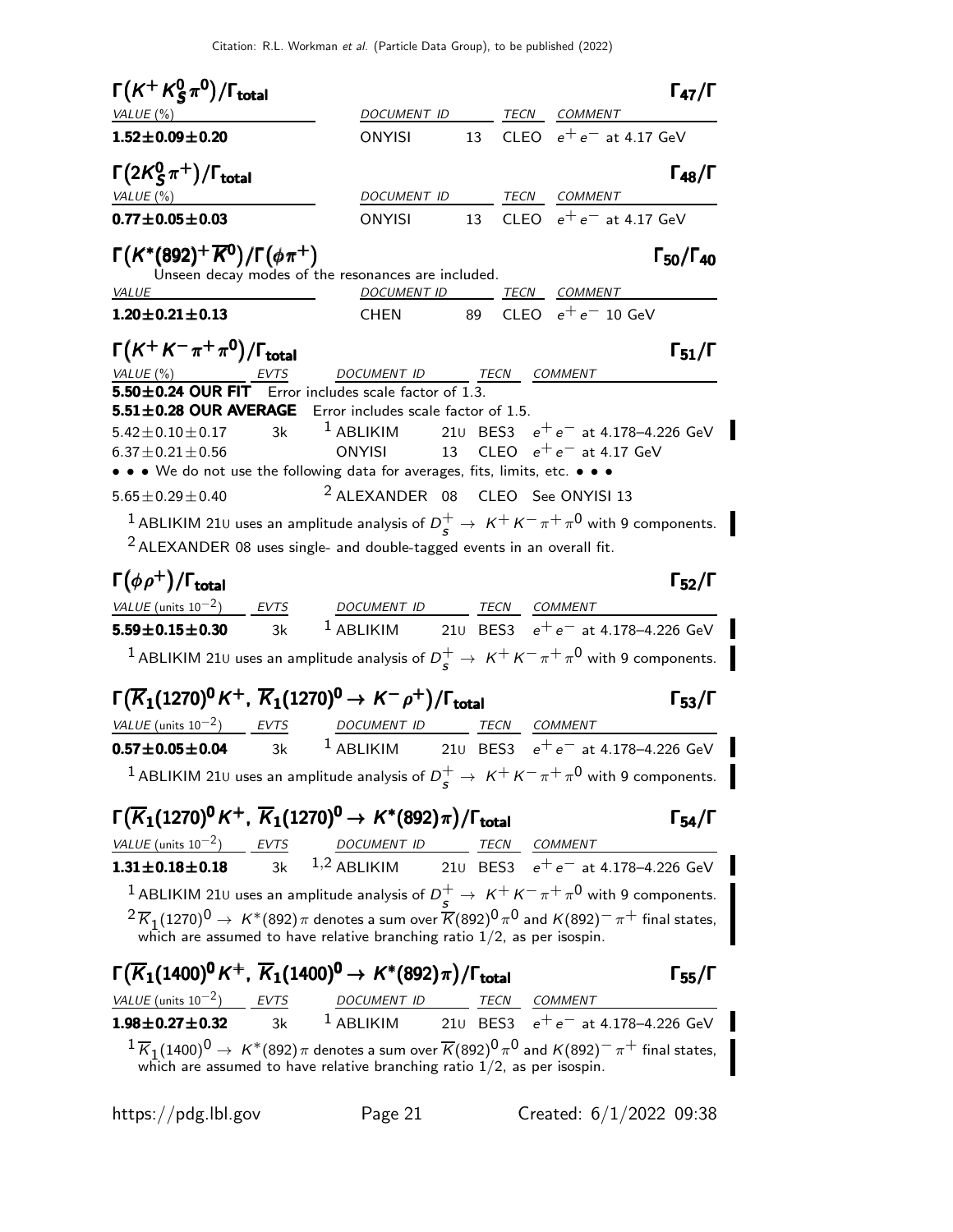| $\Gamma(a_0(980)^0 \rho^+, a_0(980)^0 \to K^+ K^-)/\Gamma_{\rm total}$                                                                                                                                 |     |                                                                           |    |                                                                                                                                                             | $\Gamma_{56}/\Gamma$      |
|--------------------------------------------------------------------------------------------------------------------------------------------------------------------------------------------------------|-----|---------------------------------------------------------------------------|----|-------------------------------------------------------------------------------------------------------------------------------------------------------------|---------------------------|
| $VALUE$ (units $10^{-2}$ ) EVTS DOCUMENT ID TECN COMMENT                                                                                                                                               |     |                                                                           |    |                                                                                                                                                             |                           |
| <b>0.19±0.03±0.03</b> 3k <sup>1</sup> ABLIKIM 21∪ BES3 $e^+e^-$ at 4.178-4.226 GeV                                                                                                                     |     |                                                                           |    |                                                                                                                                                             |                           |
|                                                                                                                                                                                                        |     |                                                                           |    | <sup>1</sup> ABLIKIM 210 uses an amplitude analysis of $D_s^+ \rightarrow K^+ K^- \pi^+ \pi^0$ with 9 components.                                           |                           |
| $\Gamma(f_1(1420)^0 \pi^+, f_1(1420)^0 \to K^*(892)^{\mp} K^{\pm})/\Gamma_{\text{total}}$                                                                                                              |     |                                                                           |    |                                                                                                                                                             | $\Gamma_{57}/\Gamma$      |
| $\frac{VALUE \text{ (units 10}^{-2})}{0.39 \pm 0.06 \pm 0.03}$ $\frac{EVTS}{3k}$ $\frac{DOCUMENT \text{ ID}}{1 \text{ ABLIKIM}}$ $\frac{TECN}{210}$ $\frac{COMMENT}{BES3}$ $e^+e^-$ at 4.178-4.226 GeV |     |                                                                           |    |                                                                                                                                                             |                           |
|                                                                                                                                                                                                        |     |                                                                           |    |                                                                                                                                                             |                           |
|                                                                                                                                                                                                        |     |                                                                           |    | <sup>1</sup> ABLIKIM 210 uses an amplitude analysis of $D_s^+ \rightarrow K^+K^-\pi^+\pi^0$ with 9 components.                                              |                           |
| $\Gamma(f_1(1420)^0 \pi^+, f_1(1420)^0 \to a_0(980)^0 \pi^0, a_0(980)^0 \to K^+K^-)/\Gamma_{\text{total}}$                                                                                             |     |                                                                           |    |                                                                                                                                                             | $\Gamma_{58}/\Gamma$      |
| $VALU E$ (units 10 <sup>-2</sup> ) EVTS DOCUMENT ID TECN COMMENT                                                                                                                                       |     |                                                                           |    |                                                                                                                                                             |                           |
| <b>0.04±0.01±0.01</b> 3k <sup>1</sup> ABLIKIM 21∪ BES3 $e^+e^-$ at 4.178-4.226 GeV                                                                                                                     |     |                                                                           |    |                                                                                                                                                             |                           |
|                                                                                                                                                                                                        |     |                                                                           |    | $^{-1}$ ABLIKIM 21 $\scriptstyle\rm U$ uses an amplitude analysis of $D_s^+ \rightarrow \ \scriptstyle K^+ \scriptstyle K^- \pi^+ \pi^0$ with 9 components. |                           |
| $\Gamma(\eta(1475)\pi^+$ , $\eta(1475) \to a_0(980)^0\pi^0$ , $a_0(980)^0 \to K^+K^-)/\Gamma_{\text{total}}$ $\Gamma_{59}/\Gamma$                                                                      |     |                                                                           |    |                                                                                                                                                             |                           |
| $VALUE$ (units $10^{-2}$ ) EVTS DOCUMENT ID TECN COMMENT                                                                                                                                               |     |                                                                           |    |                                                                                                                                                             |                           |
| <b>0.07±0.02±0.02</b> 3k <sup>1</sup> ABLIKIM 21∪ BES3 $e^+e^-$ at 4.178–4.226 GeV                                                                                                                     |     |                                                                           |    |                                                                                                                                                             |                           |
|                                                                                                                                                                                                        |     |                                                                           |    | $^1$ ABLIKIM 210 uses an amplitude analysis of $D_s^+ \rightarrow K^+K^-\pi^+\pi^0$ with 9 components.                                                      |                           |
| $\Gamma(\phi \rho^+) / \Gamma(\phi \pi^+)$<br><u>VALUE</u> FOR EVTS DOCUMENT ID TECN COMMENT                                                                                                           |     |                                                                           |    |                                                                                                                                                             | $\Gamma_{52}/\Gamma_{40}$ |
| $1.86 \pm 0.26 \begin{array}{c} +0.29 \\ -0.40 \end{array}$                                                                                                                                            | 253 |                                                                           |    | AVERY 92 CLE2 $e^+e^- \simeq 10.5$ GeV                                                                                                                      |                           |
| $\Gamma(K_S^0 K^- 2\pi^+)/\Gamma_{\rm total}$<br>VALUE (%) EVTS                                                                                                                                        |     | DOCUMENT ID TECN COMMENT                                                  |    |                                                                                                                                                             | $\Gamma_{60}/\Gamma$      |
| 1.53±0.08 OUR FIT Error includes scale factor of 1.5.                                                                                                                                                  |     |                                                                           |    |                                                                                                                                                             |                           |
| 1.53±0.11 OUR AVERAGE Error includes scale factor of 1.8.                                                                                                                                              |     |                                                                           |    | ABLIKIM 21K BES3 $e^+e^-$ at 4.178–4.226 GeV                                                                                                                |                           |
| $1.46 \pm 0.05 \pm 0.05$ 1.3k<br>$1.69 \pm 0.07 \pm 0.08$                                                                                                                                              |     | <b>ONYISI</b>                                                             | 13 | CLEO $e^+e^-$ at 4.17 GeV                                                                                                                                   |                           |
| • • We do not use the following data for averages, fits, limits, etc. • • •                                                                                                                            |     |                                                                           |    |                                                                                                                                                             |                           |
| $1.64 \pm 0.10 \pm 0.07$                                                                                                                                                                               |     | <sup>1</sup> ALEXANDER 08 CLEO See ONYISI 13                              |    |                                                                                                                                                             |                           |
|                                                                                                                                                                                                        |     | $1$ ALEXANDER 08 uses single- and double-tagged events in an overall fit. |    |                                                                                                                                                             |                           |
| $\Gamma(K^*(892)^+\overline{K}^*(892)^0)/\Gamma(K_S^0K^-2\pi^+)$                                                                                                                                       |     |                                                                           |    |                                                                                                                                                             | $\Gamma_{61}/\Gamma_{60}$ |

VALUE (units  $10^{-2}$ ) ) EVTS DOCUMENT ID TECN COMMENT **40.6±2.9±4.9** 1.3k <sup>1,2</sup> ABLIKIM 21K BES3  $e^+e^-$  at 4.178–4.226 GeV  $^{\rm 1}$  Predominantly *S*-wave, with a significant *D*-wave component.  $^{2}D_{S}^{+} \rightarrow~\mathcal{K}_{S}^{0}\, \mathcal{K}^{-}$  2 $\pi^{+}$  amplitude analysis with 13 components.

 $\blacksquare$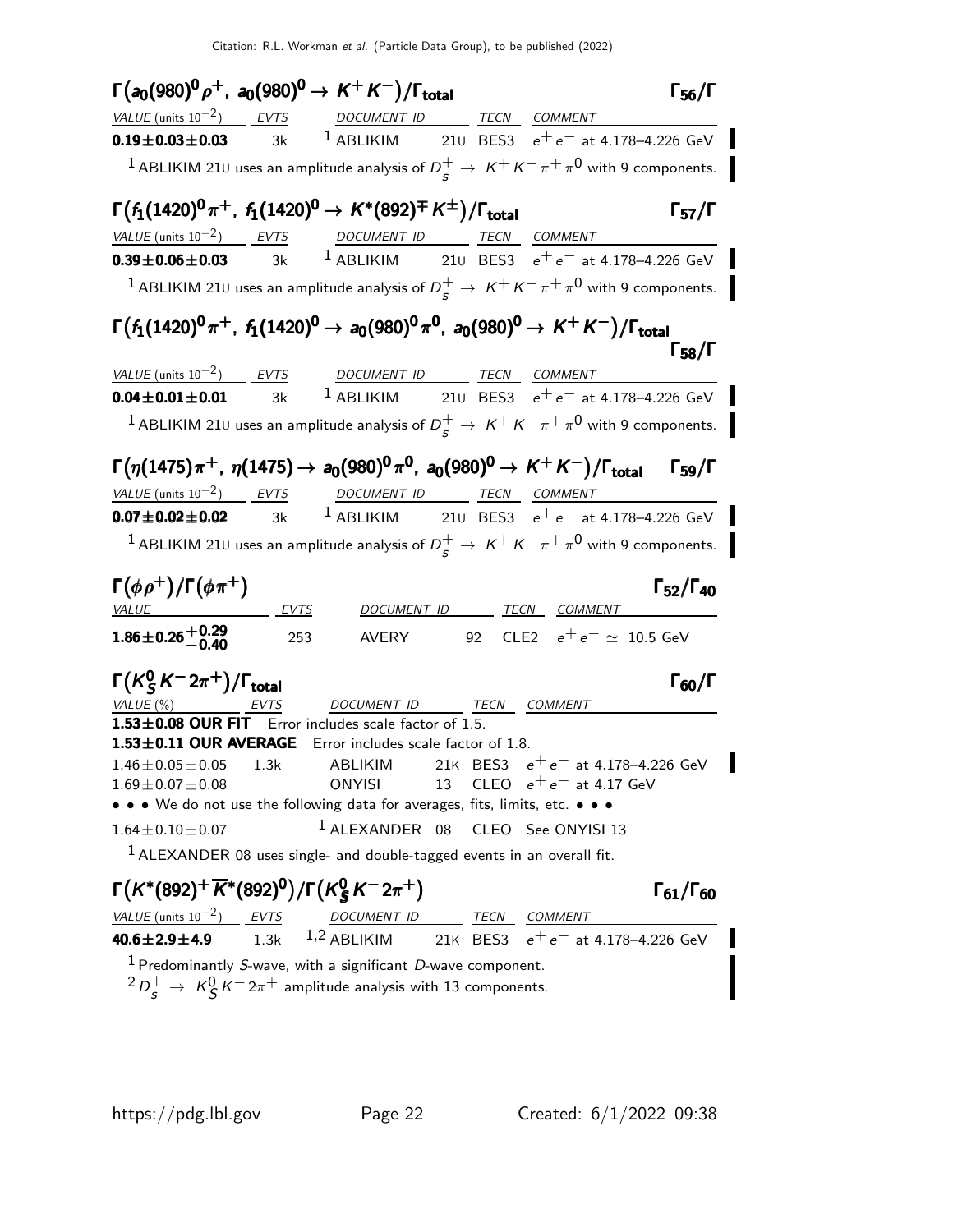$Γ(η(1475)π<sup>+</sup>, η→ a<sub>0</sub>(980)<sup>−</sup>π<sup>+</sup>, a<sub>0</sub><sup>−</sup> → K<sub>S</sub><sup>0</sup>$  $_{\mathsf{S}}^{0}\mathsf{K}^{-})/\mathsf{\Gamma}(\mathsf{K}_{\mathsf{S}}^{0}% (\mathsf{S})\mathsf{K}^{3})$  $\Gamma(\eta(1475)\pi^+$ ,  $\eta \to a_0(980)^- \pi^+$ ,  $a_0^- \to K_S^0 K^-$ )/ $\Gamma(K_S^0 K^- 2\pi^+)$  Γ<sub>64</sub>/Γ<sub>60</sub> Γ64/Γ VALUE (units 10<sup>-2</sup>) EVTS DOCUMENT ID TECN COMMENT **10.8±2.6±5.2** 1.3k <sup>1</sup> ABLIKIM 21K BES3  $e^+e^-$  at 4.178–4.226 GeV  ${}^1D^+_s\rightarrow~{\rm K}^0_S\,{\rm K}^-2\pi^+$  amplitude analysis with 13 components. Γ $(\eta(1$ 475) $\kappa_\varsigma^0$  $^0_S$ ,  $\eta \rightarrow K^*(892)^0 \pi^+, K^{*0} \rightarrow K^- \pi^+) / \Gamma(K^0_S)$  $\Gamma(\eta(1475)K^0_S, \eta \to K^*(892)^0 \pi^+, K^{*0} \to K^-\pi^+)/\Gamma(K^0_S K^-2\pi^+)$  Γ<sub>62</sub>/Γ<sub>60</sub>  $^0_S$ ,  $\eta \rightarrow K^*(892)^0 \pi^+, K^{*0} \rightarrow K^- \pi^+) / \Gamma(K^0_S)$  $\Gamma(\eta(1475)K^0_S,~\eta\rightarrow K^*(892)^0\pi^+,~K^{*0}\rightarrow K^-\pi^+)/\Gamma(K^0_S\,K^-2\pi^+)$  Γ<sub>62</sub>/Γ<sub>60</sub> VALUE (units 10<sup>-2</sup>) EVTS DOCUMENT ID TECN COMMENT **2.2±0.6±0.2** 1.3k <sup>1</sup> ABLIKIM 21K BES3  $e^+e^-$  at 4.178–4.226 GeV  ${}^1D^+_s\rightarrow~{\rm K}^0_S\,{\rm K}^-2\pi^+$  amplitude analysis with 13 components. Γ $(\eta(1475)\pi^+$ ,  $\eta \rightarrow \overline{K}$ \*(892) $^+$  K $^-$ ,  $\overline{K}{}^{\ast+}$   $\rightarrow$  K $^0_S$  $_5^{0}\pi^+)$ /Γ(Κ $_5^{0}$ Γ(η(1475)π<sup>+</sup>, η →  $\overline{K}^*(892)^+$  Κ $^-$ ,  $\overline{K}^{*+}$  →  $\overline{K}^0_S$ π<sup>+</sup>)/Γ( $\overline{K}^S$  Κ $^-$ 2π<sup>+</sup>)<br>Γ<sub>63</sub>/Γ<sub>60</sub> Γ<sub>63</sub>/Γ<sub>60</sub>  $VALUE (units 10<sup>-2</sup>)$  EVTS DOCUMENT ID TECN COMMENT</u> **2.2±0.6±0.2** 1.3k <sup>1</sup> ABLIKIM 21K BES3  $e^+e^-$  at 4.178–4.226 GeV  ${}^1D^+_s\rightarrow~{\rm K}^0_S\,{\rm K}^-2\pi^+$  amplitude analysis with 13 components.  $Γ(f_1(1285)π^+, f_1 → a_0(980)^- π^+, a_0^- → K_S^0$  $^0_S$ K $^-)$ /Γ(K $^0_S$  $\Gamma(f_1(1285) \pi^+$ ,  $f_1 \to a_0(980)^- \pi^+$ ,  $a_0^- \to K_S^0 K^-)/\Gamma(K_S^0 K^- 2\pi^+)$  Γ<sub>65</sub>/Γ<sub>60</sub> VALUE (units  $10^{-2}$ ) EVTS DOCUMENT ID TECN COMMENT **2.2±0.5±0.2** 1.3k <sup>1</sup> ABLIKIM 21K BES3  $e^+e^-$  at 4.178–4.226 GeV  ${}^1D^+_s\rightarrow~{\rm K}^0_S\,{\rm K}^-2\pi^+$  amplitude analysis with 13 components. Γ $(K^*(892)^+ \overline{K}^*(892)^0)/\Gamma_{\rm total}$ Γ $_{61}/\Gamma$ VALUE (units  $10^{-2}$ ) EVTS DOCUMENT ID TECN COMMENT **5.64±0.23±0.27** 3k <sup>1</sup> ABLIKIM 21∪ BES3  $e^+e^-$  at 4.178–4.226 GeV  $^1$  ABLIKIM 21 $\scriptstyle\rm U$  uses an amplitude analysis of  $D_S^+ \rightarrow \ \kappa^+ \, \kappa^- \, \pi^+ \, \pi^0$  with 9 components.  $\Gamma(K^*(892)^+\overline{K}^*(892)^0)/\Gamma(\phi\pi^+)$  Γ<sub>61</sub>/Γ<sub>40</sub>  $\Gamma_{61}/\Gamma_{40}$ Unseen decay modes of the resonances are included.<br>VALUE DOCUMENT ID DOCUMENT ID TECN COMMENT **1.6±0.4±0.4** ALBRECHT 92B ARG  $e^+e^- \simeq 10.4$  GeV Γ $(\mathsf{K}^{+}\mathsf{K}^{0}_{S}$  $\Gamma(K^+ K^0_S \pi^+ \pi^-)/\Gamma_{\text{total}}$  Γ<sub>66</sub>/Γ  $\Gamma(K + K_S^0 \pi^+ \pi^-)/\Gamma_{\text{total}}$  Γ<sub>66</sub>/Γ DOCUMENT ID TECN COMMENT  $0.95\pm0.08$  OUR FIT Error includes scale factor of 1.1.<br> $1.03\pm0.06\pm0.08$  ONYISI 13  $CLEOe^+e^-$  at 4.17 GeV Γ $(\mathsf{K}^+\mathsf{K}^0_\mathsf{S}$  $_S^0 \pi^+ \pi^-)/\mathsf{\Gamma}({\mathcal{K}}_{S}^{0})$  $\Gamma(K^+ K^0_S \pi^+ \pi^-)/\Gamma(K^0_S K^- 2\pi^+)$  Γ<sub>66</sub>/Γ<sub>60</sub> Г<sub>66</sub>/Г<sub>60</sub> DOCUMENT ID TECN COMMENT  $\overline{0.62 \pm 0.05}$  OUR FIT<br>0.586±0.052±0.043 476 LINK 01C FOCS  $\gamma$  A,  $\overline{E}_{\gamma} \approx 180$  GeV  $\Gamma(K^+K^-2\pi^+\pi^-)/\Gamma(K^+K^-\pi^+)$  Γ67/Γ39 DOCUMENT ID TECN COMMENT 0.160 $\pm$ 0.027 OUR AVERAGE<br>0.150 $\pm$ 0.019 $\pm$ 0.025 240  $0.150 \pm 0.019 \pm 0.025$  240 LINK 03D FOCS  $\gamma$  A,  $\overline{E}_{\gamma} \approx 180$  GeV<br> $0.188 \pm 0.036 \pm 0.040$  75 FRABETTI 97C E687  $\gamma$  Be,  $\overline{E}_{\gamma} \approx 200$  GeV 97C E687  $\gamma$ Be,  $\overline{E}_{\gamma}$   $\approx$  200 GeV https://pdg.lbl.gov Page 23 Created: 6/1/2022 09:38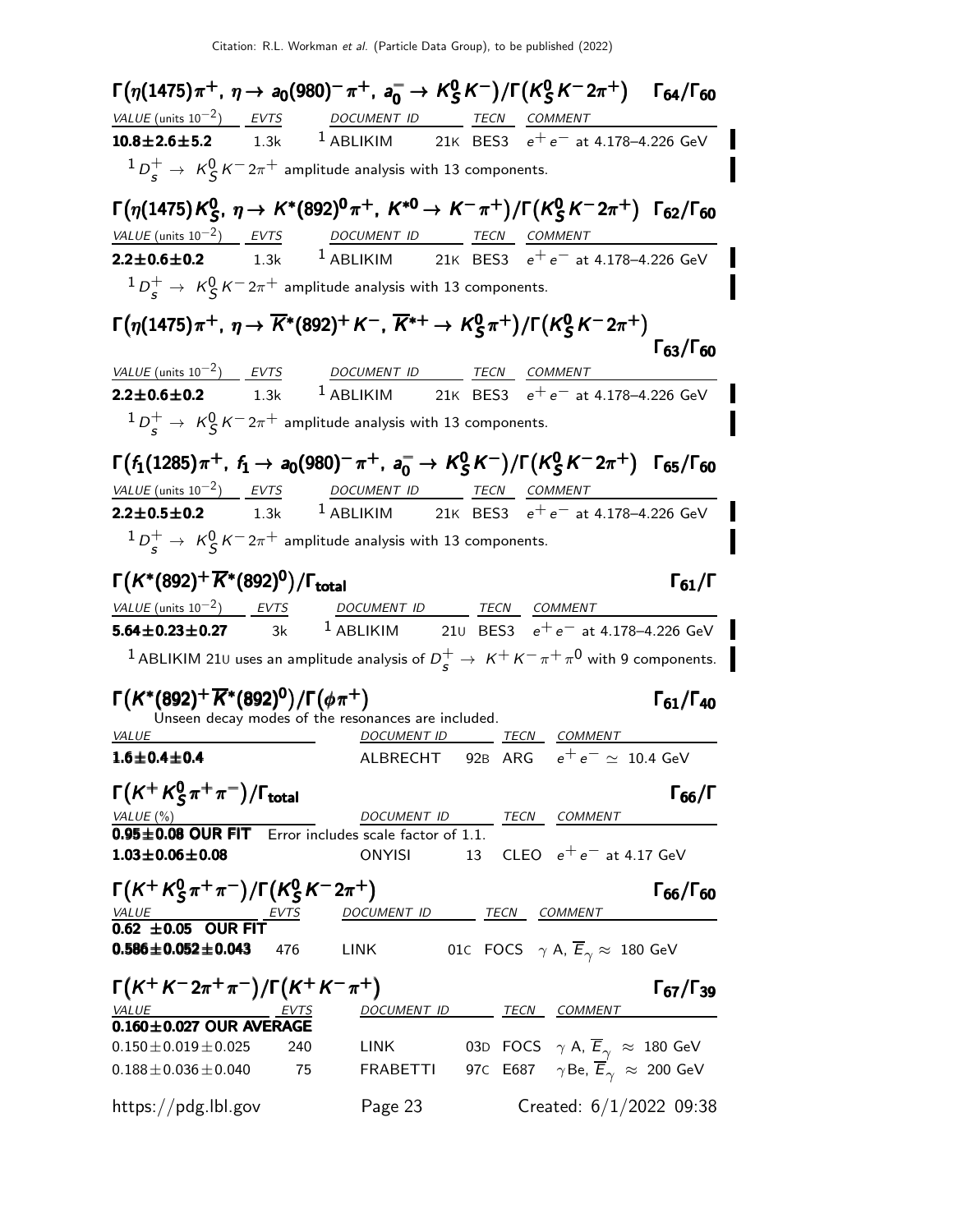$\Gamma(\phi 2\pi^+\pi^-)/\Gamma(\phi \pi^+)$  Γ<sub>68</sub>/Γ<sub>40</sub>  $\Gamma_{68}/\Gamma_{40}$ DOCUMENT ID TECN COMMENT **0.269±0.027 OUR AVERAGE** 0.249±0.024±0.021 136 LINK 03D FOCS  $\gamma$  A,  $\overline{E}_{\gamma} \approx 180$  GeV 0.28  $\pm$  0.06  $\pm$  0.01 40 FRABETTI 97C E687  $\gamma$ Be,  $\overline{E}_{\gamma} \approx 200$  GeV<br>0.58  $\pm$  0.21  $\pm$  0.10 21 FRABETTI 92 E687  $\gamma$ Be  $0.58 \pm 0.21 \pm 0.10$  21 FRABETTI<br> $0.42 \pm 0.13 \pm 0.07$  19 ANJOS 0.42  $\pm$  0.13  $\pm$  0.07 19 ANJOS 88 E691 Photoproduction<br>1.11  $\pm$  0.37  $\pm$  0.28 62 ALBRECHT 85D ARG  $e^+e^-$  10 GeV  $185D$  ARG  $e^+e^-$  10 GeV  $\Gamma(K^+K^-\rho^0\pi^+$ non- $\phi)/\Gamma(K^+K^-2\pi^+\pi^-)$  Γ<sub>72</sub>/Γ<sub>67</sub> VALUE CL% DOCUMENT ID TECN COMMENT **<0.03** 90 LINK 03D FOCS  $\gamma$  A,  $\overline{E}_{\gamma} \approx 180$  GeV  $\Gamma(\phi\rho^0\pi^+$ ,  $\phi \to K^+K^-)/\Gamma(K^+K^-2\pi^+\pi^-)$  Γ<sub>69</sub>/Γ<sub>67</sub> VALUE **DOCUMENT ID TECN COMMENT 0.75** $\pm$ **0.06** $\pm$ **0.04** LINK 03D FOCS  $\,\gamma$  A,  $\mathsf{E}_{\gamma}^{\phantom{\dagger}}\approx\,$  180 GeV  $Γ(φa_1(1260)^+, φ → K<sup>+</sup>K<sup>-</sup>, a<sub>1</sub><sup>+</sup> → ρ<sup>0</sup>π<sup>+</sup>)/Γ(K<sup>+</sup>K<sup>-</sup>π<sup>+</sup>)$  Γ<sub>70</sub>/Γ<sub>39</sub> VALUE DOCUMENT ID TECN COMMENT  ${\bf 0.137}\pm{\bf 0.019}\pm{\bf 0.011}$  LINK to the focs  $\gamma$  a,  $E_\gamma$   $\approx$  180 GeV  $\Gamma\bigl(\mathcal{K}^+\,\mathcal{K}^-2\pi^+\,\pi^-$ nonresonant $\bigr)/\Gamma\bigl(\mathcal{K}^+\,\mathcal{K}^-2\pi^+\,\pi^-\bigr)$  Γ<sub>73</sub>/Γ<sub>67</sub> VALUE DOCUMENT ID TECN COMMENT  ${\bf 0.10{\pm}0.06{\pm}0.05}$  LINK to the observation of the  $\gamma$  A,  $E_\gamma$   $\approx$  180 GeV  $\Gamma(\phi 2\pi^+\pi^-$ non- $\rho$ ,  $\phi \to K^+K^-)/\Gamma(K^+K^-2\pi^+\pi^-)$   $\qquad \qquad$   $\Gamma_{71}/\Gamma_{67}$  $\Gamma_{71}/\Gamma_{67}$ VALUE DOCUMENT ID TECN COMMENT **0.21** $\pm$ **0.05** $\pm$ **0.06** LINK 03D FOCS  $\gamma$  A,  $E_\gamma$   $\approx$  180 GeV Γ $(2K^0_S$  $^0_\mathsf{S}$ 2π $^+\pi^-)/\mathsf{\Gamma}(\mathcal{K}^0_\mathsf{S}$  $\Gamma(2K_S^0 2\pi^+ \pi^-)/\Gamma(K_S^0 K^- 2\pi^+)$  Γ<sub>74</sub>/Γ<sub>60</sub> VALUE EVTS DOCUMENT ID TECN COMMENT **0.051±0.015±0.015** 37 ± 10 LINK 04D FOCS  $\gamma$  A,  $\overline{E}_{\gamma} \approx 180$  GeV  $-$  Pionic modes  $-$ Γ $(\pi^+\pi^0)/$ Γ $(\mathcal{K}^+\mathcal{K}^0_S)$ Γ(π<sup>+</sup> π<sup>0</sup>)/Γ(Κ<sup>+</sup> Κ<sup>0</sup><sub>S</sub>) Γ<sub>75</sub>/Γ<sub>36</sub>  $\Gamma$ <sub>75</sub>/ $\Gamma$ <sub>36</sub> VALUE (units  $10^{-2}$ ) CL% DOCUMENT ID TECN COMMENT  $\le$ 2.3 90 MENDEZ 10 CLEO  $e^+e^-$  at 4170 MeV • • • We do not use the following data for averages, fits, limits, etc. • • • <4.1 90 ADAMS 07A CLEO See MENDEZ 10  $\Gamma(\pi^+\pi^0)$ Γ $(\pi^+\pi^0)$ /Γ<sub>total</sub> Γ  $\Gamma_{75}/\Gamma$ VALUE CL% DOCUMENT ID TECN COMMENT  $< 1.2 \times 10^{-4}$ 90 <sup>1</sup> GUAN 21 BELL  $e^+e^- \approx \Upsilon(4, 5S)$  $1 \text{ Uses } B(D^+_s \to \pi^+ \phi, \phi \to K^+ K^-) = (2.24 \pm 0.08)\%.$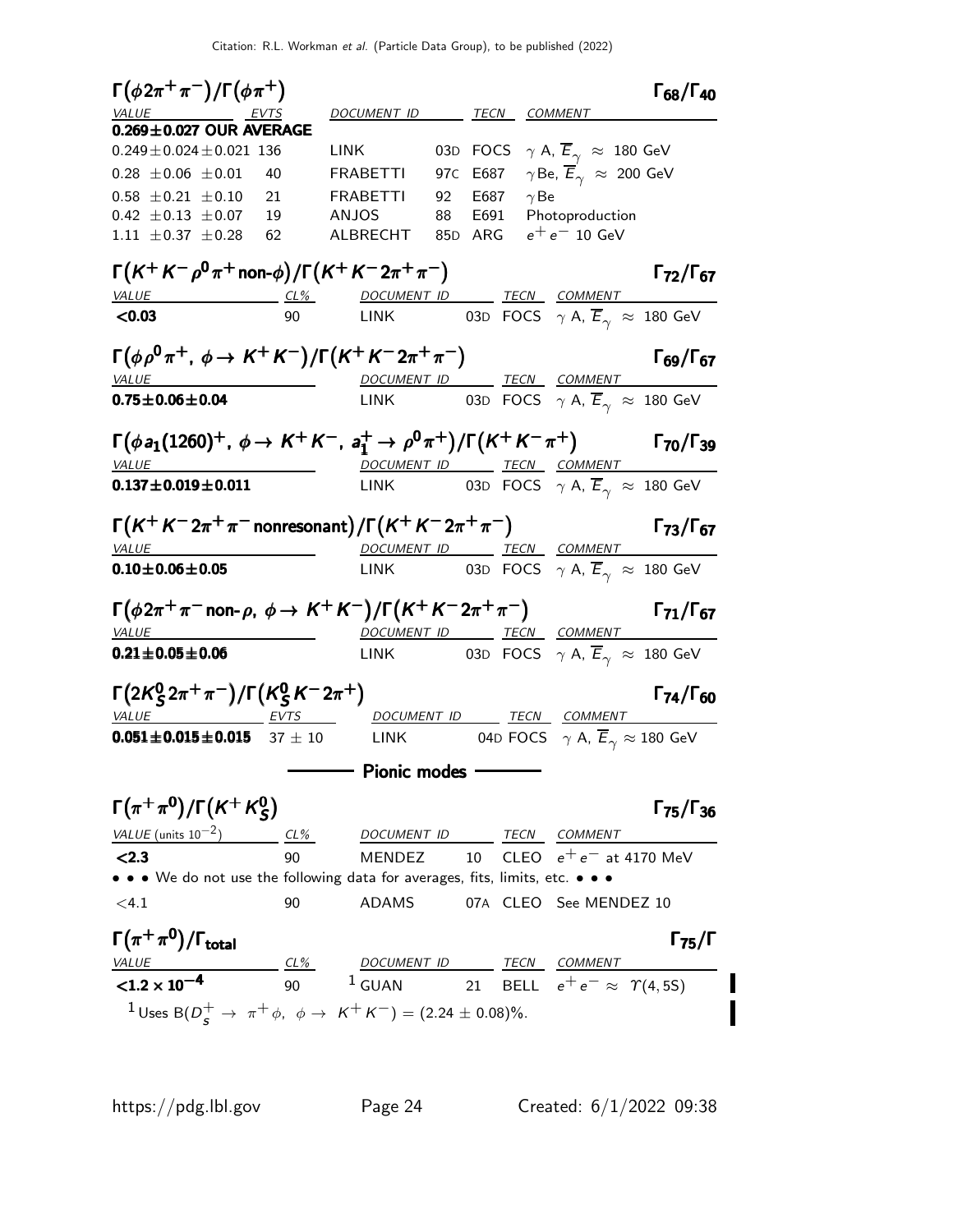| $\Gamma(2\pi^+\pi^-)/\Gamma_{\rm total}$                                                                                                                                                                                                                                                                                                                                                                                                            |                               |             | $\Gamma_{76}/\Gamma$                                                             |
|-----------------------------------------------------------------------------------------------------------------------------------------------------------------------------------------------------------------------------------------------------------------------------------------------------------------------------------------------------------------------------------------------------------------------------------------------------|-------------------------------|-------------|----------------------------------------------------------------------------------|
| VALUE (%)                                                                                                                                                                                                                                                                                                                                                                                                                                           | DOCUMENT ID                   | TECN        | COMMENT                                                                          |
| 1.08±0.04 OUR FIT                                                                                                                                                                                                                                                                                                                                                                                                                                   |                               |             |                                                                                  |
| $1.11 \pm 0.04 \pm 0.04$                                                                                                                                                                                                                                                                                                                                                                                                                            | <b>ONYISI</b>                 | 13          | CLEO $e^+e^-$ at 4.17 GeV                                                        |
| $\bullet\,\bullet\,\bullet\,$ We do not use the following data for averages, fits, limits, etc. $\bullet\,\bullet\,\bullet\,\bullet$                                                                                                                                                                                                                                                                                                                |                               |             |                                                                                  |
| $1.11 \pm 0.07 \pm 0.04$                                                                                                                                                                                                                                                                                                                                                                                                                            | <sup>1</sup> ALEXANDER 08     |             | CLEO See ONYISI 13                                                               |
| $1$ ALEXANDER 08 uses single- and double-tagged events in an overall fit.                                                                                                                                                                                                                                                                                                                                                                           |                               |             |                                                                                  |
| $\Gamma(2\pi^+\pi^-)/\Gamma(K^+K^-\pi^+)$<br><b>VALUE</b>                                                                                                                                                                                                                                                                                                                                                                                           | DO <u>CUMENT ID</u>           |             | $\Gamma_{76}/\Gamma_{39}$<br>TECN COMMENT                                        |
| $0.200 \pm 0.007$ OUR FIT                                                                                                                                                                                                                                                                                                                                                                                                                           |                               |             |                                                                                  |
| $0.199 \pm 0.004 \pm 0.009$<br>$\approx 10.5$ k                                                                                                                                                                                                                                                                                                                                                                                                     | AUBERT                        |             | 090 BABR $e^+e^- \approx 10.6$ GeV                                               |
| • • • We do not use the following data for averages, fits, limits, etc. • • •                                                                                                                                                                                                                                                                                                                                                                       |                               |             |                                                                                  |
| $0.265 \pm 0.041 \pm 0.031$<br>98                                                                                                                                                                                                                                                                                                                                                                                                                   | <b>FRABETTI</b>               |             | 97D E687 $\gamma$ Be $\approx$ 200 GeV                                           |
| $\Gamma(\rho^0\pi^+)/\Gamma(2\pi^+\pi^-)$                                                                                                                                                                                                                                                                                                                                                                                                           |                               |             | $\Gamma_{77}/\Gamma_{76}$                                                        |
| <i>VALUE</i><br>$CL\%$                                                                                                                                                                                                                                                                                                                                                                                                                              | <b>DOCUMENT ID</b>            | TECN        | <b>COMMENT</b>                                                                   |
| $0.018 \pm 0.005 \pm 0.010$<br>• • We do not use the following data for averages, fits, limits, etc. • • •                                                                                                                                                                                                                                                                                                                                          | <b>AUBERT</b>                 | 090 BABR    | Dalitz fit, $\approx$ 10.5k evts                                                 |
| not seen                                                                                                                                                                                                                                                                                                                                                                                                                                            | <b>LINK</b>                   | FOCS<br>04  | Dalitz fit, $1475 \pm 50$ evts                                                   |
| $0.058 \pm 0.023 \pm 0.037$                                                                                                                                                                                                                                                                                                                                                                                                                         | AITALA                        | 01A E791    | Dalitz fit, 848 evts                                                             |
| < 0.073<br>90                                                                                                                                                                                                                                                                                                                                                                                                                                       | <b>FRABETTI</b>               | 97D E687    | $\gamma$ Be $\approx$ 200 GeV                                                    |
| $\Gamma(\pi^+(\pi^+\pi^-)_{S-wave})/\Gamma(2\pi^+\pi^-)$<br>This is the "fit fraction" from the Dalitz-plot analysis. See also KLEMPT 08, which                                                                                                                                                                                                                                                                                                     |                               |             | $\Gamma$ <sub>78</sub> / $\Gamma$ <sub>76</sub>                                  |
| uses 568 $D_s^+ \rightarrow 3\pi$ decays (over 280 background events) from FNAL E791 to study<br>various parametrizations of the decay amplitudes. The emphasis there is more on                                                                                                                                                                                                                                                                    |                               |             |                                                                                  |
| S-wave $\pi\pi$ decay products — 20 different solutions are given — than on $D_{\rm s}^+$ fit<br>fractions.                                                                                                                                                                                                                                                                                                                                         |                               |             |                                                                                  |
| VALUE                                                                                                                                                                                                                                                                                                                                                                                                                                               | <i>DOCUMENT ID</i>            | TECN        | <i>COMMENT</i>                                                                   |
| 0.833 ±0.020 OUR AVERAGE                                                                                                                                                                                                                                                                                                                                                                                                                            |                               |             |                                                                                  |
| $0.830 \pm 0.009 \pm 0.019$<br>$0.8704 \pm 0.0560 \pm 0.0438$                                                                                                                                                                                                                                                                                                                                                                                       | $^1$ AUBERT<br>$2$ LINK<br>04 |             | 090 BABR Dalitz fit, $\approx$ 10.5k evts<br>FOCS Dalitz fit, $1475 \pm 50$ evts |
| $^1$ AUBERT 090 gives the amplitude and phase of the $\pi^+\pi^-$ S-wave in 29 $\pi^+\pi^-$                                                                                                                                                                                                                                                                                                                                                         |                               |             |                                                                                  |
| invariant-mass bins.<br><sup>2</sup> LINK 04 borrows a K-matrix parametrization from ANISOVICH 03 of the full $\pi$ - $\pi$ S-<br>wave isoscalar scattering amplitude to describe the $\pi^+\pi^-$ S-wave component of the<br>$\pi^+\pi^+\pi^-$ state. The fit fraction given above is a sum over five $f_0$ mesons, the $f_0$ (980), $f_0$ (1300), $f_0$ (1200–1600), $f_0$ (1500), and $f_0$ (1750). See LINK 04 for details and discus-<br>sion. |                               |             |                                                                                  |
| $\Gamma(f_0(980)\pi^+, f_0 \to \pi^+\pi^-)/\Gamma(2\pi^+\pi^-)$<br>This is the "fit fraction" from the Dalitz-plot analysis. See above for the full<br>$\pi^+(\pi^+\pi^-)$ $S-wave$ fit fraction.                                                                                                                                                                                                                                                   |                               |             | $\Gamma_{79}/\Gamma_{76}$                                                        |
| <u>VALUE</u>                                                                                                                                                                                                                                                                                                                                                                                                                                        | DOCUMENT ID                   | <u>TECN</u> | <b>COMMENT</b>                                                                   |
| $\bullet \bullet \bullet$ We do not use the following data for averages, fits, limits, etc. $\bullet \bullet \bullet$                                                                                                                                                                                                                                                                                                                               |                               |             |                                                                                  |
| $0.565 \pm 0.043 \pm 0.047$                                                                                                                                                                                                                                                                                                                                                                                                                         | AITALA                        | 01A E791    | Dalitz fit, 848 evts                                                             |
| $1.074 \pm 0.140 \pm 0.043$                                                                                                                                                                                                                                                                                                                                                                                                                         | FRABETTI                      | 97D E687    | $\gamma$ Be $\approx$ 200 GeV                                                    |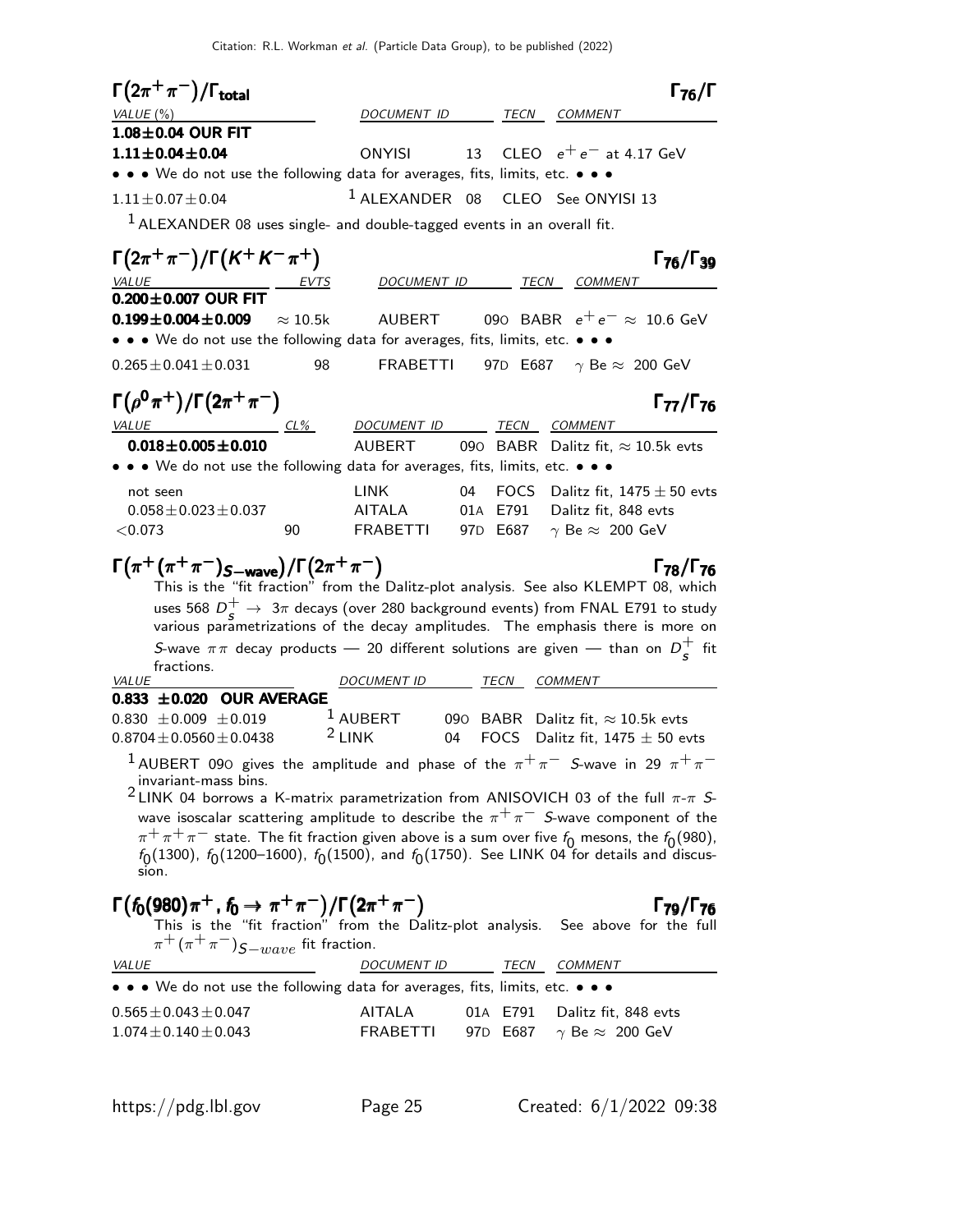| $\Gamma(f_0(1370)\pi^+, f_0 \to \pi^+\pi^-)/\Gamma(2\pi^+\pi^-)$                                                                                                                                                                    |                          |                   | $\Gamma_{80}/\Gamma_{76}$                                                        |
|-------------------------------------------------------------------------------------------------------------------------------------------------------------------------------------------------------------------------------------|--------------------------|-------------------|----------------------------------------------------------------------------------|
|                                                                                                                                                                                                                                     |                          |                   | This is the "fit fraction" from the Dalitz-plot analysis. See above for the full |
| $\pi^+ (\pi^+ \pi^-)_{S-wave}$ fit fraction.                                                                                                                                                                                        |                          |                   |                                                                                  |
| <u>VALUE</u>                                                                                                                                                                                                                        |                          |                   | DOCUMENT ID TECN COMMENT                                                         |
| • • • We do not use the following data for averages, fits, limits, etc. • • •                                                                                                                                                       |                          |                   |                                                                                  |
| $0.324 \pm 0.077 \pm 0.017$                                                                                                                                                                                                         | AITALA                   |                   | 01A E791 Dalitz fit, 848 evts                                                    |
| $\Gamma(f_0(1500)\pi^+, f_0 \to \pi^+\pi^-)/\Gamma(2\pi^+\pi^-)$ $\Gamma_{\text{B1}}/\Gamma_{76}$<br>This is the "fit fraction" from the Dalitz-plot analysis. See above for the full<br>$\pi^+(\pi^+\pi^-)$ $S-wave$ fit fraction. |                          |                   |                                                                                  |
| <i>VALUE</i>                                                                                                                                                                                                                        |                          |                   | DOCUMENT ID TECN COMMENT                                                         |
| • • • We do not use the following data for averages, fits, limits, etc. • • •                                                                                                                                                       |                          |                   |                                                                                  |
| $0.274 \pm 0.114 \pm 0.019$                                                                                                                                                                                                         |                          |                   | <sup>1</sup> FRABETTI 97D E687 $\gamma$ Be $\approx$ 200 GeV                     |
| $^1$ FRABETTI 97D calls this mode $S(1475)\,\pi^+$ , but finds the mass and width of this $S(1475)$<br>to be in excellent agreement with those of the $f_0(1500)$ .                                                                 |                          |                   |                                                                                  |
| $\Gamma(f_2(1270)\pi^+, f_2 \to \pi^+\pi^-)/\Gamma(2\pi^+\pi^-)$<br>This is the "fit fraction" from the Dalitz-plot analysis.<br><b>VALUE</b>                                                                                       | DOCUMENT ID TECN COMMENT |                   | $\Gamma_{82}/\Gamma_{76}$                                                        |
| $0.101 \pm 0.018$ OUR AVERAGE                                                                                                                                                                                                       |                          |                   |                                                                                  |
| $0.101 \pm 0.015 \pm 0.011$                                                                                                                                                                                                         | AUBERT                   |                   | 090 $\,$ BABR $\,$ Dalitz fit, $\approx 10.5$ k evts                             |
| $0.0974 \pm 0.0449 \pm 0.0294$                                                                                                                                                                                                      | <b>LINK</b>              | <b>FOCS</b><br>04 | Dalitz fit, $1475 \pm 50$ evts                                                   |
| • • We do not use the following data for averages, fits, limits, etc. • • •                                                                                                                                                         |                          |                   |                                                                                  |
| $0.197 \pm 0.033 \pm 0.006$                                                                                                                                                                                                         | AITALA                   | 01A E791          | Dalitz fit, 848 evts                                                             |
| $0.123 \pm 0.056 \pm 0.018$                                                                                                                                                                                                         |                          |                   | FRABETTI 97D E687 $\gamma$ Be $\approx$ 200 GeV                                  |
| $\Gamma(\rho(1450)^{0}\pi^{+}$ , $\rho^{0} \rightarrow \pi^{+}\pi^{-})/\Gamma(2\pi^{+}\pi^{-})$                                                                                                                                     |                          |                   | $\Gamma_{83}/\Gamma_{76}$                                                        |
| This is the "fit fraction" from the Dalitz-plot analysis.                                                                                                                                                                           |                          |                   |                                                                                  |
| VALUE<br>$0.027 \pm 0.018$ OUR AVERAGE                                                                                                                                                                                              | DOCUMENT ID TECN COMMENT |                   |                                                                                  |
| $0.023 \pm 0.008 \pm 0.017$                                                                                                                                                                                                         |                          |                   | AUBERT 090 BABR Dalitz fit, $\approx$ 10.5k evts                                 |
| $0.0656 \pm 0.0343 \pm 0.0440$                                                                                                                                                                                                      | <b>LINK</b>              | 04                | FOCS Dalitz fit, $1475 \pm 50$ evts                                              |
| • • • We do not use the following data for averages, fits, limits, etc. • • •                                                                                                                                                       |                          |                   |                                                                                  |
| $0.044 \pm 0.021 \pm 0.002$                                                                                                                                                                                                         | AITALA                   |                   | 01A E791 Dalitz fit, 848 evts                                                    |
| $\Gamma(\pi^+ 2\pi^0)/\Gamma_{\rm total}$                                                                                                                                                                                           |                          |                   | $\Gamma_{84}/\Gamma$                                                             |
| VALUE (%)<br><b>EVTS</b>                                                                                                                                                                                                            | DOCUMENT ID              |                   | TECN<br><b>COMMENT</b>                                                           |
| $0.65 \pm 0.13 \pm 0.03$<br>$72 + 16$                                                                                                                                                                                               | <b>NAIK</b>              |                   | 09A CLEO $e^+e^-$ at 4170 MeV                                                    |
| $\Gamma(2\pi^+\pi^-\pi^0)/\Gamma(\phi\pi^+)$                                                                                                                                                                                        |                          |                   | $\Gamma_{85}/\Gamma_{40}$                                                        |
| <b>VALUE</b><br>$CL\%$                                                                                                                                                                                                              |                          |                   | DOCUMENT ID TECN COMMENT                                                         |
| • • We do not use the following data for averages, fits, limits, etc. • • •                                                                                                                                                         |                          |                   |                                                                                  |
| $<$ 3.3<br>90                                                                                                                                                                                                                       | <b>ANJOS</b>             | 89E E691          | Photoproduction                                                                  |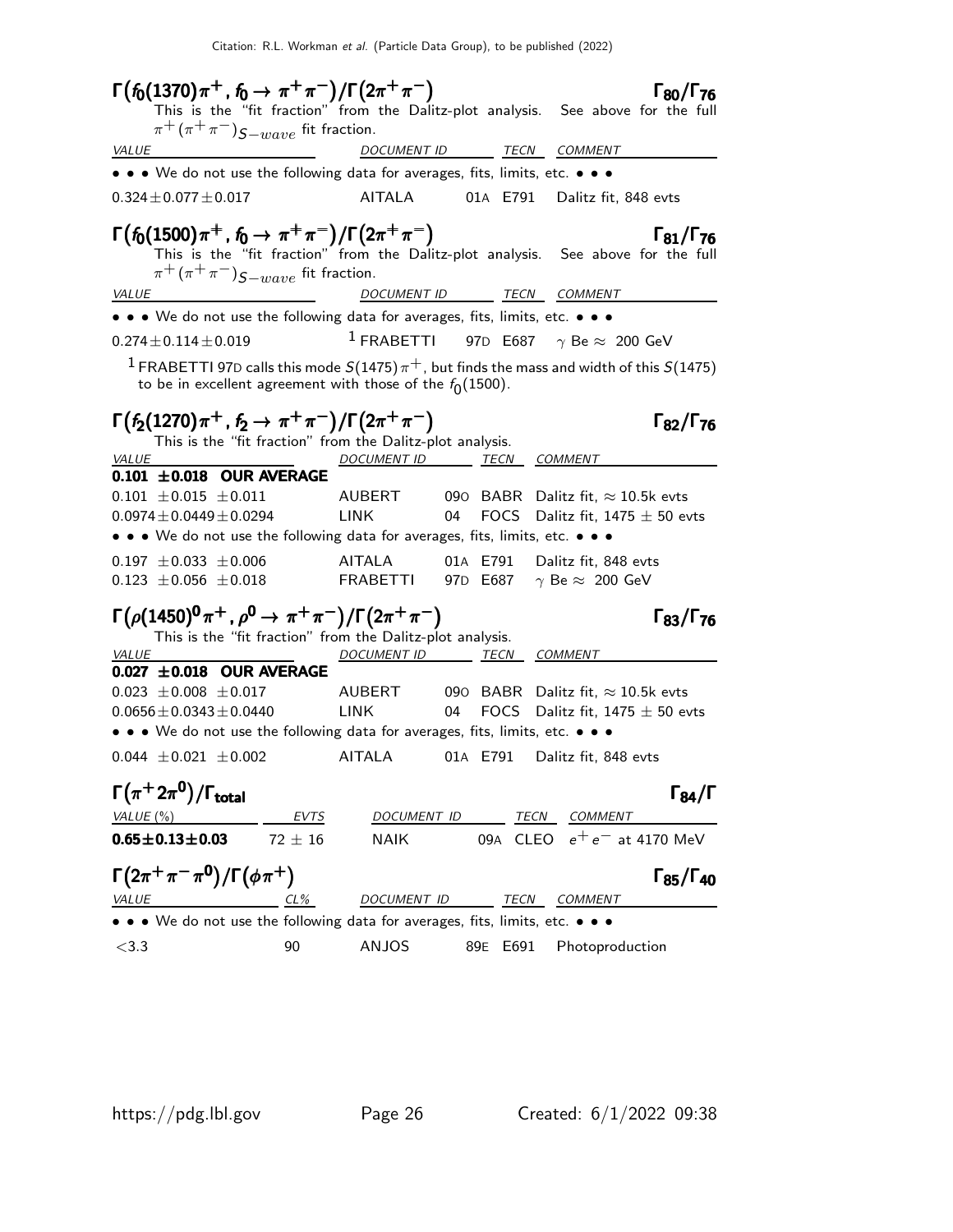Γ $(\eta \pi^+)$ /Γ<sub>total</sub> Γεργα total and the set of the set of the set of the set of the set of the set of the set of the set of the set of t Unseen decay modes of the  $\eta$  are included. VALUE (%) **EVTS** DOCUMENT ID TECN COMMENT  $1.68\pm0.09$  OUR FIT Error includes scale factor of 1.1.  $1.71\pm0.08$  OUR AVERAGE 1.67±0.08±0.06 ONYISI 13 CLEO  $e^+e^-$  at 4.17 GeV<br>1.82±0.14±0.07 0.8k ZUPANC 13 BELL  $e^+e^-$  at  $\Upsilon(4S)$ ,  $\Upsilon$ BELL  $e^+e^-$  at  $\gamma(4S)$ ,  $\gamma(5S)$ • • • We do not use the following data for averages, fits, limits, etc. • • •  $1.58\pm0.11\pm0.18$   $1$  ALEXANDER 08 CLEO See ONYISI 13  $1$  ALEXANDER 08 uses single- and double-tagged events in an overall fit.  $\Gamma(\eta \pi^+) / \Gamma(K^+ K_S^0)$  Γ<sub>86</sub>/Γ<sub>36</sub> Γ $(\eta \pi^+)$ /Γ $(K^+ K^0_S$  $\Gamma(\eta \pi^+) / \Gamma(K^+ K_S^0)$  Γ<sub>86</sub>/Γ Γ<sub>86</sub>/Γ<sub>36</sub> Unseen decay modes of the  $\eta$  are included. VALUE  $\overline{V}$  EVTS DOCUMENT ID TECN COMMENT 1.15  $\pm$  0.07 OUR FIT Error includes scale factor of 1.1. • • • We do not use the following data for averages, fits, limits, etc. • • •  $1.236 \pm 0.043 \pm 0.063$   $2587 \pm 89$  MENDEZ 10 CLEO See ONYISI 13 Γ $(\eta \pi^+)$ /Γ $(\phi \pi^+)$  Γ $_{86}/$ Γ $_{40}$  $\Gamma_{86}/\Gamma_{40}$ Unseen decay modes of the resonances are included. VALUE EVTS DOCUMENT ID TECN COMMENT • • • We do not use the following data for averages, fits, limits, etc. • • •  $0.48 \pm 0.03 \pm 0.04$  920 JESSOP 98 CLE2  $e^+e^- \approx \Upsilon(4S)$ <br> $0.54 \pm 0.09 \pm 0.06$  165 ALEXANDER 92 CLE2 See JESSOP 98 ALEXANDER 92 CLE2 See JESSOP 98  $\Gamma(\eta \pi^+) / \Gamma(\phi \pi^+, \phi \to K^+ K^-)$  Γ<sub>86</sub>/Γ<sub>41</sub>  $\Gamma_{86}/\Gamma_{41}$ VALUE (%) **EVTS** DOCUMENT ID TECN COMMENT **84.80±0.47±2.64** 22k GUAN 21 BELL  $e^+e^- \approx \Upsilon(4, 5S)$ П  $\Gamma(\eta \pi^+) / \Gamma(K^+ K^- \pi^+)$  Γ<sub>86</sub>/Γ<sub>39</sub> Γ<sub>86</sub>/Γ<sub>39</sub>  $VALU E$  (units 10<sup>-2</sup>) EVTS DOCUMENT ID TECN COMMENT **31.94±0.33±0.49** 19.5k ABLIKIM 20R BES3 e<sup>+</sup>e<sup>-</sup>, 4178 ∼ 4226 MeV  $\Gamma(2\pi^+\pi^-\eta)/\Gamma_{\rm total}$ VALUE (units  $10^{-2}$ )  $EVTS$  DOCUMENT ID TECN COMMENT 3.12±0.13±0.09 2.1k ABLIKIM 21AR BES3  $e^+e^-$  at 4.178–4.226 GeV  $\Gamma(a_1(1260)^+ \eta$ ,  $a_1^+ \to \rho(770)^0 \pi^+$ ,  $\rho^0 \to \pi^+ \pi^-)/\Gamma(2\pi^+ \pi^- \eta)$  Γg4/Γg3  $\Gamma$ <sub>Q4</sub>/ $\Gamma$ <sub>Q3</sub>  $VALU E$  (units 10<sup>-2</sup>) DOCUMENT ID TECN COMMENT  $1$  ABLIKIM 21AR BES3  $e^+e^-$  at 4.178–4.226 GeV 55.4±3.9±2.0 I  ${}^1D^+_s\rightarrow~^2\pi^+\pi^-\eta$  amplitude analysis with 11 components.  $\Gamma(a_1(1260)^+ \eta$ ,  $a_1^+ \to f_0(500) \pi^+$ ,  $f_0 \to \pi^+ \pi^-)/\Gamma(2\pi^+ \pi^- \eta)$  Γg5/Γg3  $\Gamma$ <sub>95</sub>/ $\Gamma$ <sub>93</sub>  $VALUE$  (units 10<sup>-2</sup>) DOCUMENT ID TECN COMMENT</u>  $1$  ABLIKIM 21AR BES3  $e^+e^-$  at 4.178–4.226 GeV  $8.1 \pm 1.9 \pm 2.1$  ${}^1D^+_s\rightarrow~^2\pi^+\pi^-\eta$  amplitude analysis with 11 components.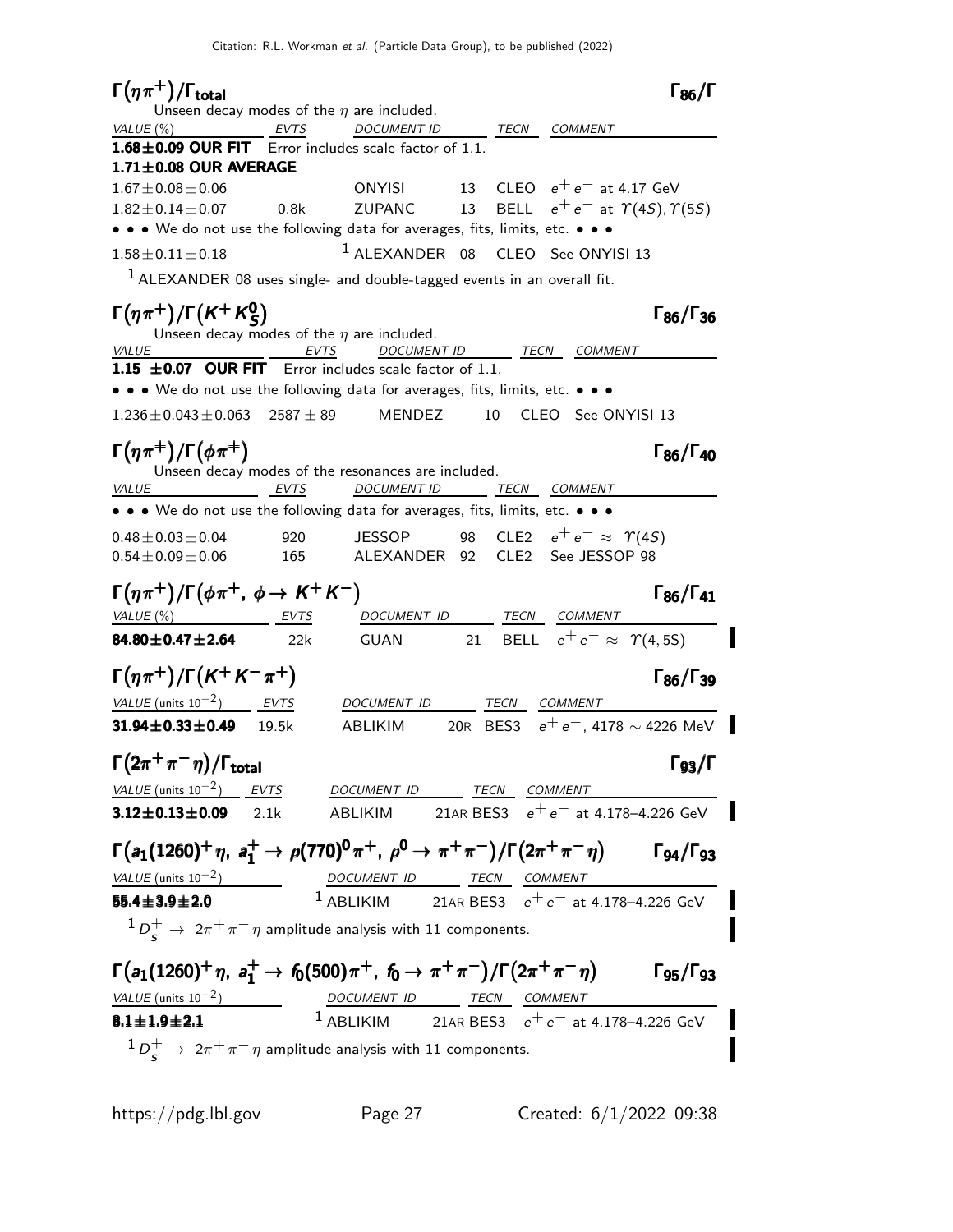Citation: R.L. Workman et al. (Particle Data Group), to be published (2022)

| $\Gamma(a_0(980)^+ \rho(770)^0, a_0^+ \to \eta \pi^+)/\Gamma(2\pi^+\pi^-\eta)$                                                                                                    |                                                                                                                                     |                                                            |      |                                                                 | $\Gamma$ 97/ $\Gamma$ 93   |
|-----------------------------------------------------------------------------------------------------------------------------------------------------------------------------------|-------------------------------------------------------------------------------------------------------------------------------------|------------------------------------------------------------|------|-----------------------------------------------------------------|----------------------------|
|                                                                                                                                                                                   |                                                                                                                                     |                                                            |      |                                                                 |                            |
| $\frac{VALUE \text{ (units 10}^{-2})}{1}$ $\frac{DOCUMENT \text{ ID}}{1 \text{ ABLIKIM}}$ $\frac{TECN}{21 \text{ AR BES3}}$ $\frac{COMMENT}{e^+e^-}$ at 4.178-4.226 GeV           |                                                                                                                                     |                                                            |      |                                                                 |                            |
| $1D_s^+ \rightarrow 2\pi^+\pi^-\eta$ amplitude analysis with 11 components.                                                                                                       |                                                                                                                                     |                                                            |      |                                                                 |                            |
| $\Gamma(\eta(1405)\pi^+$ , $\eta(1405) \to a_0(980)^-\pi^+$ , $a_0^- \to \eta\pi^-)/\Gamma(2\pi^+\pi^-\eta)$ $\Gamma_{98}/\Gamma_{93}$                                            |                                                                                                                                     |                                                            |      |                                                                 |                            |
|                                                                                                                                                                                   |                                                                                                                                     |                                                            |      |                                                                 |                            |
| $\frac{VALUE \text{ (units 10}^{-2})}{0.7 \pm 0.2 \pm 0.1}$ $\frac{DOCUMENT \text{ ID}}{1 \text{ ABLIKIM}}$ $\frac{TECN}{21AR BES3}$ $\frac{COMMENT}{e^+ e^-}$ at 4.178-4.226 GeV |                                                                                                                                     |                                                            |      |                                                                 |                            |
| $1D_{\rm s}^+ \rightarrow 2\pi^+\pi^-\eta$ amplitude analysis with 11 components.                                                                                                 |                                                                                                                                     |                                                            |      |                                                                 |                            |
| $\Gamma(\eta(1405)\pi^+$ , $\eta(1405) \to a_0(980)^+ \pi^-$ , $a_0^+ \to \eta \pi^+)/\Gamma(2\pi^+ \pi^- \eta)$ $\Gamma_{99}/\Gamma_{93}$                                        |                                                                                                                                     |                                                            |      |                                                                 |                            |
| VALUE (units $10^{-2}$ )                                                                                                                                                          |                                                                                                                                     | DOCUMENT ID TECN COMMENT                                   |      |                                                                 |                            |
| $0.7 \pm 0.2 \pm 0.1$                                                                                                                                                             |                                                                                                                                     | <sup>1</sup> ABLIKIM 21AR BES3 $e^+e^-$ at 4.178-4.226 GeV |      |                                                                 |                            |
| $1 D_c^+ \rightarrow 2\pi^+\pi^-\eta$ amplitude analysis with 11 components.                                                                                                      |                                                                                                                                     |                                                            |      |                                                                 |                            |
|                                                                                                                                                                                   |                                                                                                                                     |                                                            |      |                                                                 |                            |
| $\Gamma(f_1(1420)\pi^+$ , $f_1 \to a_0(980)^-\pi^+$ , $a_0^- \to \eta\pi^-)/\Gamma(2\pi^+\pi^-\eta)$                                                                              |                                                                                                                                     |                                                            |      |                                                                 | $\Gamma_{100}/\Gamma_{93}$ |
| VALUE (units $10^{-2}$ )                                                                                                                                                          |                                                                                                                                     |                                                            |      |                                                                 |                            |
| $1.9 \pm 0.5 \pm 0.3$                                                                                                                                                             | $\frac{DOCUMENT ID}{1 \text{ ABLIKIM}} \frac{TECN}{21 \text{ AR BES3}} \frac{COMMENT}{e^+ e^- \text{ at } 4.178-4.226 \text{ GeV}}$ |                                                            |      |                                                                 |                            |
|                                                                                                                                                                                   |                                                                                                                                     |                                                            |      |                                                                 |                            |
| $1 D_c^+ \rightarrow 2\pi^+\pi^-\eta$ amplitude analysis with 11 components.                                                                                                      |                                                                                                                                     |                                                            |      |                                                                 |                            |
| $\Gamma(f_1(1420)\pi^+$ , $f_1 \to a_0(980)^+\pi^-$ , $a_0^+ \to \eta\pi^+)/\Gamma(2\pi^+\pi^-\eta)$                                                                              |                                                                                                                                     |                                                            |      |                                                                 | $\Gamma_{101}/\Gamma_{93}$ |
|                                                                                                                                                                                   |                                                                                                                                     |                                                            |      |                                                                 |                            |
| $VALUE$ (units $10^{-2}$ )<br>$1.7 \pm 0.5 \pm 0.3$                                                                                                                               | DOCUMENT ID TECN COMMENT                                                                                                            | <sup>1</sup> ABLIKIM 21AR BES3 $e^+e^-$ at 4.178-4.226 GeV |      |                                                                 |                            |
|                                                                                                                                                                                   |                                                                                                                                     |                                                            |      |                                                                 |                            |
| $1D_s^+ \rightarrow 2\pi^+\pi^-\eta$ amplitude analysis with 11 components.                                                                                                       |                                                                                                                                     |                                                            |      |                                                                 |                            |
|                                                                                                                                                                                   |                                                                                                                                     |                                                            |      |                                                                 |                            |
| $\Gamma(\omega \pi^+) / \Gamma_{\text{total}}$<br>Unseen decay modes of the $\omega$ are included.                                                                                |                                                                                                                                     |                                                            |      |                                                                 | $\Gamma_{87}/\Gamma$       |
| VALUE $(\%)$                                                                                                                                                                      | EVTS                                                                                                                                | <i>DOCUMENT ID</i>                                         | TECN | <i>COMMENT</i>                                                  |                            |
| $0.192 \pm 0.030$ OUR FIT                                                                                                                                                         |                                                                                                                                     |                                                            |      |                                                                 |                            |
| $0.181 \pm 0.032$ OUR AVERAGE                                                                                                                                                     |                                                                                                                                     |                                                            |      |                                                                 |                            |
| $0.177 \pm 0.032 \pm 0.013$ 65 $\pm$ 12                                                                                                                                           |                                                                                                                                     | ABLIKIM                                                    |      | 19AH BES3 $e^+e^-$ at 4.178 GeV                                 |                            |
| $0.21 \pm 0.09 \pm 0.01$ 6 $\pm$ 2.4                                                                                                                                              | GE                                                                                                                                  |                                                            |      | 09A CLEO $e^+e^-$ at 4170 MeV                                   |                            |
| $\Gamma(\omega \pi^+) / \Gamma(\eta \pi^+)$                                                                                                                                       |                                                                                                                                     |                                                            |      |                                                                 | $\Gamma_{87}/\Gamma_{86}$  |
| Unseen decay modes of the resonances are included.                                                                                                                                |                                                                                                                                     |                                                            |      |                                                                 |                            |
| <b>VALUE</b>                                                                                                                                                                      |                                                                                                                                     | DOCUMENT ID TECN COMMENT                                   |      |                                                                 |                            |
| $0.115 \pm 0.018$ OUR FIT                                                                                                                                                         |                                                                                                                                     |                                                            |      |                                                                 |                            |
| $0.16 \pm 0.04 \pm 0.03$                                                                                                                                                          |                                                                                                                                     | BALEST 97 CLE2 $e^+e^- \approx \Upsilon(4S)$               |      |                                                                 |                            |
| $\Gamma(3\pi^+2\pi^-)/\Gamma(K^+K^-\pi^+)$                                                                                                                                        |                                                                                                                                     |                                                            |      |                                                                 | $\Gamma_{88}/\Gamma_{39}$  |
| VALUE                                                                                                                                                                             |                                                                                                                                     | DOCUMENT ID TECN COMMENT                                   |      |                                                                 |                            |
| $\underbrace{VALUE}_{0.146 \pm 0.014}$ OUR AVERAGE                                                                                                                                |                                                                                                                                     |                                                            |      |                                                                 |                            |
| $0.145 \pm 0.011 \pm 0.010$                                                                                                                                                       | 671                                                                                                                                 | <b>LINK</b>                                                |      | 03D FOCS $\gamma$ A, $\overline{E}_{\gamma} \approx 180$ GeV    |                            |
| $0.158 \pm 0.042 \pm 0.031$                                                                                                                                                       | 37<br>FRABETTI                                                                                                                      |                                                            |      | 97C E687 $\gamma$ Be, $\overline{E}_{\gamma}$ $\approx$ 200 GeV |                            |
|                                                                                                                                                                                   |                                                                                                                                     |                                                            |      |                                                                 |                            |
|                                                                                                                                                                                   |                                                                                                                                     |                                                            |      |                                                                 |                            |
| https://pdg.lbl.gov                                                                                                                                                               | Page 28                                                                                                                             |                                                            |      | Created: $6/1/2022$ 09:38                                       |                            |
|                                                                                                                                                                                   |                                                                                                                                     |                                                            |      |                                                                 |                            |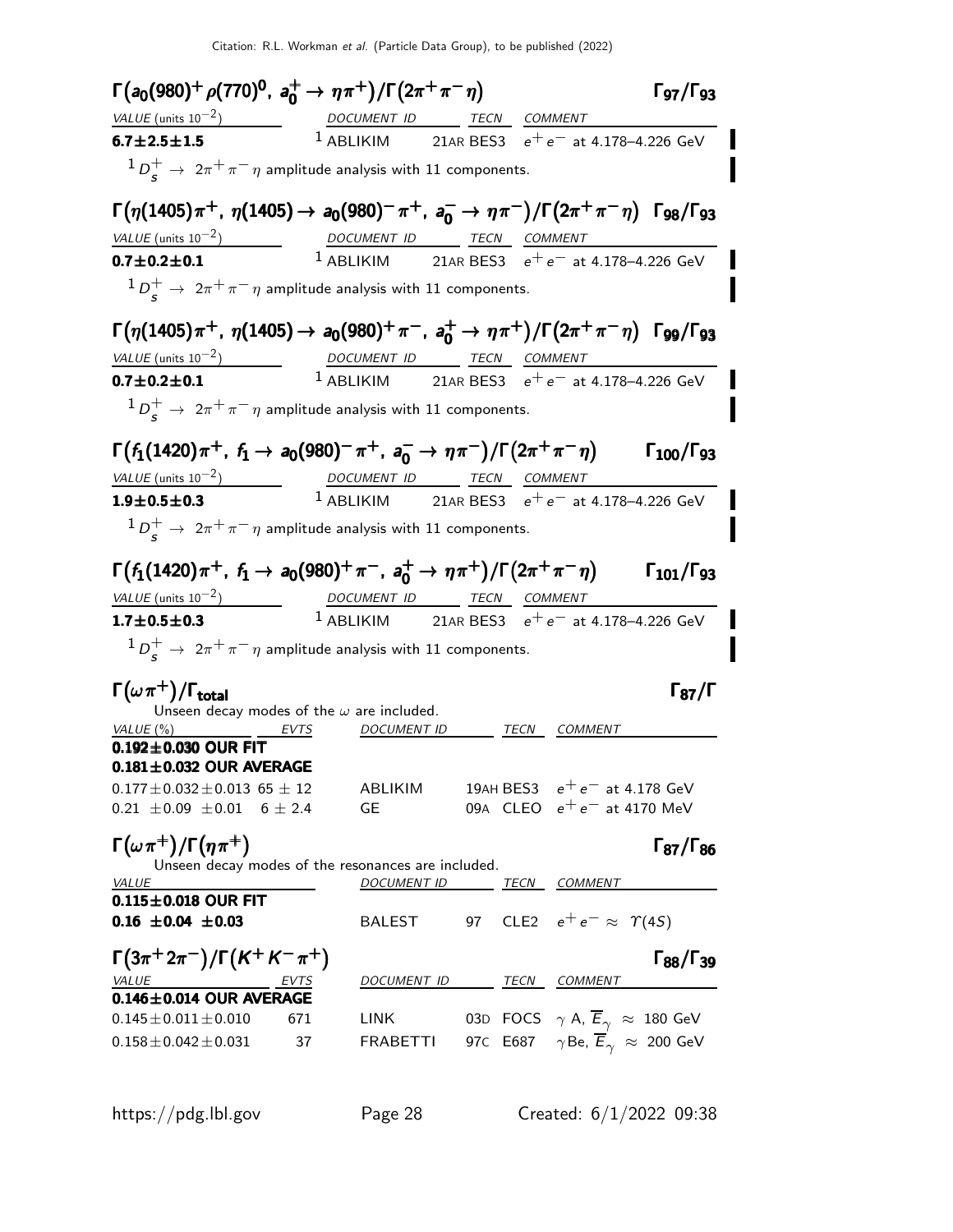| $\Gamma(\eta \rho^+) / \Gamma_{\text{total}}$                                                 |              |                                                                                                                                                                                                                                          |                     |                                       | $\Gamma_{90}/\Gamma$                            |
|-----------------------------------------------------------------------------------------------|--------------|------------------------------------------------------------------------------------------------------------------------------------------------------------------------------------------------------------------------------------------|---------------------|---------------------------------------|-------------------------------------------------|
| VALUE $(\%)$                                                                                  | EVTS         | Unseen decay modes of the $\eta$ are included.<br>DOCUMENT ID                                                                                                                                                                            |                     | TECN COMMENT                          |                                                 |
| $8.9 \pm 0.6 \pm 0.5$                                                                         | $328 \pm 22$ | <b>NAIK</b>                                                                                                                                                                                                                              |                     | 09A CLEO $\eta \rightarrow 2\gamma$   |                                                 |
| $\Gamma(\eta \rho^+)/\Gamma(\phi \pi^+)$                                                      |              | Unseen decay modes of the resonances are included.                                                                                                                                                                                       |                     |                                       | $\Gamma$ <sub>90</sub> / $\Gamma$ <sub>40</sub> |
| VALUE                                                                                         | EVTS         | <b>DOCUMENT ID</b>                                                                                                                                                                                                                       | <b>TECN COMMENT</b> |                                       |                                                 |
| • • • We do not use the following data for averages, fits, limits, etc. • • •                 |              |                                                                                                                                                                                                                                          |                     |                                       |                                                 |
| $2.98 \pm 0.20 \pm 0.39$                                                                      | 447          | <b>JESSOP</b>                                                                                                                                                                                                                            |                     | 98 CLE2 $e^+e^- \approx \Upsilon(45)$ |                                                 |
| $2.86 \pm 0.38 \pm 0.36$                                                                      | 217          | AVERY                                                                                                                                                                                                                                    |                     | 92 CLE2 See JESSOP 98                 |                                                 |
| $\Gamma(\eta \rho^+)/\Gamma(\eta \pi^+ \pi^0)$                                                |              |                                                                                                                                                                                                                                          |                     |                                       | $\Gamma_{90}/\Gamma_{91}$                       |
| $VALUE$ (units $10^{-2}$ ) EVTS                                                               |              | DOCUMENT ID TECN COMMENT                                                                                                                                                                                                                 |                     |                                       |                                                 |
| $78.3 \pm 5.0 \pm 2.1$ 1.2k                                                                   |              | ABLIKIM 19BE BES3 $\eta \pi^+ \pi^0$ amplitude analysis                                                                                                                                                                                  |                     |                                       |                                                 |
| $\Gamma(\eta \pi^+ \pi^0)/\Gamma_{\rm total}$                                                 |              |                                                                                                                                                                                                                                          |                     |                                       | $\Gamma_{91}/\Gamma$                            |
| <u>VALUE (%)</u><br>9.5 ±0.5 OUR AVERAGE                                                      | EVTS         | DOCUMENT ID                                                                                                                                                                                                                              | TECN COMMENT        |                                       |                                                 |
| $9.50 \pm 0.28 \pm 0.41$                                                                      | 2.6k         | ABLIKIM                                                                                                                                                                                                                                  |                     | 19BE BES3 $e^+e^-$ at 4.178 GeV       |                                                 |
| 9.2 $\pm$ 0.4 $\pm$ 1.1                                                                       |              | ONYISI                                                                                                                                                                                                                                   |                     | 13 CLEO $e^+e^-$ at 4.17 GeV          |                                                 |
| $\Gamma(\eta(\pi^+\pi^0)_{P-wave})/\Gamma(\eta\pi^+\pi^0)$                                    |              |                                                                                                                                                                                                                                          |                     |                                       | $\Gamma_{92}/\Gamma_{91}$                       |
| VALUE (units $10^{-2}$ ) EVTS                                                                 |              | DOCUMENT ID                                                                                                                                                                                                                              | TECN COMMENT        |                                       |                                                 |
| $5.4 \pm 2.1 \pm 2.5$                                                                         | 1.2k         | ABLIKIM 19BE BES3 $\eta \pi^+ \pi^0$ amplitude analysis                                                                                                                                                                                  |                     |                                       |                                                 |
| $\Gamma(a_0(980)^{+0}\pi^{0+}$ , $a_0(980)^{+0} \to \eta\pi^{+0})/\Gamma(\eta\pi^{+}\pi^{0})$ |              |                                                                                                                                                                                                                                          |                     |                                       | $\Gamma$ <sub>96</sub> / $\Gamma$ <sub>91</sub> |
| VALUE (units $10^{-2}$ ) EVTS                                                                 |              | DOCUMENT ID TECN COMMENT                                                                                                                                                                                                                 |                     |                                       |                                                 |
| $23.2 \pm 2.3 \pm 3.3$                                                                        | 1.2k         | <sup>1</sup> ABLIKIM 19BE BES3 $\eta \pi^+ \pi^0$ amplitude analysis                                                                                                                                                                     |                     |                                       |                                                 |
| Dalitz plot analysis.                                                                         |              | <sup>1</sup> Coherent sum of $D_s^+ \to a_0^+\pi^0 \to \eta\pi^+\pi^0$ and $D_s^+ \to a_0^0\pi^+ \to \eta\pi^+\pi^0$ . AB-<br>LIKIM 19BE find $a_0(980)^0 - f(980)$ mixing effects negligibly small in this $D_s^+ \to \eta \pi^+ \pi^0$ |                     |                                       |                                                 |
| $\Gamma(\omega \pi^+ \pi^0)/\Gamma_{\rm total}$                                               |              | Unseen decay modes of the $\omega$ are included.                                                                                                                                                                                         |                     |                                       | $\Gamma_{102}/\Gamma$                           |
| VALUE (%)                                                                                     | EVTS         | DOCUMENT ID TECN COMMENT                                                                                                                                                                                                                 |                     |                                       |                                                 |
| $2.78 \pm 0.65 \pm 0.25$                                                                      | $34 + 7.9$   | GE.                                                                                                                                                                                                                                      |                     | 09A CLEO $e^+e^-$ at 4170 MeV         |                                                 |
| $\Gamma(3\pi^+2\pi^-\pi^0)/\Gamma_{\rm total}$                                                |              |                                                                                                                                                                                                                                          |                     |                                       | $\Gamma_{103}/\Gamma$                           |
| <i>VALUE</i>                                                                                  |              | DOCUMENT ID TECN COMMENT                                                                                                                                                                                                                 |                     |                                       |                                                 |
| $0.049 + 0.033$                                                                               |              | BARLAG                                                                                                                                                                                                                                   |                     | 92c ACCM $\pi$ <sup>-</sup> 230 GeV   |                                                 |
| $\Gamma(\omega 2\pi^+\pi^-)/\Gamma_{\rm total}$                                               |              | Unseen decay modes of the $\omega$ are included.                                                                                                                                                                                         |                     |                                       | $\Gamma_{104}/\Gamma$                           |
| VALUE (%)                                                                                     | <b>EVTS</b>  | <b>DOCUMENT ID</b>                                                                                                                                                                                                                       | TECN                | <i>COMMENT</i>                        |                                                 |
| $1.58 \pm 0.45 \pm 0.09$                                                                      | $29\pm8.2$   | <b>GE</b>                                                                                                                                                                                                                                |                     | 09A CLEO $e^+e^-$ at 4170 MeV         |                                                 |
| https://pdg.lbl.gov                                                                           |              | Page 29                                                                                                                                                                                                                                  |                     | Created: $6/1/2022$ 09:38             |                                                 |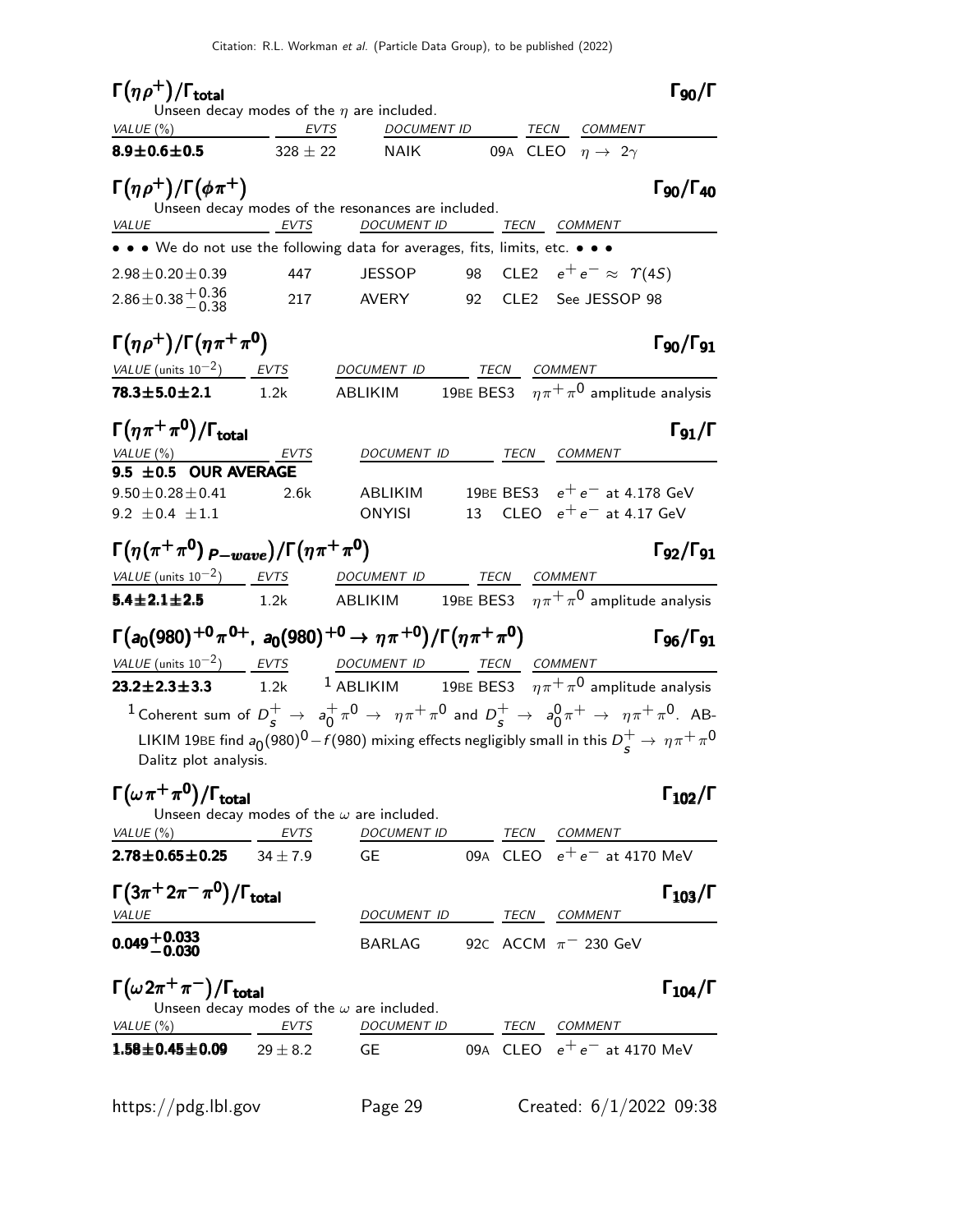| $\Gamma(\eta'(958)\pi^+)$ / $\Gamma_{\rm total}$                                                                                                                                   |            |                                                                          |          |             |                                                          | $\Gamma_{105}/\Gamma$                    |
|------------------------------------------------------------------------------------------------------------------------------------------------------------------------------------|------------|--------------------------------------------------------------------------|----------|-------------|----------------------------------------------------------|------------------------------------------|
|                                                                                                                                                                                    |            | Unseen decay modes of the $\eta'(958)$ are included.                     |          |             |                                                          |                                          |
| VALUE(%)                                                                                                                                                                           |            | DOCUMENT ID TECN COMMENT                                                 |          |             |                                                          |                                          |
| $3.94 \pm 0.15 \pm 0.20$                                                                                                                                                           |            | ONYISI                                                                   |          |             | 13 CLEO $e^+e^-$ at 4.17 GeV                             |                                          |
| • • We do not use the following data for averages, fits, limits, etc. • • •                                                                                                        |            |                                                                          |          |             |                                                          |                                          |
| $3.77 \pm 0.25 \pm 0.30$                                                                                                                                                           |            | $1$ ALEXANDER 08                                                         |          |             | CLEO See ONYISI 13                                       |                                          |
| $1$ ALEXANDER 08 uses single- and double-tagged events in an overall fit.                                                                                                          |            |                                                                          |          |             |                                                          |                                          |
| $\Gamma(\eta'(958)\pi^+) / \Gamma(K^+K^0_S)$                                                                                                                                       |            | Unseen decay modes of the $\eta'(958)$ are included.                     |          |             |                                                          | $\Gamma_{105}/\Gamma_{36}$               |
| <b>VALUE</b>                                                                                                                                                                       | EVTS       | <b>DOCUMENT ID</b>                                                       |          |             | <i>TECN COMMENT</i>                                      |                                          |
| • • • We do not use the following data for averages, fits, limits, etc. • • •                                                                                                      |            |                                                                          |          |             |                                                          |                                          |
| $2.654 \pm 0.088 \pm 0.139$ 1436 $\pm$ 47                                                                                                                                          |            | MENDEZ                                                                   | 10       |             | CLEO See ONYISI 13                                       |                                          |
| $\Gamma(\eta'(958)\pi^+)/\Gamma(\phi\pi^+)$<br>EVTS<br>VALUE                                                                                                                       |            | Unseen decay modes of the resonances are included.<br><b>DOCUMENT ID</b> |          | TECN        | <i>COMMENT</i>                                           | $\Gamma_{105}/\Gamma_{40}$               |
| • • • We do not use the following data for averages, fits, limits, etc. • • •                                                                                                      |            |                                                                          |          |             |                                                          |                                          |
| $1.03 \pm 0.06 \pm 0.07$<br>$1.20 \pm 0.15 \pm 0.11$                                                                                                                               | 537<br>281 | <b>JESSOP</b><br>ALEXANDER                                               | 98<br>92 |             | CLE2 $e^+e^- \approx \Upsilon(4S)$<br>CLE2 See JESSOP 98 |                                          |
| 2.5 $\pm$ 1.0 $\frac{+1.5}{-0.4}$                                                                                                                                                  | 22         | ALVAREZ                                                                  | 91       |             | NA14 Photoproduction                                     |                                          |
|                                                                                                                                                                                    |            |                                                                          |          |             | 90D ARG $e^+e^- \approx 10.4$ GeV                        |                                          |
| 2.5 $\pm$ 0.5 $\pm$ 0.3                                                                                                                                                            | 215        | ALBRECHT                                                                 |          |             |                                                          |                                          |
| $\Gamma(\eta' (958) \pi^+) / \Gamma(K^+ K^- \pi^+)$                                                                                                                                |            |                                                                          |          |             |                                                          | $\Gamma_{105}/\Gamma_{39}$               |
| VALUE (units $10^{-2}$ ) EVTS                                                                                                                                                      |            | DOCUMENT ID                                                              |          |             | TECN COMMENT                                             |                                          |
| 69.4 $\pm$ 0.8 $\pm$ 3.8 9.9k                                                                                                                                                      |            | ABLIKIM                                                                  |          |             |                                                          | 20R BES3 $e^+e^-$ , 4178 $\sim$ 4226 MeV |
| $\Gamma(\omega\eta\pi^+)$ / $\Gamma_{\text{total}}$                                                                                                                                |            | Unseen decay modes of the $\omega$ and $\eta$ are included.              |          |             |                                                          | $\Gamma_{107}/\Gamma$                    |
| <b>VALUE</b>                                                                                                                                                                       | $CL\%$     | DOCUMENT ID                                                              |          | <b>TECN</b> | <b>COMMENT</b>                                           |                                          |
| $< 2.13 \times 10^{-2}$                                                                                                                                                            | 90         | <b>GE</b>                                                                |          |             | 09A CLEO $e^+e^-$ at 4170 MeV                            |                                          |
| $\Gamma(\eta'(958)\rho^+)$ / $\Gamma_{\text{total}}$                                                                                                                               |            |                                                                          |          |             |                                                          | $\Gamma_{108}/\Gamma$                    |
| VALUE $(\%)$                                                                                                                                                                       |            | DOCUMENT ID                                                              |          |             | TECN COMMENT                                             |                                          |
| $5.8 \pm 1.4 \pm 0.4$                                                                                                                                                              |            | ABLIKIM                                                                  |          |             | 15Z BES3 482 $pb^{-1}$ , 4009 MeV                        |                                          |
| $\Gamma(\eta'(958)\rho^+)/\Gamma(\phi\pi^+)$                                                                                                                                       |            | Unseen decay modes of the resonances are included.                       |          |             |                                                          | $\Gamma_{108}/\Gamma_{40}$               |
| <b>VALUE</b>                                                                                                                                                                       | EVTS       | <b>DOCUMENT ID</b>                                                       |          |             | <u>TECN COMMENT</u>                                      |                                          |
| • • • We do not use the following data for averages, fits, limits, etc. • • •                                                                                                      |            |                                                                          |          |             |                                                          |                                          |
| $2.78 \pm 0.28 \pm 0.30$                                                                                                                                                           | 137        | $1$ JESSOP                                                               |          |             | 98 CLE2 $e^+e^- \approx \Upsilon(45)$                    |                                          |
| $3.44 \pm 0.62 + 0.44$<br>-0.46                                                                                                                                                    | 68         | <b>AVERY</b>                                                             | 92       |             | CLE2 See JESSOP 98                                       |                                          |
| $^1$ This JESSOP 98 fraction, when combined with other $\eta'$ fractions, greatly overshoots the<br>inclusive $\eta'$ fraction. See the measurement just above, which fits nicely. |            |                                                                          |          |             |                                                          |                                          |
| $\Gamma(\eta'(958)\pi^+\pi^0)/\Gamma_{\rm total}$                                                                                                                                  |            |                                                                          |          |             |                                                          | $\Gamma_{109}/\Gamma$                    |

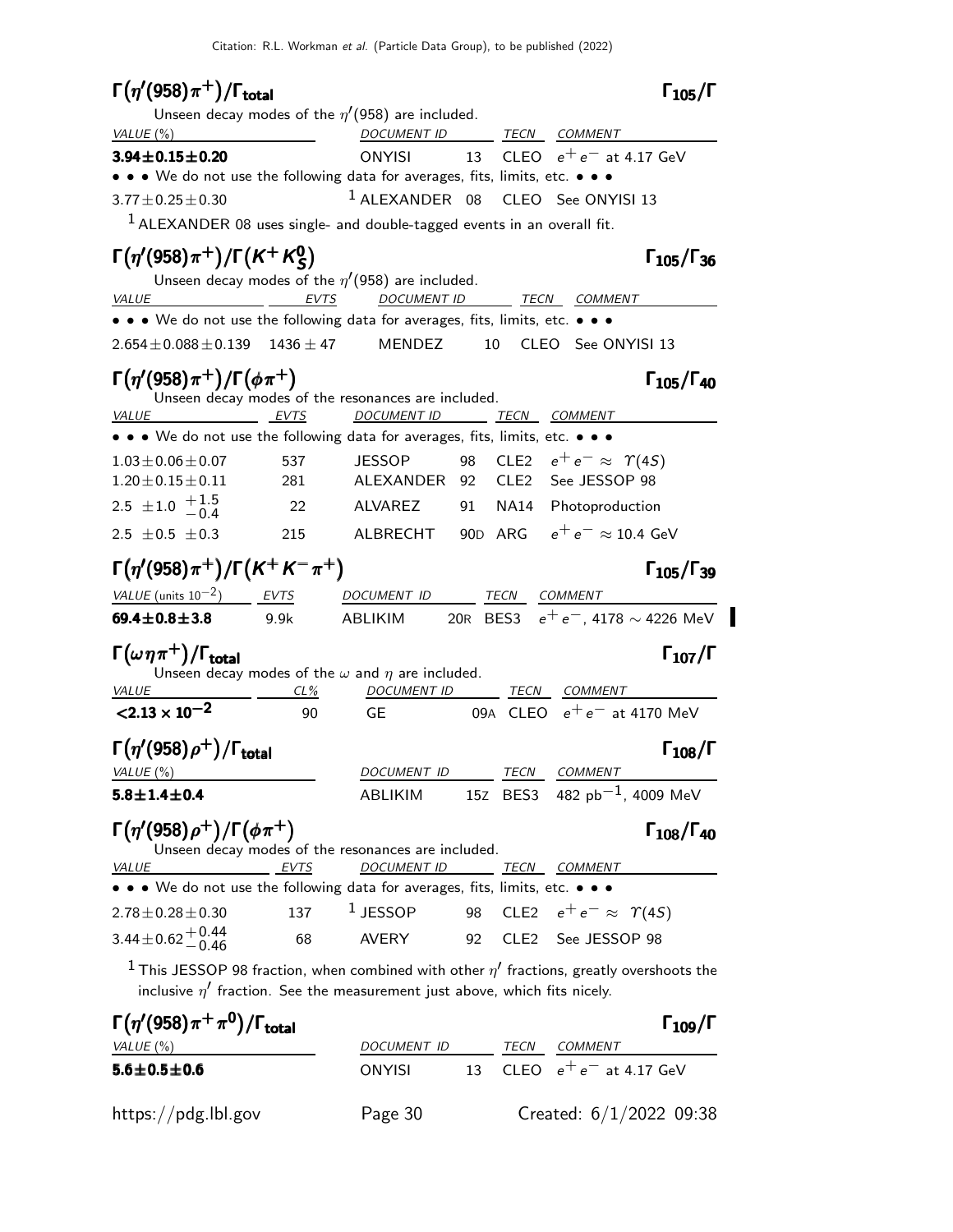Γ $(\eta^\prime (958)\pi^+ \pi^0$ nonresonant $)/$ Γ<sub>total</sub> Γενική Στου Γενική Γενική Γ  $\Gamma_{110}/\Gamma$ VALUE CL% DOCUMENT ID TECN COMMENT  $<$ 5.1  $\times$  10 $^{-2}$ 90 ABLIKIM 15Z BES3 482 pb<sup>-1</sup>, 4009 MeV  $-$  Modes with one or three  $K$ 's  $-$ Γ $(\mathcal{K}^+\pi^0)/\Gamma(\mathcal{K}^+\mathcal{K}^0_S)$  $\Gamma(K^+\pi^0)/\Gamma(K^+K^0_S)$  Γ<sub>111</sub>/Γ<sub>36</sub>  $\Gamma(K^+\pi^0)/\Gamma(K^+K^0_S)$  Γ<sub>111</sub>/Γ  $\Gamma_{111}/\Gamma_{36}$ VALUE (units  $10^{-2}$ ) EVTS DOCUMENT ID TECN COMMENT **4.2±1.4±0.2** 202 ± 70 MENDEZ 10 CLEO  $e^+e^-$  at 4170 MeV • • • We do not use the following data for averages, fits, limits, etc. • • •  $5.5 \pm 1.3 \pm 0.7$  141  $\pm$  34 ADAMS 07A CLEO See MENDEZ 10  $\Gamma(K^+\pi^0)/\Gamma(K^+K^-\pi^+)$  Γ111/Γ<sub>39</sub>  $\Gamma$ <sub>111</sub>/Γ<sub>39</sub> VALUE (units  $10^{-3}$ ) EVTS DOCUMENT ID TECN COMMENT **13.73±0.90±0.33** 2.3k ABLIKIM 20R BES3  $e^+e^-$ , 4178 ~ 4226 MeV  $\Gamma(K^+\pi^0)/\Gamma(\phi\pi^+$ ,  $\phi \to K^+K^-)$  Γ111/Γ41  $Γ_{111}/Γ_{41}$ VALUE (%) TECN COMMENT EVTS DOCUMENT ID TECN COMMENT **3.28±0.23±0.13** 12k GUAN 21 BELL  $e^+e^- \approx \Upsilon(4, 5S)$ Γ $(\kappa_S^0)$  $\frac{0}{\mathcal{S}}\pi^+)$ /Γ $(\mathcal{K}^+ \mathcal{K}^0_{\mathcal{S}})$ Γ(K<sup>0</sup><sub>S</sub>π<sup>+</sup>)/Γ(K<sup>+</sup>K<sup>0</sup><sub>S</sub>) Γ<sub>112</sub>/Γ<sub>36</sub>  $K_S^0 \pi^+$ )/Γ( $K^+ K_S^0$ ) Γ<sub>112</sub>/Γ  $\Gamma_{112}/\Gamma_{36}$ VALUE (units  $10^{-2}$ ) EVTS DOCUMENT ID TECN COMMENT  $8.12\pm0.28$  OUR AVERAGE  $8.5 \pm 0.7 \pm 0.2$   $393 \pm 33$  MENDEZ 10 CLEO  $e^+e^-$  at 4170 MeV<br> $8.03 \pm 0.24 \pm 0.19$  17.6k $\pm 481$  WON 09 BELL  $e^+e^-$  at  $\Upsilon(4S)$  $8.03 \pm 0.24 \pm 0.19$  17.6k $\pm$ 481 WON 09 BELL  $e^+ e^-$  at  $\Upsilon(4S)$ <br>10.4  $\pm$ 2.4  $\pm$ 1.4 113  $\pm$  26 LINK 08 FOCS  $\gamma$  A,  $\overline{E}_{\gamma} \approx 180$  G 08  $\cdot$  FOCS  $\gamma$  A,  $\overline{E}_{\gamma} \approx 180 \text{ GeV}$ • • • We do not use the following data for averages, fits, limits, etc. • • •  $8.2 \pm 0.9 \pm 0.2$   $206 \pm 22$  ADAMS 07A CLEO See MENDEZ 10  $\mathsf{\Gamma}(\mathsf{K}^0_S$  $\Gamma(K^0_S \pi^+) / \Gamma(K^+ K^- \pi^+)$  Γ<sub>112</sub>/Γ<sub>39</sub>  $\Gamma_{112}/\Gamma_{39}$ VALUE  $(\text{units } 10^{-3})$ **EVTS** DOCUMENT ID TECN COMMENT **20.35±0.62±0.42** 2.7k ABLIKIM 20R BES3 e<sup>+</sup>e<sup>-</sup>, 4178 ∼ 4226 MeV Γ $(\mathcal{K}^{+}\eta)/\Gamma(\mathcal{K}^{+}\mathcal{K}^{0}_{S})$  $\Gamma(K^+\eta)/\Gamma(K^+K^0_S)$  Γ<sub>113</sub>/Γ<sub>36</sub>  $\Gamma$ <sub>113</sub>/Γ<sub>36</sub> Unseen decay modes of the  $\eta$  are included.  $VALUE$  (units 10<sup>-2</sup>)  $EVTS$  DOCUMENT ID TECN COMMENT **11.8±2.2±0.6** 222 ± 41 MENDEZ 10 CLEO  $e^+e^-$  at 4170 MeV Γ(K<sup>+</sup>η)/Γ(ηπ<sup>+</sup>) Γ<sub>113</sub>/Γ<sub>86</sub>  $\Gamma_{113}/\Gamma_{86}$ VALUE (units  $10^{-2}$ ) EVTS DOCUMENT ID TECN COMMENT • • • We do not use the following data for averages, fits, limits, etc. • • •  $8.9 \pm 1.5 \pm 0.4$  113  $\pm$  18 ADAMS 07A CLEO See MENDEZ 10  $\Gamma(K^+\eta)/\Gamma(K^+K^-\pi^+)$  Γ<sub>113</sub>/Γ<sub>39</sub>  $\Gamma_{113}/\Gamma_{39}$ VALUE (units  $10^{-2}$ ) EVTS DOCUMENT ID TECN COMMENT 2.97±0.18±0.06 1.8k ABLIKIM 20R BES3  $e^+e^-$ , 4178 ~ 4226 MeV

https://pdg.lbl.gov Page 31 Created: 6/1/2022 09:38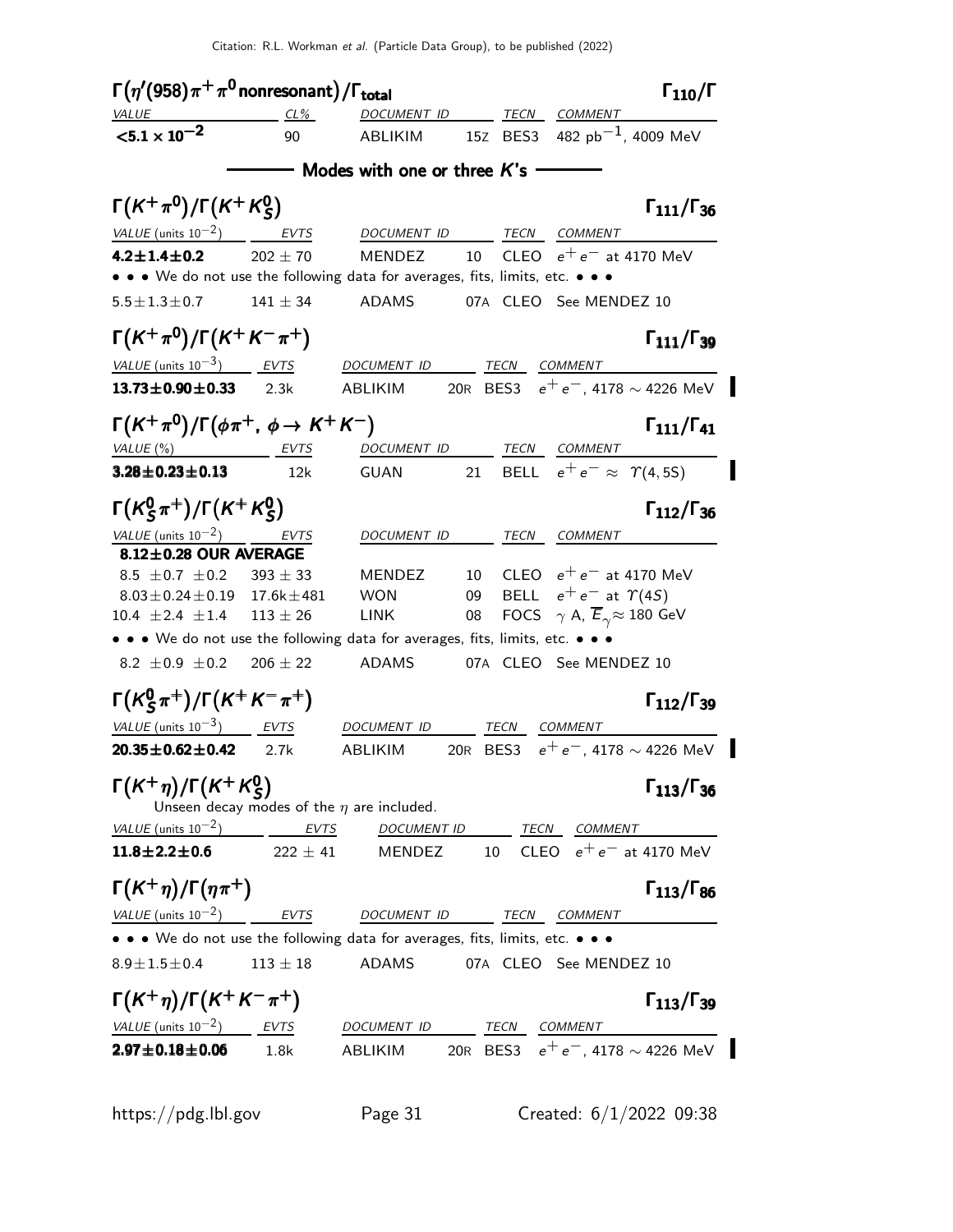Citation: R.L. Workman et al. (Particle Data Group), to be published (2022)

 $\Gamma(K^+\eta)/\Gamma(\phi\pi^+, \phi \to K^+K^-)$   $\Gamma_{113}/\Gamma_{41}$  $\Gamma$ <sub>113</sub>/ $\Gamma$ <sub>41</sub> VALUE (%) EVTS DOCUMENT ID TECN COMMENT **7.81±0.22±0.24** 14k GUAN 21 BELL  $e^+e^- \approx \Upsilon(4, 5S)$  $\Gamma(K^+\omega)/\Gamma_{\text{total}}$  Γ<sub>114</sub>/Γ Unseen decay modes of the  $\omega$  are included. VALUE (units 10<sup>-4</sup>) CL% EVTS DOCUMENT ID TECN COMMENT **8.7±2.4±0.8** 29 <sup>1</sup> ABLIKIM 19AH BES3  $e^+e^-$  at 4.178 GeV • • • We do not use the following data for averages, fits, limits, etc. •  $<$ 24 90 GE 09A CLEO  $e^+e^-$  at 4170 MeV  $1$  Evidence for mode at 4.4 $\sigma$ . Γ $(\mathcal{K}^+\eta'$ (958))/Γ $(\mathcal{K}^+\mathcal{K}^0_S$ Γ(K<sup>+</sup>η'(958))/Γ(K<sup>+</sup> K<sup>0</sup><sub>S</sub>) Γ<sub>115</sub>/Γ<sub>36</sub>  $\Gamma_{115}/\Gamma_{36}$ Unseen decay modes of the  $\eta'(958)$  are included. VALUE (units  $10^{-2}$ ) EVTS DOCUMENT ID TECN COMMENT **11.8±3.6±0.7** 56 ± 17 MENDEZ 10 CLEO  $e^+e^-$  at 4170 MeV Γ $(K^+\eta'(958))/\Gamma(\eta'(958)\pi^+)$  Γ $_{115}/\Gamma_{105}$  $\Gamma_{115}/\Gamma_{105}$ VALUE (units  $10^{-2}$ ) EVTS DOCUMENT ID TECN COMMENT • • • We do not use the following data for averages, fits, limits, etc. • • •  $4.2 \pm 1.3 \pm 0.3$  28  $\pm$  9 ADAMS 07A CLEO See MENDEZ 10  $\Gamma(K^+\eta'(958))/\Gamma(K^+K^-\pi^+)$  Γ<sub>115</sub>/Γ<sub>39</sub>  $\Gamma_{115}/\Gamma_{39}$ VALUE (units  $10^{-2}$ ) EVTS DOCUMENT ID TECN COMMENT 4.91±0.31±0.31 675 ABLIKIM 20R BES3  $e^+e^-$ , 4178 ∼ 4226 MeV  $\Gamma(K^+\pi^+\pi^-)/\Gamma_{\rm total}$  Γ<sub>116</sub>/Γ VALUE (%)  $OQUMENT$  ID TECN COMMENT  $0.65 \pm 0.04$  OUR FIT<br> $0.654 \pm 0.033 \pm 0.025$ ONYISI 13 CLEO  $e^+e^-$  at 4.17 GeV • • • We do not use the following data for averages, fits, limits, etc. • • •  $0.69 \pm 0.05 \pm 0.03$   $1$  ALEXANDER 08 CLEO See ONYISI 13  $1$  ALEXANDER 08 uses single- and double-tagged events in an overall fit.  $\Gamma(K^+\pi^+\pi^-)/\Gamma(K^+K^-\pi^+)$  Γ116/Γ39  $\Gamma_{116}/\Gamma_{39}$ VALUE EVTS DOCUMENT ID TECN COMMENT  $0.120 \pm 0.007$  OUR FIT  $0.127 \pm 0.007 \pm 0.014$  $567 \pm 31$  LINK 04F FOCS  $\gamma$  A,  $\overline{E}_{\gamma} \approx 180$  GeV  $\Gamma(K^+ \rho^0)/\Gamma(K^+ \pi^+ \pi^-)$  Γ<sub>117</sub>/Γ<sub>116</sub>  $\Gamma_{117}/\Gamma_{116}$ This is the "fit fraction" from the Dalitz-plot analysis.<br> *NALUE* DOCUMENT ID TI DOCUMENT ID TECN COMMENT 0.3883±0.0531±0.0261 LINK 04F FOCS Dalitz fit, 567 evts  $\Gamma(K^+ \rho (1450)^0$  ,  $\rho^0 \to \pi^+ \pi^-)/\Gamma(K^+ \pi^+ \pi^-)$  [118/ $\Gamma_{116}$  $\Gamma_{118}/\Gamma_{116}$ This is the "fit fraction" from the Dalitz-plot analysis. VALUE 2000 DOCUMENT ID TECN COMMENT 0.1062±0.0351±0.0104 LINK 04F FOCS Dalitz fit, 567 evts https://pdg.lbl.gov Page 32 Created: 6/1/2022 09:38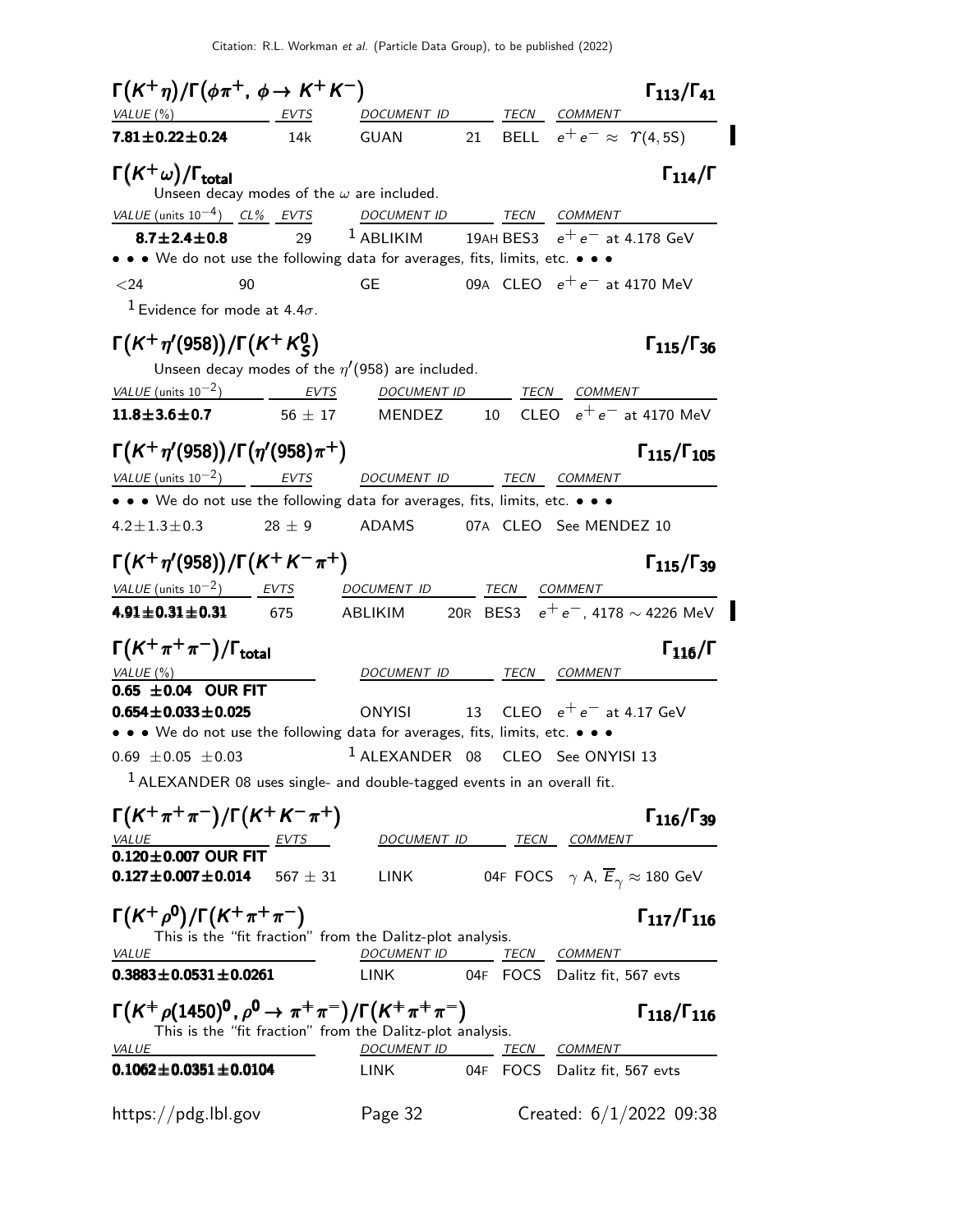Citation: R.L. Workman et al. (Particle Data Group), to be published (2022)

| $\Gamma(K^*(892)^0 \pi^+, K^{*0} \to K^+ \pi^-)/\Gamma(K^+ \pi^+ \pi^-)$                                                               |      |                          |  | $\Gamma_{119}/\Gamma_{116}$                                                                                                       |
|----------------------------------------------------------------------------------------------------------------------------------------|------|--------------------------|--|-----------------------------------------------------------------------------------------------------------------------------------|
| This is the "fit fraction" from the Dalitz-plot analysis.                                                                              |      |                          |  |                                                                                                                                   |
| <i>VALUE</i>                                                                                                                           |      | DOCUMENT ID TECN COMMENT |  |                                                                                                                                   |
| $0.2164 \pm 0.0321 \pm 0.0114$                                                                                                         |      | LINK                     |  | 04F FOCS Dalitz fit, 567 evts                                                                                                     |
| $\Gamma(K^*(1410)^0 \pi^+, K^{*0} \to K^+ \pi^-)/\Gamma(K^+ \pi^+ \pi^-)$<br>This is the "fit fraction" from the Dalitz-plot analysis. |      |                          |  | $\Gamma_{120}/\Gamma_{116}$                                                                                                       |
| <b>VALUE</b>                                                                                                                           |      | DOCUMENT ID TECN COMMENT |  |                                                                                                                                   |
| $0.1882 \pm 0.0403 \pm 0.0122$                                                                                                         |      | LINK                     |  | 04F FOCS Dalitz fit, 567 evts                                                                                                     |
| $\Gamma(K^*(1430)^0 \pi^+, K^{*0} \to K^+ \pi^-)/\Gamma(K^+ \pi^+ \pi^-)$<br>This is the "fit fraction" from the Dalitz-plot analysis. |      |                          |  | $\Gamma_{121}/\Gamma_{116}$                                                                                                       |
| <b>VALUE</b>                                                                                                                           |      | DOCUMENT ID TECN COMMENT |  |                                                                                                                                   |
| $0.0765 \pm 0.0500 \pm 0.0170$                                                                                                         |      | LINK                     |  | 04F FOCS Dalitz fit, 567 evts                                                                                                     |
| $\Gamma(K^+\pi^+\pi^-$ nonresonant) / $\Gamma(K^+\pi^+\pi^-)$<br>This is the "fit fraction" from the Dalitz-plot analysis.             |      |                          |  | $\Gamma_{122}/\Gamma_{116}$                                                                                                       |
| <b>VALUE</b>                                                                                                                           |      | DOCUMENT ID TECN COMMENT |  |                                                                                                                                   |
| $0.1588 \pm 0.0492 \pm 0.0153$                                                                                                         |      | LINK                     |  | 04F FOCS Dalitz fit, 567 evts                                                                                                     |
| $\Gamma(K^0\pi^+\pi^0)/\Gamma_{\rm total}$<br>VALUE $(\%)$                                                                             | EVTS | DOCUMENT ID TECN COMMENT |  | $\Gamma_{123}/\Gamma$                                                                                                             |
| $1.08 \pm 0.06$ OUR AVERAGE                                                                                                            |      |                          |  |                                                                                                                                   |
| $1.086 \pm 0.060 \pm 0.030$                                                                                                            | 666  | $^1$ ABLIKIM             |  | 21AB BES3 $e^+e^-$ at 4.178-4.226 GeV                                                                                             |
| $1.00 \pm 0.18 \pm 0.04$                                                                                                               | 44   | <b>NAIK</b>              |  | 09A CLEO $e^+e^-$ at 4170 MeV                                                                                                     |
|                                                                                                                                        |      |                          |  | $1$ ABLIKIM 21AB uses an amplitude analysis with 5 resonant modes plus one background                                             |
|                                                                                                                                        |      |                          |  | component, and measures B( $D_{\rm s}^+ \to K_{\rm s}^0 \pi^+ \pi^0$ ) = (5.43 $\pm$ 0.30 $\pm$ 0.15) $\times$ 10 <sup>-3</sup> . |
| $\Gamma(K_S^0 2\pi^+\pi^-)/\Gamma(K_S^0 K^- 2\pi^+)$                                                                                   |      |                          |  | $\Gamma_{124}/\Gamma_{60}$                                                                                                        |
| <u>VALUE EVTS</u><br>$0.18 \pm 0.04 \pm 0.05$ 179 $\pm$ 36                                                                             |      | <b>LINK</b>              |  | DOCUMENT ID TECN COMMENT<br>08 FOCS $\gamma$ A, $\overline{E}_{\gamma} \approx 180$ GeV                                           |
|                                                                                                                                        |      |                          |  |                                                                                                                                   |
| $\Gamma(K^+\omega\pi^0)/\Gamma_{\rm total}$                                                                                            |      |                          |  | $\Gamma_{125}/\Gamma$                                                                                                             |
| Unseen decay modes of the $\omega$ are included.                                                                                       |      |                          |  |                                                                                                                                   |
| VALUE $(\%)$<br>$CL\%$                                                                                                                 |      | <i>DOCUMENT ID</i>       |  | TECN COMMENT                                                                                                                      |
| < 0.82                                                                                                                                 | 90   | GE                       |  | 09A CLEO $e^+e^-$ at 4170 MeV                                                                                                     |
| $\Gamma(K^+\omega\pi^+\pi^-)/\Gamma_{\rm total}$<br>Unseen decay modes of the $\omega$ are included.                                   |      |                          |  | $\Gamma_{126}/\Gamma$                                                                                                             |
| VALUE $(\%)$<br>$CL\%$                                                                                                                 |      | DOCUMENT ID TECN COMMENT |  |                                                                                                                                   |
| < 0.54                                                                                                                                 | 90   |                          |  | GE 09A CLEO $e^+e^-$ at 4170 MeV                                                                                                  |
| $\Gamma(K^+\omega\eta)/\Gamma_{\rm total}$<br>Unseen decay modes of the $\omega$ and $\eta$ are included.                              |      |                          |  | $\Gamma_{127}/\Gamma$                                                                                                             |
| VALUE $(\%)$                                                                                                                           | CL%  |                          |  | DOCUMENT ID TECN COMMENT                                                                                                          |
| < 0.79                                                                                                                                 | 90   | GE                       |  | 09A $\,$ CLEO $\,$ $\,$ $\mathrm{e^{+}e^{-}}$ at 4170 MeV                                                                         |
| $\Gamma(2K^{+}K^{-})/\Gamma(K^{+}K^{-}\pi^{+})$                                                                                        |      |                          |  | $\Gamma_{128}/\Gamma_{39}$                                                                                                        |
| VALUE (units $10^{-3}$ ) EVTS                                                                                                          |      |                          |  | DOCUMENT ID TECN COMMENT                                                                                                          |
| 4.0 $\pm$ 0.3 $\pm$ 0.2 748 $\pm$ 60                                                                                                   |      |                          |  | DEL-AMO-SA11G BABR $e^+e^- \approx \Upsilon(45)$                                                                                  |
|                                                                                                                                        |      |                          |  |                                                                                                                                   |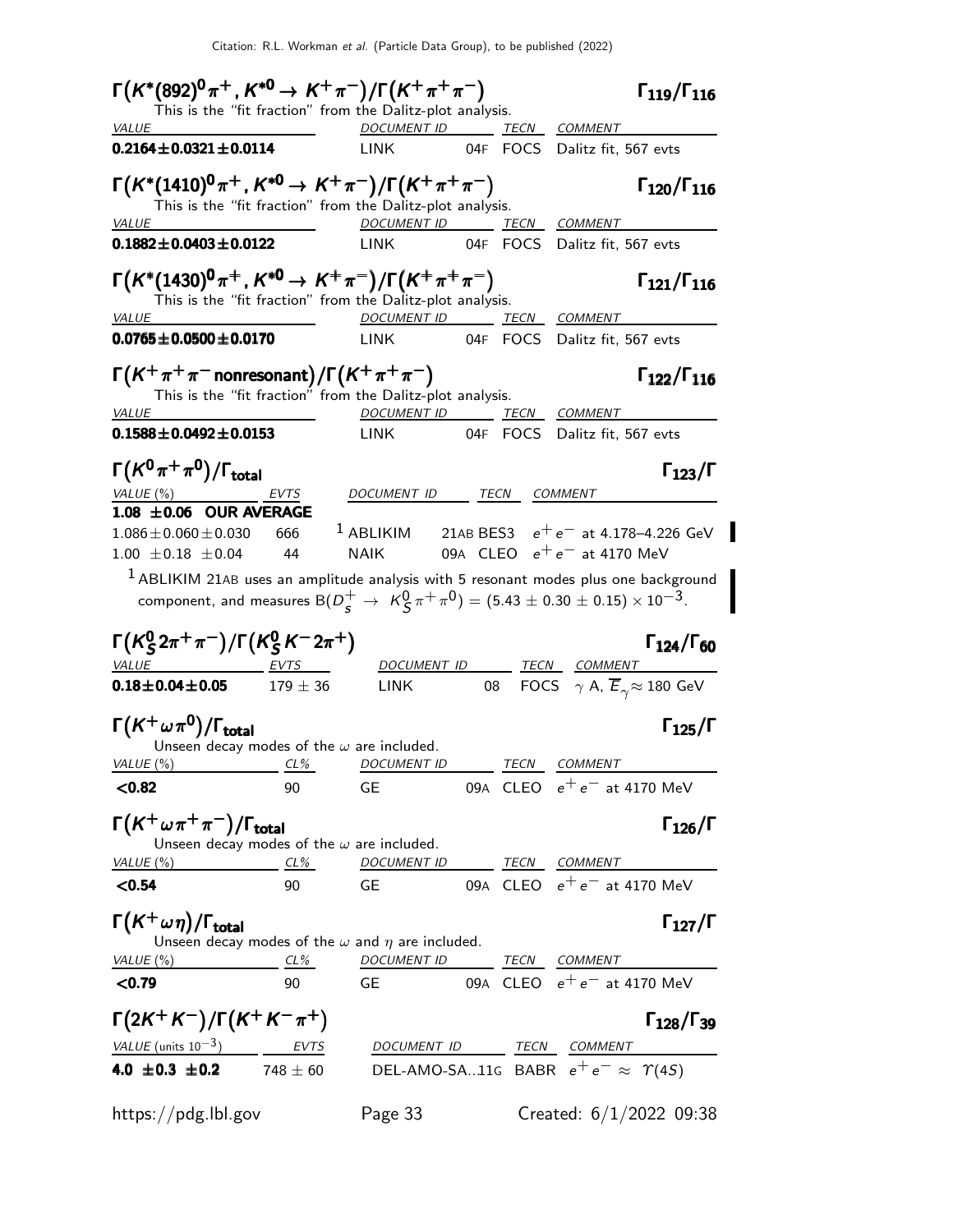• • • We do not use the following data for averages, fits, limits, etc. • • •  $8.95 \pm 2.12 + 2.24 - 2.31$ 31 LINK 02I FOCS  $\gamma$  A,  $\approx$  180 GeV  $\Gamma(\phi K^+, \phi \to K^+ K^-)/\Gamma(2K^+ K^-)$   $\Gamma_{129}/\Gamma_{128}$ Γ129/Γ<sup>128</sup> VALUE VALUE DOCUMENT ID TECN COMMENT **0.41±0.08±0.03** DEL-AMO-SA..11G BABR  $e^+e^- \approx \Upsilon(45)$ - Doubly Cabibbo-suppressed modes - $\Gamma(2K^+\pi^-)/\Gamma(K^+K^-\pi^+)$  Γ<sub>130</sub>/Γ<sub>39</sub> Γ130/Γ VALUE (units  $10^{-3}$ ) EVTS DOCUMENT ID TECN COMMENT **2.371** $\pm$ **0.034 OUR AVERAGE**<br>2.372 $\pm$ 0.024 $\pm$ 0.025  $2.372 \pm 0.024 \pm 0.025$  67k AAIJ 19G LHCB pp at 8 TeV<br>  $2.3 \pm 0.3 \pm 0.2$  356  $\pm$  52 DEL-AMO-SA..11G BABR  $e^+e^- \approx \gamma$ 2.3  $\pm$ 0.3  $\pm$ 0.2 356  $\pm$  52 DEL-AMO-SA..11G BABR  $e^+e^- \approx \Upsilon(4S)$ <br>2.29  $\pm$ 0.28  $\pm$ 0.12 281  $\pm$  34 KO 09 BELL  $e^+e^-$  at  $\Upsilon(4S)$  $2.29 \pm 0.28 \pm 0.12$   $281 \pm 34$  KO 09 BELL  $e^+e^-$  at  $\Upsilon(4S)$ <br>  $5.2 \pm 1.7 \pm 1.1$   $27 \pm 9$  LINK 05K FOCS <0.78%, CL = 9 05K FOCS  $<$  0.78%, CL = 90%  $\Gamma(K^+K^*(892)^0, K^{*0} \to K^+\pi^-)/\Gamma(2K^+\pi^-)$   $\Gamma_{131}/\Gamma_{130}$ Γ131/Γ<sup>130</sup> VALUE DOCUMENT ID TECN COMMENT **0.47±0.22±0.15** DEL-AMO-SA..11G BABR  $e^+e^- \approx \Upsilon(45)$ Baryon-antibaryon mode Γ $(\rho \overline{\eta})/\Gamma_{\rm total}$  Γ $_{132}/\Gamma$ This is the only baryonic mode allowed kinematically. VALUE (units  $10^{-3}$ ) EVTS DOCUMENT ID TECN COMMENT  $1.22\pm0.11$  OUR AVERAGE  $1.21 \pm 0.10 \pm 0.05$  193  $\pm$  17 ABLIKIM 190BES3  $e^+e^-$ ,  $E_{cm} = 4178$  MeV  $1.30\pm0.36\, +0.12$ <br>-0.16  $13.0 \pm 3.6$  ATHAR 08 CLEO  $e^+e^-$ ,  $E_{cm} \approx 4170$  MeV Γ $(p\overline{\rho}e^{+}\nu_{e})/\Gamma_{\mathrm{total}}$ VALUE CL% DOCUMENT ID TECN COMMENT  ${<}2.0 \times 10^{-4}$ 90 ABLIKIM 19BD BES3  $e^+e^-$  at 4178 MeV - Rare or forbidden modes - $\Gamma(\pi^+e^+e^-)/\Gamma_{\rm total}$  Γ<sub>134</sub>/Γ )/Γ $_{\text{total}}$  Γ $_{134}/\Gamma$ This mode is not a useful test for a  $\Delta\mathit{C}{=}\mathit{1}$  weak neutral current because both quarks must change flavor in this decay. VALUE CL<sup>%</sup> DOCUMENT ID TECN COMMENT  $< 5.5 \times 10^{-6}$ 90 AAIJ 21T LHCB 1.6 fb<sup>-1</sup> pp • • • We do not use the following data for averages, fits, limits, etc. • • •  $<$ 13  $\times$  10<sup>-6</sup> 90 LEES 11G BABR  $e^+e^-\approx$   $\Upsilon(4S)$ <br>  $<$  2.2  $\times$  10<sup>-5</sup> 90 <sup>1</sup> RUBIN 10 CLEO  $e^+e^-$  at 4170 M  $< 2.2 \times 10^{-5}$  90  $^{-1}$  RUBIN 10 CLEO  $e^+e^-$  at 4170 MeV<br> $< 27$   $\times$  10<sup>-5</sup> 90 AITALA 99G E791  $\pi^-$  N 500 GeV 99G E791  $\pi$ <sup>-</sup> N 500 GeV <sup>1</sup> This RUBIN 10 limit is for the  $e^+e^-$  mass in the continuum away from the  $\phi(1020)$ .

See the next data block.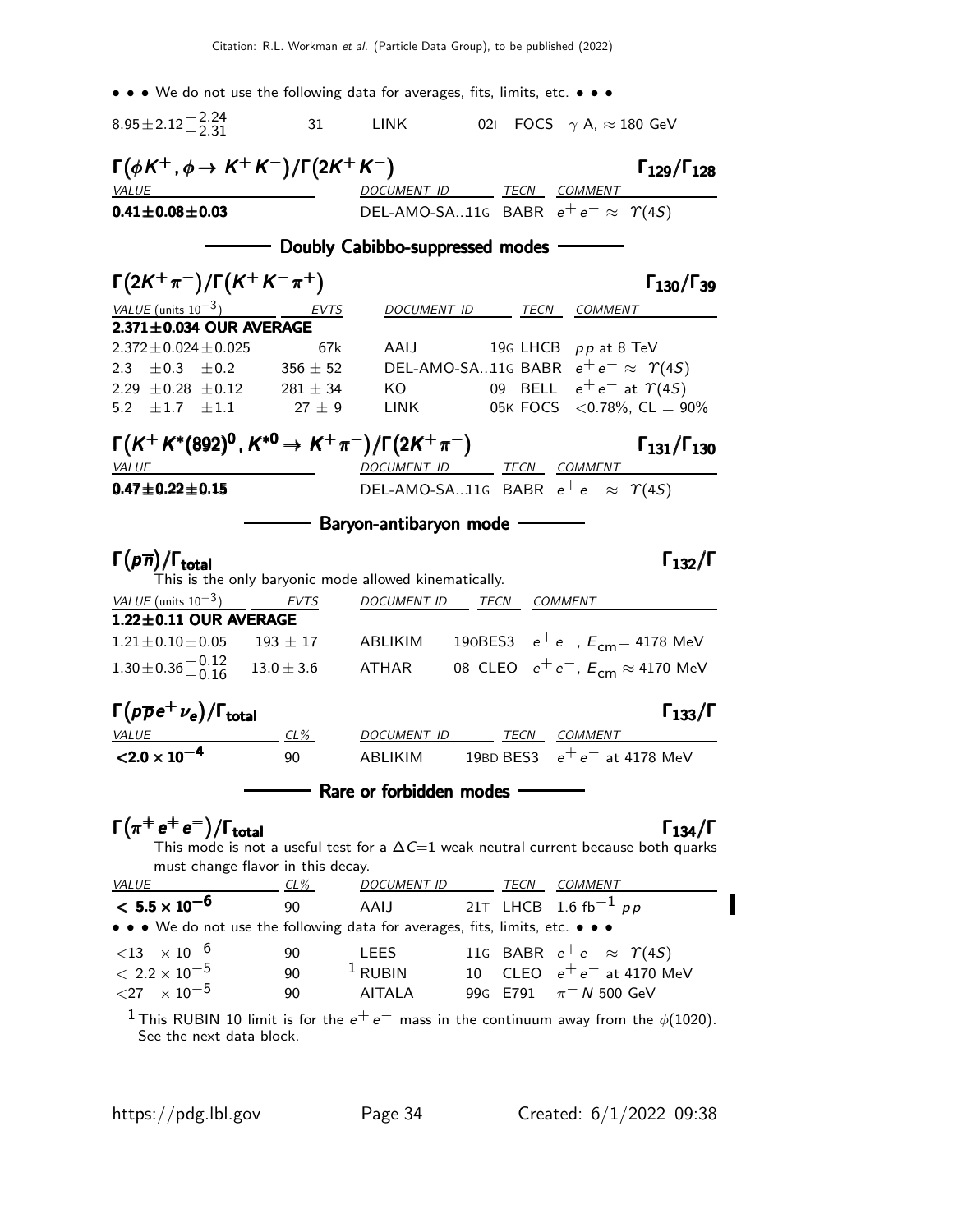|                                                                               |             |                                      |                                       | This is <i>not</i> a test for the $\Delta C = 1$ weak neutral current, but leads to the $\pi^+ \, e^+ \, e^-$                   |
|-------------------------------------------------------------------------------|-------------|--------------------------------------|---------------------------------------|---------------------------------------------------------------------------------------------------------------------------------|
| final state.<br>VALUE                                                         | <u>EVTS</u> | DOCUMENT ID TECN COMMENT             |                                       |                                                                                                                                 |
| $(6-4+1) \times 10^{-6}$                                                      | 3           | <b>RUBIN</b>                         |                                       | 10 CLEO $e^+e^-$ at 4170 MeV                                                                                                    |
| $\Gamma(\pi^+\mu^+\mu^-)/\Gamma_{\rm total}$                                  |             |                                      |                                       | $\Gamma_{136}/\Gamma$<br>This mode is not a useful test for a $\Delta C=1$ weak neutral current because both quarks             |
| must change flavor in this decay.                                             |             |                                      |                                       |                                                                                                                                 |
| VALUE<br>$CL\%$                                                               |             | <u>DOCUMENT ID TECN COMMENT</u>      |                                       |                                                                                                                                 |
| $< 1.8 \times 10^{-7}$                                                        | 90          | AAIJ                                 |                                       | 21T LHCB 1.6 fb <sup>-1</sup> pp                                                                                                |
| • • • We do not use the following data for averages, fits, limits, etc. • • • |             |                                      |                                       |                                                                                                                                 |
| $<$ 4.1 $\times$ 10 <sup>-7</sup>                                             | 90          | AAIJ                                 |                                       | 13AF LHCB pp at 7 TeV                                                                                                           |
| ${<}4.3\times10^{-5}$                                                         | 90          | <b>LEES</b>                          |                                       | 116 BABR $e^+e^- \approx \Upsilon(4S)$                                                                                          |
| ${<}2.6\times10^{-5}$                                                         | 90          | LINK                                 |                                       | 03F FOCS $\gamma$ A, $\overline{E}_{\gamma} \approx 180$ GeV                                                                    |
| ${<}1.4\times10^{-4}$                                                         | 90          | AITALA                               |                                       | 99G E791 $\pi$ <sup>-</sup> N 500 GeV                                                                                           |
| $<$ 4.3 $\times$ 10 <sup>-4</sup>                                             | 90          | KODAMA                               |                                       | 95 E653 $\pi^-$ emulsion 600 GeV                                                                                                |
| $\Gamma(K^+e^+e^-)/\Gamma_{\rm total}$<br>actions.                            |             |                                      |                                       | $\Gamma_{137}/\Gamma$<br>A test for the $\Delta C=1$ weak neutral current. Allowed by higher-order electroweak inter-           |
| <u>VALUE</u>                                                                  | <u>CL%</u>  | DOCUMENT ID _______ TECN ___ COMMENT |                                       |                                                                                                                                 |
| ${<}3.7\times10^{-6}$                                                         | 90          | <b>LEES</b>                          |                                       | 116 BABR $e^+e^- \approx \Upsilon(45)$                                                                                          |
| • • • We do not use the following data for averages, fits, limits, etc. • • • |             |                                      |                                       |                                                                                                                                 |
| ${<}4.9\times10^{-6}$                                                         | 90          | AAIJ                                 |                                       | 21T LHCB 1.6 fb <sup>-1</sup> pp                                                                                                |
| ${<}5.2\times10^{-5}$                                                         | 90          | RUBIN                                |                                       | 10 CLEO $e^+e^-$ at 4170 MeV                                                                                                    |
| ${<}1.6\times10^{-3}$                                                         | 90          | AITALA                               |                                       | 99G E791 $\pi$ <sup>-</sup> N 500 GeV                                                                                           |
| $\Gamma(K^+\mu^+\mu^-)/\Gamma_{\rm total}$                                    |             |                                      |                                       | $\Gamma_{138}/\Gamma$<br>A test for the $\Delta C=1$ weak neutral current. Allowed by higher-order electroweak inter-           |
| actions.<br><b>VALUE</b>                                                      |             | DOCUMENT ID TECN COMMENT             |                                       |                                                                                                                                 |
| $CL\%$<br>$< 1.4 \times 10^{-7}$ 90                                           | AAIJ        |                                      | 21T LHCB 1.6 fb <sup>-1</sup> pp      |                                                                                                                                 |
| • • • We do not use the following data for averages, fits, limits, etc. • • • |             |                                      |                                       |                                                                                                                                 |
| ${<}21 \times 10^{-6}$<br>90                                                  | LEES        |                                      |                                       | 11G BABR $e^+e^- \approx \Upsilon(4S)$                                                                                          |
|                                                                               |             | LINK                                 |                                       | 03F FOCS $\gamma$ A, $\overline{E}_{\gamma} \approx 180$ GeV                                                                    |
|                                                                               |             |                                      |                                       |                                                                                                                                 |
| $<\,3.6\times10^{-5}$<br>90                                                   |             |                                      |                                       |                                                                                                                                 |
| $<\,1.4\times10^{-4}$<br>90                                                   | AITALA      |                                      | 99G E791 $\pi$ <sup>-</sup> N 500 GeV |                                                                                                                                 |
| $<\,5.9\times10^{-4}$<br>90                                                   |             | KODAMA<br>95                         |                                       | E653 $\pi^-$ emulsion 600 GeV                                                                                                   |
| $\Gamma(K^*(892)^+ \mu^+ \mu^-)/\Gamma_{\rm total}$<br>actions.               |             |                                      |                                       | $\Gamma_{139}/\Gamma$<br>A test for the $\Delta \tilde{C} = 1$ weak neutral current. Allowed by higher-order electroweak inter- |

| <i>VALUE</i>                                                                                 | $CL\%$ | <b>DOCUMENT ID</b> |    | TECN | <b>COMMENT</b>                     |
|----------------------------------------------------------------------------------------------|--------|--------------------|----|------|------------------------------------|
| $< 1.4 \times 10^{-3}$                                                                       | 90     | KODAMA             | 95 | E653 | $\pi^-$ emulsion 600 GeV           |
| $\Gamma(\pi^+ e^+ \mu^-)/\Gamma_{\rm total}$<br>A test of lepton-family-number conservation. |        |                    |    |      | $\Gamma_{140}/\Gamma$              |
| <i>VALUE</i>                                                                                 | CL%    | <b>DOCUMENT ID</b> |    | TECN | <b>COMMENT</b>                     |
| $< 1.1 \times 10^{-6}$                                                                       | 90     | AAIJ               |    |      | 21T LHCB 1.6 fb <sup>-1</sup> $pp$ |
| https://pdg.lbl.gov                                                                          |        | Page 35            |    |      | Created: $6/1/2022$ 09:38          |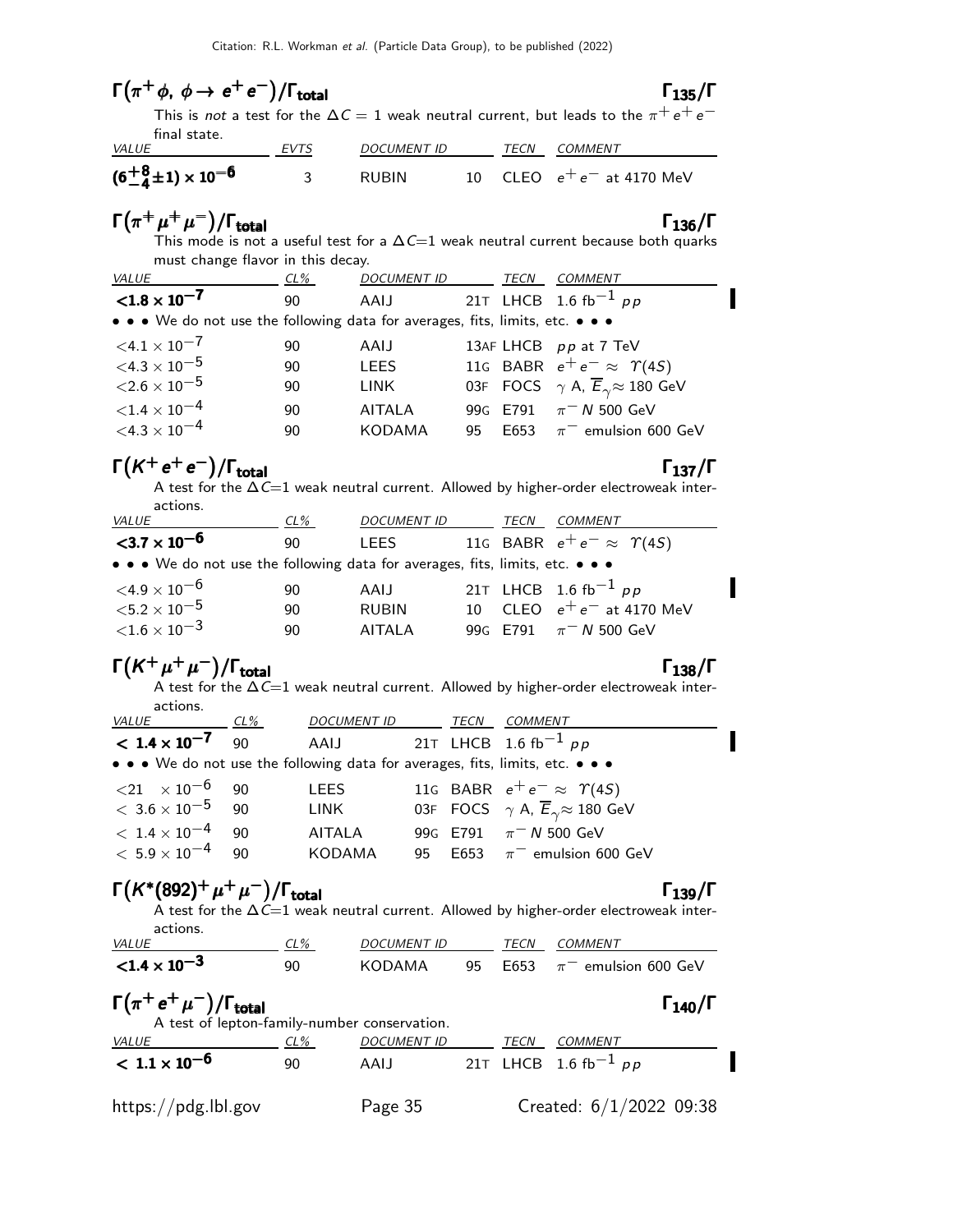| • • • We do not use the following data for averages, fits, limits, etc. • • •                                                                   |                                                 |                                                             |     |                  |                                                                 |                                                          |  |
|-------------------------------------------------------------------------------------------------------------------------------------------------|-------------------------------------------------|-------------------------------------------------------------|-----|------------------|-----------------------------------------------------------------|----------------------------------------------------------|--|
| ${12 \times 10^{-6}}$                                                                                                                           | 90                                              | <b>LEES</b>                                                 |     |                  | 116 BABR $e^+e^- \approx \Upsilon(45)$                          |                                                          |  |
| $\Gamma(\pi^+\,e^-\,\mu^+)/\Gamma_{\rm total}$                                                                                                  |                                                 |                                                             |     |                  |                                                                 | $\Gamma_{141}/\Gamma$                                    |  |
|                                                                                                                                                 | A test of lepton-family-number conservation.    |                                                             |     |                  |                                                                 |                                                          |  |
| <i>VALUE</i><br>$< 9.4 \times 10^{-7}$                                                                                                          | $CL\%$<br>90                                    | DOCUMENT ID TECN COMMENT<br>AAIJ 21T LHCB 1.6 fb $^{-1}$ pp |     |                  |                                                                 |                                                          |  |
| • • • We do not use the following data for averages, fits, limits, etc. • • •                                                                   |                                                 |                                                             |     |                  |                                                                 |                                                          |  |
| ${1,20 \times 10^{-6}}$                                                                                                                         | 90                                              | <b>LEES</b>                                                 |     |                  | 116 BABR $e^+e^- \approx \Upsilon(45)$                          |                                                          |  |
| $\Gamma(K^+e^+\mu^-)/\Gamma_{\rm total}$                                                                                                        |                                                 |                                                             |     |                  |                                                                 | $\Gamma_{142}/\Gamma$                                    |  |
|                                                                                                                                                 | A test of lepton-family-number conservation.    |                                                             |     |                  |                                                                 |                                                          |  |
| <i>VALUE</i><br>$< 7.9 \times 10^{-7}$                                                                                                          | $CL\%$                                          | DOCUMENT ID TECN COMMENT<br>AAIJ 21T LHCB 1.6 fb $^{-1}$ pp |     |                  |                                                                 |                                                          |  |
| • • • We do not use the following data for averages, fits, limits, etc. • • •                                                                   | 90                                              |                                                             |     |                  |                                                                 |                                                          |  |
| $<$ 14 $\times$ 10 <sup>-6</sup>                                                                                                                | 90                                              | <b>LEES</b>                                                 |     |                  | 116 BABR $e^+e^- \approx \Upsilon(45)$                          |                                                          |  |
| $\Gamma(K^+e^-\mu^+)/\Gamma_{\rm total}$                                                                                                        |                                                 |                                                             |     |                  |                                                                 | $\Gamma_{143}/\Gamma$                                    |  |
|                                                                                                                                                 | A test of lepton-family-number conservation.    |                                                             |     |                  |                                                                 |                                                          |  |
| <b>VALUE</b>                                                                                                                                    | $CL\%$                                          | DOCUMENT ID TECN COMMENT                                    |     |                  |                                                                 |                                                          |  |
| $< 5.6 \times 10^{-7}$                                                                                                                          | 90                                              | AAIJ 21T LHCB 1.6 fb $^{-1}$ pp                             |     |                  |                                                                 |                                                          |  |
| • • • We do not use the following data for averages, fits, limits, etc. • • •                                                                   |                                                 |                                                             |     |                  |                                                                 |                                                          |  |
| ${<}9.7\times10^{-6}$                                                                                                                           | 90                                              | <b>LEES</b>                                                 |     |                  | 116 BABR $e^+e^- \approx \Upsilon(45)$                          |                                                          |  |
| $\Gamma(\pi^-2e^+)/\Gamma_{\rm total}$                                                                                                          |                                                 |                                                             |     |                  |                                                                 | $\Gamma_{144}/\Gamma$                                    |  |
| <i>VALUE</i>                                                                                                                                    | A test of lepton-number conservation.<br>$CL\%$ | DOCUMENT ID TECN COMMENT                                    |     |                  |                                                                 |                                                          |  |
| $< 1.4 \times 10^{-6}$                                                                                                                          | 90                                              | AAIJ                                                        |     |                  | 21T LHCB 1.6 fb <sup>-1</sup> pp                                |                                                          |  |
| • • • We do not use the following data for averages, fits, limits, etc. • • •                                                                   |                                                 |                                                             |     |                  |                                                                 |                                                          |  |
| $< 4.1 \times 10^{-6}$                                                                                                                          | 90                                              | <b>LEES</b>                                                 |     |                  | 11G BABR $e^+e^- \approx \Upsilon(4S)$                          |                                                          |  |
| $<\,1.8\times10^{-5}$                                                                                                                           | 90                                              | <b>RUBIN</b>                                                |     |                  |                                                                 | 10 CLEO $e^+e^-$ at 4170 MeV                             |  |
| ${<}69$ $\times 10^{-5}$                                                                                                                        | 90                                              | <b>AITALA</b>                                               |     |                  | 99G E791 $\pi$ <sup>-</sup> N 500 GeV                           |                                                          |  |
| $\Gamma(\pi^- 2\mu^+)/\Gamma_{\rm total}$                                                                                                       |                                                 |                                                             |     |                  |                                                                 | $\Gamma_{145}/\Gamma$                                    |  |
|                                                                                                                                                 | A test of lepton-number conservation.           |                                                             |     |                  |                                                                 |                                                          |  |
| <b>VALUE</b>                                                                                                                                    | $CL\%$                                          | <u>DOCUMENT ID</u>                                          |     |                  | TECN COMMENT                                                    |                                                          |  |
| $< 8.6 \times 10^{-8}$<br>$\bullet \bullet \bullet$ We do not use the following data for averages, fits, limits, etc. $\bullet \bullet \bullet$ | 90                                              | AAIJ                                                        |     | 21T LHCB         | 1.6 fb <sup>-1</sup> pp                                         |                                                          |  |
| ${<}1.2 \times 10^{-7}$                                                                                                                         |                                                 |                                                             |     |                  |                                                                 |                                                          |  |
| ${<}1.4 \times 10^{-5}$                                                                                                                         | 90<br>90                                        | AAIJ<br><b>LEES</b>                                         |     |                  | 13AF LHCB pp at 7 TeV<br>11G BABR $e^+e^- \approx \Upsilon(4S)$ |                                                          |  |
| ${<}2.9\times10^{-5}$                                                                                                                           | 90                                              | LINK                                                        | 03F |                  |                                                                 | FOCS $\gamma$ A, $\overline{E}_{\gamma} \approx 180$ GeV |  |
| $<\!8.2\times10^{-5}$                                                                                                                           |                                                 |                                                             |     |                  | $\pi$ <sup>-</sup> N 500 GeV                                    |                                                          |  |
| ${<}4.3\times10^{-4}$                                                                                                                           | 90<br>90                                        | <b>AITALA</b><br>KODAMA                                     | 95  | 99G E791<br>E653 |                                                                 | $\pi^-$ emulsion 600 GeV                                 |  |
| $\Gamma(\pi^- e^+ \mu^+)/\Gamma_{\rm total}$                                                                                                    |                                                 |                                                             |     |                  |                                                                 | $\Gamma_{146}/\Gamma$                                    |  |
|                                                                                                                                                 | A test of lepton-number conservation.           |                                                             |     |                  |                                                                 |                                                          |  |
| VALUE                                                                                                                                           | <u>CL%</u>                                      | <u>DOCUMENT ID</u>                                          |     | TECN             | <b>COMMENT</b>                                                  |                                                          |  |
| $< 6.3 \times 10^{-7}$                                                                                                                          | 90                                              | AAIJ                                                        |     |                  | 21T LHCB 1.6 fb <sup>-1</sup> pp                                |                                                          |  |
| https://pdg.lbl.gov                                                                                                                             |                                                 | Page 36                                                     |     |                  |                                                                 | Created: $6/1/2022$ 09:38                                |  |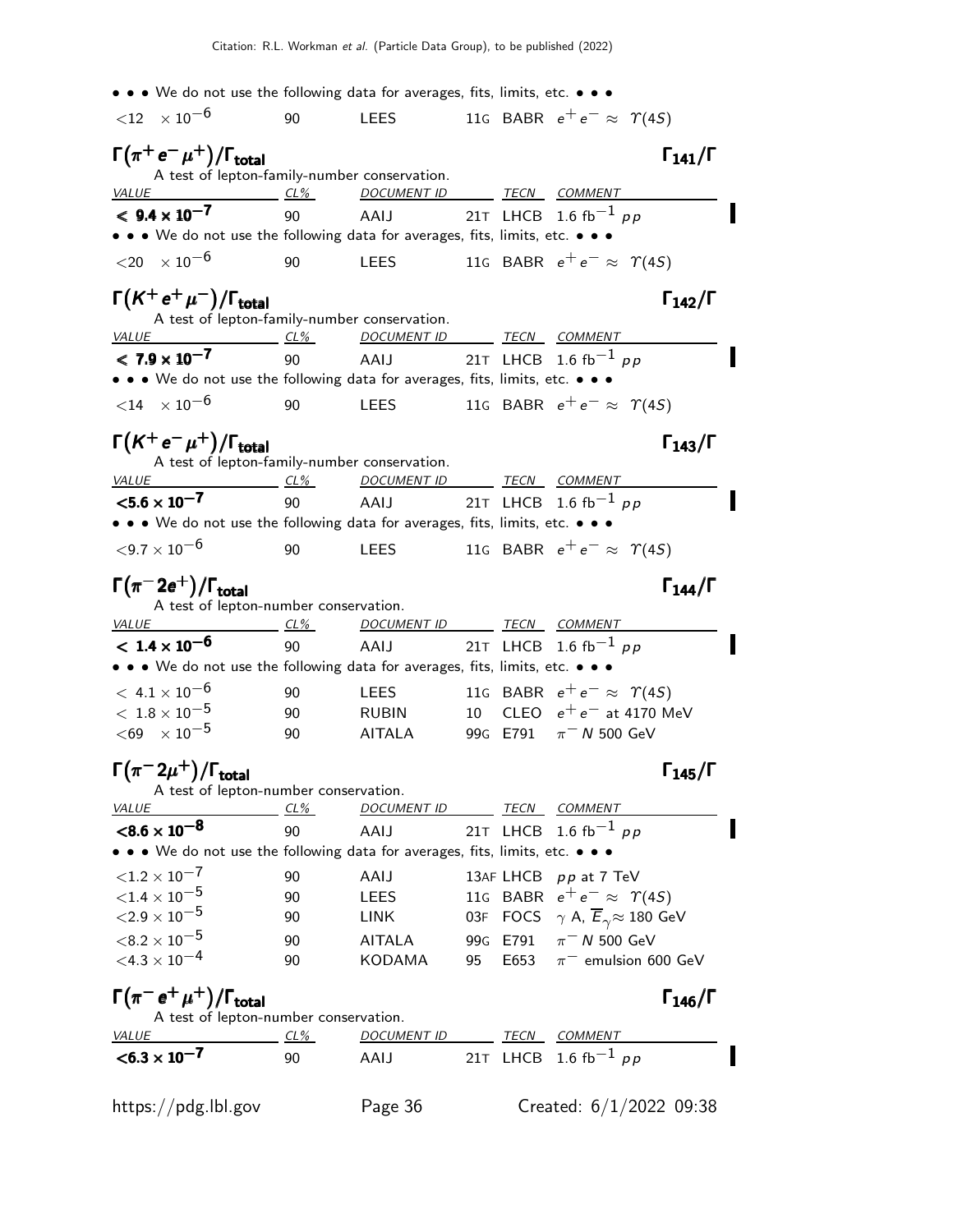• • • We do not use the following data for averages, fits, limits, etc. • • •

| ${<}8.4\times10^{-6}$       | 90. | LEES   |  | 116 BABR $e^+e^- \approx \Upsilon(45)$ |  |
|-----------------------------|-----|--------|--|----------------------------------------|--|
| $<$ 7.3 $\times$ 10 $^{-4}$ | 90  | AITALA |  | 99G E791 $\pi$ <sup>-</sup> N 500 GeV  |  |

#### $\Gamma(K^- 2e^+) / \Gamma_{\text{total}}$  Γ<sub>147</sub>/Γ total147

| A test of lepton-number conservation.                                         |     |                    |      |                                        |  |
|-------------------------------------------------------------------------------|-----|--------------------|------|----------------------------------------|--|
| <i>VALUE</i>                                                                  | CL% | <b>DOCUMENT ID</b> | TECN | COMMENT                                |  |
| $< 7.7 \times 10^{-7}$                                                        | 90  |                    |      | AAIJ 21T LHCB 1.6 fb <sup>-1</sup> pp  |  |
| • • • We do not use the following data for averages, fits, limits, etc. • • • |     |                    |      |                                        |  |
| $< 5.2 \times 10^{-6}$                                                        | 90  | <b>LEES</b>        |      | 116 BABR $e^+e^- \approx \Upsilon(4S)$ |  |
| $<\rm~1.7\times 10^{-5}$                                                      | 90  | <b>RUBIN</b>       |      | 10 CLEO $e^+e^-$ at 4170 MeV           |  |
| $< 63 \times 10^{-5}$                                                         | 90  | <b>AITALA</b>      |      | 99G E791 $\pi$ <sup>-</sup> N 500 GeV  |  |

### $\Gamma(K^- 2\mu^+)$ /Γ<sub>total</sub> 148/Γ

| A test of lepton-number conservation.                                         |     |                                       |    |      |                                                              |  |
|-------------------------------------------------------------------------------|-----|---------------------------------------|----|------|--------------------------------------------------------------|--|
| VALUE                                                                         | CL% | <b>DOCUMENT ID</b>                    |    | TECN | <b>COMMENT</b>                                               |  |
| $<$ 2.6 $\times$ 10 <sup>-8</sup>                                             | 90  | AAIJ 21T LHCB 1.6 fb <sup>-1</sup> pp |    |      |                                                              |  |
| • • • We do not use the following data for averages, fits, limits, etc. • • • |     |                                       |    |      |                                                              |  |
| ${<}1.3\times10^{-5}$                                                         | 90  | <b>LEES</b>                           |    |      | 116 BABR $e^+e^- \approx \Upsilon(4S)$                       |  |
| ${<}1.3\times10^{-5}$                                                         | 90  | LINK                                  |    |      | 03F FOCS $\gamma$ A, $\overline{E}_{\gamma} \approx 180$ GeV |  |
| ${<}1.8\times10^{-4}$                                                         | 90  | <b>AITALA</b>                         |    |      | 99G E791 $\pi$ <sup>-</sup> N 500 GeV                        |  |
| ${<}5.9\times10^{-4}$                                                         | 90  | <b>KODAMA</b>                         | 95 |      | $E653$ $\pi^-$ emulsion 600 GeV                              |  |
|                                                                               |     |                                       |    |      |                                                              |  |

### $\Gamma(K^-e^+\mu^+)/\Gamma_{\rm total}$

| $\Gamma(K^- e^+ \mu^+)/\Gamma_{\rm total}$                                             |        |                                       |    |      | $\Gamma_{149}/\Gamma$                  |  |
|----------------------------------------------------------------------------------------|--------|---------------------------------------|----|------|----------------------------------------|--|
| A test of lepton-number conservation.<br><b>VALUE</b>                                  | $CL\%$ | <b>DOCUMENT ID</b>                    |    | TECN | <b>COMMENT</b>                         |  |
| $< 2.6 \times 10^{-7}$                                                                 | 90     | AAIJ 21T LHCB 1.6 fb <sup>-1</sup> pp |    |      |                                        |  |
| • • • We do not use the following data for averages, fits, limits, etc. • • •          |        |                                       |    |      |                                        |  |
| $<$ 6.1 $\times$ 10 $^{-6}$                                                            | 90     | <b>LEES</b>                           |    |      | 116 BABR $e^+e^- \approx \Upsilon(4S)$ |  |
| $<$ 6.8 $\times$ 10 $^{-4}$                                                            | 90     | <b>AITALA</b>                         |    |      | 99G E791 $\pi$ <sup>-</sup> N 500 GeV  |  |
| $\Gamma(K^*(892)^-2\mu^+)/\Gamma_{\rm total}$<br>A test of lepton-number conservation. |        |                                       |    |      | $\Gamma_{150}/\Gamma$                  |  |
| <i>VALUE</i>                                                                           | CL%    | <b>DOCUMENT ID</b>                    |    | TECN | COMMENT                                |  |
| $<$ 1.4 $\times$ 10 <sup>-3</sup>                                                      | 90     | KODAMA                                | 95 | E653 | $\pi^-$ emulsion 600 GeV               |  |

# $D_{s}^{\pm}$  Amplitude analyses

# $D_s^+ \rightarrow K^+K^-\pi^+$  partial wave analyses

Amplitude analyses of  $D^+$  $_s^+$  decays to the  $K^+K^-\pi^+$  final state, fitting simultaneously different partial wave components.

| VALUE | EVTS  | <b>DOCUMENT ID</b>    | TECN | <i>COMMENT</i>                                           |
|-------|-------|-----------------------|------|----------------------------------------------------------|
| seen  | 18.6k |                       |      | <sup>1</sup> ABLIKIM 21AE BES3 $e^+e^-$ at 4.178 GeV     |
| seen  | 96k   |                       |      | <sup>1</sup> DEL-AMO-SA11G BABR $e^+e^-$ at $\gamma(45)$ |
| seen  | 12k   |                       |      | <sup>1</sup> MITCHELL 09A CLEO $e^+e^-$ at 4.17 GeV      |
| seen  | 701   | $2$ FRABETTI 95B E687 |      |                                                          |
| 1.    |       |                       |      |                                                          |

1 Amplitude analysis with 6 components.

2 Amplitude analysis with 5 components.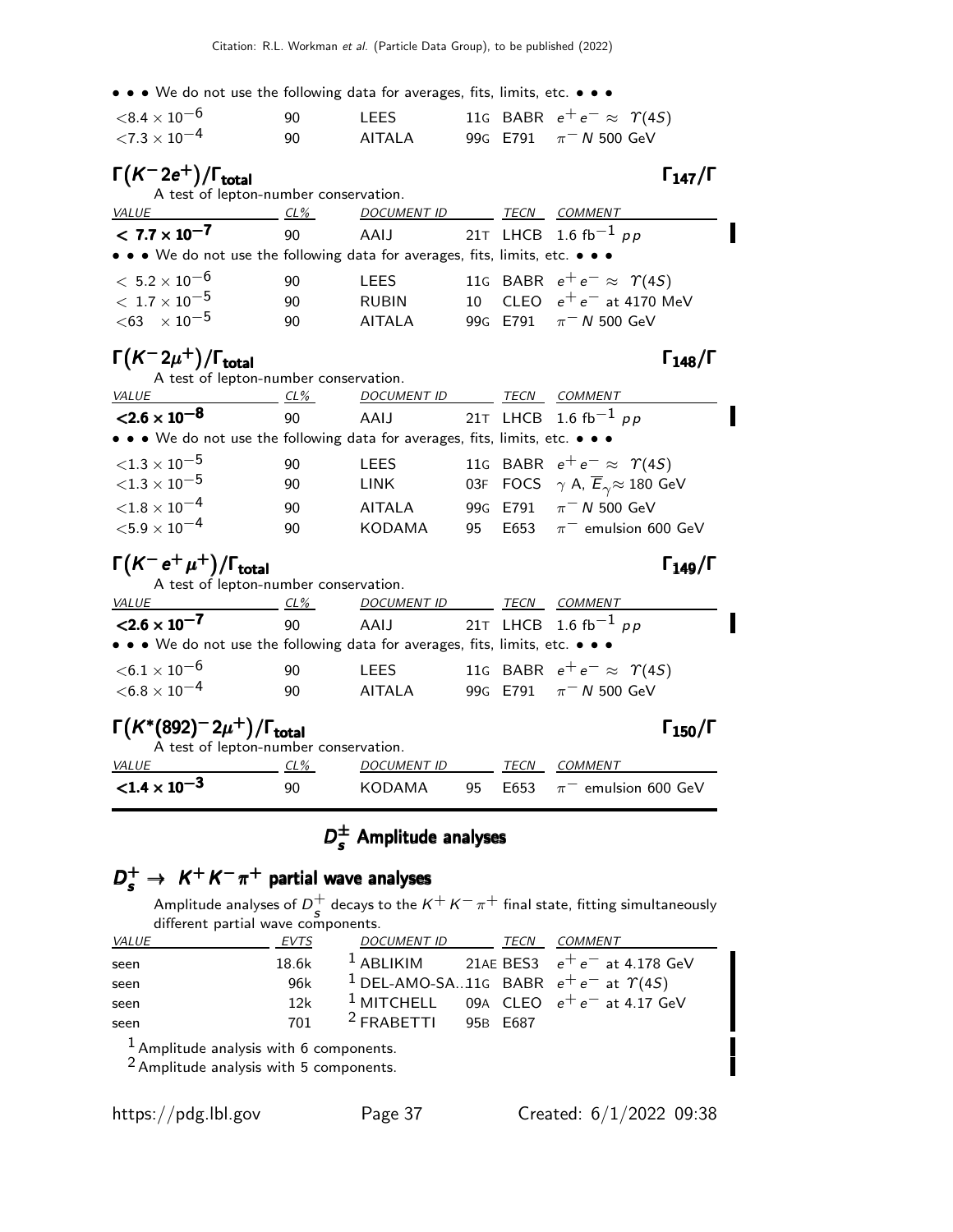# $D_s^+ \rightarrow 2\pi^+\pi^-\eta$  partial wave analyses

Amplitude analyses of  $D^+$  $_s^+$  decays to the  $\pi^+\pi^+\pi^-\eta$  final state, fitting simultaneously different partial wave components.

| <b>VALUE</b>                              | <i>FVTS</i> | DOCUMENT ID | <i>TECN COMMENT</i>                                             |
|-------------------------------------------|-------------|-------------|-----------------------------------------------------------------|
| seen                                      |             |             | 2.1k <sup>1</sup> ABLIKIM 21AR BES3 $e^+e^-$ at 4.178-4.226 GeV |
| $1$ Amplitude analysis with 11 components |             |             |                                                                 |

Amplitude analysis with 11 components.

# $D_s^+ \rightarrow~ (KS)^0 K^- 2\pi^+$  partial wave analyses

Amplitude analyses of  $D^+$  $\frac{1}{s}$  decays to the  $\kappa_S^0 \, \kappa^- \,$ 2 $\pi^+$  final state, fitting simultaneously different partial wave components.

| VALUE                                      | <i>EVTS</i> | DOCUMENT ID |  | <i>TECN COMMENT</i>                                            |
|--------------------------------------------|-------------|-------------|--|----------------------------------------------------------------|
| seen                                       |             |             |  | 1.3k <sup>1</sup> ABLIKIM 21K BES3 $e^+e^-$ at 4.178-4.226 GeV |
| $1$ Amplitude analysis with 13 components. |             |             |  |                                                                |

# $D_s^+ \rightarrow K^- K^+ \pi^+ \pi^0$  partial wave analyses

Amplitude analyses of  $D^+$  $\frac{1}{s}$  decays to the  $K^ K^+$   $\pi^+$   $\pi^0$  final state, fitting simultaneously different partial wave components. VALUE EVTS DOCUMENT ID TECN COMMENT seen 3k  $1$  ABLIKIM 21∪ BES3  $e^+e^-$  at 4.178–4.226 GeV

 $<sup>1</sup>$  ABLIKIM 210 uses an amplitude analysis with 9 components.</sup>

# $D_s^+ - D_s^-$  CP-VIOLATING DECAY-RATE ASYMMETRIES

This is the difference between  $D^+_{\epsilon}$  $\frac{1}{s}$  and  $\overline{D}_{s}^{-}$  partial widths for the decay to state  $f$ , divided by the sum of the widths:

$$
A_{CP}(f) = \left[\Gamma(D_{S}^{+} \rightarrow f) - \Gamma(D_{S}^{-} \rightarrow \overline{f})\right] / \left[\Gamma(D_{S}^{+} \rightarrow f) + \Gamma(D_{S}^{-} \rightarrow \overline{f})\right].
$$

| $A_{CP}(\mu^{\pm}\nu)$ in $D_s^+ \rightarrow \mu^+\nu$ , $D_s^- \rightarrow \mu^- \overline{\nu}_{\mu}$ |  |             |  |      |                                                |  |  |  |
|---------------------------------------------------------------------------------------------------------|--|-------------|--|------|------------------------------------------------|--|--|--|
| VALUE (%) EVTS                                                                                          |  | DOCUMENT ID |  | TECN | <i>COMMENT</i>                                 |  |  |  |
| $-0.2 \pm 2.5$ OUR AVERAGE                                                                              |  |             |  |      |                                                |  |  |  |
| $-1.2 + 2.5 + 1.0$ 2.2k                                                                                 |  |             |  |      | ABLIKIM 21BE BES3 $e^+e^-$ at 4.178, 4.226 GeV |  |  |  |
| $4.8 + 6.1$                                                                                             |  |             |  |      | ALEXANDER 09 CLEO $e^+e^-$ at 4170 MeV         |  |  |  |

# $A_{CP}(\tau^{\pm}\nu)$  in  $D_s^+ \rightarrow \tau^+\nu_{\tau}$ ,  $D_s^- \rightarrow \tau^- \overline{\nu}_{\tau}$

| VALUE (%)             | EVTS | <b>DOCUMENT ID</b>                                                                                                      | TECN | COMMENT |                                                                                             |
|-----------------------|------|-------------------------------------------------------------------------------------------------------------------------|------|---------|---------------------------------------------------------------------------------------------|
| $2.9 \pm 4.8 \pm 1.0$ | 950  | $1$ ABLIKIM                                                                                                             |      |         | 21BE BES3 $e^+e^-$ at 4.178, 4.226 GeV                                                      |
|                       |      |                                                                                                                         |      |         | <sup>1</sup> ABLIKIM 21BE also reports that when constrained by the Standard Model ratio of |
|                       |      | $\Gamma(D_c^+ \to \tau^+ \nu_\tau)/\Gamma(D_c^+ \to \mu^+ \nu_\mu) = 9.75$ , the result is $(-0.1 \pm 1.9 \pm 1.0)\%$ . |      |         |                                                                                             |

#### $A_{CP}$ (K $^{\pm}$ K $_{S}^{0}$  $S^0$ ) in  $D_s^{\pm} \rightarrow K^{\pm} K^0_S$  $A_{CP}(K^{\pm} K^0_S)$  in  $D_s^{\pm} \rightarrow K^{\pm} K^0_S$

| VALUE $(\%)$                | <b>EVTS</b> | <b>DOCUMENT ID</b> | TECN | <b>COMMENT</b>                        |
|-----------------------------|-------------|--------------------|------|---------------------------------------|
| $0.09 \pm 0.26$ OUR AVERAGE |             |                    |      |                                       |
| $0.6 \pm 2.8 \pm 0.6$       | 1.8k        | ABI IKIM           |      | 19AMBES3 $e^+e^-$ at 4178 MeV         |
| $-0.05 + 0.23 + 0.24$       | 288k        | $1$ I FFS          |      | 13E BABR $e^+e^-$ at $\Upsilon(4S)$   |
| $2.6 + 1.5 + 0.6$           |             | ONYISI             |      | 13 CLEO $e^+e^-$ at 4.17 GeV          |
| $0.12 \pm 0.36 \pm 0.22$    |             | KO                 |      | 10 BELL $e^+e^- \approx \Upsilon(45)$ |
|                             |             |                    |      |                                       |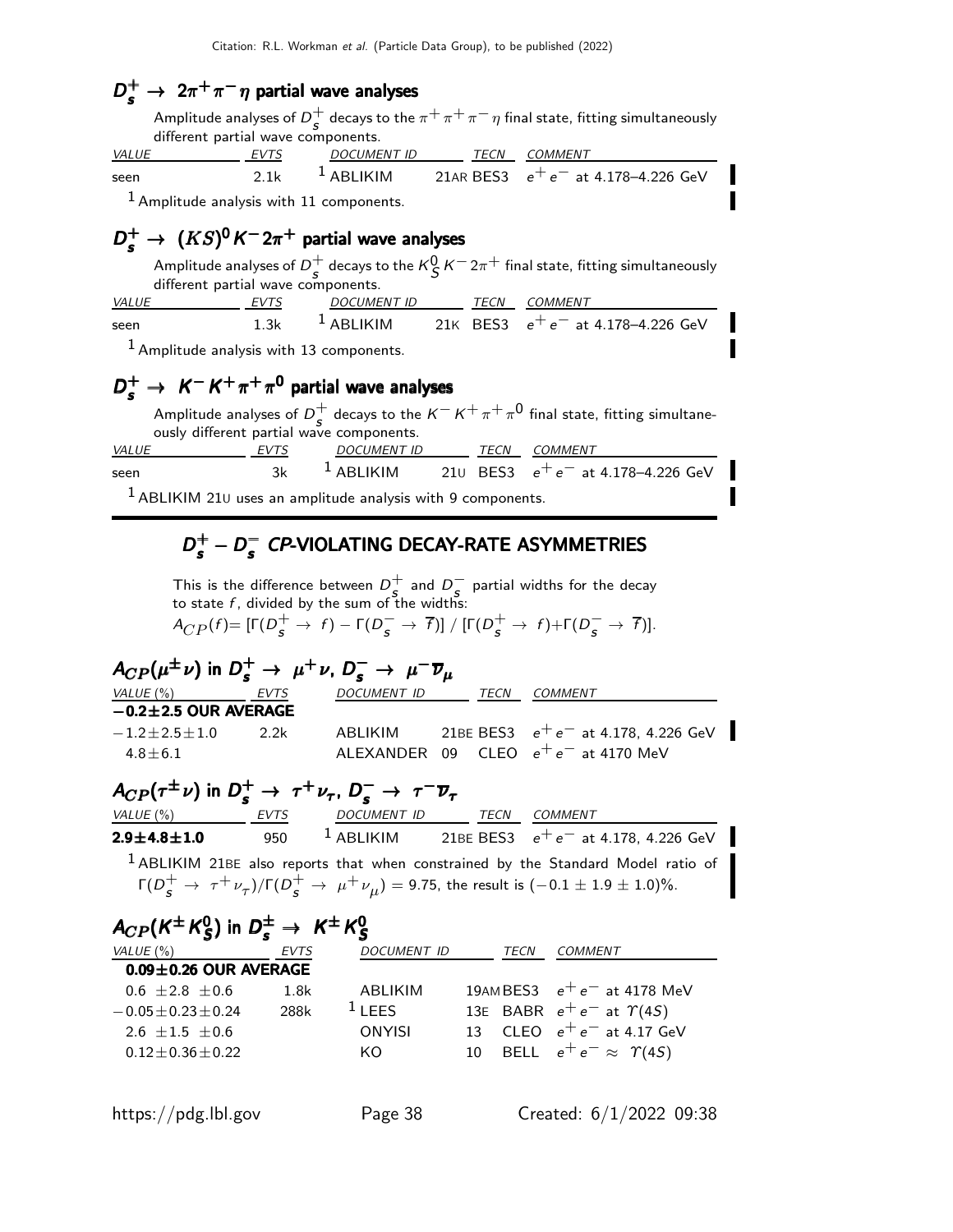| • • • We do not use the following data for averages, fits, limits, etc. • • •                          |      |                                       |    |                                                                                                                      |
|--------------------------------------------------------------------------------------------------------|------|---------------------------------------|----|----------------------------------------------------------------------------------------------------------------------|
| 4.7 $\pm 1.8 \pm 0.9$                                                                                  | 4.0k | MENDEZ                                | 10 | CLEO See ONYISI 13                                                                                                   |
| 4.9 $\pm 2.1 \pm 0.9$                                                                                  |      | ALEXANDER 08                          |    | CLEO See MENDEZ 10                                                                                                   |
| asymmetry is $(+0.28 \pm 0.23 \pm 0.24)\%$ .                                                           |      |                                       |    | <sup>1</sup> LEES 13E finds that after subtracting the contribution due to $K^0$ – $\overline{K}{}^0$ mixing, the CP |
| $A_{CP}(K^{\pm} K_I^0)$ in $D_{\epsilon}^{\pm} \rightarrow K^{\pm} K_I^0$                              |      |                                       |    |                                                                                                                      |
| $VALU E$ (units $10^{-2}$ ) EVTS DOCUMENT ID TECN COMMENT                                              |      |                                       |    |                                                                                                                      |
| $-1.1 \pm 2.6 \pm 0.6$                                                                                 | 2.3k |                                       |    | ABLIKIM $19$ AMBES3 $e^+e^-$ at 4178 MeV                                                                             |
| $A_{CP}(K^+K^-\pi^{\pm})$ in $D_s^{\pm} \rightarrow K^+K^-\pi^{\pm}$                                   |      |                                       |    |                                                                                                                      |
| VALUE $(\%)$                                                                                           |      | DOCUMENT ID TECN COMMENT              |    |                                                                                                                      |
| $-0.5 \pm 0.8 \pm 0.4$                                                                                 |      | <b>ONYISI</b>                         |    | 13 CLEO $e^+e^-$ at 4.17 GeV                                                                                         |
| • • • We do not use the following data for averages, fits, limits, etc. • • •                          |      |                                       |    |                                                                                                                      |
| $0.3 \pm 1.1 \pm 0.8$                                                                                  |      |                                       |    | ALEXANDER 08 CLEO See ONYISI 13                                                                                      |
| $A_{CP}(\phi \pi^{\pm})$ in $D_{\epsilon}^{\pm} \rightarrow \phi \pi^{\pm}$                            |      |                                       |    |                                                                                                                      |
| VALUE (%)                                                                                              |      | DOCUMENT ID TECN COMMENT              |    |                                                                                                                      |
| $-0.38 + 0.26 + 0.08$                                                                                  |      |                                       |    | ABAZOV 14B D0 $p\overline{p}$ at 1.96 TeV                                                                            |
| $A_{CP}(K^{\pm} K^0_S \pi^0)$ in $D^{\pm} \rightarrow K^{\pm} K^0_S \pi^0$                             |      |                                       |    |                                                                                                                      |
| VALUE $($ %)                                                                                           |      | DOCUMENT ID TECN COMMENT              |    |                                                                                                                      |
| $-1.6 \pm 6.0 \pm 1.1$                                                                                 |      |                                       |    | ONYISI 13 CLEO $e^+e^-$ at 4.17 GeV                                                                                  |
|                                                                                                        |      |                                       |    |                                                                                                                      |
| $A_{CP}(2K_S^0\pi^{\pm})$ in $D_s^{\pm} \rightarrow 2K_S^0\pi^{\pm}$                                   |      |                                       |    |                                                                                                                      |
| VALUE $(\%)$<br><u> 1989 - Johann Barnett, fransk politiker (</u>                                      |      | DOCUMENT ID                           |    | TECN COMMENT                                                                                                         |
| $3.1 \pm 5.2 \pm 0.6$                                                                                  |      | <b>ONYISI</b><br>13                   |    | CLEO $e^+e^-$ at 4.17 GeV                                                                                            |
|                                                                                                        |      |                                       |    |                                                                                                                      |
| $A_{CP}(K^+K^-\pi^{\pm}\pi^0)$ in $D_s^{\pm} \rightarrow K^+K^-\pi^{\pm}\pi^0$                         |      |                                       |    |                                                                                                                      |
| VALUE $(\%)$                                                                                           |      | DOCUMENT ID TECN COMMENT<br>ONYISI 13 |    |                                                                                                                      |
| $0.0 \pm 2.7 \pm 1.2$<br>• • • We do not use the following data for averages, fits, limits, etc. • • • |      |                                       |    | CLEO $e^+e^-$ at 4.17 GeV                                                                                            |
| $-5.9 \pm 4.2 \pm 1.2$                                                                                 |      |                                       |    | ALEXANDER 08 CLEO See ONYISI 13                                                                                      |
|                                                                                                        |      |                                       |    |                                                                                                                      |
| $A_{CP}(K^{\pm} K_S^0 \pi^+ \pi^-)$ in $D_s^{\pm} \rightarrow K^{\pm} K_S^0 \pi^+ \pi^-$               |      |                                       |    |                                                                                                                      |
| <u>VALUE (%)</u>                                                                                       |      | DOCUMENT ID TECN COMMENT              |    |                                                                                                                      |
| $-5.7 + 5.3 + 0.9$                                                                                     |      |                                       |    | ONYISI 13 CLEO $e^+e^-$ at 4.17 GeV                                                                                  |
| $A_{CP}(K_S^0 K^{\pm} 2\pi^{\pm})$ in $D_s^+ \rightarrow K_S^0 K^{\mp} 2\pi^{\pm}$                     |      |                                       |    |                                                                                                                      |
| VALUE (%)                                                                                              |      | DOCUMENT ID TECN COMMENT              |    |                                                                                                                      |
| $4.1 \pm 2.7 \pm 0.9$                                                                                  |      |                                       |    | ONYISI 13 CLEO $e^+e^-$ at 4.17 GeV                                                                                  |
| • • • We do not use the following data for averages, fits, limits, etc. • • •                          |      |                                       |    |                                                                                                                      |
| $-0.7 \pm 3.6 \pm 1.1$                                                                                 |      | ALEXANDER 08                          |    | CLEO See ONYISI 13                                                                                                   |
|                                                                                                        |      |                                       |    |                                                                                                                      |
| $A_{CP}(\pi^+\pi^-\pi^{\pm})$ in $D_s^{\pm} \rightarrow \pi^+\pi^-\pi^{\pm}$                           |      |                                       |    |                                                                                                                      |
| VALUE (%)                                                                                              |      | DOCUMENT ID TECN COMMENT              |    | 13 CLEO $e^+e^-$ at 4.17 GeV                                                                                         |
| $-0.7 \pm 3.0 \pm 0.6$                                                                                 |      | <b>ONYISI</b>                         |    |                                                                                                                      |
| https://pdg.lbl.gov                                                                                    |      | Page 39                               |    | Created: $6/1/2022$ 09:38                                                                                            |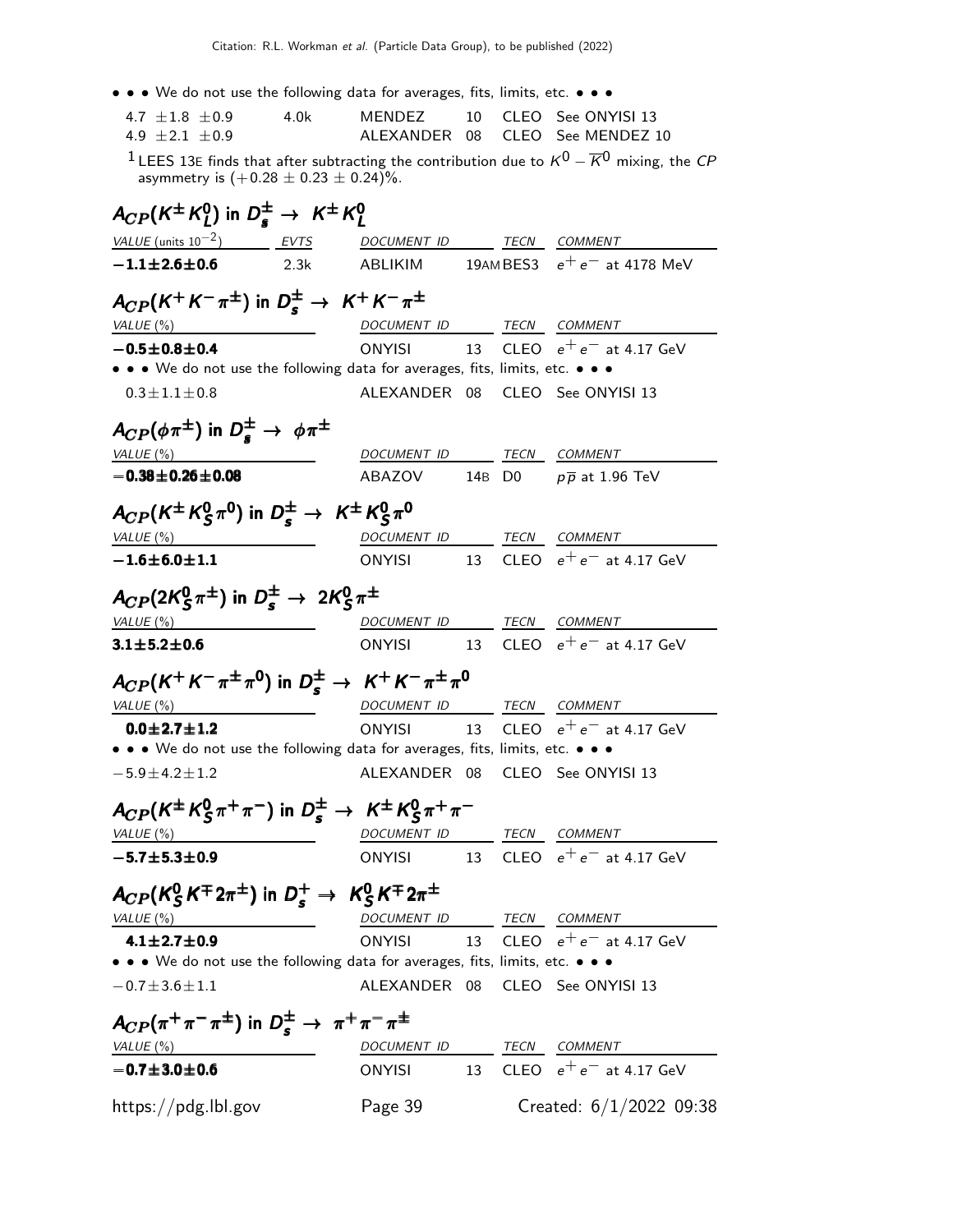• • • We do not use the following data for averages, fits, limits, etc. • • • •  $20+46+0.7$  ALEXANDER 08 CLEO See ONS

| $2.0 \pm 4.6 \pm 0.7$                                                                              |      |                                                     |  | ALEXANDER 08 CLEO See ONYISI 13                                                                                            |
|----------------------------------------------------------------------------------------------------|------|-----------------------------------------------------|--|----------------------------------------------------------------------------------------------------------------------------|
| $A_{CP}(\pi^{\pm}\eta)$ in $D_s^{\pm} \rightarrow \pi^{\pm}\eta$                                   |      |                                                     |  |                                                                                                                            |
| $VALUE(%)$ EVTS                                                                                    |      | DOCUMENT ID TECN COMMENT                            |  |                                                                                                                            |
| 0.3±0.4 OUR AVERAGE                                                                                |      |                                                     |  |                                                                                                                            |
| $0.8 \pm 0.7 \pm 0.5$                                                                              | 38k  | AAIJ                                                |  | 210 LHCB $pp$ at 13 TeV                                                                                                    |
| $0.2 \pm 0.3 \pm 0.3$                                                                              | 22k  | GUAN 21                                             |  | BELL $e^+e^- \approx \Upsilon(4, 5S)$                                                                                      |
| • • • We do not use the following data for averages, fits, limits, etc. • • •                      |      |                                                     |  |                                                                                                                            |
| $1.1 \pm 3.0 \pm 0.8$                                                                              |      |                                                     |  | ONYISI 13 CLEO $e^+e^-$ at 4.17 GeV                                                                                        |
| $-4.6 \pm 2.9 \pm 0.3$                                                                             | 2.5k |                                                     |  | MENDEZ 10 CLEO See ONYISI 13                                                                                               |
| $-8.2 \pm 5.2 \pm 0.8$                                                                             |      |                                                     |  | ALEXANDER 08 CLEO See MENDEZ 10                                                                                            |
| $A_{CP}(\pi^{\pm}\eta')$ in $D_{s}^{\pm} \rightarrow \pi^{\pm}\eta'$                               |      |                                                     |  |                                                                                                                            |
|                                                                                                    |      | DOCUMENT ID TECN COMMENT                            |  |                                                                                                                            |
| $\frac{VALUE(%)}{-0.9 \pm 0.5}$ OUR AVERAGE                                                        |      |                                                     |  |                                                                                                                            |
| $-0.82 \pm 0.36 \pm 0.35$                                                                          | 152k |                                                     |  | AAIJ 17AF LHCB pp at 7, 8 TeV                                                                                              |
| $-2.2 \pm 2.2 \pm 0.6$                                                                             |      |                                                     |  | ONYISI 13 CLEO $e^+e^-$ at 4.17 GeV                                                                                        |
| • • • We do not use the following data for averages, fits, limits, etc. • • •                      |      |                                                     |  |                                                                                                                            |
| $-6.1 \pm 3.0 \pm 0.3$ 1.4k MENDEZ 10 CLEO See ONYISI 13                                           |      |                                                     |  |                                                                                                                            |
| $-5.5 \pm 3.7 \pm 1.2$                                                                             |      |                                                     |  | ALEXANDER 08 CLEO See MENDEZ 10                                                                                            |
| $A_{CP}(\eta \pi^{\pm} \pi^{\prime})$ in $D_s^{\pm} \rightarrow \eta \pi^{\pm} \pi^{\prime}$       |      |                                                     |  |                                                                                                                            |
|                                                                                                    |      |                                                     |  |                                                                                                                            |
| VALUE (%)                                                                                          |      | DOCUMENT ID TECN COMMENT                            |  |                                                                                                                            |
| $-0.5 \pm 3.9 \pm 2.0$                                                                             |      |                                                     |  | ONYISI 13 CLEO $e^+e^-$ at 4.17 GeV                                                                                        |
| $A_{CP}(\eta'\pi^{\pm}\pi^{0})$ in $D_{s}^{\pm}\to \eta'\pi^{\pm}\pi^{0}$                          |      |                                                     |  |                                                                                                                            |
| VALUE $(\%)$                                                                                       |      | DOCUMENT ID TECN COMMENT                            |  |                                                                                                                            |
| $-0.4 \pm 7.4 \pm 1.9$                                                                             |      |                                                     |  | ONYISI 13 CLEO $e^+e^-$ at 4.17 GeV                                                                                        |
|                                                                                                    |      |                                                     |  |                                                                                                                            |
| $A_{CP}(K^{\pm}\pi^0)$ in $D_s^{\pm} \to K^{\pm}\pi^0$                                             |      |                                                     |  |                                                                                                                            |
| $\frac{VALUE \, (*)}{2 \pm 4}$ OUR AVERAGE Error includes scale factor of 1.2. COMMENT             |      |                                                     |  |                                                                                                                            |
|                                                                                                    |      |                                                     |  |                                                                                                                            |
| $-0.8 \pm 3.9 \pm 1.2$ 2.8k<br>$6.4 \pm 4.4 \pm 1.1$                                               | 12k  | AAIJ                                                |  | 210 LHCB pp at 7, 8, 13 TeV<br>GUAN 21 BELL $e^+e^- \approx \Upsilon(4, 5S)$                                               |
| • • • We do not use the following data for averages, fits, limits, etc. • • •                      |      |                                                     |  |                                                                                                                            |
|                                                                                                    |      |                                                     |  | MENDEZ 10 CLEO $e^+e^-$ at 4170 MeV                                                                                        |
| $-26.6 \pm 23.8 \pm 0.9$<br>2 $\pm 29$                                                             | 202  |                                                     |  | ADAMS 07A CLEO See MENDEZ 10                                                                                               |
|                                                                                                    |      |                                                     |  |                                                                                                                            |
| $A_{CP}(\overline{K}^0/K^0\pi^{\pm})$ in $D_s^+\to \overline{K}^0\pi^+$ , $D_s^-\to K^0\pi^-$      |      |                                                     |  |                                                                                                                            |
| $\frac{VALUE (%)}{0.4 \pm 0.5}$ OUR AVERAGE                                                        |      | DOCUMENT ID TECN COMMENT                            |  |                                                                                                                            |
|                                                                                                    |      |                                                     |  |                                                                                                                            |
| $0.38 \pm 0.46 \pm 0.17$                                                                           |      | 121k $\frac{1}{2}$ AAIJ 14BD LHCB $p p$ at 7, 8 TeV |  |                                                                                                                            |
| $0.3 \pm 2.0 \pm 0.3$                                                                              | 14k  |                                                     |  | LEES 13E BABR $e^+e^-$ at $\Upsilon(4S)$                                                                                   |
| • • • We do not use the following data for averages, fits, limits, etc. • • •                      |      |                                                     |  |                                                                                                                            |
| $0.61 \pm 0.83 \pm 0.14$                                                                           | 26k  | AAIJ                                                |  | 13W LHCB See AAIJ 14BD                                                                                                     |
|                                                                                                    |      |                                                     |  | $^1$ AAIJ 14BD reports its result as $A_{CP}(D^{\pm}_S~\to~~K^0_S\,K^{\pm})$ with $CP$ -violation effects in               |
|                                                                                                    |      |                                                     |  | the $K^0$ – $\overline{K}{}^0$ system subtracted. It also measures $A_{CP}(D^\pm \rightarrow \overline{K}{}^0/K^0K^\pm)$ + |
| $A_{CP}(D^{\pm}_{\leq}) \rightarrow \overline{K}^0/K^0 \pi^{\pm}$ = (0.41 $\pm$ 0.49 $\pm$ 0.26)%. |      |                                                     |  |                                                                                                                            |
|                                                                                                    |      |                                                     |  |                                                                                                                            |
| https://pdg.lbl.gov                                                                                |      | Page 40                                             |  | Created: $6/1/2022$ 09:38                                                                                                  |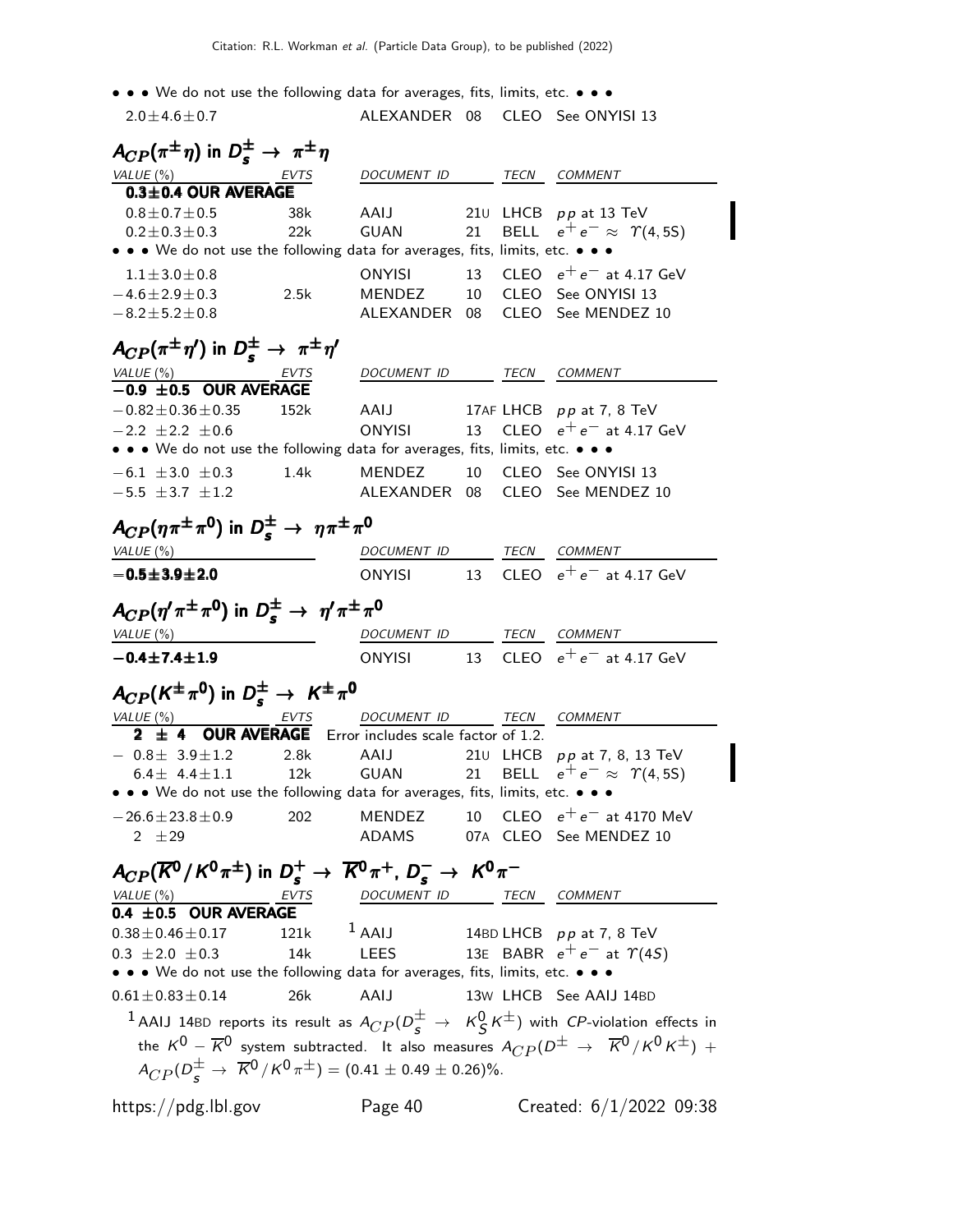| VALUE $(\%)$<br>EVTS                                                                                | $A_{CP}(K_S^0 \pi^{\pm})$ in $D_s^{\pm} \rightarrow K_S^0 \pi^{\pm}$<br>DOCUMENT ID |     | TECN        | <b>COMMENT</b>                                             |
|-----------------------------------------------------------------------------------------------------|-------------------------------------------------------------------------------------|-----|-------------|------------------------------------------------------------|
| $0.20 \pm 0.18$ OUR AVERAGE                                                                         |                                                                                     |     |             |                                                            |
| $0.16 \pm 0.17 \pm 0.05$<br>721k                                                                    | AAIJ                                                                                |     |             | 19T LHCB pp at 7, 8, 13 TeV                                |
| $0.6 \pm 2.0 \pm 0.3$<br>14k                                                                        | LEES                                                                                | 13E |             | BABR $e^+e^-$ at $\Upsilon(4S)$                            |
| 5.45 $\pm$ 2.50 $\pm$ 0.33                                                                          | KO                                                                                  | 10  |             | BELL $e^+e^- \approx \Upsilon(4S)$                         |
| $16.3 \pm 7.3 \pm 0.3$<br>0.4k                                                                      | MENDEZ                                                                              | 10  |             | CLEO $e^+e^-$ at 4170 MeV                                  |
| • • • We do not use the following data for averages, fits, limits, etc. • • •                       |                                                                                     |     |             |                                                            |
| 27<br>$\pm 11$                                                                                      | <b>ADAMS</b>                                                                        |     |             | 07A CLEO See MENDEZ 10                                     |
| $A_{CP}(K^{\pm}\pi^{+}\pi^{-})$ in $D_{s}^{\pm} \rightarrow K^{\pm}\pi^{+}\pi^{-}$                  |                                                                                     |     |             |                                                            |
| VALUE (%)                                                                                           | DOCUMENT ID                                                                         |     |             | TECN COMMENT                                               |
| $4.5 \pm 4.8 \pm 0.6$                                                                               | <b>ONYISI</b>                                                                       | 13  |             | CLEO $e^+e^-$ at 4.17 GeV                                  |
| • • • We do not use the following data for averages, fits, limits, etc. • • •                       |                                                                                     |     |             |                                                            |
| $11.2 \pm 7.0 \pm 0.9$                                                                              | ALEXANDER 08                                                                        |     |             | CLEO See ONYISI 13                                         |
| $A_{CP}(K_S^0 \pi^+ \pi^0)$ in $D_s^{\pm} \rightarrow K_S^0 \pi^+ \pi^0$                            |                                                                                     |     |             |                                                            |
| VALUE(%)<br><b>EVTS</b>                                                                             | DOCUMENT ID TECN COMMENT                                                            |     |             |                                                            |
| 666<br>$2.7 \pm 5.5 \pm 0.9$                                                                        |                                                                                     |     |             | <sup>1</sup> ABLIKIM 21AB BES3 $e^+e^-$ at 4.178-4.226 GeV |
| $1$ ABLIKIM 21AB uses an amplitude analysis with 5 resonant modes plus one background<br>component. |                                                                                     |     |             |                                                            |
| $A_{CP}(K^{\pm}\eta)$ in $D_{\epsilon}^{\pm} \rightarrow K^{\pm}\eta$                               |                                                                                     |     |             |                                                            |
| <u>VALUE (%) EVTS</u>                                                                               | DOCUMENT ID                                                                         |     | TECN        | <b>COMMENT</b>                                             |
| 1.8± 1.9 OUR AVERAGE                                                                                |                                                                                     |     |             |                                                            |
| $0.9 \pm 3.7 \pm 1.1$<br>2.5k                                                                       | AAIJ                                                                                |     |             | 210 LHCB $pp$ at 13 TeV                                    |
| $2.1 \pm 2.1 \pm 0.4$<br>14k                                                                        | GUAN                                                                                | 21  | <b>BELL</b> | $e^+e^- \approx \Upsilon(4, 5S)$                           |
| • • • We do not use the following data for averages, fits, limits, etc. • • •                       |                                                                                     |     |             |                                                            |
| 222<br>$9.3 \pm 15.2 \pm 0.9$                                                                       | MENDEZ                                                                              | 10  |             | CLEO $e^+e^-$ at 4170 MeV                                  |
| $-20 \pm 18$                                                                                        | ADAMS                                                                               |     |             | 07A CLEO See MENDEZ 10                                     |
| $A_{CP}(K^{\pm}\eta'(958))$ in $D_s^{\pm} \rightarrow K^{\pm}\eta'(958)$                            |                                                                                     |     |             |                                                            |
| EVTS<br>VALUE (%)                                                                                   | DOCUMENT ID                                                                         |     |             | TECN COMMENT                                               |
| $6.0 \pm 18.9 \pm 0.9$<br>$56 \pm 17$                                                               | MENDEZ                                                                              | 10  | CLEO        | $e^+e^-$ at 4170 MeV                                       |
| . . We do not use the following data for averages, fits, limits, etc.                               |                                                                                     |     |             |                                                            |
| $-17$ $\pm 37$                                                                                      | ADAMS                                                                               |     |             | 07A CLEO See MENDEZ 10                                     |

#### CP VIOLATING ASYMMETRIES OF P-ODD (T-ODD) MOMENTS

#### A $_{\mathcal{T}$ viol $(\mathcal{K}^{0}_{\mathcal{S}})$  $S^0 S K^{\pm} \pi^+ \pi^-$ ) in  $D^{\pm}_{\mathbf{s}} \to K^0_S$  $A_{\mathcal{T} \mathcal{N} \mathcal{N}}(K^0_S K^{\pm}\pi^+\pi^-)$  in  $D^{\pm}_s \rightarrow~\mathcal{K}^0_S K^{\pm}\pi^+\pi^ \frac{1}{\pi} \frac{1}{\sqrt{2}} K^{\pm} \pi^+ \pi^-$  in  $D_s^{\pm} \to K_S^0 K^{\pm} \pi^+ \pi^-$

 $\mathsf{C}_T$   $~\equiv~$   $~\vec{\rho}^{}_{K^+}$   $\cdot~$   $~(\vec{\rho}^{}_{\pi^+} \times \vec{\rho}^{}_{\pi^-})$  is a parity-odd correlation of the  $K^+$ ,  $\pi^+$ , and  $\pi^$ momenta for the  $D_{\rm c}^+$  $^+_\mathcal{s}$  .  $\,C_T \;\equiv\; \vec{\rho}^{}_{\mathcal{K}^-} \cdot\; (\vec{\rho}^{}_{\pi^-} \times \vec{\rho}^{}_{\pi^+})$  is the corresponding quantity for the  $D_s^-$ . Then  ${\sf A}_T~\equiv~[{\sf \Gamma}({\sf C}_T>0)-{\sf \Gamma}({\sf C}_T\le 0)]~/~[{\sf \Gamma}({\sf C}_T>0)+{\sf \Gamma}({\sf C}_T< 0)]$  , and  $A_T~\equiv~$  [Г $(-{\cal C}_T>0)-$  Г $(-{\cal C}_T< 0)$ ] / [Г $(-{\cal C}_T>0)+$  Г $(-{\cal C}_T< 0)$ ], and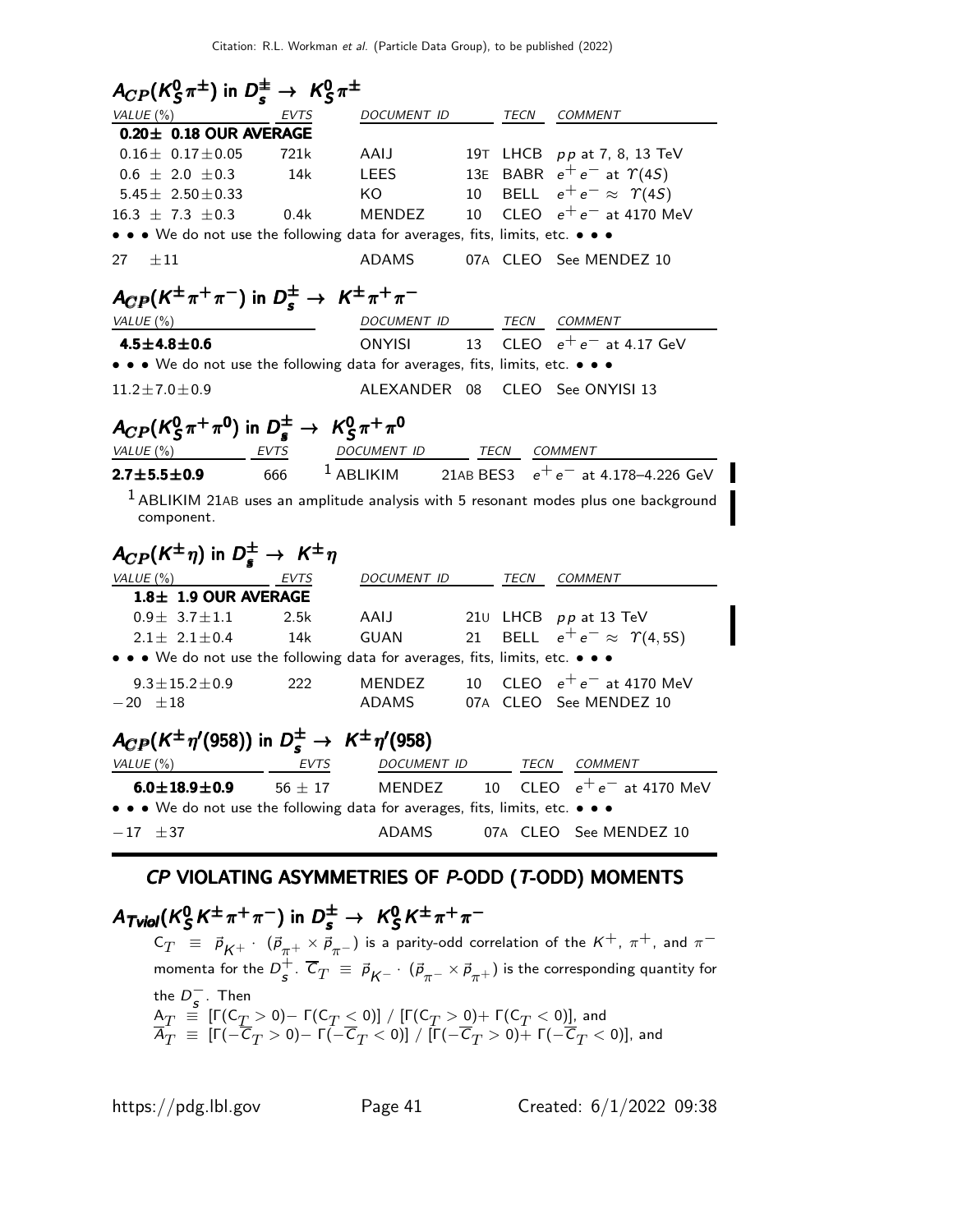$\mathsf{A}_{Tviol}$   $\equiv$   $\frac{1}{2}$  $\frac{1}{2}$ (A $_T$  – A $_T$ ). C $_T$  and C $_T$  are commonly referred to as T-odd moments, because they are odd under  $\mathcal T$  reversal. However, the  $\mathcal T$ -conjugate process  $\kappa_S^0 \, \kappa^\pm \, \pi^+ \, \pi^- \to \ D_s^\pm$  is not accessible, while the *P*-conjugate process is.  $VALU E$  (units 10<sup>-3</sup>) EVTS DOCUMENT ID TECN COMMENT  $-13.6\pm$  7.7 $\pm$  3.4 29.8 $\pm$ 0.3k LEES 11E BABR  $e^+e^- \approx$   $\Upsilon(4S)$ • • • We do not use the following data for averages, fits, limits, etc. • • •  $-36$   $\pm 67$   $\pm 23$  508  $\pm$  34 LINK 05E FOCS  $\gamma$  A,  $\overline{E}_{\gamma} \approx 180$  GeV

#### $D_{\epsilon}^+$  $_{s}^{+}$  Semileptonic Form Factors and Decay Constants

|               | $r_2 \equiv A_2(0)/A_1(0)$ in $D_s^+ \to \phi \ell^+ \nu_{\ell}$ |                         |                                           |                                                            |                             |                                           |  |  |  |
|---------------|------------------------------------------------------------------|-------------------------|-------------------------------------------|------------------------------------------------------------|-----------------------------|-------------------------------------------|--|--|--|
| VALUE         |                                                                  |                         | <b>EVTS</b>                               | <b>DOCUMENT ID</b><br>TECN                                 |                             | <b>COMMENT</b>                            |  |  |  |
|               |                                                                  |                         |                                           | 0.84 ±0.11 OUR AVERAGE Error includes scale factor of 2.4. |                             |                                           |  |  |  |
|               |                                                                  |                         | $0.816 \pm 0.036 \pm 0.030$ 25 $\pm$ 0.5k | <sup>1</sup> AUBERT                                        | 08AN BABR $\phi e^+ \nu_e$  |                                           |  |  |  |
|               |                                                                  | $0.713 + 0.202 + 0.284$ | 793                                       | LINK                                                       | 04c FOCS $\phi\mu^+\nu_\mu$ |                                           |  |  |  |
|               | $1.57 \pm 0.25 \pm 0.19$                                         |                         | 271                                       | AITALA                                                     | 99D E791                    | $\phi e^+ \nu_e$ , $\phi \mu^+ \nu_{\mu}$ |  |  |  |
| $1.4^{\circ}$ | $\pm 0.5$ $\pm 0.3$                                              |                         | 308                                       | <b>AVERY</b>                                               | 94B CLE2                    | $\phi e^+ \nu_a$                          |  |  |  |
| 1.1           | $\pm 0.8$                                                        | $+0.1$                  | 90                                        | <b>FRABETTI</b>                                            | E687<br>94F                 | $\phi\mu^+\nu_\mu$                        |  |  |  |
|               | 2.1 $+0.6$ $\pm 0.2$                                             |                         | 19                                        | <b>KODAMA</b>                                              | E653<br>93                  | $\phi \mu^+ \nu_{\mu}$                    |  |  |  |

 $^{\rm 1}$  To compare with previous measurements, this AUBERT 08AN value is from a fit that fixes the pole masses at  $m_A = 2.5 \text{ GeV/c}^2$  and  $m_V = 2.1 \text{ GeV/c}^2$ . A simultaneous fit to  $r_2$ ,  $r_{\sf v},\,r_{\sf 0}$  (a significant *s*-wave contribution) and  $m_{\sf A},$  gives  $r_{\sf 2}=0.763\pm0.071\pm0.065.$ 

$$
r_{\mathbf{v}} \equiv V(0)/A_1(0) \text{ in } D_s^+ \to \phi \ell^+ \nu_{\ell}
$$

| <i>VALUE</i>                | <b>EVTS</b>    | DOCUMENT ID         | <b>TECN</b>                     | COMMENT                                 |
|-----------------------------|----------------|---------------------|---------------------------------|-----------------------------------------|
| 1.80 $\pm$ 0.08 OUR AVERAGE |                |                     |                                 |                                         |
| $1.807 \pm 0.046 \pm 0.065$ | $25 \pm 0.5$ k | <sup>1</sup> AUBERT | 08AN BABR $\phi e^+ \nu_e$      |                                         |
| $1.549 \pm 0.250 \pm 0.148$ | 793            | <b>LINK</b>         | 04c FOCS $\phi \mu^+ \nu_{\mu}$ |                                         |
| 2.27 $\pm$ 0.35 $\pm$ 0.22  | 271            | <b>AITALA</b>       | 99D E791                        | $\phi e^+ \nu_e$ , $\phi \mu^+ \nu_\mu$ |
| $0.9 \pm 0.6 \pm 0.3$       | 308            | <b>AVERY</b>        | 94B CLE2 $\phi e^+ \nu_a$       |                                         |
| 1.8 $\pm 0.9$ $\pm 0.2$     | 90             | <b>FRABETTI</b>     | 94F E687                        | $\phi\mu^+\nu_\mu$                      |
| 2.3 $\pm 1.1$ $\pm 0.4$     | 19             | <b>KODAMA</b>       | E653<br>93                      | $\phi\mu^+\nu_\mu$                      |
|                             |                |                     |                                 |                                         |

 $1$  To compare with previous measurements, this AUBERT 08AN value is from a fit that fixes the pole masses at  $m_A = 2.5 \text{ GeV/c}^2$  and  $m_V = 2.1 \text{ GeV/c}^2$ . A simultaneous fit to  $r_2$ ,  $r_{\sf v},\,r_{\sf 0}$  (a significant *s*-wave contribution) and  $m_{\sf A},$  gives  $r_{\sf v}=1.849\pm0.060\pm0.095.$ 

| $\Gamma_L/\Gamma_T$ in $D_s^+ \rightarrow \phi \ell^+ \nu_{\ell}$ |             |                                                     |    |      |                           |
|-------------------------------------------------------------------|-------------|-----------------------------------------------------|----|------|---------------------------|
| <i>VALUE</i>                                                      | <b>EVTS</b> | <b>DOCUMENT ID</b>                                  |    | TECN | COMMENT                   |
| $0.72 \pm 0.18$ OUR AVERAGE                                       |             |                                                     |    |      |                           |
| $1.0 \pm 0.3 \pm 0.2$                                             | 308         | AVERY                                               |    |      | 94B CLE2 $\phi e^+ \nu_e$ |
| $1.0 \pm 0.5 \pm 0.1$                                             | 90          | <sup>1</sup> FRABETTI 94F E687 $\phi \mu^+ \nu_\mu$ |    |      |                           |
| $0.54 \pm 0.21 \pm 0.10$                                          | 19          | $1$ KODAMA                                          | 93 | E653 | $\phi \mu^+ \nu_{\mu}$    |

 $^1$ FRABETTI 94F and KODAMA 93 evaluate  $\mathsf{F}_L/\mathsf{F}_T$  for a lepton mass of zero.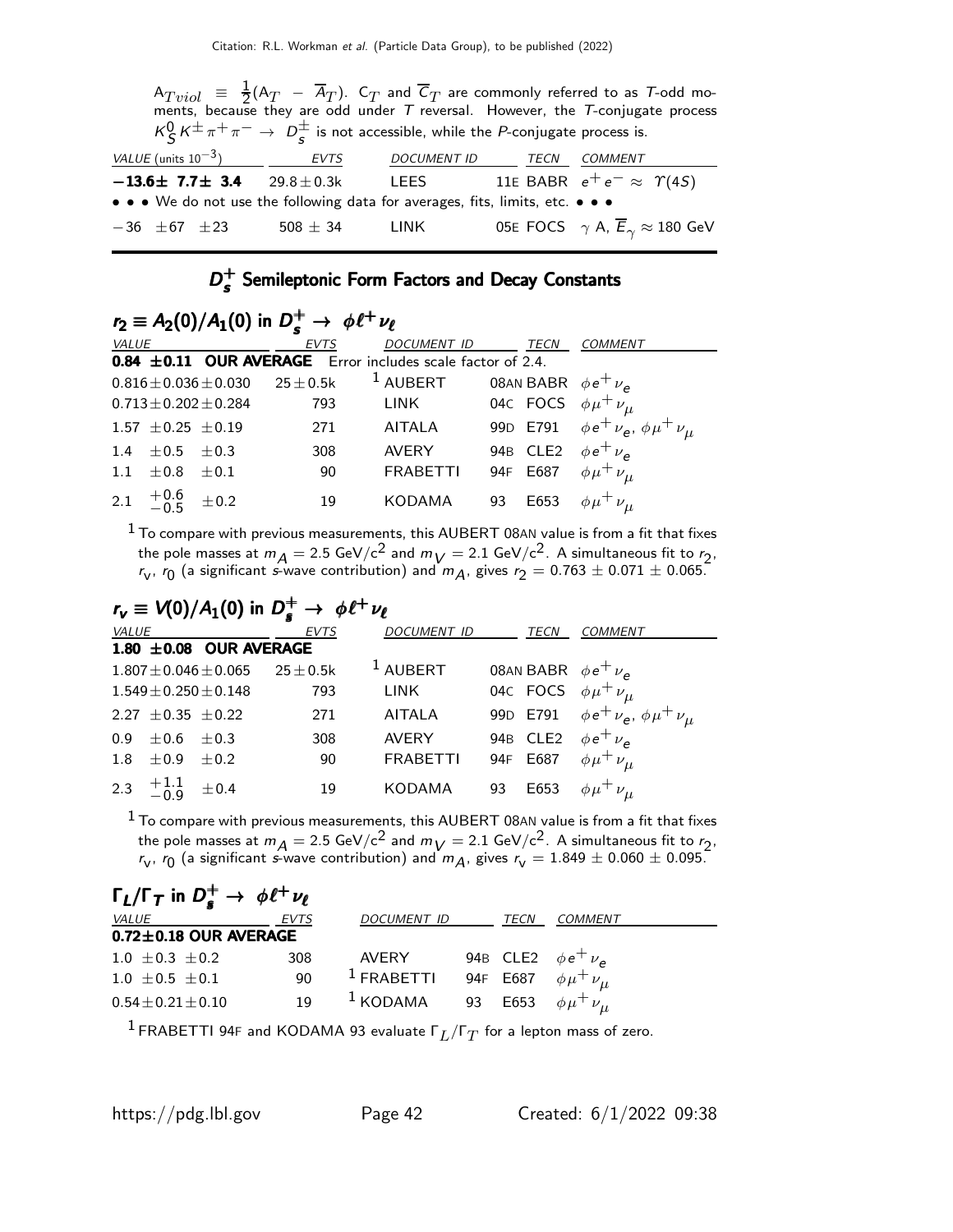| $f_+(0)$ $ V_{cs} $ in $D_s^+ \rightarrow \eta e^+ \nu_e$                                                                                         |      |                                  |  |                                                                                                                              |
|---------------------------------------------------------------------------------------------------------------------------------------------------|------|----------------------------------|--|------------------------------------------------------------------------------------------------------------------------------|
| VALUE EVTS                                                                                                                                        |      | DOCUMENT ID _______ TECN COMMENT |  |                                                                                                                              |
| $0.4455 \pm 0.0053 \pm 0.0044$ 1.8k                                                                                                               |      |                                  |  | ABLIKIM 195 BES3 $e^+e^-$ at 4178 MeV                                                                                        |
| $f_+(0)$ $ V_{cs} $ in $D_s^+ \rightarrow \eta' e^+ \nu_e$                                                                                        |      |                                  |  |                                                                                                                              |
|                                                                                                                                                   |      |                                  |  | <u>VALUE EVTS DOCUMENT ID TECN COMMENT</u>                                                                                   |
| $0.477 \pm 0.049 \pm 0.011$ 261                                                                                                                   |      |                                  |  | ABLIKIM 195 BES3 $e^+e^-$ at 4178 MeV                                                                                        |
| $f_+(0) V_{cd} $ in $D_s^+ \rightarrow K^0 e^+ \nu_e$                                                                                             |      |                                  |  |                                                                                                                              |
| VALUE EVTS DOCUMENT ID TECN COMMENT                                                                                                               |      |                                  |  |                                                                                                                              |
| <b>0.162±0.019±0.003</b> 117 <sup>1</sup> ABLIKIM 19D BES3 $K_S^0 e^+ \nu_e$                                                                      |      |                                  |  |                                                                                                                              |
| $1$ Using a two parameter fit in the z expansion.                                                                                                 |      |                                  |  |                                                                                                                              |
| $r_{\rm v}$ = $V(0)/A_1(0)$ in $D_s^+ \to K^*(892)^0 e^+ \nu_e$                                                                                   |      |                                  |  |                                                                                                                              |
| $\frac{VALUE}{1.67 \pm 0.34 \pm 0.16}$ $\frac{EVTS}{1.55}$ $\frac{DOCUMENT}{ABLIKIM}$ $\frac{TECN}{1.9D}$ $\frac{CENI}{ESS}$ $e^+e^-$ at 4178 MeV |      |                                  |  |                                                                                                                              |
|                                                                                                                                                   |      |                                  |  |                                                                                                                              |
| $r_2$ = A <sub>2</sub> (0)/A <sub>1</sub> (0) in $D_s^+ \to K^*(892)^0 e^+ \nu_e$                                                                 |      |                                  |  |                                                                                                                              |
| VALUE EVTS DOCUMENT ID TECN COMMENT                                                                                                               |      |                                  |  |                                                                                                                              |
| <b>0.77±0.28±0.07</b> 155 ABLIKIM 19D BES3 $e^+e^-$ at 4178 MeV                                                                                   |      |                                  |  |                                                                                                                              |
| $f_{D_s^+}$ $ V_{cs} $ in $D_s^+ \rightarrow \mu^+ \nu_\mu$                                                                                       |      |                                  |  |                                                                                                                              |
|                                                                                                                                                   |      |                                  |  |                                                                                                                              |
|                                                                                                                                                   |      |                                  |  | <b>243.1±3.0±3.6±1.0</b> 2.2K <sup>1</sup> ABLIKIM 21BE BES3 $e^+e^-$ at 4.178, 4.226 GeV                                    |
| • • • We do not use the following data for averages, fits, limits, etc. • • •                                                                     |      |                                  |  |                                                                                                                              |
| $246.2 \pm 3.6 \pm 3.5$                                                                                                                           | 1.1k |                                  |  | ABLIKIM 19E BES3 $e^+e^-$ at 4178 MeV                                                                                        |
| <sup>1</sup> The third uncertainty is dominated by the uncertainty of the $D_s^+$ lifetime.                                                       |      |                                  |  |                                                                                                                              |
| $f_{D_s^+}$ $ V_{cs} $ in $D_s^+ \rightarrow \tau^+ \nu_{\tau}$                                                                                   |      |                                  |  |                                                                                                                              |
| VALUE (MeV) EVTS                                                                                                                                  |      | DOCUMENT ID TECN COMMENT         |  |                                                                                                                              |
| 245.3±3.0 OUR AVERAGE                                                                                                                             |      |                                  |  |                                                                                                                              |
| $251.6 \pm 5.9 \pm 4.9$ 1.7k                                                                                                                      |      |                                  |  | <sup>1</sup> ABLIKIM 21AF BES3 $e^+e^-$ at 4.178, 4.226 GeV                                                                  |
| $244.4 \pm 2.3 \pm 2.9$                                                                                                                           | 4.9k | <sup>2</sup> ABLIKIM             |  | 21AZ BES3 $e^+e^-$ at 4.178, 4.226 GeV                                                                                       |
| $243.0 \pm 5.8 \pm 4.0 \pm 1.0$                                                                                                                   | 950  | $3,4$ ABLIKIM                    |  | 21BE BES3 $e^+e^-$ at 4.178, 4.226 GeV                                                                                       |
| <sup>1</sup> ABLIKIM 21F uses $\tau^+ \to \pi^+ \pi^0 \overline{\nu}$ decays.                                                                     |      |                                  |  |                                                                                                                              |
| <sup>2</sup> ABLIKIM 21AZ uses $\tau^+ \to e^+ \nu_e \overline{\nu}_\tau$ decays.                                                                 |      |                                  |  |                                                                                                                              |
|                                                                                                                                                   |      |                                  |  | $^3$ ABLIKIM 21BE uses $\tau^+ \to~ e^+ \nu_e \overline{\nu}_\tau$ decays. When constrained by the Standard Model            |
|                                                                                                                                                   |      |                                  |  | ratio of $\Gamma(D_s^+ \to \tau^+ \nu_\tau)/\Gamma(D_s^+ \to \mu^+ \nu_\mu) = 9.75$ , the result is 243.2 ± 2.3 ± 3.3 ± 1.0. |

<sup>4</sup> The third uncertainty is dominated by the uncertainty of the  $D_{\epsilon}^{+}$  $\frac{1}{s}$  lifetime.

### $D_{s}^{\pm}$  References

| AAIJ    | 21T JHEP 2106 044   | R. Aaij <i>et al.</i> | (LHCb Collab.)   |
|---------|---------------------|-----------------------|------------------|
| AAIJ    | 21U JHEP 2106 019   | R. Aaij <i>et al.</i> | (LHCb Collab.)   |
| ABLIKIM | 21AB JHEP 2106 181  | M. Ablikim et al.     | (BESIII Collab.) |
| ABLIKIM | 21AC PR D104 012003 | M. Ablikim et al.     | (BESIII Collab.) |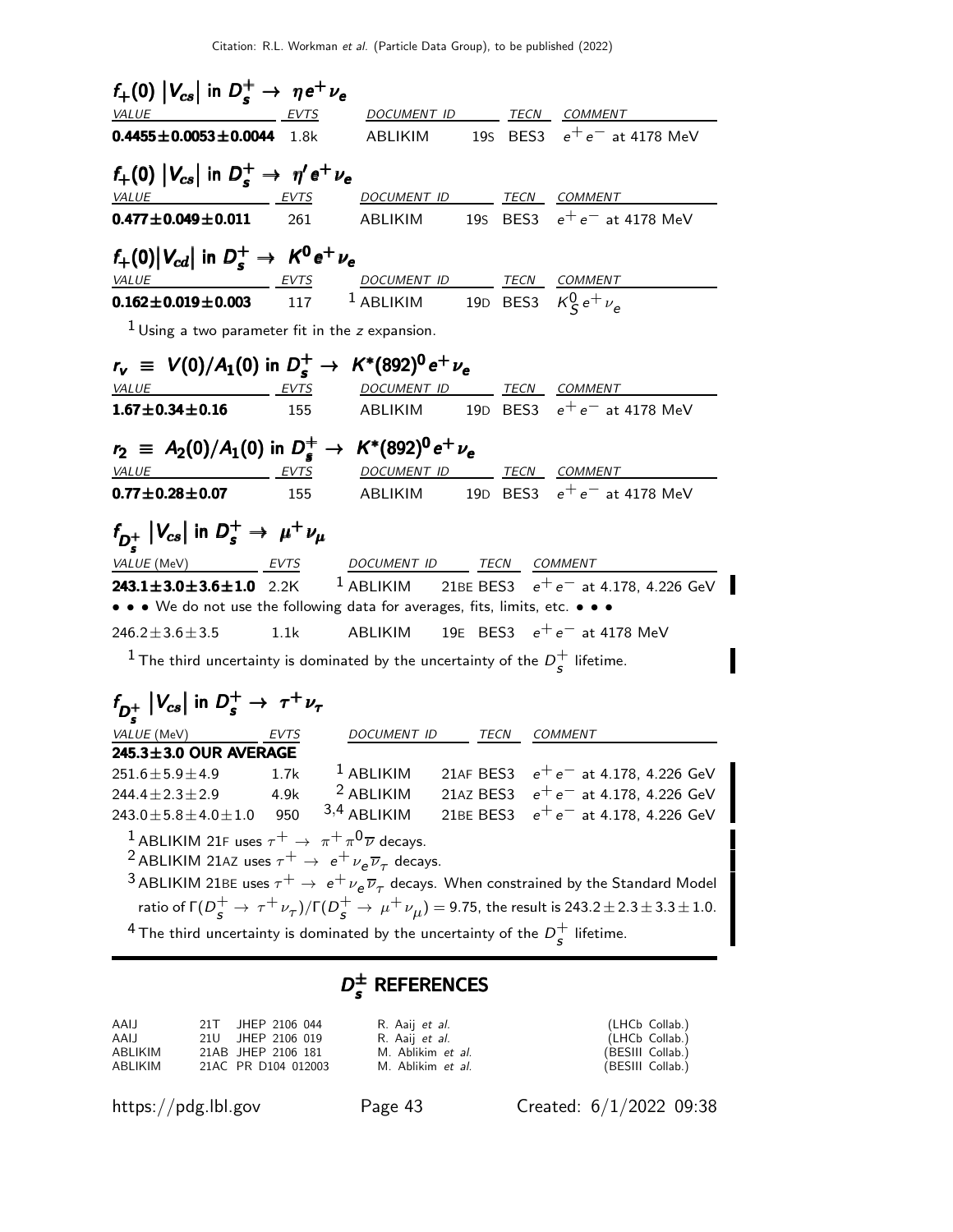| ABLIKIM            |                 | 21AE PR D104 012016               | M. Ablikim et al.                       | (BESIII Collab.)                     |
|--------------------|-----------------|-----------------------------------|-----------------------------------------|--------------------------------------|
| ABLIKIM            |                 | 21AF PR D104 032001               | M. Ablikim et al.                       | (BESIII Collab.)                     |
| ABLIKIM            |                 | 21AR PR D104 L071101              | M. Ablikim et al.                       | (BESIII Collab.)                     |
| ABLIKIM            |                 | 21AZ PRL 127 171801               | M. Ablikim et al.                       | (BESIII Collab.)                     |
| ABLIKIM            |                 | 21BE PR D104 052009               | M. Ablikim et al.                       | (BESIII Collab.)                     |
| ABLIKIM<br>ABLIKIM | 21F             | PR D103 052011<br>PR D103 092006  | M. Ablikim et al.                       | (BESIII Collab.)                     |
| ABLIKIM            | 21K<br>21U      | PR D104 032011                    | M. Ablikim et al.<br>M. Ablikim et al.  | (BESIII Collab.)<br>(BESIII Collab.) |
| ABLIKIM            | 21Y             | PR D103 092004                    | M. Ablikim et al.                       | (BESIII Collab.)                     |
| GUAN               | 21              | PR D103 112005                    | Y. Guan et al.                          | (BELLE Collab.)                      |
| ABLIKIM            | 20 <sub>R</sub> | JHEP 2008 146                     | M. Ablikim et al.                       | (BESIII Collab.)                     |
| AAIJ               | 19G             | JHEP 1903 176                     | R. Aaij <i>et al.</i>                   | (LHCb Collab.)                       |
| AAIJ               | 19T             | PRL 122 191803                    | R. Aaij et al.                          | (LHCb Collab.)                       |
| ABLIKIM            |                 | 19AD PR D99 072002                | M. Ablikim et al.                       | (BESIII Collab.)                     |
| ABLIKIM            |                 | 19AH PR D99 091101                | M. Ablikim et al.                       | (BESIII Collab.)                     |
| ABLIKIM            |                 | 19AM PR D99 112005                | M. Ablikim et al.                       | (BESIII Collab.)                     |
| ABLIKIM            |                 | 19BD PR D100 112008               | M. Ablikim et al.                       | (BESIII Collab.)                     |
| ABLIKIM            |                 | 19BE PRL 123 112001               | M. Ablikim et al.                       | (BESIII Collab.)                     |
| ABLIKIM<br>ABLIKIM | 19D<br>19E      | PRL 122 061801<br>PRL 122 071802  | M. Ablikim et al.<br>M. Ablikim et al.  | (BESIII Collab.)<br>(BESIII Collab.) |
| ABLIKIM            | 190             | PR D99 031101                     | M. Ablikim et al.                       | (BESIII Collab.)                     |
| ABLIKIM            | 19S             | PRL 122 121801                    | M. Ablikim et al.                       | (BESIII Collab.)                     |
| ABLIKIM            | 18A             | PR D97 012006                     | M. Ablikim et al.                       | (BESIII Collab.)                     |
| AAIJ               |                 | 17AF PL B771 21                   | R. Aaij <i>et al.</i>                   | (LHCb Collab.)                       |
| AAIJ               |                 | 17AN PRL 119 101801               | R. Aaij et al.                          | (LHCb Collab.)                       |
| ABLIKIM            | 160             | PR D94 072004                     | M. Ablikim et al.                       | (BESIII Collab.)                     |
| ABLIKIM            | 16T             | PR D94 112003                     | M. Ablikim et al.                       | (BESIII Collab.)                     |
| ABLIKIM            | 15Z             | PL B750 466                       | M. Ablikim et al.                       | (BESIII Collab.)                     |
| <b>HIETALA</b>     | 15              | PR D92 012009                     | J. Hietala <i>et al.</i>                | (MINN, LUTH, OXF)                    |
| LEES               | 15D             | PR D91 019901 (errat.)            | J.P. Lees <i>et al.</i>                 | (BABAR Collab.)                      |
| AAIJ               |                 | 14BD JHEP 1410 025                | R. Aaij <i>et al.</i>                   | (LHCb Collab.)                       |
| ABAZOV             | 14B             | PRL 112 111804                    | V.M. Abazov et al.                      | (D0 Collab.)                         |
| AAIJ<br>AAIJ       | 13V             | 13AF PL B724 203<br>JHEP 1306 065 | R. Aaij <i>et al.</i><br>R. Aaij et al. | (LHCb Collab.)                       |
| AAIJ               | 13W             | JHEP 1306 112                     | R. Aaij et al.                          | (LHCb Collab.)<br>(LHCb Collab.)     |
| LEES               | 13E             | PR D87 052012                     | J.P. Lees et al.                        | (BABAR Collab.)                      |
| ONYISI             | 13              | PR D88 032009                     | P.U.E. Onyisi et al.                    | (CLEO Collab.)                       |
| ZUPANC             | 13              | JHEP 1309 139                     | A. Zupanc et al.                        | (BELLE Collab.)                      |
| DEL-AMO-SA 11G     |                 | PR D83 052001                     | P. del Amo Sanchez et al.               | (BABAR Collab.)                      |
| LEES               | 11E             | PR D84 031103                     | J.P. Lees et al.                        | (BABAR Collab.)                      |
| LEES               | 11G             | PR D84 072006                     | J.P. Lees et al.                        | (BABAR Collab.)                      |
| MARTIN             | 11              | PR D84 012005                     | L. Martin et al.                        | (CLEO Collab.)                       |
| ASNER              | 10              | PR D81 052007                     | D.M. Asner et al.                       | (CLEO Collab.)                       |
| DEL-AMO-SA 10J     |                 | PR D82 091103                     | P. del Amo Sanchez et al.               | (BABAR Collab.)                      |
| Also               |                 | PR D91 019901 (errat.)            | J.P. Lees et al.<br>B.R. Ko et al.      | (BABAR Collab.)                      |
| ΚO<br>MENDEZ       | 10<br>10        | PRL 104 181602<br>PR D81 052013   | H. Mendez et al.                        | (BELLE Collab.)<br>(CLEO Collab.)    |
| <b>RUBIN</b>       | 10              | PR D82 092007                     | P. Rubin et al.                         | (CLEO Collab.)                       |
| ALEXANDER          | 09              | PR D79 052001                     | J.P. Alexander et al.                   | (CLEO Collab.)                       |
| AUBERT             | 09O             | PR D79 032003                     | B. Aubert et al.                        | (BABAR Collab.)                      |
| <b>DOBBS</b>       | 09              | PR D79 112008                     | S. Dobbs et al.                         | (CLEO Collab.)                       |
| ECKLUND            | 09              | PR D80 052009                     | K.M. Ecklund et al.                     | (CLEO Collab.)                       |
| GE                 | 09A             | PR D80 051102                     | J.Y. Ge et al.                          | (CLEO Collab.)                       |
| ΚO                 | 09              | PRL 102 221802                    | B.R. Ko et al.                          | (BELLE Collab.)                      |
| MITCHELL           | 09A             | PR D79 072008                     | R.E. Mitchell et al.                    | (CLEO Collab.)                       |
| <b>NAIK</b>        | 09A             | PR D80 112004                     | P. Naik et al.                          | (CLEO Collab.)                       |
| ONYISI<br>WON      | 09<br>09        | PR D79 052002<br>PR D80 111101    | P.U.E. Onyisi et al.<br>E. Won et al.   | (CLEO Collab.)<br>(BELLE Collab.)    |
| YELTON             | 09              | PR D80 052007                     | J. Yelton et al.                        | (CLEO Collab.)                       |
| ALEXANDER          | 08              | PRL 100 161804                    | J.P. Alexander et al.                   | (CLEO Collab.)                       |
| ATHAR              | 08              | PRL 100 181802                    | S.B. Athar et al.                       | (CLEO Collab.)                       |
| AUBERT             |                 | 08AN PR D78 051101                | B. Aubert et al.                        | (BABAR Collab.)                      |
| ECKLUND            | 08              | PRL 100 161801                    | K.M. Ecklund et al.                     | (CLEO Collab.)                       |
| KLEMPT             | 08              | EPJ C55 39                        | E. Klempt, M. Matveev, A.V. Sarantsev   | $(BONN+)$                            |
| LINK               | 08              | PL B660 147                       | J.M. Link et al.                        | (FNAL FOCUS Collab.)                 |
| WIDHALM            | 08              | PRL 100 241801                    | L. Widhalm et al.                       | (BELLE Collab.)                      |
| ADAMS              | 07A             | PRL 99 191805                     | G.S. Adams et al.                       | (CLEO Collab.)                       |
| AUBERT             | 07 V            | PRL 98 141801                     | B. Aubert et al.                        | (BABAR Collab.)                      |
| PEDLAR<br>Also     | 07A             | PR D76 072002<br>PRL 99 071802    | T.K. Pedlar et al.<br>M. Artuso et al.  | (CLEO Collab.)<br>(CLEO Collab.)     |
| AUBERT             | 06N             | PR D74 031103                     | B. Aubert et al.                        | (BABAR Collab.)                      |
|                    |                 |                                   |                                         |                                      |

https://pdg.lbl.gov Page 44 Created: 6/1/2022 09:38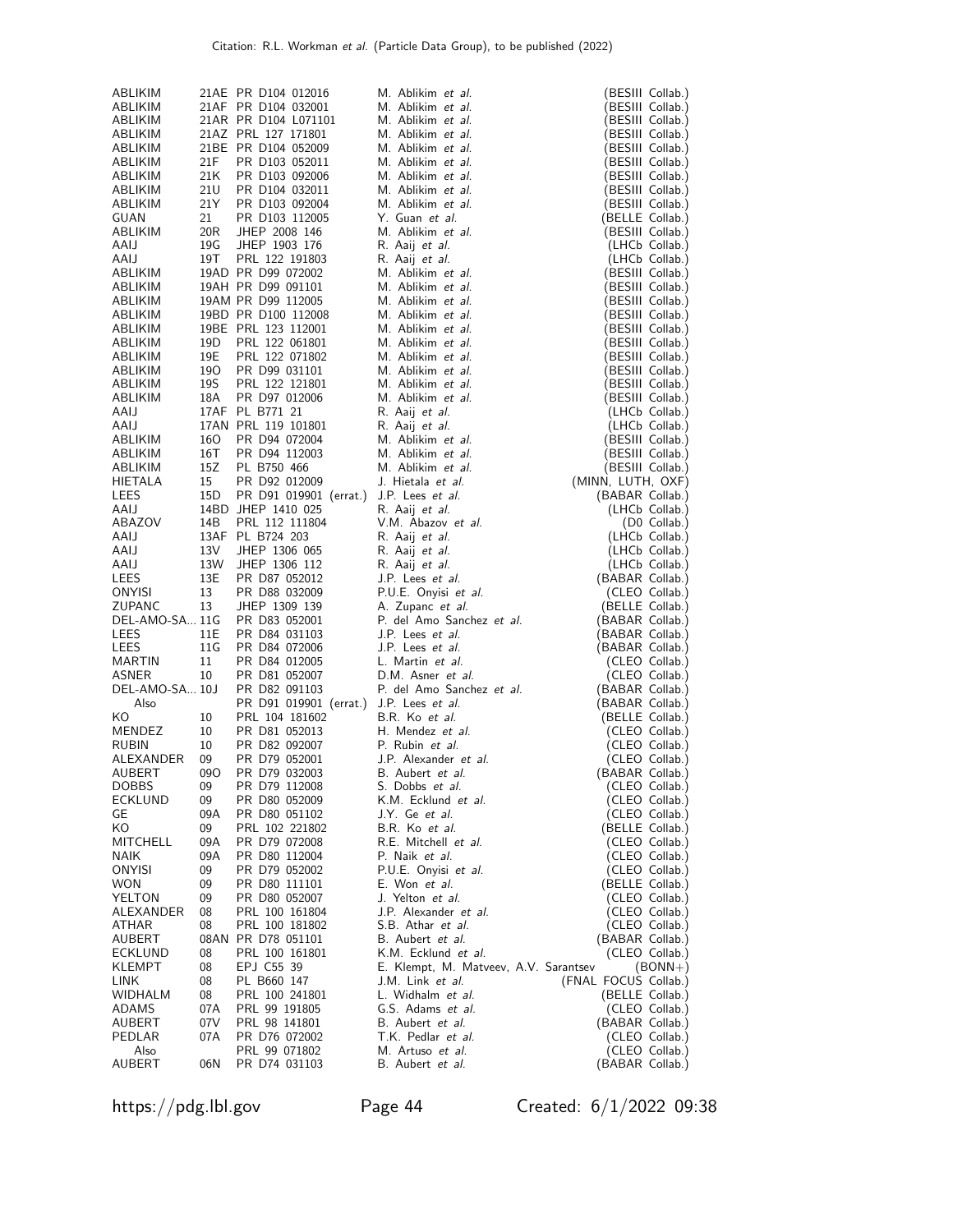| <b>HUANG</b>                  | 06B                    | PR D74 112005                | G.S. Huang et al.                              | (CLEO Collab.)                                 |
|-------------------------------|------------------------|------------------------------|------------------------------------------------|------------------------------------------------|
| <b>PDG</b>                    | 06                     | JP G33 1                     | W.-M. Yao et al.                               | (PDG Collab.)                                  |
| AUBERT                        | 05V                    | PR D71 091104                | B. Aubert et al.                               | (BABAR Collab.)                                |
| LINK<br>LINK                  | 05E<br>05 J            | PL B622 239<br>PRL 95 052003 | J.M. Link et al.<br>J.M. Link et al.           | (FNAL FOCUS Collab.)                           |
| LINK                          | 05K                    | PL B624 166                  | J.M. Link et al.                               | (FNAL FOCUS Collab.)<br>(FNAL FOCUS Collab.)   |
| LINK                          | 04                     | PL B585 200                  | J.M. Link et al.                               | (FNAL FOCUS Collab.)                           |
| LINK                          | 04C                    | PL B586 183                  | J.M. Link et al.                               | (FNAL FOCUS Collab.)                           |
| LINK                          | 04D                    | PL B586 191                  | J.M. Link et al.                               | (FNAL FOCUS Collab.)                           |
| LINK                          | 04F                    | PL B601 10                   | J.M. Link et al.                               | (FNAL FOCUS Collab.)                           |
| ACOSTA                        | 03D                    | PR D68 072004                | D. Acosta et al.                               | (FNAL CDF-II Collab.)                          |
| ANISOVICH                     | 03                     | EPJ A16 229                  | V.V. Anisovich et al.                          |                                                |
| LINK                          | 03D                    | PL B561 225                  | J.M. Link et al.                               | (FNAL FOCUS Collab.)                           |
| LINK<br>AUBERT                | 03F<br>02G             | PL B572 21<br>PR D65 091104  | J.M. Link et al.<br>B. Aubert et al.           | (FNAL FOCUS Collab.)<br>(BABAR Collab.)        |
| <b>HEISTER</b>                | 021                    | PL B528 1                    | A. Heister et al.                              | (ALEPH Collab.)                                |
| LINK                          | 021                    | PL B541 227                  | J.M. Link et al.                               | (FNAL FOCUS Collab.)                           |
| <b>LINK</b>                   | 02J                    | PL B541 243                  | J.M. Link et al.                               | (FNAL FOCUS Collab.)                           |
| ABBIENDI                      | 01L                    | PL B516 236                  | G. Abbiendi et al.                             | (OPAL Collab.)                                 |
| AITALA                        | 01A                    | PRL 86 765                   | E.M. Aitala et al.                             | (FNAL E791 Collab.)                            |
| <b>IORI</b>                   | 01                     | PL B523 22                   | M. lori et al.                                 | (FNAL SELEX Collab.)                           |
| <b>LINK</b>                   | 01C                    | PRL 87 162001                | J.M. Link et al.                               | (FNAL FOCUS Collab.)                           |
| ALEXANDROV 00<br>AITALA       | 99                     | PL B478 31<br>PL B445 449    | Y. Alexandrov et al.<br>E.M. Aitala et al.     | (CERN BEATRICE Collab.)<br>(FNAL E791 Collab.) |
| AITALA                        | 99D                    | PL B450 294                  | E.M. Aitala et al.                             | (FNAL E791 Collab.)                            |
| AITALA                        | 99G                    | PL B462 401                  | E.M. Aitala et al.                             | (FNAL E791 Collab.)                            |
| <b>BONVICINI</b>              | 99                     | PRL 82 4586                  | G. Bonvicini et al.                            | (CLEO Collab.)                                 |
| CHADHA                        | 98                     | PR D58 032002                | M. Chada et al.                                | (CLEO Collab.)                                 |
| <b>JESSOP</b>                 | 98                     | PR D58 052002                | C.P. Jessop et al.                             | (CLEO Collab.)                                 |
| ACCIARRI                      | 97F                    | PL B396 327                  | M. Acciarri et al.                             | (L3 Collab.)                                   |
| BALEST                        | 97                     | PRL 79 1436                  | R. Balest et al.                               | (CLEO Collab.)                                 |
| FRABETTI                      | 97C<br>97 <sub>D</sub> | PL B401 131                  | P.L. Frabetti et al.<br>P.L. Frabetti et al.   | (FNAL E687 Collab.)<br>(FNAL E687 Collab.)     |
| FRABETTI<br>ARTUSO            | 96                     | PL B407 79<br>PL B378 364    | M. Artuso et al.                               | (CLEO Collab.)                                 |
| BAI                           | 95C                    | PR D52 3781                  | J.Z. Bai et al.                                | (BES Collab.)                                  |
| BRANDENB                      | 95                     | PRL 75 3804                  | G.W. Brandenburg et al.                        | (CLEO Collab.)                                 |
| FRABETTI                      | 95B                    | PL B351 591                  | P.L. Frabetti et al.                           | (FNAL E687 Collab.)                            |
| KODAMA                        | 95                     | PL B345 85                   | K. Kodama et al.                               | (FNAL E653 Collab.)                            |
| ACOSTA                        | 94                     | PR D49 5690                  | D. Acosta et al.                               | (CLEO Collab.)                                 |
| <b>AVERY</b>                  | 94B                    | PL B337 405                  | P. Avery <i>et al.</i>                         | (CLEO Collab.)                                 |
| <b>BROWN</b><br><b>BUTLER</b> | 94<br>94               | PR D50 1884<br>PL B324 255   | D. Brown et al.<br>F. Butler <i>et al.</i>     | (CLEO Collab.)<br>(CLEO Collab.)               |
| FRABETTI                      | 94F                    | PL B328 187                  | P.L. Frabetti et al.                           | (FNAL E687 Collab.)                            |
| FRABETTI                      | 93F                    | PRL 71 827                   | P.L. Frabetti et al.                           | (FNAL E687 Collab.)                            |
| FRABETTI                      | 93G                    | PL B313 253                  | P.L. Frabetti et al.                           | (FNAL E687 Collab.)                            |
| KODAMA                        | 93                     | PL B309 483                  | K. Kodama et al.                               | (FNAL E653 Collab.)                            |
| ALBRECHT                      | 92B                    | ZPHY C53 361                 | H. Albrecht et al.                             | (ARGUS Collab.)                                |
| ALEXANDER                     | 92                     | PRL 68 1275                  | J. Alexander et al.                            | (CLEO Collab.)                                 |
| <b>AVERY</b><br>BARLAG        | 92<br>92C              | PRL 68 1279<br>ZPHY C55 383  | P. Avery <i>et al.</i>                         | (CLEO Collab.)<br>(ACCMOR Collab.)             |
| Also                          |                        | ZPHY C48 29                  | S. Barlag et al.<br>5. Barlag <i>et al.</i>    | (ACCMOR Collab.)                               |
| <b>FRABETTI</b>               | 92                     | PL B281 167                  | P.L. Frabetti et al.                           | (FNAL E687 Collab.)                            |
| ALBRECHT                      | 91                     | PL B255 634                  | H. Albrecht et al.                             | (ARGUS Collab.)                                |
| ALVAREZ                       | 91                     | PL B255 639                  | M.P. Alvarez et al.                            | (CERN NA14/2 Collab.)                          |
| ALBRECHT                      | 90 <sub>D</sub>        | PL B245 315                  | H. Albrecht et al.                             | (ARGUS Collab.)                                |
| ALEXANDER                     | 90 <sub>B</sub>        | PRL 65 1531                  | J. Alexander et al.                            | (CLEO Collab.)                                 |
| BARLAG<br>FRABETTI            | 90C<br>90              | ZPHY C46 563<br>PL B251 639  | S. Barlag et al.<br>P.L. Frabetti et al.       | (ACCMOR Collab.)<br>(FNAL E687 Collab.)        |
| ANJOS                         | 89E                    | PL B223 267                  | J.C. Anjos et al.                              | (FNAL E691 Collab.)                            |
| CHEN                          | 89                     | PL B226 192                  | W.Y. Chen et al.                               | (CLEO Collab.)                                 |
| ALBRECHT                      | 88                     | PL B207 349                  | H. Albrecht et al.                             | (ARGUS Collab.)                                |
| ANJOS                         | 88                     | PRL 60 897                   | J.C. Anjos et al.                              | (FNAL E691 Collab.)                            |
| RAAB                          | 88                     | PR D37 2391                  | J.R. Raab et al.                               | (FNAL E691 Collab.)                            |
| <b>BECKER</b>                 | 87B                    | PL B184 277                  | H. Becker et al.                               | (NA11 and NA32 Collabs.)                       |
| BLAYLOCK                      | 87                     | PRL 58 2171                  | G.T. Blaylock et al.                           | (Mark III Collab.)                             |
| <b>USHIDA</b><br>ALBRECHT     | 86<br>85D              | PRL 56 1767<br>PL 153B 343   | N. Ushida <i>et al</i> .<br>H. Albrecht et al. | (FNAL E531 Collab.)<br>(ARGUS Collab.)         |
| DERRICK                       | 85B                    | PRL 54 2568                  | M. Derrick <i>et al.</i>                       | (HRS Collab.)                                  |
| AIHARA                        | 84D                    | PRL 53 2465                  | H. Aihara et al.                               | (TPC Collab.)                                  |
| <b>ALTHOFF</b>                | 84                     | PL 136B 130                  | M. Althoff et al.                              | (TASSO Collab.)                                |